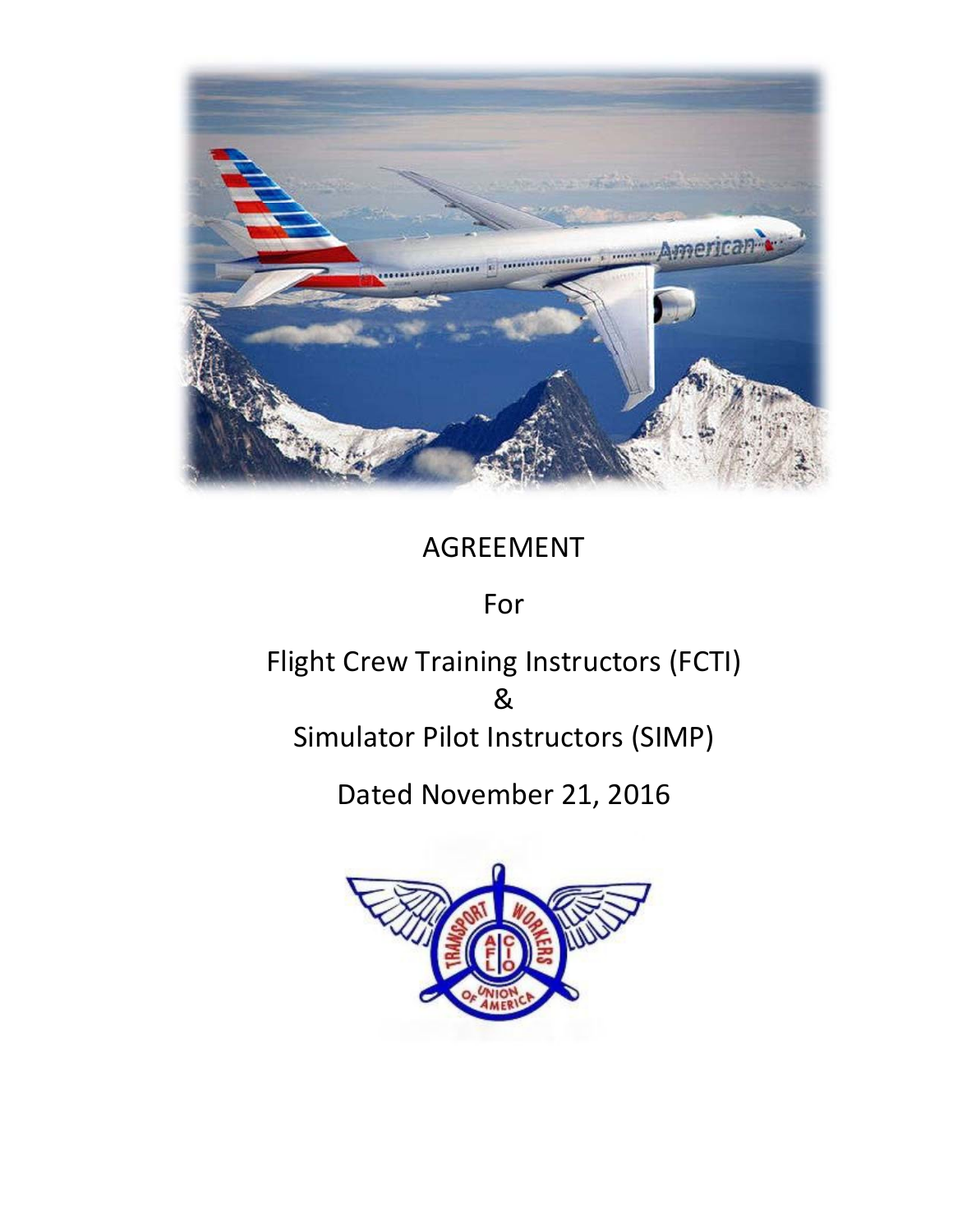# **TABLE OF CONTENTS**

| <b>TABLE OF CONTENTS</b> |
|--------------------------|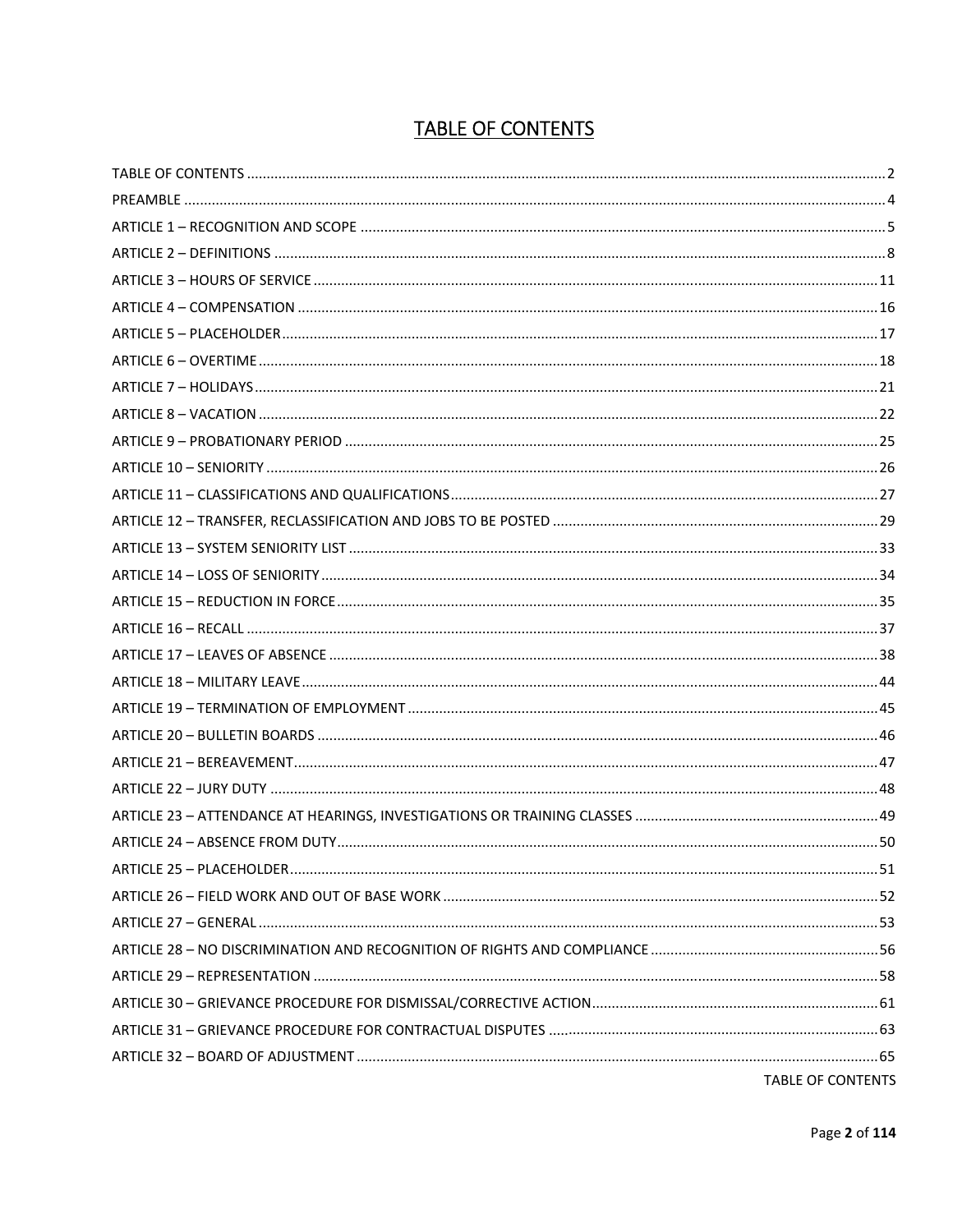| ATTACHMENT 34.1 - EMPLOYEE CLAIMING HARASSMENT AS A RESULT OF DOCTOR'S SLIP REQUIREMENT 24 |  |
|--------------------------------------------------------------------------------------------|--|
|                                                                                            |  |
|                                                                                            |  |
|                                                                                            |  |
|                                                                                            |  |
|                                                                                            |  |
|                                                                                            |  |
|                                                                                            |  |
|                                                                                            |  |
|                                                                                            |  |
|                                                                                            |  |
|                                                                                            |  |
|                                                                                            |  |
|                                                                                            |  |
|                                                                                            |  |
|                                                                                            |  |
|                                                                                            |  |
|                                                                                            |  |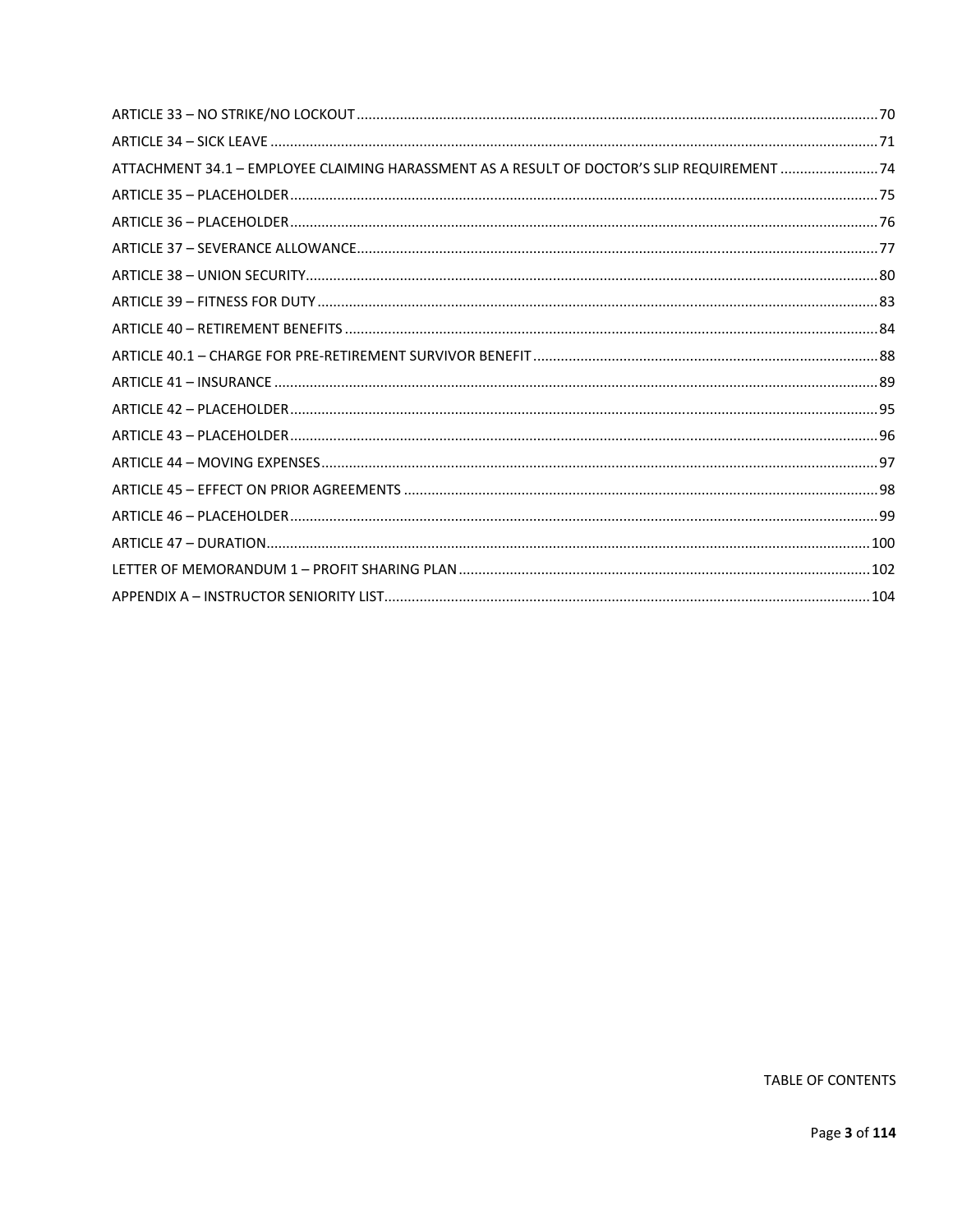## PREAMBLE

AGREEMENT

#### between

#### AMERICAN AIRLINES, INC.

and

#### TRANSPORT WORKERS UNION OF AMERICA, AFL‐CIO

covering

#### FLIGHT CREW TRAINING INSTRUCTORS AND SIMULATOR PILOT INSTRUCTORS

in the service of

#### AMERICAN AIRLINES, INC. and US AIRWAYS, INC.

Effective: November 21, 2016

 THIS AGREEMENT made and entered into in accordance with the provisions of the Railway Labor Act, as amended, by and between AMERICAN AIRLINES, INC. (hereinafter known as the "Company") and TRANSPORT WORKERS UNION OF AMERICA, AFL‐CIO (hereinafter known as the "Union"), as the representative of the Employees within the United States in the classifications listed herein, in the mutual interests of the Employees and of the Company to promote the safety and continuity of air transportation, to further the efficiency and economy of operations, and to provide orderly collective bargaining relations between the Company and its Employees, a method for the prompt and equitable disposition of grievances, and for the establishment of fair wages, hours and working conditions for the Employees covered hereunder. In making this Agreement both the Company and the Employees covered hereunder recognize their duty to comply with the terms hereof and to cooperate fully both individually and collectively, for the accomplishment of the intent and purpose of this Agreement.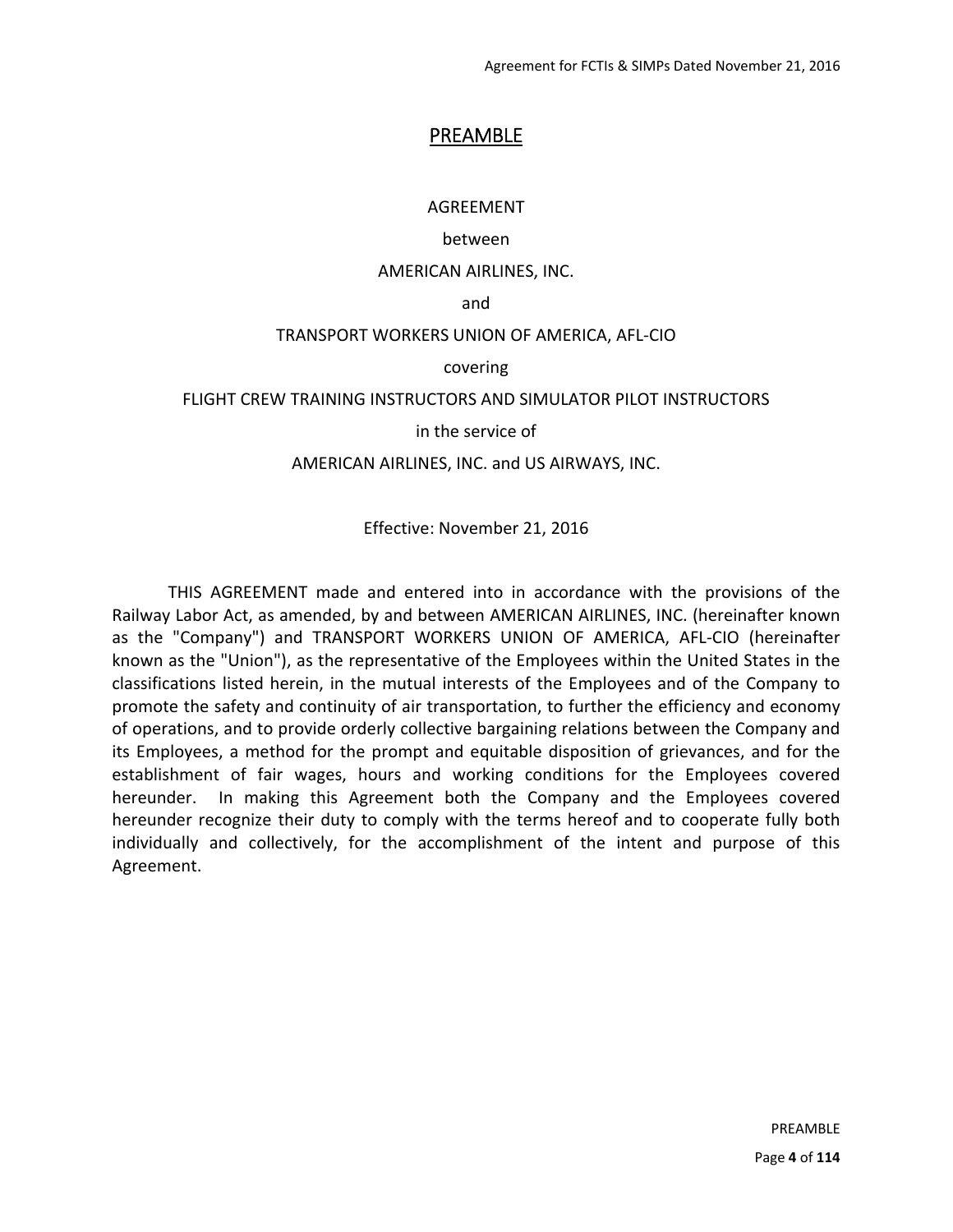# ARTICLE 1 – RECOGNITION AND SCOPE

- (A) The Company recognizes the Transport Workers Union as the exclusive and sole collective bargaining agency with respect to rates of pay, rules, and working conditions for all Employees covered under this Agreement in the classifications set forth in Article 2 (Definitions) for the purposes of the Railway Labor Act.
- (B) Employees covered by this agreement will be utilized for ground and flight training of all pilots assigned to fly Company owned or operated aircraft as defined in the American Airlines FAA approved training program under Federal Aviation Regulations Part 121 and as specified in Article 2 ‐ Definitions.
- (C) Flight Crew Training Instructors

(1) Instructors covered by this Agreement will be utilized to perform ground training as specified for Flight Crew Training Instructors in Article 2 (Definitions), conducted at an American Airlines Training Center, or at other locations as required, for flying equipment used by the Company and may not be displaced from their Classification by any other personnel should the workload decrease.

(2) It is understood that when sufficient qualified Instructors are not available through over time calls, other personnel previously qualified as Instructors or personnel currently qualified as Line Pilots may be utilized as required to perform ground training.

(D) Simulator Pilot Instructors

(1) Instructors covered by this Agreement will be utilized to perform flight training as specified for Simulator Pilot Instructors in Article 2 (Definitions), conducted at an American Airlines Training Center or at other locations as required for flying equipment used by the Company and may not be displaced from their Classification by any other personnel should the workload decrease.

(2) It is understood that when sufficient qualified Instructors are not available through over time calls, other personnel previously qualified as Instructors or personnel currently qualified as Line Pilots may be utilized as required to perform flight training.

- (E) The Training for customers who are being trained under contract with the Company on aircraft types being operated by the company. "Dry leasing" of equipment and facilities will continue as current practice.
- (F) Training of Instructors on new fleet types may be performed by Flight Training Department personnel or other training organizations (example: OEM training center) as needed to qualify the Initial Cadre of Instructors. It is not the intent of this paragraph to permanently replace Instructors with personnel from outside of the bargaining unit.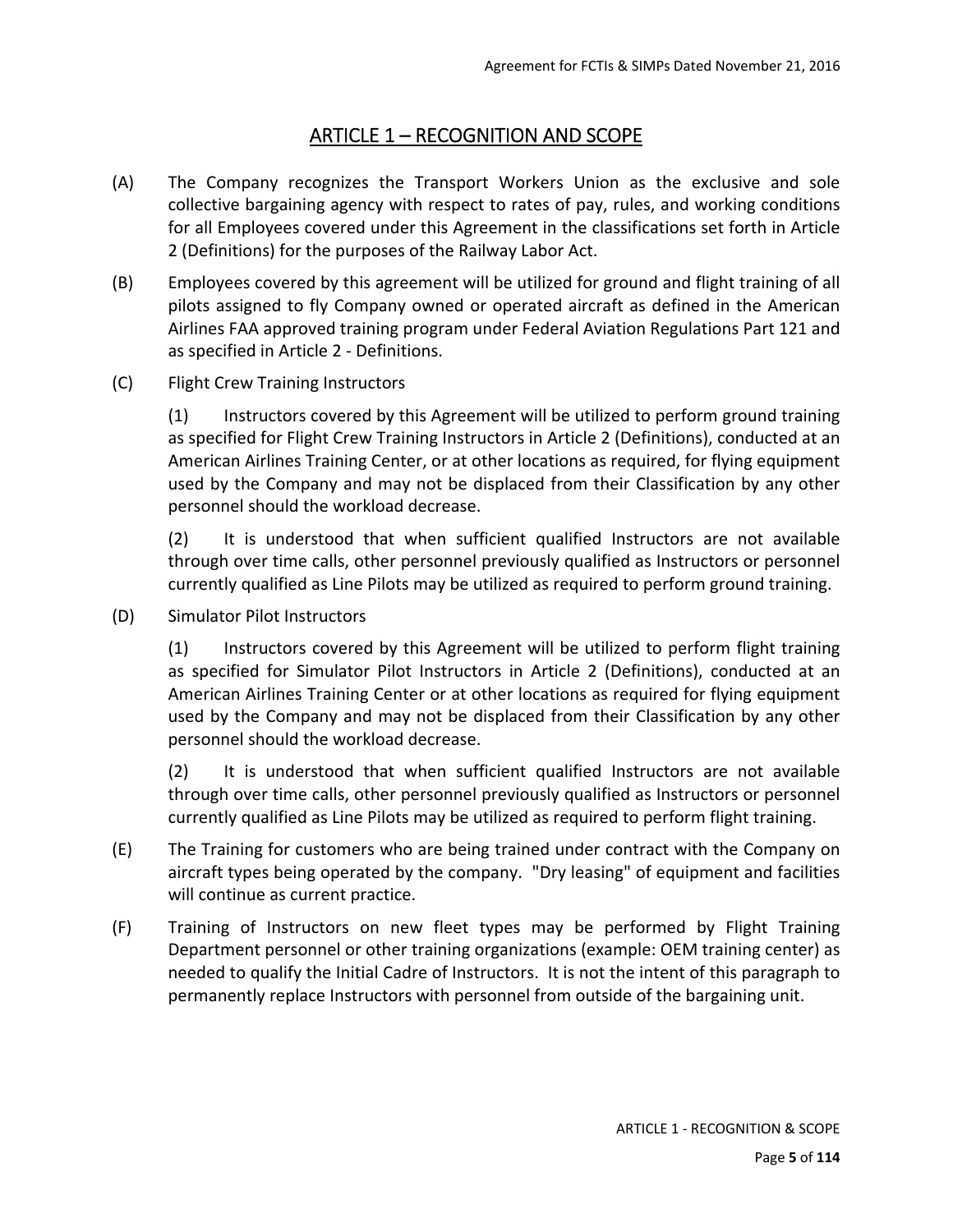(G) Merger, Purchase or Acquisition of Another Company.

(1) In the event of a merger, purchase or acquisition of another company, involving that entire company or a substantial portion of the company, by that company, the TWU and the Company will meet to discuss the merger, purchase or acquisition. The Company will provide the TWU with information concerning the proposed merger, purchase or acquisition at the earliest feasible time to allow for the Union to prepare for those discussions. Those discussions will include the impact of the merger, purchase or acquisition upon the TWU represented Employees.

(2) The integration of the seniority lists of the respective Employee groups will be governed by the provisions of Sections 3 & 13 of Allegheny‐Mohawk, 59 CAB 22 (1972), provided that no Employee on the master seniority list will be adversely impacted in rates of pay, hours, or working conditions by such integration.

(3) The rates of pay, rules and working conditions contained in the Basic Agreement, as amended, will not be open for collective bargaining in the event of a merger nor will the TWU or the Company have any obligation to bargain upon changes thereto except as provided in Article 47 (Duration) of the Basic Agreement.

(4) The parties agree to submit to final and binding arbitration by an arbitrator approved by the National Mediation Board all disputes between the TWU and the Company which are not settled in the meetings provided above within six (6) months of the effective date of the merger. The costs of the arbitration will be shared equally by the parties and there will be only one such arbitration proceeding which will be the sole and exclusive remedy for all such disputes.

(5) It is understood that the provisions of Article 1(e) (2) (3) and (4) will not apply to the Company's purchase of assets of another airline which does not result in the integration of Employees.

(H) Merger, Purchase or Acquisition by Another Company

(1) In the event of a merger, purchase or acquisition of the Company by another company, the TWU and the Company will meet to discuss the merger, purchase or acquisition. The Company will provide the TWU with information concerning the proposed merger, purchase or acquisition at the earliest feasible time to allow for the Union to prepare for those discussions. Those discussions will include the impact of the merger, purchase or acquisition upon the TWU represented Employees.

(2) Labor Protection Provisions

(a) In the event of a merger, purchase, or acquisition of the Company by another company, the integration of the seniority lists of the respective Employee groups will be governed by the provisions of Sections 3 & 13 of Allegheny‐Mohawk, 59CAB22 (1972).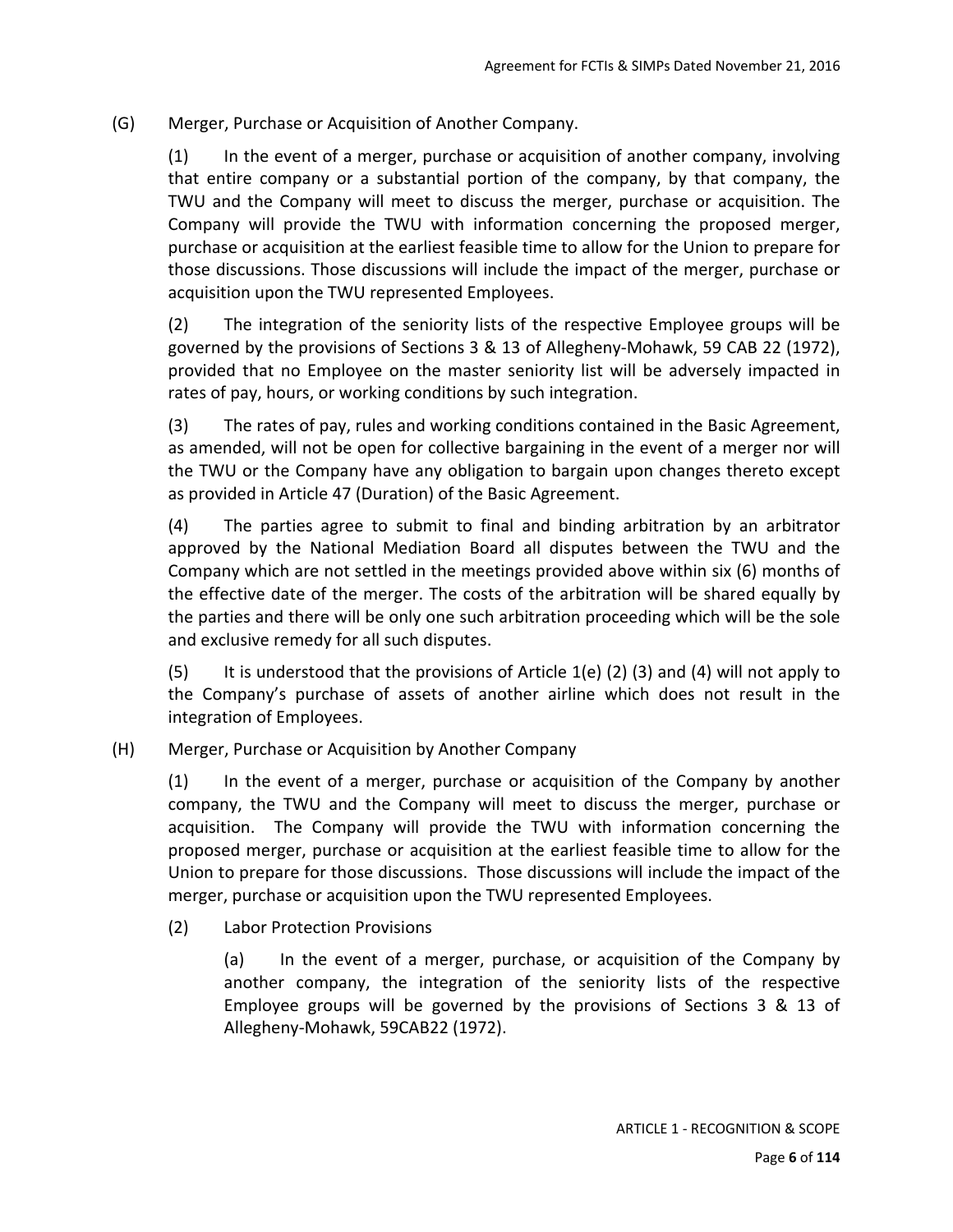(b) The Employee groups of each carrier will remain separated until such time as the seniority lists are integrated in accordance with sub-paragraph (a) above.

#### (I) Successorship

(1) Agreement Binding on Successor

The agreement will be binding upon any Successor. The Company will not bring a single step or multi-step Successorship Transaction to final conclusion unless the Successor agrees, in writing, to recognize the TWU as the representative of Employees on the TWU System Seniority list consistent with the Railway Labor Act, as amended, to employ the Employees on the TWU System Seniority list in accordance with the provisions of this Agreement, and to assume and be bound by this Agreement.

(2) Seniority List Merger

If the Successor is an Air Carrier or an affiliate of an Air Carrier, the Company will at the option of the TWU, require the Successor to agree to integrate the pre‐transaction System Seniority list of the Company and the Successor in a fair and equitable manner within twelve (12) months of the Successorship transaction pursuant to Sections 3 and 13 of the Allegheny‐Mohawk LPPs. The requirement of this provision does not apply to the Company's acquisition of all or part of another Air Carrier in a transaction which includes the acquisition of aircraft and Employees.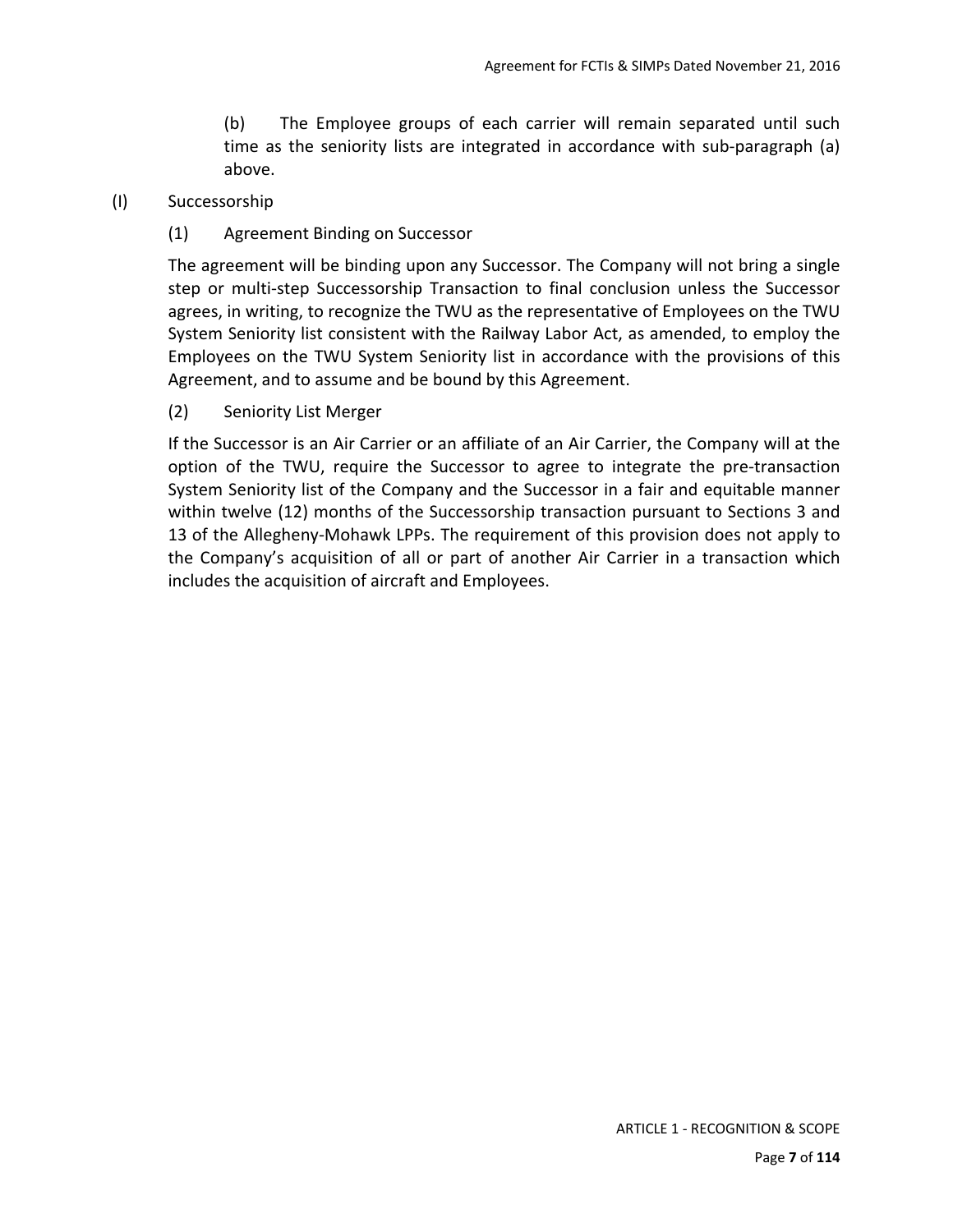## ARTICLE 2 – DEFINITIONS

- (A) The word "Employee" as used in this agreement will mean an Employee in the classifications covered by this Agreement and will include Flight Crew Training Instructor and Simulator Pilot Instructor.
- (B) "Flight Crew Training Instructor" means an Instructor whose work, depending upon assignment, includes, but is not limited to, any or all of the following:

Conducts training for pilots, Instructors covered under this agreement and certain maintenance personnel. Such training includes general operational subjects, technical systems, system and procedures integration and emergency-type training. [Note was included for purposes of understanding intent and included in our neg notes but neg proposals are not referred to in final agreement]

Utilizes Cockpit Procedures Trainers, Cabin Emergency Evacuation Trainers (CEET)/Door Trainers, System Trainers, Flight Simulators and other training devices as required by course curriculum. Conducts aircraft visits and procedures training in static aircraft as required. Administers validations required by course curriculum. Obtains required training equipment, training aids, manuals, course materials and supplies necessary to conduct assigned courses. Assists in the development of and reviews courseware, home studies and examinations for technical content and accuracy. Completes required training records and reports, determines and reports on student progress and proficiency, and provides specialized instruction to students, as needed. Reviews technical documents on assigned subject matter and makes necessary recommendations for revisions to training aids and course materials impacted by these documents. Attends in‐company and out‐of‐company training programs. Assists in the training of other instructors as assigned.

(C) "Simulator Pilot Instructor" means an Instructor whose work, depending upon assignment, includes, but is not limited to, any or all of the following:

Conducts simulator phase of pilot flight instruction in compliance with AA Regulations, policies, procedures and techniques. Ensures compliance with FAA or applicable Government regulations or requirements relating to training of pilots. Recommends pilots for checks. Fills an open seat for Captain or First Officer training, as required by the company and stated seat filling procedures. Makes suggestions through channels to enhance safety, efficiency, and training programs. Assists in program development for all phases of flight instruction as directed by management.

- (D) Any masculine pronoun used herein will be deemed and understood to designate any Employee covered by this agreement, whether male or female.
- (E) "W" day as hereinafter referred to will mean a scheduled workday on the Instructors' monthly work schedule on which no specific assignment has been scheduled at the time the monthly work schedule has been posted.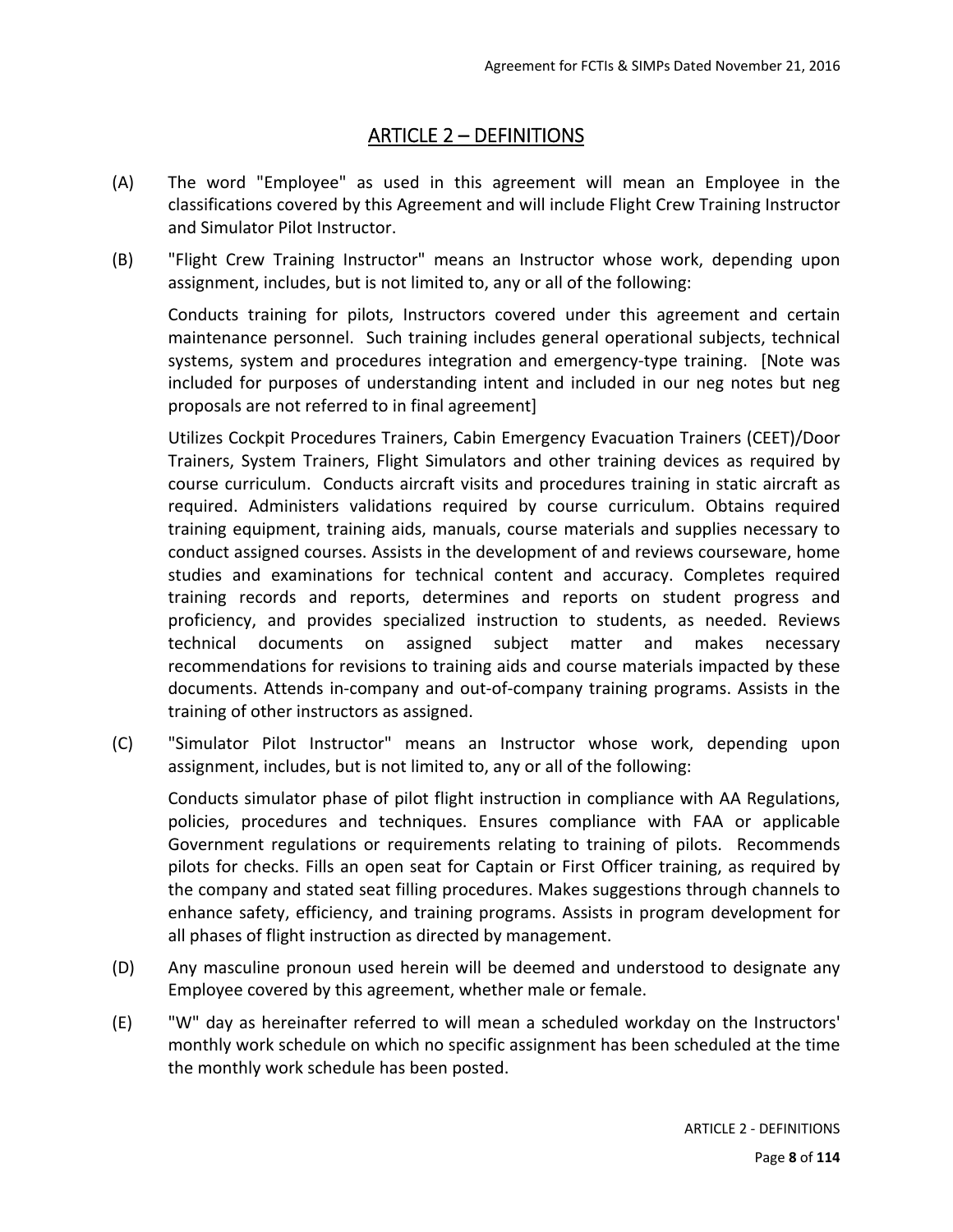- (F) The term "Red Circle" work assignments will mean a specialized work assignment in which specific training or qualifications are required to perform the assignment.
- (G) All references in this Agreement to "seniority" will mean occupational seniority on the latest seniority list except where specific reference is made to Company seniority.
- (H) The term "dry lease" as used in this Agreement will mean the leasing of any or all Company‐owned training equipment to a contractor under which Instructor personnel are furnished by the contractor.
- (I) Pay seniority will govern pay raises and/or placement on the pay scales. Pay seniority shall be determined by and adjusted in accordance with this Agreement.
- (J) The term "SF" (seat filler) will apply to a student position in a training cycle, in the flight simulator, for which there is no student; and that seat/position must be occupied by an appropriately qualified Simulator Pilot Instructor, Check Airman or line pilot for the training session to be valid according to the FAA approved Advanced Qualification Program (AQP) for that type of aircraft.
- (K) The term "Company" will refer to American Airlines Inc.
- (L) The term "IT" is used to identify a day on the monthly work schedule designated for annual or requalification training for instructors. This term may also be used for initial training.
- (M) The term "PD", when listed on the monthly work schedule, will mean a day designated for program development/review.
- (N) Standardization Coordinators are Instructors (per Article 11) chosen on their ability to present material in a standardized manner, communication skills and experience. Development Leads are Instructors (per Article 11) chosen for their ability to develop training material and programs.
- (O) The term "RG", when listed on the monthly work schedule, will mean a day of instruction for pilot recurrent training (continuing qualification) and will have a specific start time.
- (P) The term "Unscheduled Work" will mean any work that is not on the monthly bid sheet at the time of proffer, which will be covered as specified in Article 3 Paragraphs (M)(6) and (7). It can also be identified as "pop‐up work".
- (Q) The term "Emergency" will mean an abnormal situation, such as, but not limited to, building fire, medical emergency, bomb threat or other facility threat that would require immediate attention or response.
- (R) The term "Successor" as used in this Agreement will include, without limitation, any assignee, purchaser, transferee, administrator, receiver, executor and/or trustee of the Company or of all or substantially all of the equity securities and/or assets of the Company.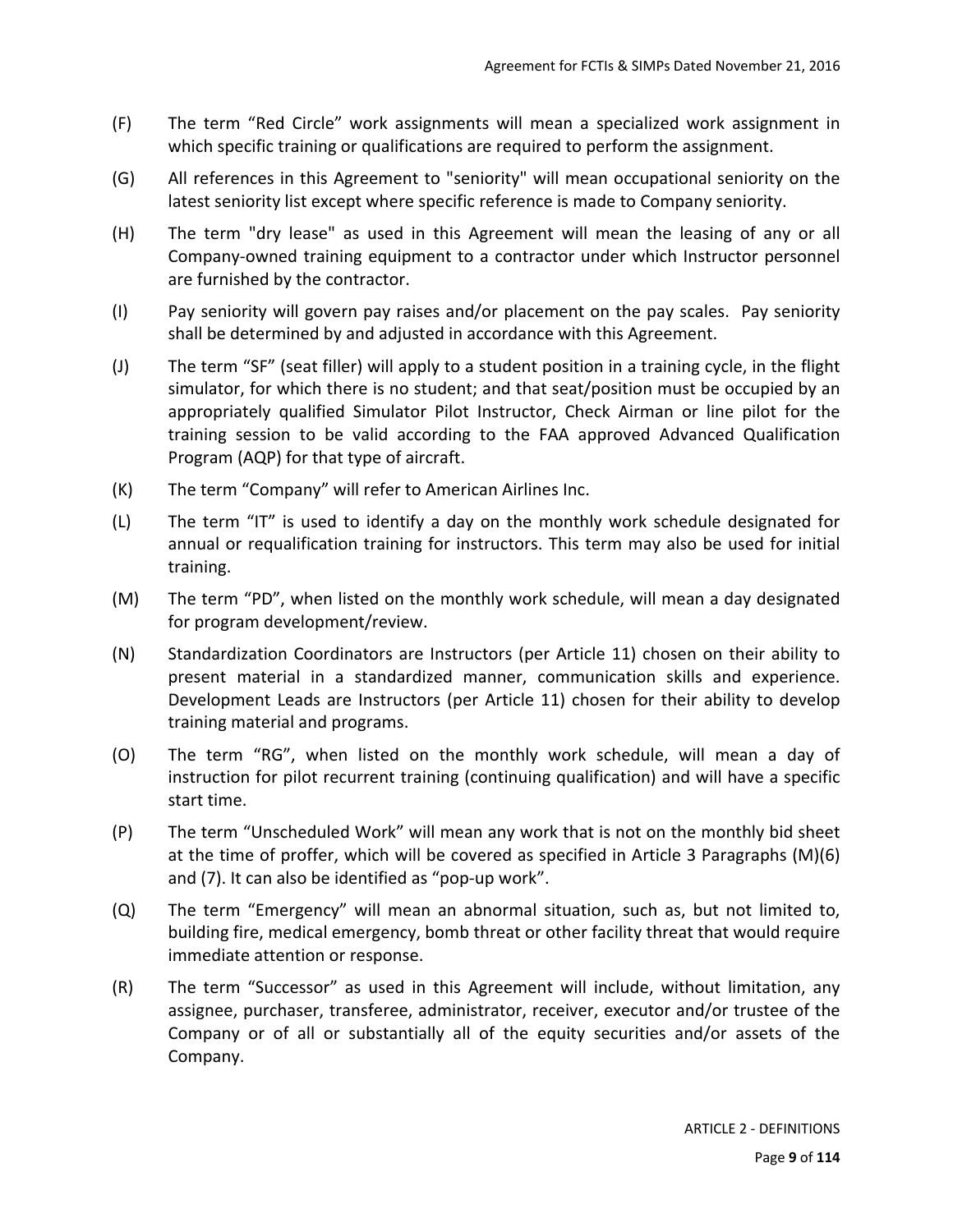- (S) The term "Successorship Transaction", as used in this Agreement will mean any transaction, whether single‐step or multi‐step, that provides for results in, or creates a successor.
- (T) The term "Affiliate" means

(1) any entity that controls the Company or any entity that the Company controls, and/or

(2) any other corporate subsidiary, parent, or entity controlled by or that controls any entity referred to in (a) of this paragraph.

- (U) The term "regular pay" or "pay as if working" will mean the "chart rate", plus applicable longevity pay, Standardization Coordinator pay and all premiums.
- $(V)$  The term "work unit" is a group of Instructors in the same classification, in the same Base who instruct on the same airplane fleet or subject (General Subjects or International) and who bid schedules as a group.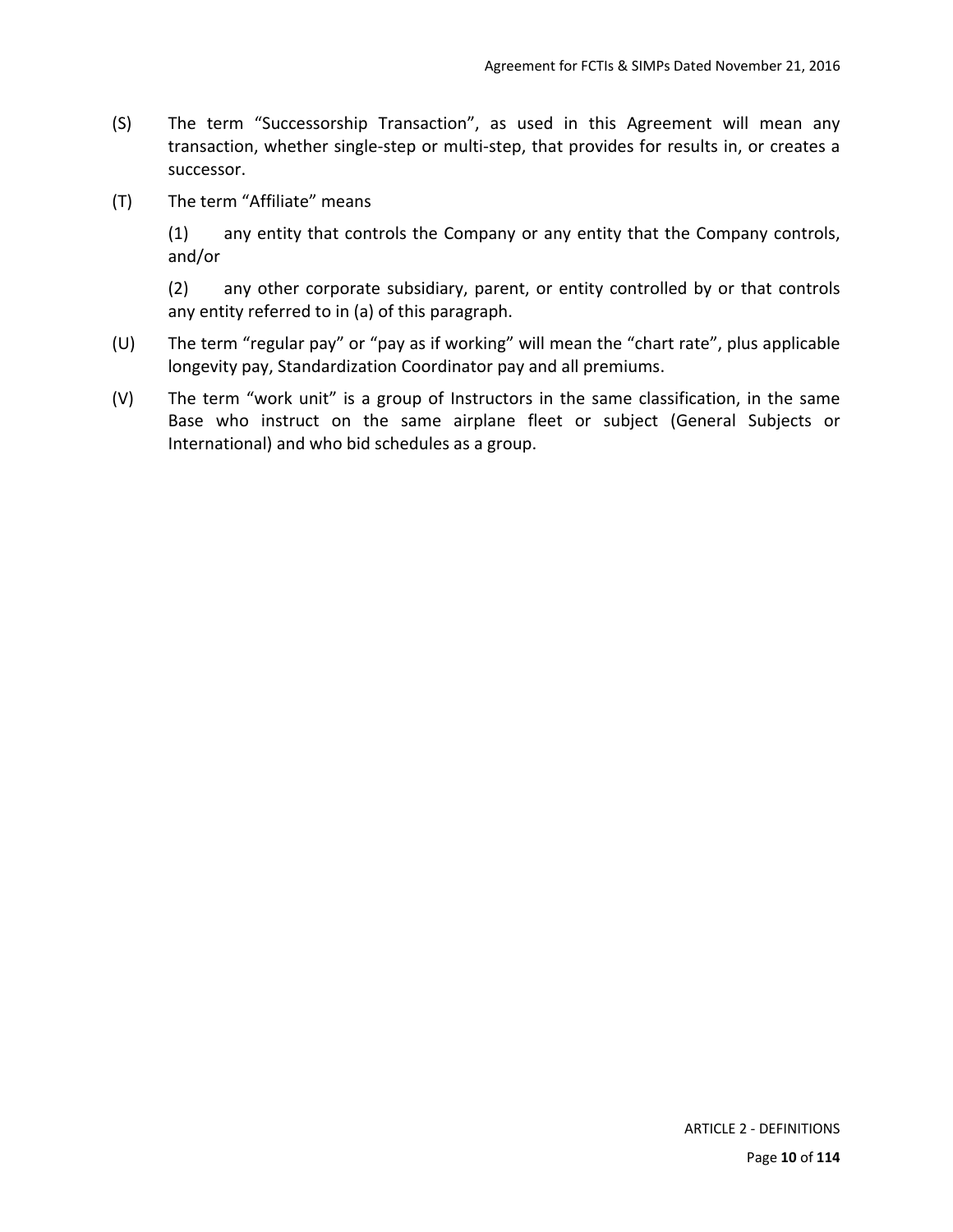# ARTICLE 3 – HOURS OF SERVICE

- (A) The workday will consist of a twenty‐four (24) hour period beginning at twelve o'clock midnight and a regular day's work will consist of up to eight (8) hours commencing with scheduled brief time, and including any scheduled de‐briefing period.
- (B) All time worked in any continuous tour of duty will be considered as work performed on the day in which the workday started.
- (C) The standard monthly schedule requirement will be seventeen (17), eighteen (18), nineteen (19) or twenty (20) days, as designated by the individual instructor.

Instructors will initially designate their number of workdays per month immediately following the effective date of this Agreement or when hired by the Company. Instructors may request to modify their designated days per month during the instructor's occupational date anniversary month, in writing, to the Managing Director Flight Training and Standards. Once submitted, the request for modification can only be rescinded by mutual agreement between the instructor and the Company. An Instructor's request to modify his days worked per month will be made effective as soon as operationally feasible, but in no case more than one year following the instructor's occupational date anniversary month. Where all conditions are equal (i.e., request for work unit and number of monthly days of work to/from are the same), requests for modification will be fulfilled in order of occupational seniority amongst instructors requesting the modification in the same occupational date anniversary month.

On a monthly basis and in advance of bidding a monthly work schedule bid, with mutual agreement between two qualified Instructors within a section those Instructors may swap their designated number of days. This swap will be recorded on a swap form.

(1) During an Instructor's first full month in qualification training and until becoming qualified to instruct, the Instructor may be scheduled for twenty (20) days in the month.

(2) Should the required number of training days as referenced in paragraph (1) above in a given month be greater than the Instructor's designated days of work per month, the Instructor will be paid at the Instructor's regular daily rate or the Instructor may request these days be placed into the Instructors compensatory bank in lieu of the additional days of pay.

(3) Instructors will complete required continuing qualification distance learning outside of the Instructors' designated workdays. Instructors will be paid for three additional days each year at the Instructor's regular daily rate to complete their required continuing qualification distance learning. One day will be paid in each of the following months: January, May and September If an Instructor's required continuing qualification distance learning hours exceeds twenty-four (24) hours in a year, the Instructor will be paid for one additional day at the Instructor's regular daily rate for each additional increment of eight (8) hours, to be paid in the first quarter of the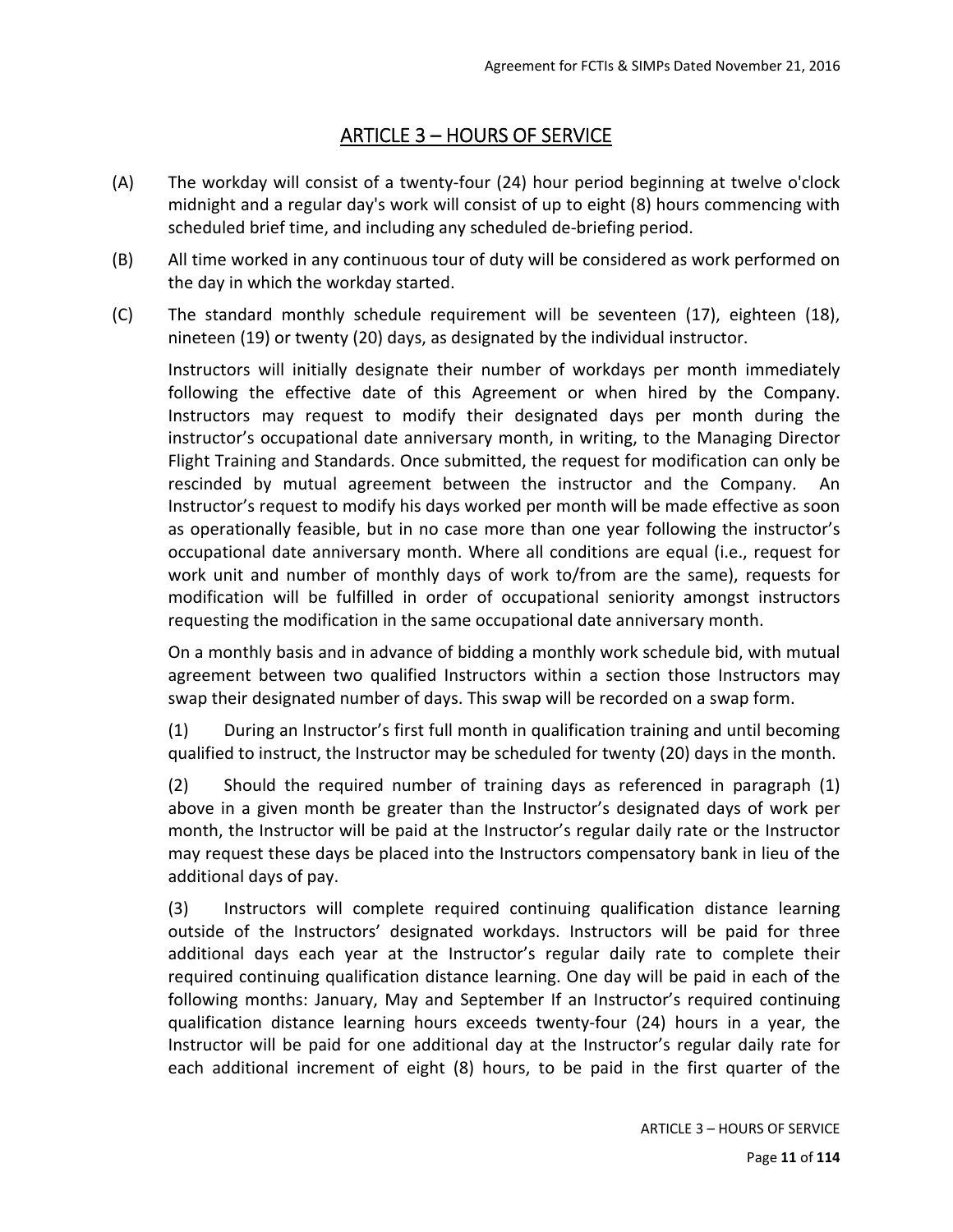following year. Qualification distance learning will be scheduled on Instructors' designated workdays.

(4) Each Instructor may be scheduled for no more than one (1) additional flex workday in a calendar quarter paid at the Instructor's regular daily rate, provided there are no Instructors currently on furlough.

- (D) The Company will establish the work schedule bid period as provided in section E. The bid will be posted electronically by the fifteenth (15th) of the preceding month and will be completed by the twenty‐fifth (25th) of the preceding month.
- (E) Bid periods:
	- (1) January bid month: January 1 through January 30.
	- (2) February bid month: January 31 through March 1.
	- (3) March bid month: March 2 through March 31.
	- (4) All other months on a Calendar basis.
- (F) The Company may establish a bid deadline for each Employee for the monthly work schedule bid. If the Employee has not bid by his deadline, he shall be by-passed and continue to be by-passed until he bids. The Bid Committee will meet to recommend procedures for application of this provision.
- (G) The work schedule bid will provide days that afford each Instructor an opportunity to build his monthly bid by occupational seniority.
- (H) An Employee will not bid more or less than the number of days in the Employee's designated monthly schedule in a bid month unless required to flex pursuant to paragraph (C)(4) above.
- (I) The Instructor may bid up to his designated days however, he shall not be backfilled to more than six (6) consecutive days. In the case of travel, an Instructor may be extended to twelve (12) consecutive workdays inclusive of travel.

Work shall not be added to the monthly work schedule bid during bid selection.

During bid selection, days not already selected by an Employee, may be removed from the bid by the Company.

- (J) After all Instructors in a work unit have completed their bids on the monthly work schedule Bid then any work left uncovered will be forced to the Instructor(s) with the most reserve days (e.g., BW and HW days) in the following order:
	- (1) Round one to back fill the days which are uncovered:
		- (a) Original continuity links will not be broken,
		- (b) Determine which Instructor has the most combined BW and HW days,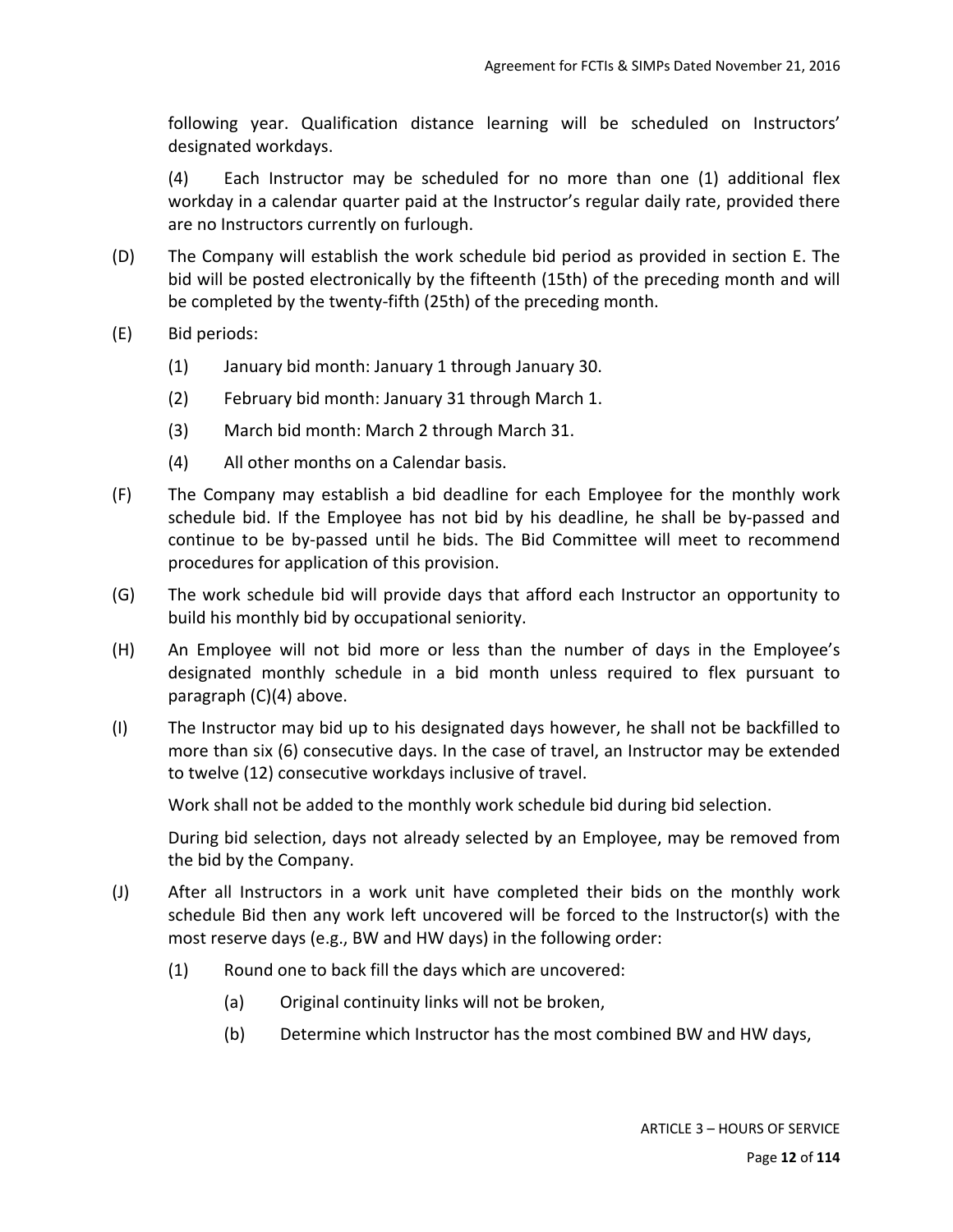(c) The Instructor with the most combined BW and HW Days will have only their BW day(s) (not the HW) moved to back fill any open day(s) and then if additional day(s) remain open,

(d) Repeat for Instructor who (after recalculation from above step) has the most combined BW and HW Days and then repeat (as necessary).

- (2) Round two to back fill the days which remain uncovered from Round one:
	- (a) Continuity links will be broken and/or re‐linked as necessary,
	- (b) Determine which Instructor has the most combined BW and HW days,

(c) Instructor with the most combined BW and HW days will have only their BW day(s) (not the HW) moved to back fill any open day(s) and then if additional day(s) remain open,

(d) Repeat for Instructor who (after recalculation from above step) has most combined BW and HW days and back fill to any open day(s) and then if additional day(s) remain repeat (as necessary).

(3) Round three of back fill if any work is not covered then: Any work remaining open will be covered by an Instructor who has HW on that date and time.

(4) Any day(s) remaining open after previous step will be offered by the provisions of Article 6 ‐ Overtime.

(5) During the bidding process, if the monthly bid shows that the remaining unbid days of work on a given date is equal to the same number of instructors who have not yet bid, then each of those instructors must bid so as not to lock themselves out of the biddable days of work remaining. (For example if there are five (5) instructors who have not yet bid and the bid sheet shows five (5) days of work remaining on a given date then each of those instructors must bid one of those days of work so as to cover each of the remaining days of work.)

#### (K) Short Month:

(1) By mutual agreement, an Instructor may, be awarded a monthly bid requirement of less than the number of days in the Employee's selected monthly schedule in a bid month.

(2) Short months will be awarded by occupational seniority within a work unit.

(3) Pay for a short month will be at the daily rate for the number of scheduled days the Employee has bid.

- (4) The Employee's benefits will not be reduced during a short month.
- (5) Once awarded, a short month may only be changed by mutual agreement.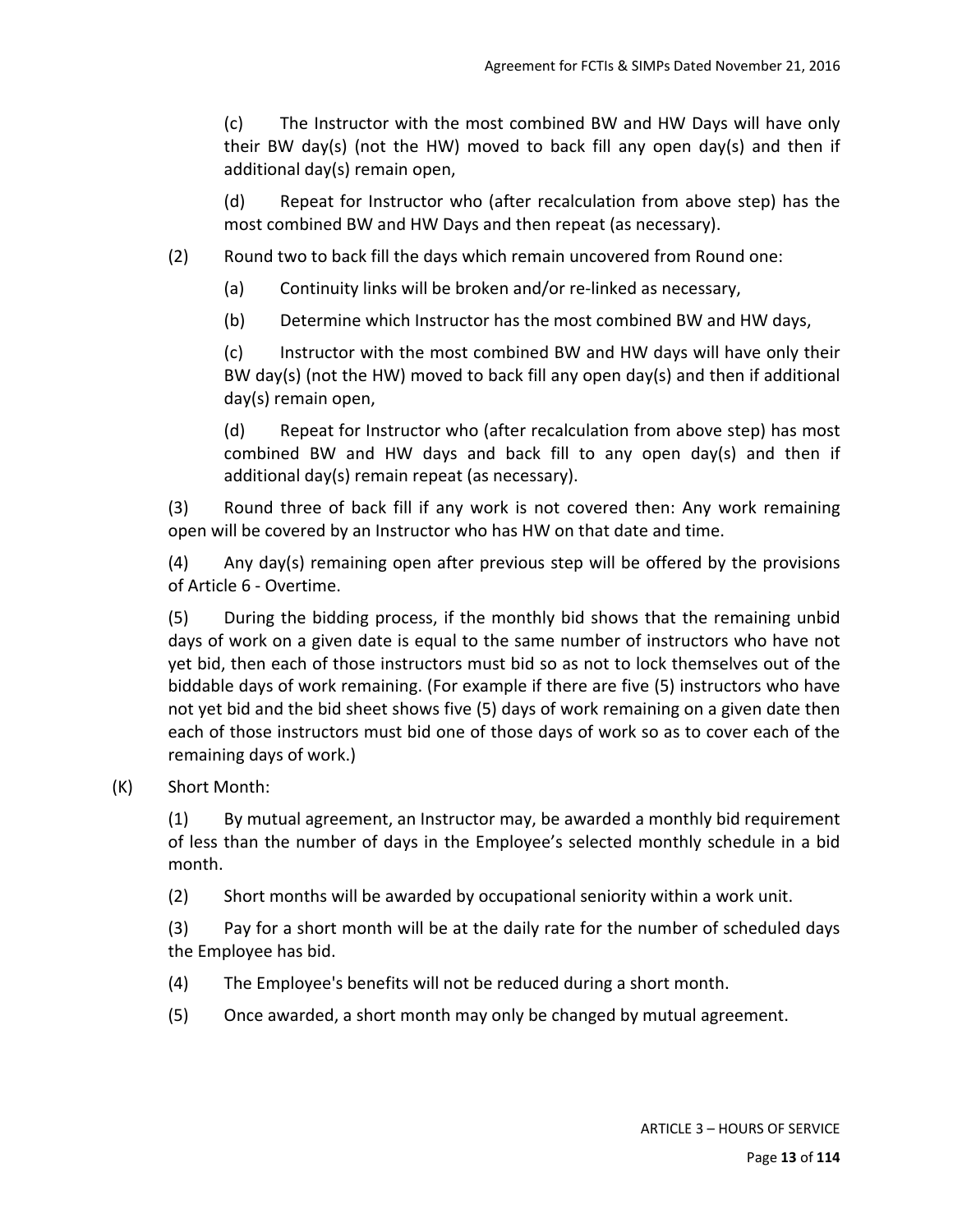- (L) Work schedules, as referred to in this Article, encompass start time, hours of work and scheduled days. The Company may, at its discretion, assign special projects or assignments to individual Instructors.
- (M) Work schedule bids will include pre‐planned absences and required training for individual Instructors as well as scheduled start times for all known work available to bid.

All work will be awarded in order of occupational seniority to the Instructor(s) qualified to submit a bid. Linking of class days is permitted to maintain continuity of the location and/or Instructor with the same student(s) within a particular course. Guidance on establishing designated links will be agreed upon by the Bid Committee. When linking, the goal will be for a student to have not more than two different instructors and may include linking from one bid month to the next. The TWU shall have the opportunity, on a monthly basis, to meet with the Company to review manpower requirements and monthly bid schedule issues.

(1) The Company will determine the number of Observation days "SO" for Standardization Coordinator(s) and Development days "DV" for Development Lead(s) for each calendar month. An Instructor will bid the number of work days less his number of Observation days and/or Development days in a calendar month. After the work schedule bid is closed, the Section Supervisor will confer with Standardization Coordinator(s) and Development Lead(s) and designate the days on which Standardization Coordinators and Development Leads will perform their duties. If required to prevent the cancellation of training, Standardization Coordinators and Development Leads scheduled to work on that day may be used to support the training schedule. In this case, the planned observation or development day will be rescheduled.

(2) The work schedule bid may contain the greater of one (1) Hard Reserve "HW" on each calendar day or fifty (50) percent of the excess Instructor days for the bid month. Each Hard Reserve will remain date certain and cannot be moved during the back‐fill process. An Instructor on a HW, not assigned work, will be released from the HW no later than the last scheduled event start time on that day.

(3) A Bid Reserve "BW" is an on‐call day created by the bidder. During the back fill process this Bid Reserve day can be moved to cover unbid work. An Instructor on a BW, not assigned work, will be released from the BW no later than the last scheduled event start time on that day.

(4) Schedules, once awarded, may be changed with seven (7) days' notice by mutual agreement between the Instructor and the Company. Reserve days (HW and BW) may be moved with consent of both the Instructor and the Company. Scheduled start time(s) may be changed up to two (2) hours from the scheduled basic start time with twelve (12) hours' notice, however, such notice may be waived by the Instructor.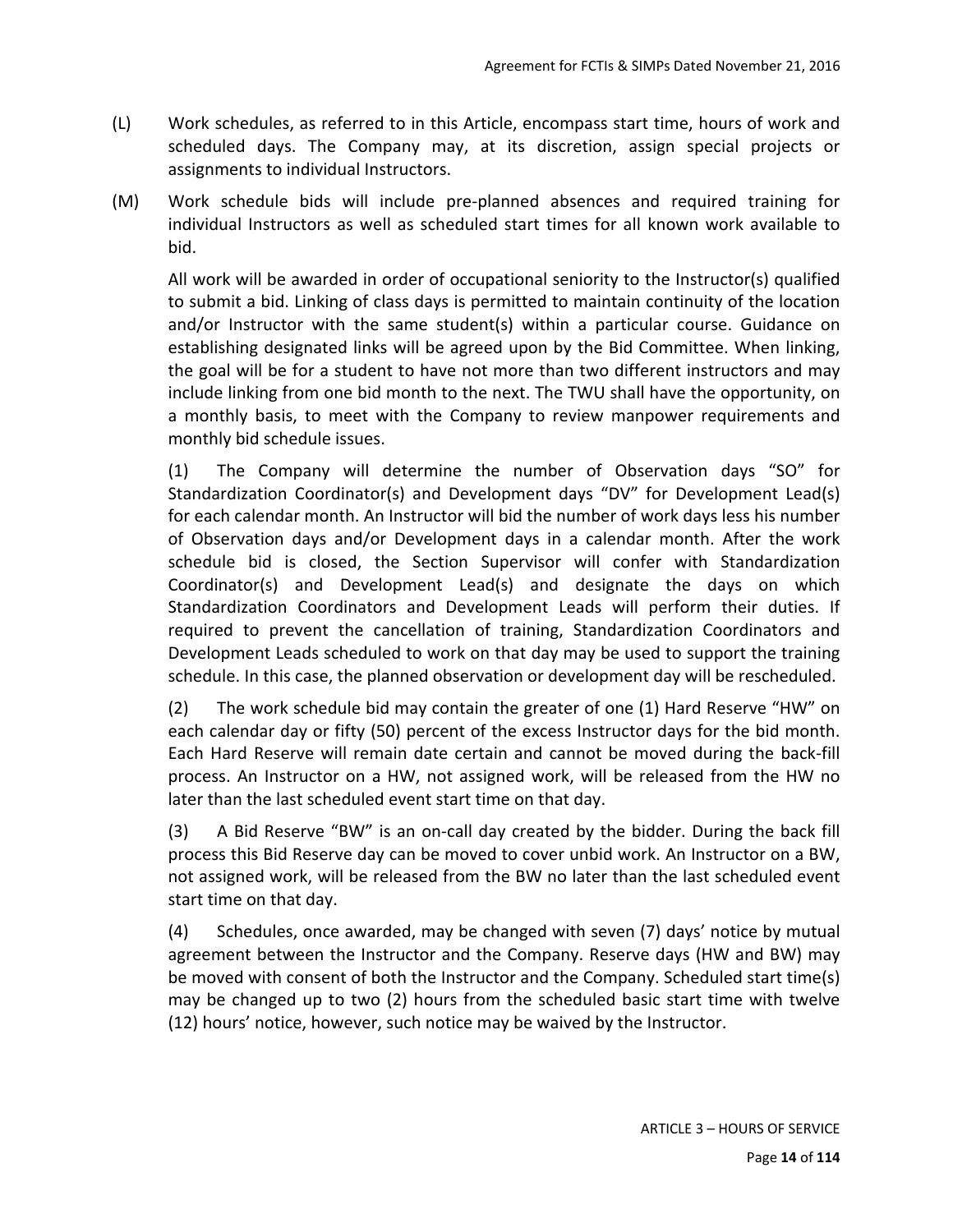(5) Duty periods will be scheduled to provide a minimum of ten (10) hours off between work assignments. Scheduled debrief periods will not be considered as part the ten (10) hour rest period.

(6) Coverage of open schedules on a day‐to‐day basis will be assigned to the Instructor who has the most on‐call Reserve "BW, CW, HW" days in the month and is on a Reserve (\*W) on that day. If two (2) or more Instructors are equal in this regard, then assignment will be made in reverse order of seniority. An Instructor on a Reserve (\*W) day will remain available within two (2) hours via surface transportation of the training center to which the Instructor is based. He may either be on call at home or at an agreed upon contact point until released or no later than the last scheduled event start time on that day. A personal electronic device is an authorized, valid contact point.

An Instructor whose training assignment has been canceled (CW) can be assigned (per paragraph (M)(4) above) to a new start time within two (2) hours before or after the original start time on that date.

(7) Adjust the assignment of an Instructor presently on duty as outlined in  $(M)(4)$ above. For a ground school assignment:

(a) If there are two (2) RGs scheduled with no W days scheduled, and there are a total of thirteen (13) students or less in both RGs, the classes may be combined and the senior instructor will be given his choice of work. If there are two (2) RGs scheduled on the monthly bid sheets, the rooms identified on the bid sheet are for scheduling purposes only.

(b) If there is work below the line and there may not be adequate W days to cover open work, an RG instructor may be given a CW/RA if the open work is within the timeframe of  $(M)(4)$  above and the combined student total in both RGs is thirteen (13) students or less. Scheduling determines "adequate" W day coverage to preclude unnecessary overtime. If scheduling decides to give an RG instructor a CW/RA, the senior instructor will be given his choice of work.

(N) When all Instructors are bidding for work they must include at least one (1) Qualification Course (if available) within a three (3) month window.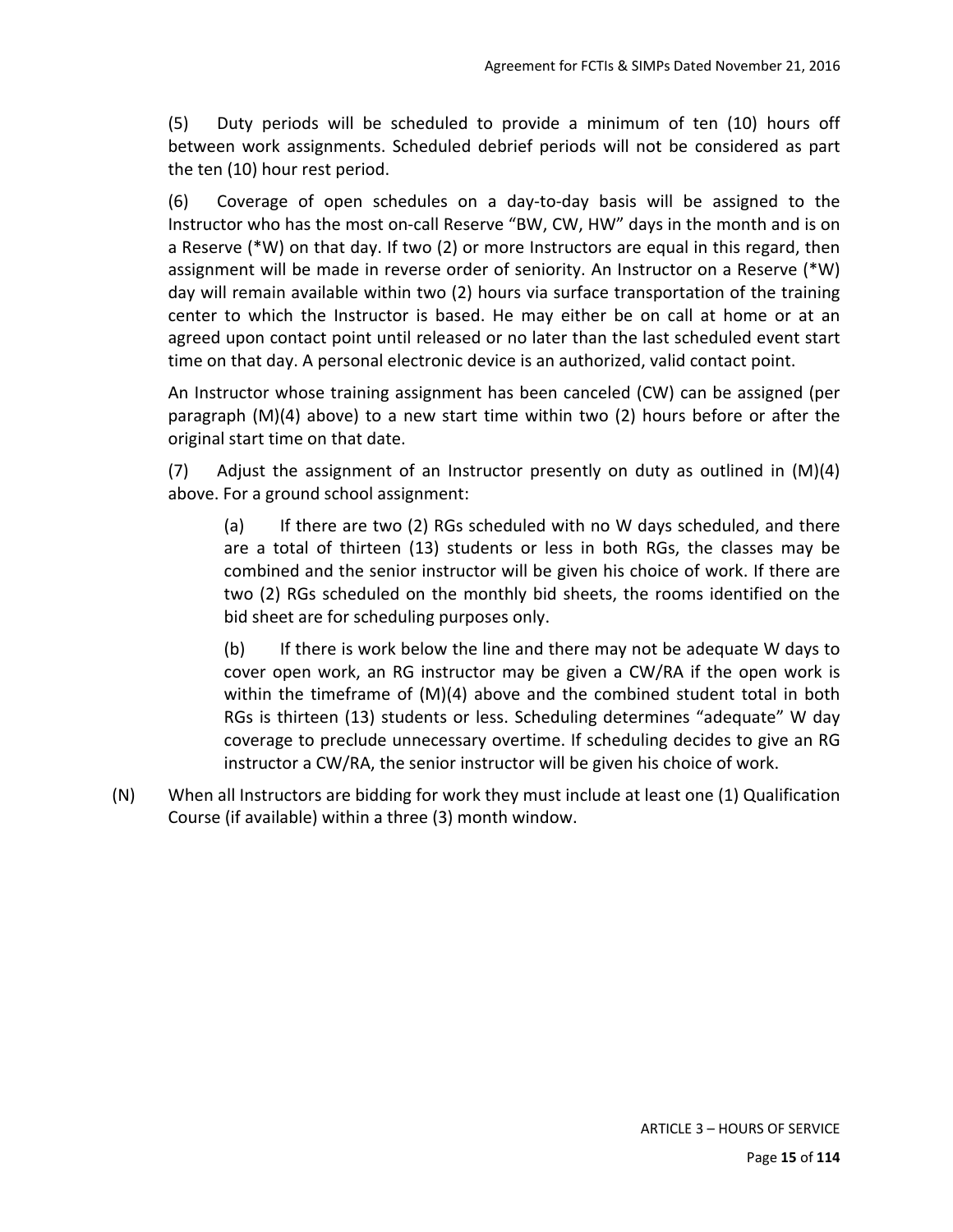## ARTICLE 4 – COMPENSATION

| <b>Instructor Daily Rates</b> |            |            |            |            |            |
|-------------------------------|------------|------------|------------|------------|------------|
|                               | <b>DOS</b> | $DOS + 12$ | $DOS + 24$ | $DOS + 36$ | $DOS + 48$ |
| 1                             | \$242.27   | \$247.12   | \$252.06   | \$257.10   | \$262.24   |
| $\mathbf{2}$                  | \$264.42   | \$269.71   | \$275.10   | \$280.60   | \$286.21   |
| 3                             | \$317.73   | \$324.08   | \$330.57   | \$337.18   | \$343.92   |
| 4                             | \$338.62   | \$345.40   | \$352.30   | \$359.35   | \$366.54   |
| 5                             | \$359.52   | \$366.71   | \$374.04   | \$381.52   | \$389.15   |
| 6                             | \$380.41   | \$388.02   | \$395.78   | \$403.69   | \$411.77   |
| 7                             | \$401.57   | \$409.60   | \$417.79   | \$426.15   | \$434.67   |
| 8                             | \$422.53   | \$430.98   | \$439.60   | \$448.39   | \$457.36   |
| 9                             | \$443.35   | \$452.22   | \$461.26   | \$470.49   | \$479.90   |
| 10                            | \$464.51   | \$473.80   | \$483.28   | \$492.95   | \$502.80   |
| 11                            | \$490.15   | \$499.96   | \$509.96   | \$520.15   | \$530.56   |

(A) During the period of this Agreement, the regular rates of pay for the classifications of work covered hereunder will be:

- (B) Upon qualifying as a Simulator Pilot a Premium of 10% will be applied.
- (C) Each Instructor upon completion of the initial probationary period will receive an occupational premium of \$15.00 per day worked.
- (D) Each Standardization Coordinator will receive a premium of \$300.00 per month.
- (E) All premiums in this article will be part of the base pay calculations for pension and other purposes.
- (F) The Company may, at its sole discretion, grant credit for prior experience to new Employees hired on or after DOS. Such credited experience is for pay purposes only and will allow a new Employee to hire in at up to any year step of the applicable classification monthly rates provided for under paragraph (A) above, however in the event the Company exercises this option then no other Employee on the seniority list will be paid less than the newly hired Employee.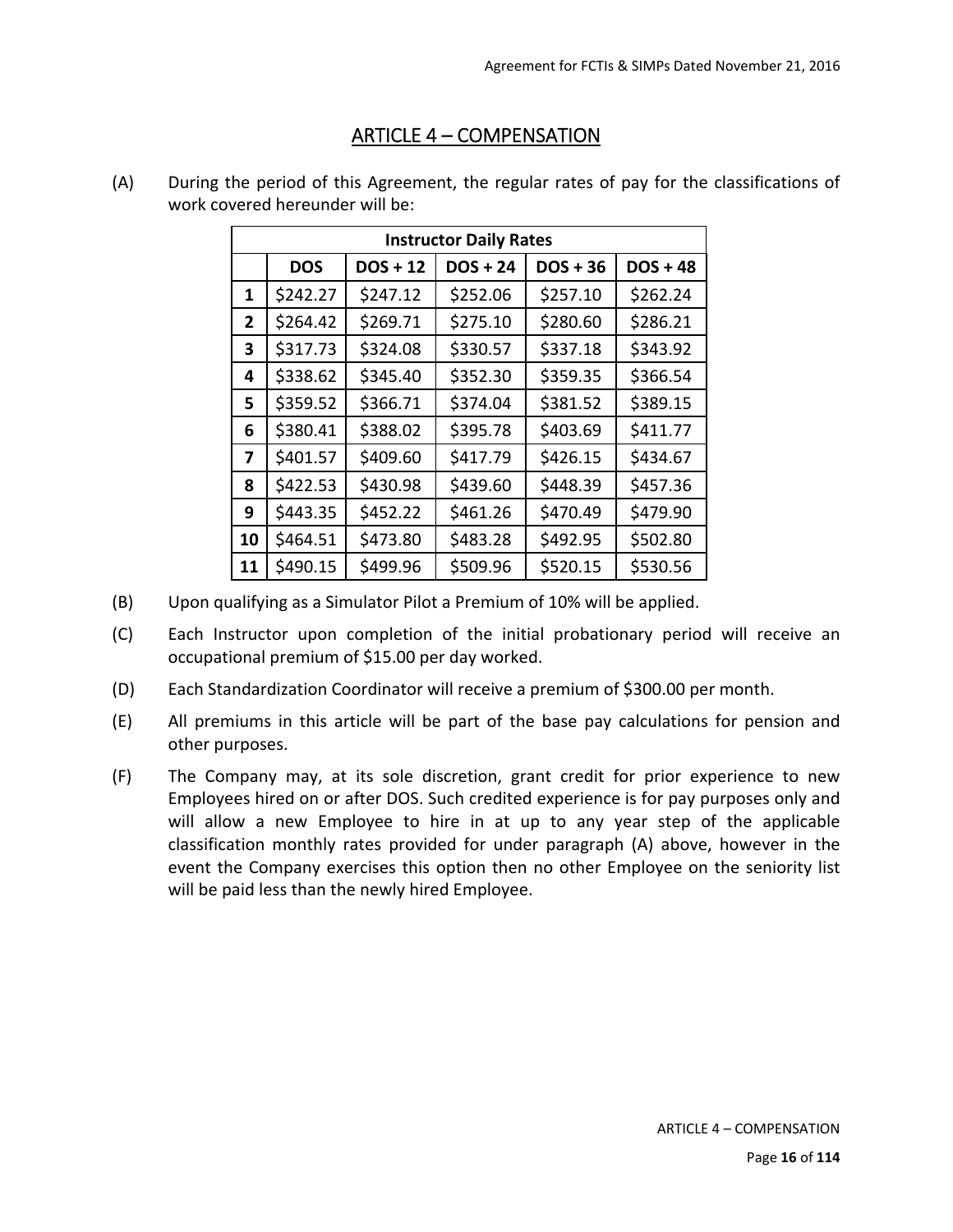# ARTICLE 5 – PLACEHOLDER

### INTENTIONALLY LEFT BLANK

ARTICLE 5 – PLACEHOLDER Page **17** of **114**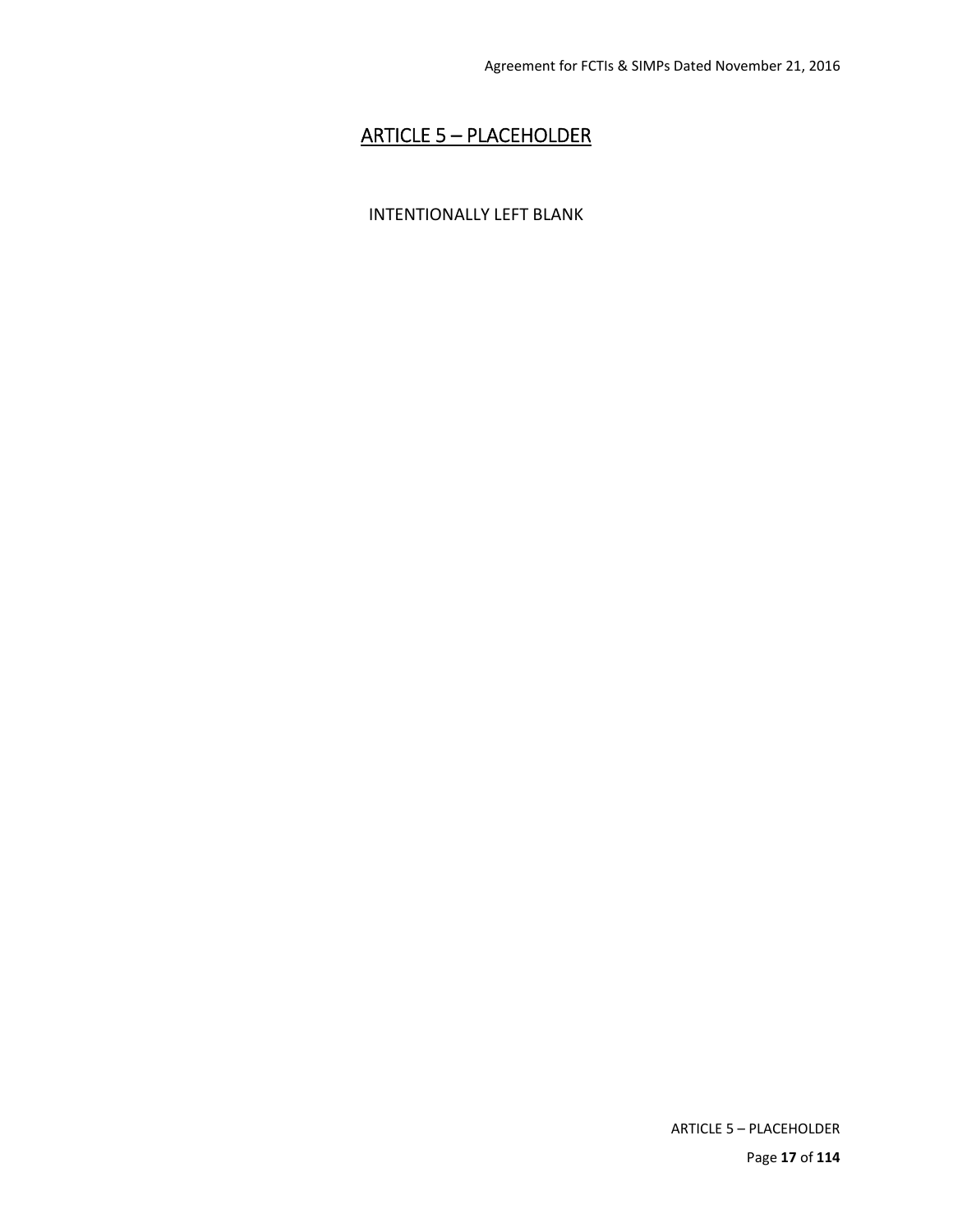# ARTICLE 6 – OVERTIME

- (A) In an overtime situation, an Instructor may volunteer to work more than his designated bid, but he cannot be forced to work more than a maximum of two (2) scheduled days off.
- (B) The rate of time and one half (1.5x) will be paid for the first two Additional Day(s) over the Instructor's designated work days. The rate of double (2.0x) will be paid for any Additional Day(s) over the first two (2) days.
- (C) Additional Days as described above will be offered among qualified Instructors within a section necessitating the days per the Section Equalization List.
	- (1) In base work (work at a location where the Instructor bids his schedule).

(a) Proffer to Instructors on a scheduled day off or on a CW day (outside the basic start time as defined in Article 3) beginning with the Instructor lowest on the numerical overtime Equalization List. If two or more instructors are equal in the Equalization List, the proffer will be by occupational seniority for those instructors. If he accepts the proffer, the list will be increased by one (1) and he shall work the Day. If he refuses the Day offered (or is a no‐contact when being called) then his Equalization List ranking will be increased by one (1) and he will not work. To be considered a "no-contact" there must be three (3) separate attempts to call spaced thirty (30) minutes apart up to 1530 for work assignments commencing prior to 1200 Noon the following day.

(b) If work is still uncovered, the work will be offered to Instructors who are on an assigned work day and volunteer to accept work outside their scheduled day.

(c) If all qualified Instructors in the Section (or Combined section) Equalization List refuse the Additional Day then the assignment will be the most junior available instructor on a scheduled day off who did not work an overtime day during the same day off sequence. However, if the junior available instructor has already been assigned overtime that month, and there is another instructor on that day off who has not been assigned, then the instructor who has not been assigned will be assigned in reverse order of seniority.

(d) If there are insufficient available Instructors at that base (from  $(a - c)$ above), the Company may then offer work to Instructors, qualified for the requirement in accordance with the provisions of paragraph (2) below.

(2) Out of base work to another Company Base (work at a location other than the Base where the Instructor bids his schedule). If there are insufficient available Instructors from (1) above, the Company may then offer Instructors, qualified for the requirement, who are lowest on the Combined Section Equalization List (from all bases with qualified Instructors) to perform such work.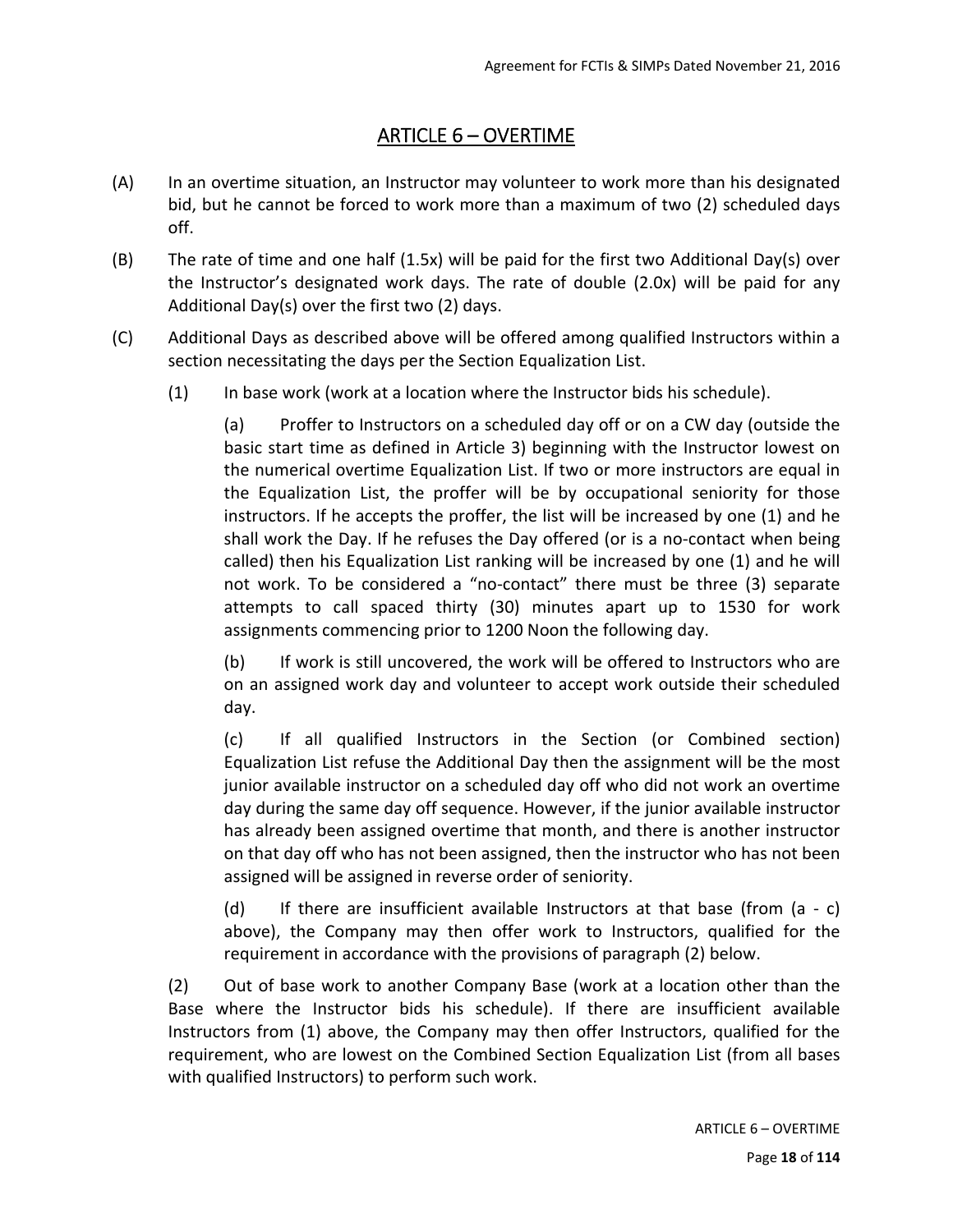(3) Out of base work to other than at a Company Base (work at a location where no Instructor is based). Additional Days will be offered to the qualified Instructor who is lowest on the Combined Section Equalization List, (i.e., all section Instructors regardless of base).

- (D) Instructors who accept a second shiftwork assignment in the same day must comply with the following restrictions:
	- (1) The Instructor's acceptance of the assignment is voluntary.

(2) The Instructor must attend the briefing and debriefing, when required. The interval between the two scheduled start times must be sufficient to complete the first required scheduled debriefing before beginning the required briefing prior to the second scheduled work assignment.

(3) The time off between the end of the second work assignment or required debriefing and the scheduled start of the time for the next calendar day must be at least nine (9) hours. If the time off is at least nine (9) hours, the next day's normal schedule is paid at regular time rates.

(4) The offer will be made to these Instructors in the same order as overtime is offered.

(5) If an Instructor wishes to accept a trade that requires him to work a double work assignment then he may do so if (1) the Instructor obtains supervisory approval, (2) the trade meets the requirements above, and (3) the trade does not generate additional cost to the Company.

- (E) If an Instructor is on an authorized leave of absence, vacation, jury duty, short month etc., he is not eligible to be offered an Additional Day unless it is refused by all other available Instructors and if offered he may refuse the Day(s) without charge on the Equalization List.
- (F) No Additional Day shall be worked except by the direction of the proper supervisory personnel of the Company, except in the case of emergency when prior authority cannot be obtained.
- (G) When operational conditions change which would no longer necessitate an Additional Day that had been be awarded, the Additional Day may be cancelled only when there is advance personal notice (minimum of 2 hours in advance of the Start Time) given to the affected Instructor and the Equalization List will be updated to reflect this cancellation. In the event of less than the required two (2) hour notification the Instructor will be paid for the Additional Day and shall be released from duty.
- (H) Due to the specialized nature of some development projects Additional Days required to complete those projects will be made available only to those Instructors who have bid those projects, and that time shall be accounted for on the Equalization List.
- (I) Additional Days shall be offered in chronological order (date and time) as these Days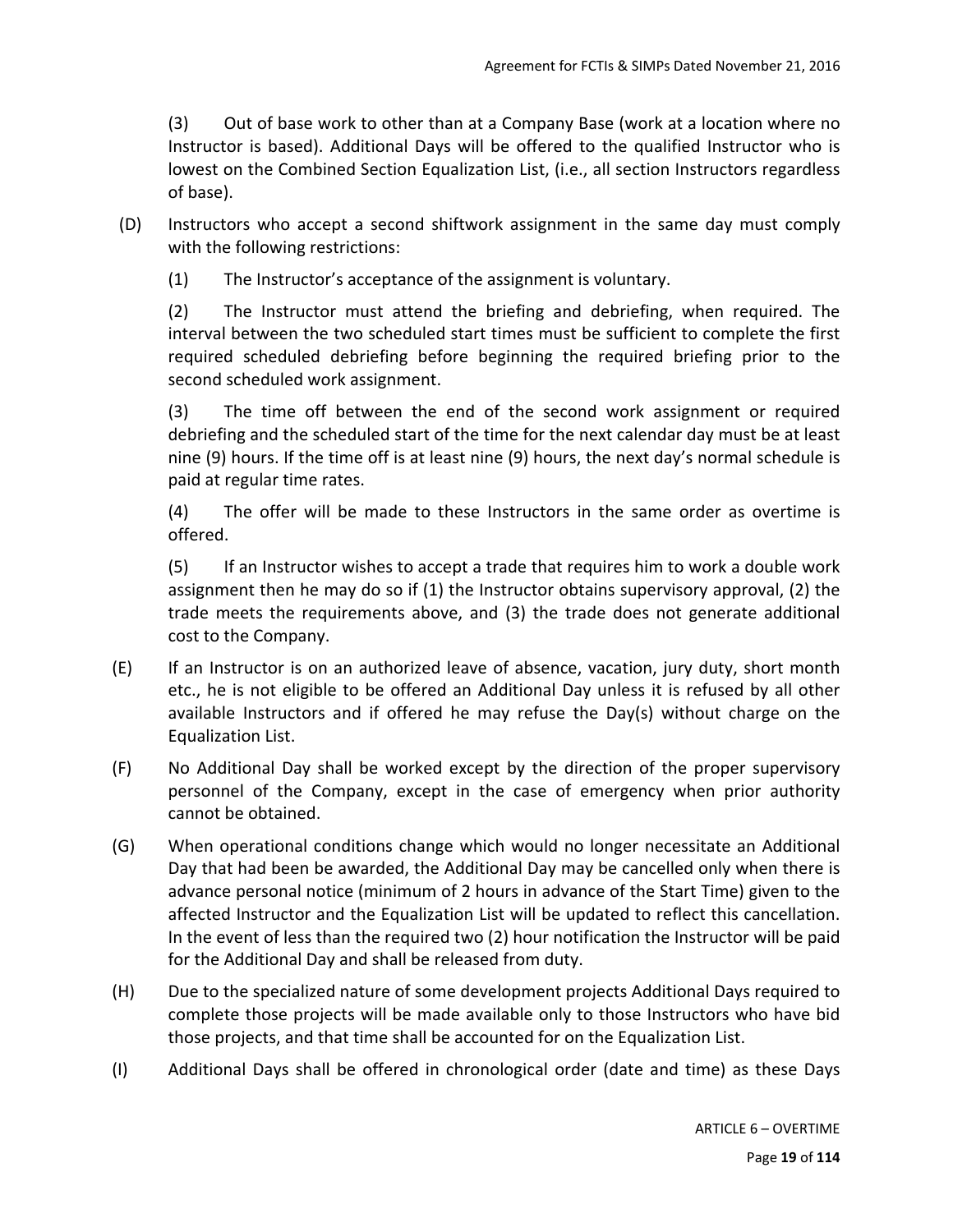become available.

(J) Employees completing (an) Additional Day(s) through the provisions of this article may elect to receive Compensatory Time in the Employee's compensatory time off bank for each additional day worked at the applicable rate in lieu of additional pay.

(1) It is understood that the Compensatory Time deposited into the Employee's compensatory time off bank will be used for time off. An Employee's compensatory time off bank will be paid out on termination of an Employee's employment.

(2) Employees will be permitted to use Compensatory Time from their compensatory time off bank at not than less than one (1) day increments. An Employee must request such time at least one (1) day in advance; however, the Company may approve requests with less than one (1) day notice at their discretion. Compensatory time off requests shall be awarded as determined by the Company depending on the needs of the service. In the event there are more requests than the Company can grant, seniority shall govern. Employees shall not be permitted to accrue more than eighty (80) hours in their compensatory time off bank.

(K) Equalization List

(1) An Equalization List will be maintained for each Section in each Base. Where there are multiple bases with the same Section then there will also be maintained a Combined Section Equalization List.

(2) Each Equalization List will account for a running total of all Days offered and will not reset.

(3) Each Instructor entering a Section will be added to the equalization upon his qualification in that Section and will be placed on the Equalization List as a numerical average of those already on the List. If he earned overtime in that Section prior to becoming qualified, then that Day count must be added to his initial equalization numerical average value.

(4) An instructor may choose to be listed as a "Do Not Call" for proffers on the Equalization List by so stating in writing to the Company. This option may be rescinded by the Instructor in writing, with ten (10) calendar days' notice. This does not prevent the Company from assigning overtime when applicable.

(5) An Instructor, when available, who is lowest on the Base Section Equalization List (or the Combined Section Equalization List) and who does not work an available Additional Day, shall be charged with the Additional Day missed, for equalization purposes, as though it had been worked.

(6) The Equalization List will be updated daily and will be available for review by each Instructor.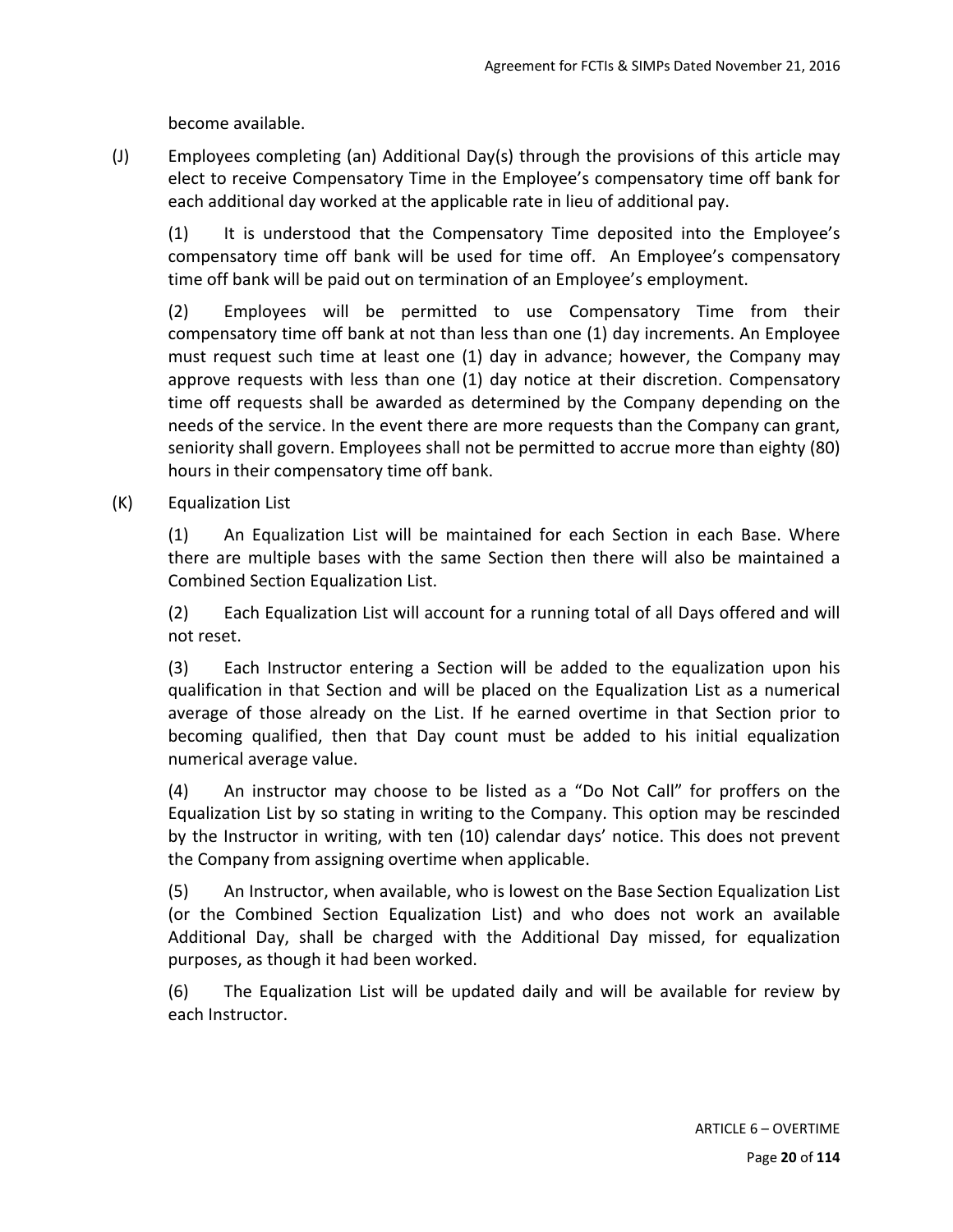## ARTICLE 7 – HOLIDAYS

- (A) The following days are designated paid holidays:
	- (1) New Year's Day
	- (2) President's Day
	- (3) Good Friday
	- (4) Memorial Day
	- (5) Independence Day
	- (6) Labor Day
	- (7) Veterans Day
	- (8) Thanksgiving Day
	- (9) Day after Thanksgiving
	- (10) Christmas Day

The holidays affected by the Federal Holiday Act are observed on the date established by Federal law.

- (B) Employees who actually work on the holiday will receive bid credit and straight time pay for the holiday plus an additional time and one-half (1.5) pay for eight (8) hours.
- (C) An Employee on a "W" day on the holiday will receive bid credit and straight time pay for the holiday plus an additional time and one-half (1.5) pay for eight (8) hours. All other Employees will be deemed as off on the holiday and will be paid a day of pay at regular pay rates.
- (D) An Employee who is scheduled to work on a holiday and fails to work due to illness or non‐occupational injury shall receive eight (8) hours holiday pay computed at his straight time rate (including shift premium). There shall be no charge to his accrued sick leave.
- (E) If a holiday falls within an Employee's vacation period, he may elect to have an additional day of pay, in lieu of the holiday, or an additional day of vacation will be added to the beginning or end of his paid vacation period. Whichever option is selected he must so indicate when selecting his vacation.
- (F) If an Employee is scheduled to work and the work is canceled, he will receive his bid credit and pay as if worked.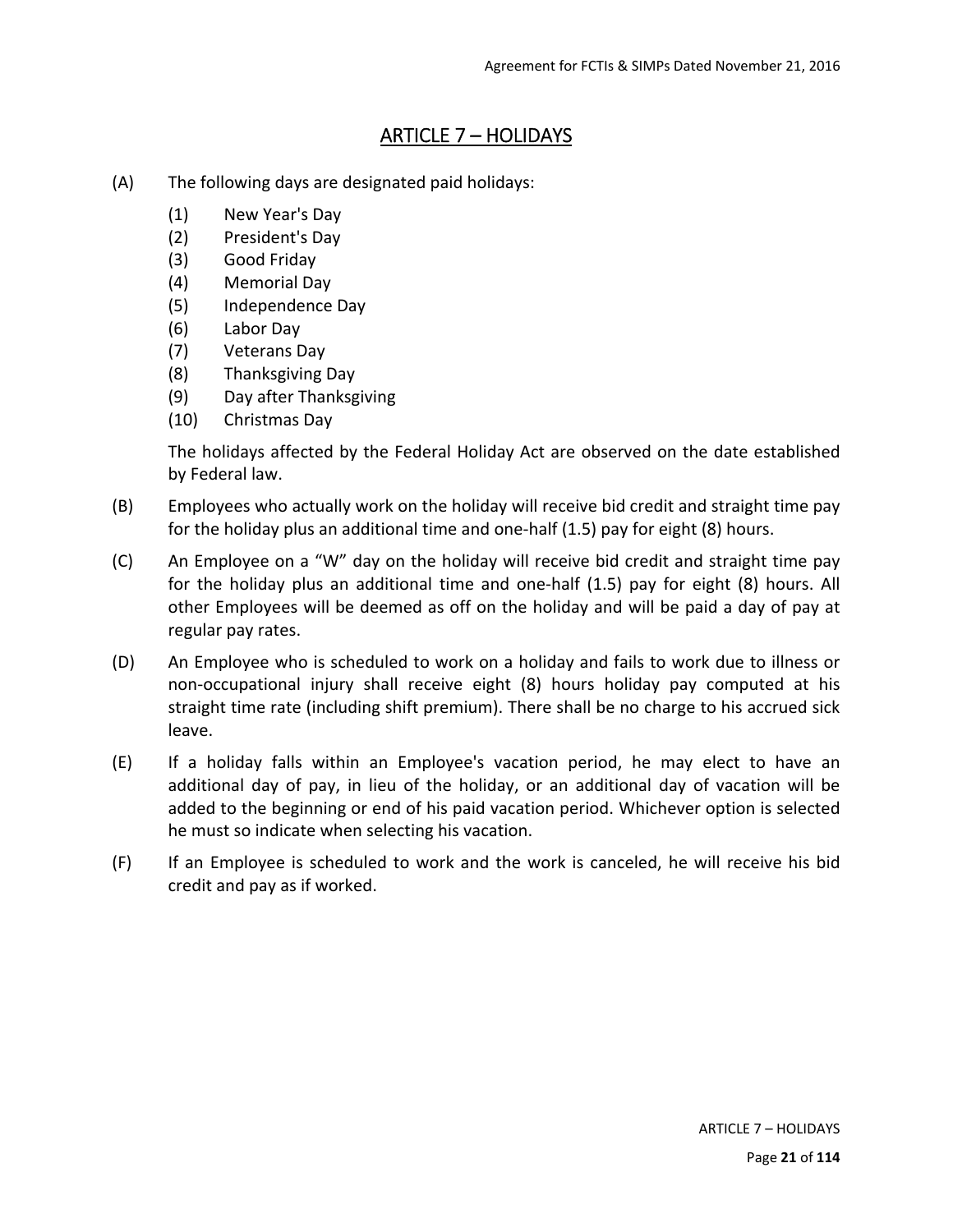# ARTICLE 8 – VACATION

(A) Employees hereunder shall become entitled to and receive vacations in accordance with the following:

(1) During the Employee's first calendar year of service (Company Seniority), he earns one (1) vacation day for each full calendar month of employment up to a maximum of ten (10) vacation days.

(2) The following vacation accrual rates apply:

| <b>Year of Company Service</b> | <b>Accrual Days Per Month</b> | <b>Accrual Days Per Year</b> |
|--------------------------------|-------------------------------|------------------------------|
| Less than 5                    | 1.0                           | Ten (10) work days           |
| 5 but less than 17             | $1.5\,$                       | Fifteen (15) work days       |
| 17 but less than 25            | 2.0                           | Twenty (20) work days        |
| 25 but less than 30            | 2.5                           | Twenty-five (25) work days   |
| 30 and over                    | 3.0                           | Thirty (30) work days        |

- (B) Vacation days may be taken in the year earned, or they may be carried over to the following year. However, an Employee may not carry over more than one (1) year's accrual earned vacation.
- (C) An Employee's vacation accruals of up to ten (10) days in the current year may be taken in advance of time earned. If an Employee terminates before the vacation time is actually earned, the unearned time will be deducted from his final paycheck.
- (D) Vacation pay shall be the pay the Employee would normally have received at his straight time rate, at the time the vacation is taken. The Employee will be credited the daily guarantee for each day of vacation.
- (E) Employees will be permitted to use vacation a day at a time subject to the needs of the service. An Employee must request such day at a time vacation at least one (1) day in advance; however, the Company will consider such requests with less advance notice dependent on the circumstances. In the event there are more day at a time requests than can be approved, seniority shall govern.
- (F) Vacation schedules shall be based on the operational requirements of the Company.
- (G) Preference in the period in which Employees hereunder will be permitted to take their vacations will be granted within each work group or section in the order of occupational seniority in accordance with local procedures agreed upon by the Company and the Union provided that vacation schedules may be so arranged within each work group or section as will not interfere with the requirements of the service. The Company will post requests for vacation preference for the following year not later than October 1st of each year and Employees eligible will list their preference not later than October 15th.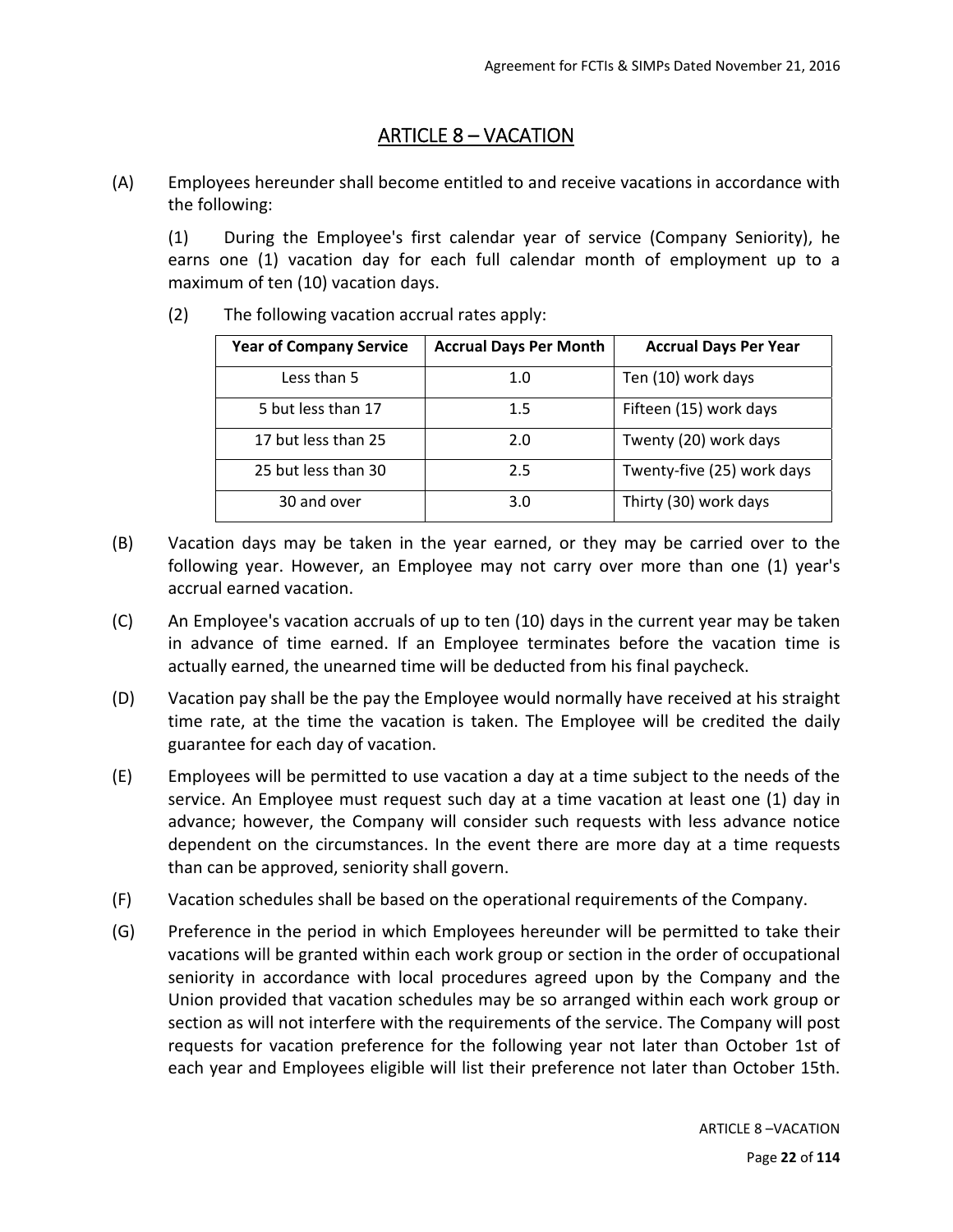The vacation periods will be assigned and posted on by October 31st, whenever possible, but no later than November 15. Except in emergency, an Employee's vacation will commence immediately following his regularly scheduled days off.

An Employee with a sequence of five (5) vacation days in a row (core) will be guaranteed a minimum of four (4) additional days off to create a total of nine (9) days. An Employee with a sequence of ten (10) vacation days bid will be guaranteed a minimum of four (4) additional days off plus two (2) days between the core vacation periods for a total of sixteen (16) days. All days off scheduled in conjunction with the vacation period will be considered part of the vacation period. During this vacation period this Employee may be proffered (unless he has notified the company that he does not want to be proffered) overtime but the Employee cannot be forced overtime. If the Employee on vacation refuses the overtime he will not be charged for the refusal.

Every quarter, the company will update vacation availability, by Instructor position, for the purpose of offering additional vacation opportunities, should they exist. Instructors will be able to enhance their vacation preferences, by bid and seniority, per the following schedule:

| <b>COLUMN A</b>                                                          | <b>COLUMN B</b>                               | <b>COLUMN C</b>                                                                         | <b>COLUMN D</b>                            |
|--------------------------------------------------------------------------|-----------------------------------------------|-----------------------------------------------------------------------------------------|--------------------------------------------|
| <b>Vacation Bid will be</b><br>available for<br>Instructor review<br>by: | Instructor must<br>submit vacation<br>bid by: | Vacation bid results will<br>be approved or denied<br>(available for all to see)<br>by: | <b>Dates of Vacation</b><br>opportunities: |
| October 1st                                                              | October 15th                                  | October 31st                                                                            | January $1st$ – December 31                |
| January 1st                                                              | January 15 <sup>th</sup>                      | January 31st                                                                            | April 1st - December 31st                  |
| April 1 <sup>st</sup>                                                    | April 15 <sup>th</sup>                        | April 30 <sup>th</sup>                                                                  | July $1^{st}$ – December $31^{st}$         |
| July $1st$                                                               | July 15 <sup>th</sup>                         | July 31 <sup>st</sup>                                                                   | October 1st – December 31st                |

When referring to the chart above the following will apply:

(1) Vacation bids submitted by the date indicated in Column B will be awarded based on occupational seniority by the date in Column C.

(2) Vacation bids submitted for the time period covered in Column D after the cutoff date in Column B will be awarded on a first‐come basis.

Should the Flight Department begin to receive rolling, quarterly long-term training plans, the Company and TWU will meet to work towards an implementation of a rolling, quarterly vacation bid in the following calendar year.

(H) An Employee hereunder who takes a leave or leaves of absence which exceeds or the total of which exceeds sixty (60) calendar days during any calendar year will have his vacation allowance to which he becomes entitled during the current year reduced by his monthly accrual rate as outlined in (A) above for each thirty (30) calendar days of said leave or the total of such leaves which exceeds sixty (60) days; provided, however, no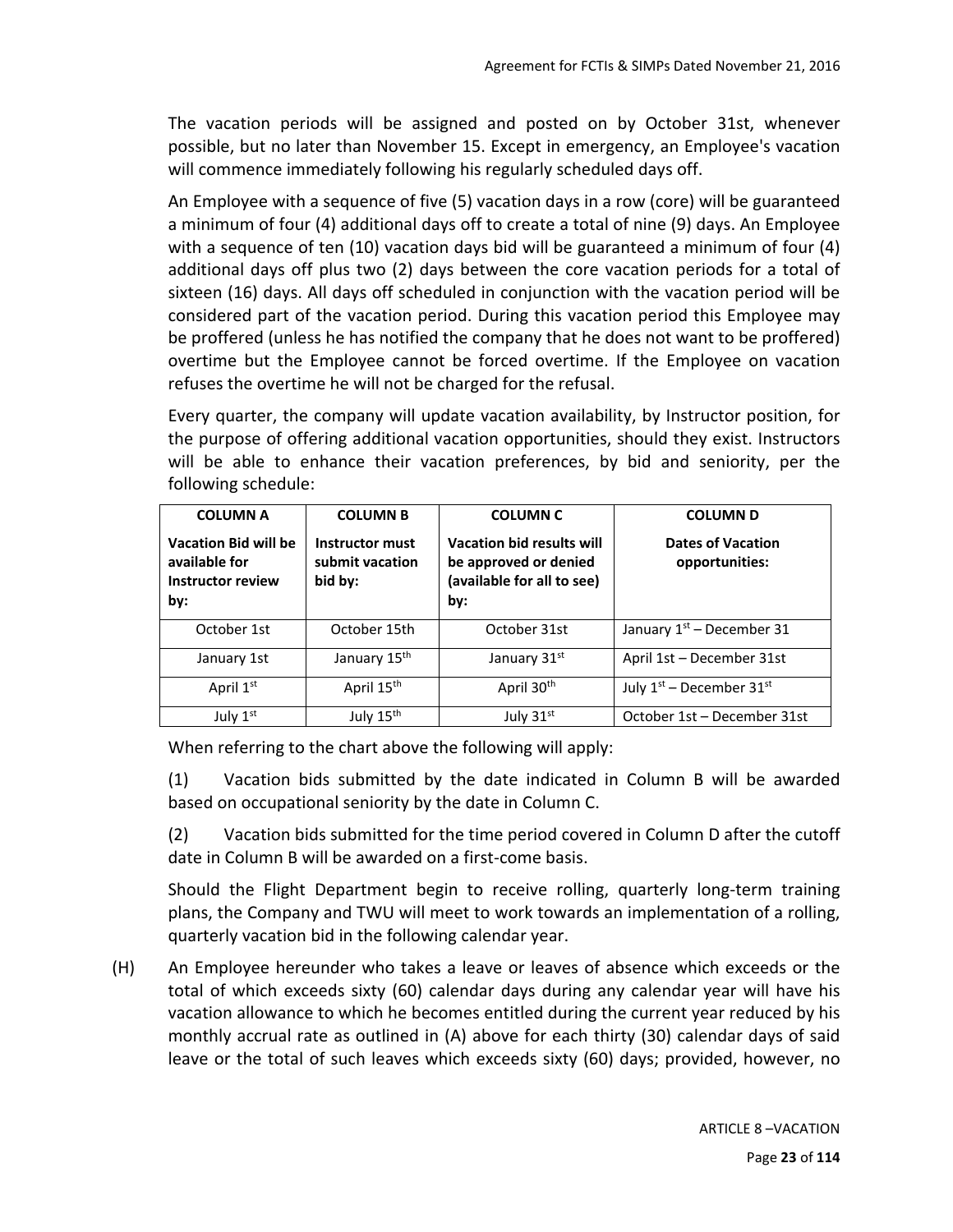deduction from vacation allowance will be made for leaves of absence granted due to injury sustained while on duty.

(I) In the event of termination of employment with the Company, an Employee hereunder who has completed six (6) months of service with the Company will be paid for vacation not previously taken to which he became entitled as of the date of his termination. If an Employee takes vacation in excess of what he has accrued as of the date of his termination, such un‐accrued vacation time will be deducted from his final paycheck. An Employee who fails to give two (2) weeks' notice of resignation in writing, and such notice is not waived by the Company in writing, or who is discharged for confiscation of Company funds or property, will not be paid for any vacation hereunder.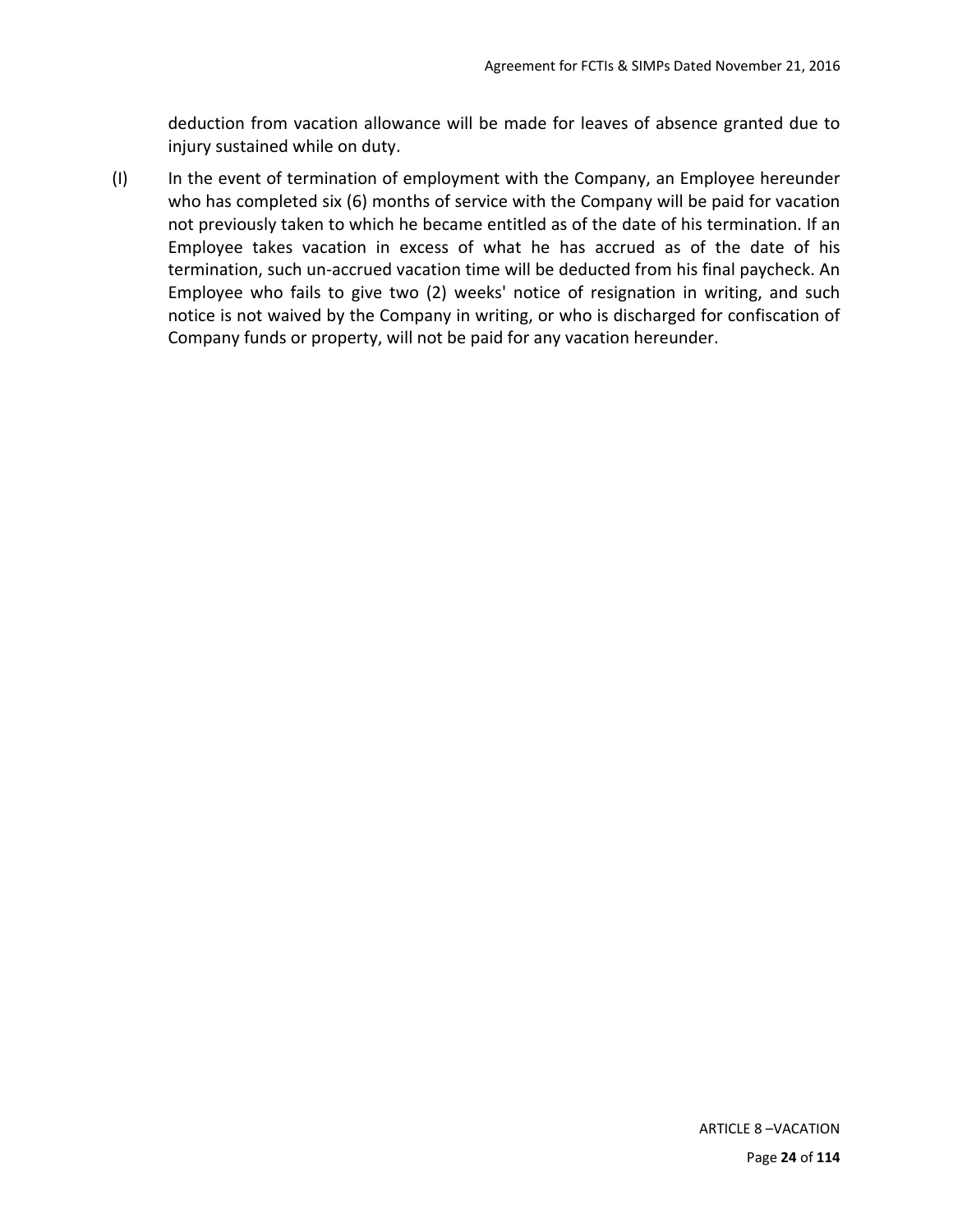## ARTICLE 9 – PROBATIONARY PERIOD

- (A) A new hire Employee shall be on probation until ninety (90) days from the date the Employee is first fully qualified for the section bid.
- (B) The Company has no responsibility to reemploy any Employee separated during his probationary period.
- (C) During his probationary period, an Employee may be discharged or disciplined at the Company's option without recourse to the grievance procedure.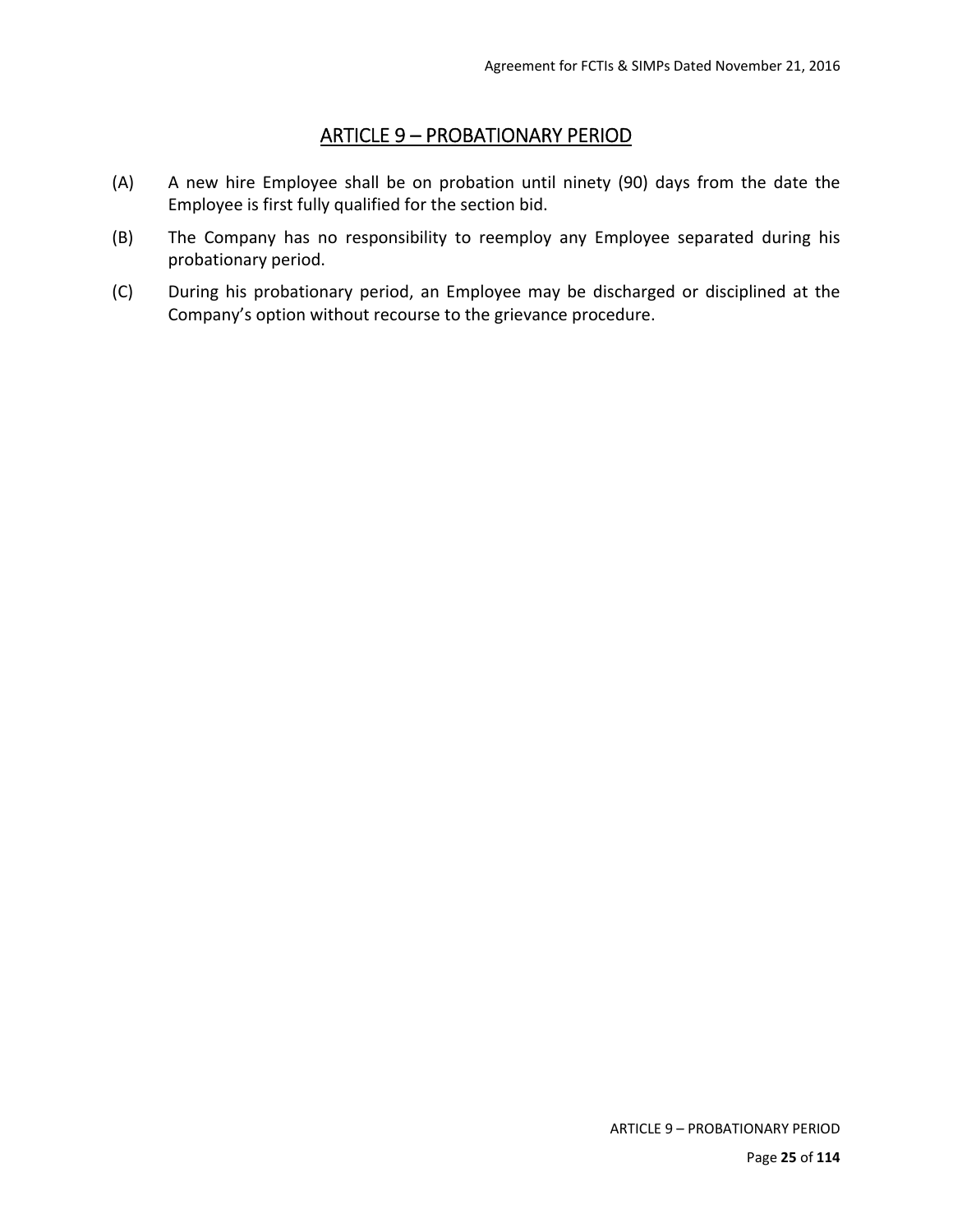## ARTICLE 10 – SENIORITY

- (A) Company Seniority will commence with the effective date of placement on the payroll.
- (B) Instructor Occupational Seniority as referenced in this Agreement will commence with placement in a position covered by this Agreement. Employees covered by this agreement as of November 21, 2016, will have seniority dates as listed in Appendix "A" of this Agreement and in each published list thereafter as provided under Article 13 (System Seniority List). Instructors employed after November 21, 2016, in a position covered by this Agreement will begin to accrue Occupational Seniority from the date of first assignment to such Instructor position. All references in this Agreement to Seniority will mean Occupational Seniority except where specific reference is made to Company Seniority.
- (C) The seniority number will determine any Instructor position within his classification. Instructor classifications are:

Classification I - Flight Crew Training Instructor (fleet, general subjects and international)

Classification ll – Simulator Pilot Instructor

- (D) Occupational Seniority shall govern in the case of reductions in force, demotion, displacement, bidding for work schedules, vacations, filling bargaining unit openings, transfer to Instructor vacancies, and recall.
- (E) An Employee covered by this Agreement who accepts a position with the Company, outside the bargaining unit, shall for a period of one (1) year retain and accrue seniority and may elect to return to the bargaining unit without loss of seniority so long as he pays Union dues.
- (F) An Employee who desires to return to the bargaining unit from another position within the Company will not displace an Employee in the classification to which he desires to return.
- (G) An Instructor hired to a Management Level 4, 5 or 6 position (who directly manages Employees covered by this Agreement) shall continue to accrue seniority while in that position and is eligible to exercise his seniority to return to an opening or a vacancy in the bargaining unit. Employees covered under this provision shall pay Union dues.
- (H) Effective November 21, 2016 the relative seniority of new Employees hired on the same date shall be determined by the last four (4) digits of the Employee's social security numbers. The Employee with the highest last four (4) digits shall be deemed the senior. The relative position of Employees hired prior to that date will remain unchanged.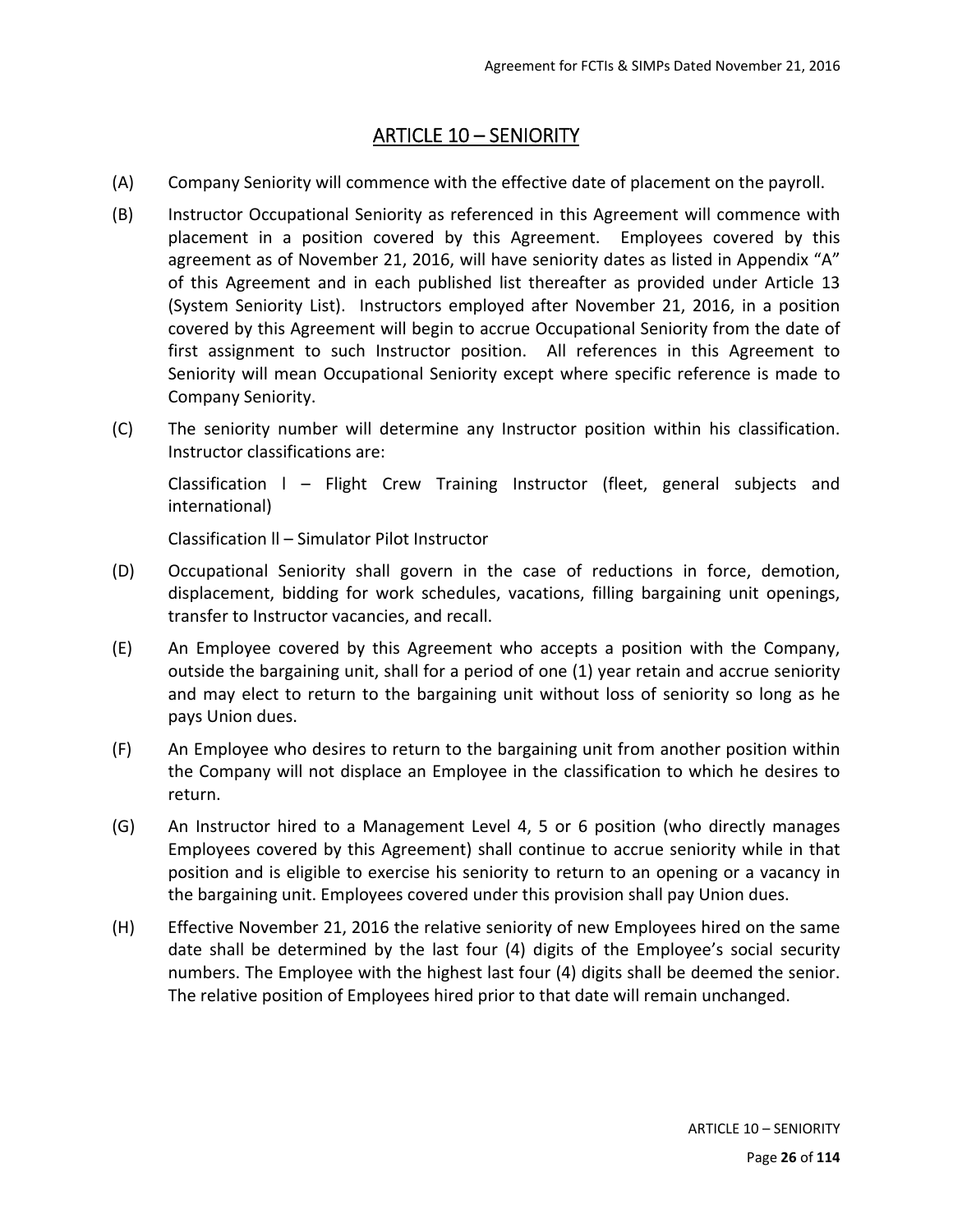# ARTICLE 11 – CLASSIFICATIONS AND QUALIFICATIONS

(A) Classifications covered by this Agreement are:

Classification I ‐ Flight Crew Training Instructors (Fleet/General Subjects/International) Classification II ‐ Simulator Pilot Instructor

(B) Standardization Coordinators are Instructors chosen based on their ability to present material in a standardized manner, communication skills and experience. Their duties include providing feedback to fleet management regarding standardization compliance and enrichment. In addition, Standardization Coordinators may help Fleet Management plan standardization meetings, coordinate manual changes, plan observation periods and build training schedules for new instructors to the fleet, coordinate with manufacturer's representatives, aircraft maintenance and assist Fleet Training Manager as assigned.

(1) Standardization Coordinators may be selected within each of the classifications, among volunteers in each specific classification and equipment and base, by a panel of two (2) management and two (2) TWU representatives. If necessary, the final decision (tie‐breaker) will be made by the Managing Director – Flight Training and Standards. Selection criteria will be based on demonstrated technical and procedural knowledge, instructional abilities and interpersonal skills and seniority.

(2) Flight Training Management, based on work unit requirements, will determine the number of Standardization Coordinators in each classification of each fleet. Some smaller classifications and/or fleets may not have a Standardization Coordinator. The Company may remove an Employee from the Standardization Coordinator position if such Employee is not satisfactorily performing their job duties.

(C) Development Leads are Flight Crew Training Instructors and will be established for each fleet (to include General Subjects and International). A Development Lead may also be a Standardization Coordinator. The duties of a Development Lead shall be the same as a respective Flight Crew Training Instructor with the additional duty of assisting management by performing/monitoring and/or coordinating section courseware development, as assigned by the Company.

(1) Development Leads will be selected among volunteers from each fleet, by a panel of two (2) management and two (2) TWU representatives. If necessary, the final decision (tie-breaker) will be made by the Managing Director – Flight Training and Standards. Selection criteria will be based on demonstrated technical and procedural knowledge, instructional and development abilities and interpersonal skills and seniority.

(2) Flight Training Management will determine the duration of each Development Lead.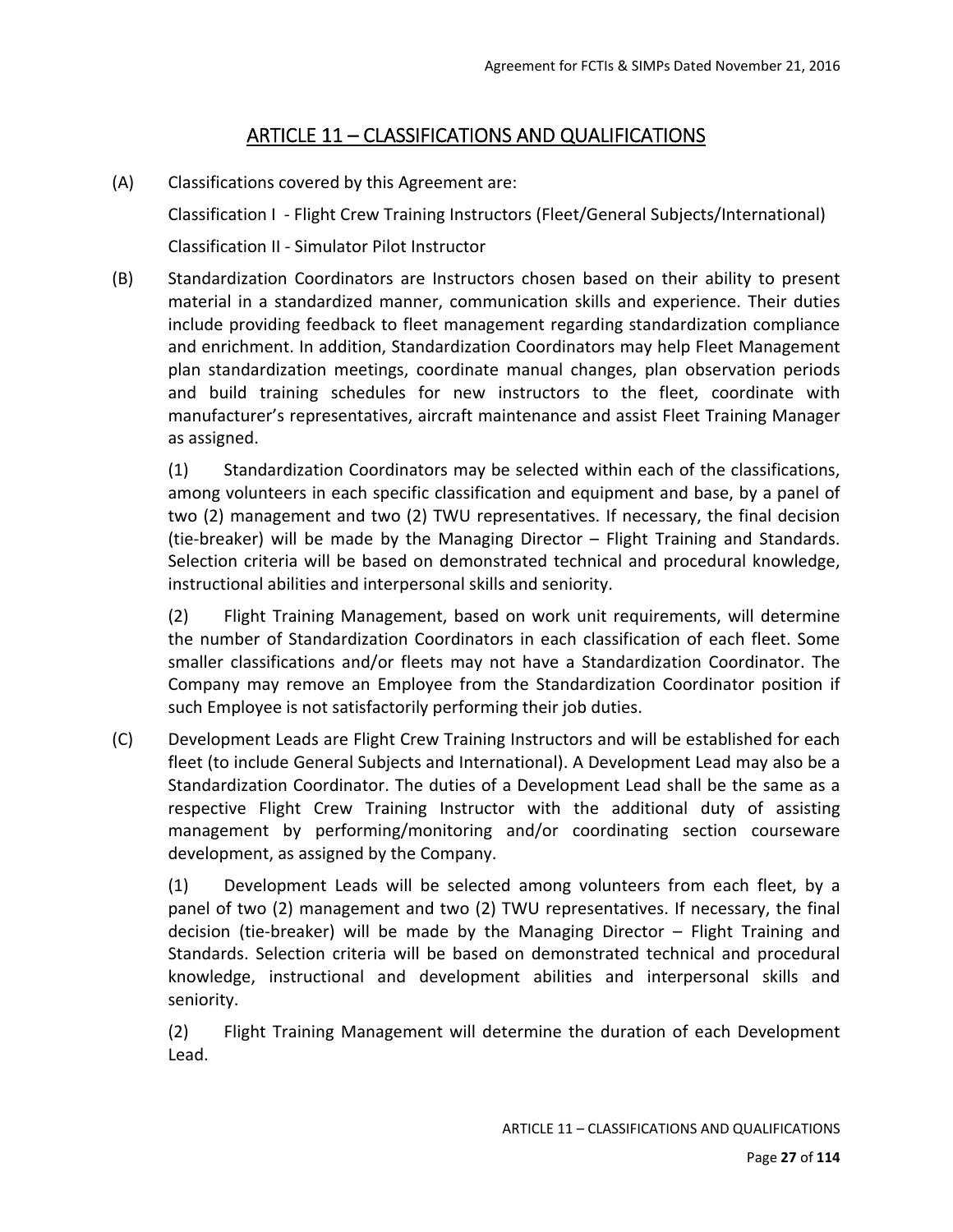(3) The Company will assign no less than thirty‐five percent (35%) of the rolling quarterly scheduled work days by fleet, as development days, for Development Leads.[Ex: XXX (XX) days in a YY day work quarter]. This work may be scheduled in conjunction with call center duties. Exception: When a fleet is in the last year of scheduled service, the Company may eliminate the Development Lead for that fleet.

- (D) Qualifications: The Company will establish qualifications for Employees covered by this Agreement. Such qualifications, including prerequisites qualification for each classification above, initial qualification/instruction for each classification, and recurrent qualification/instruction for each classification, will be determined and revised by the Company, as necessary. These qualifications will be contained in the appropriate Advanced Qualification Program (AQP) manual(s) or Instructor/Evaluator Administrative Guide (IEAG), or other controlling documents. Copies of the appropriate section of the IEAG, AQP manual, and other controlling documents, and any revisions will be provided to the TWU Local. Changes to Instructor Qualifications contained in the Company documents listed above will be discussed in advance with the Bid Committee.
- (E) When the TWU Local has objection to any changes in any of the above qualifications, the same may be discussed by the TWU Local with the Company upon written notice of the objection within thirty (30) days from the date the revisions were received. If an agreement concerning the objections raised cannot be reached within a reasonable time, the revised qualifications may be placed in effect and the TWU Local may take up the disputed points as a grievance under Article 31 of this Agreement.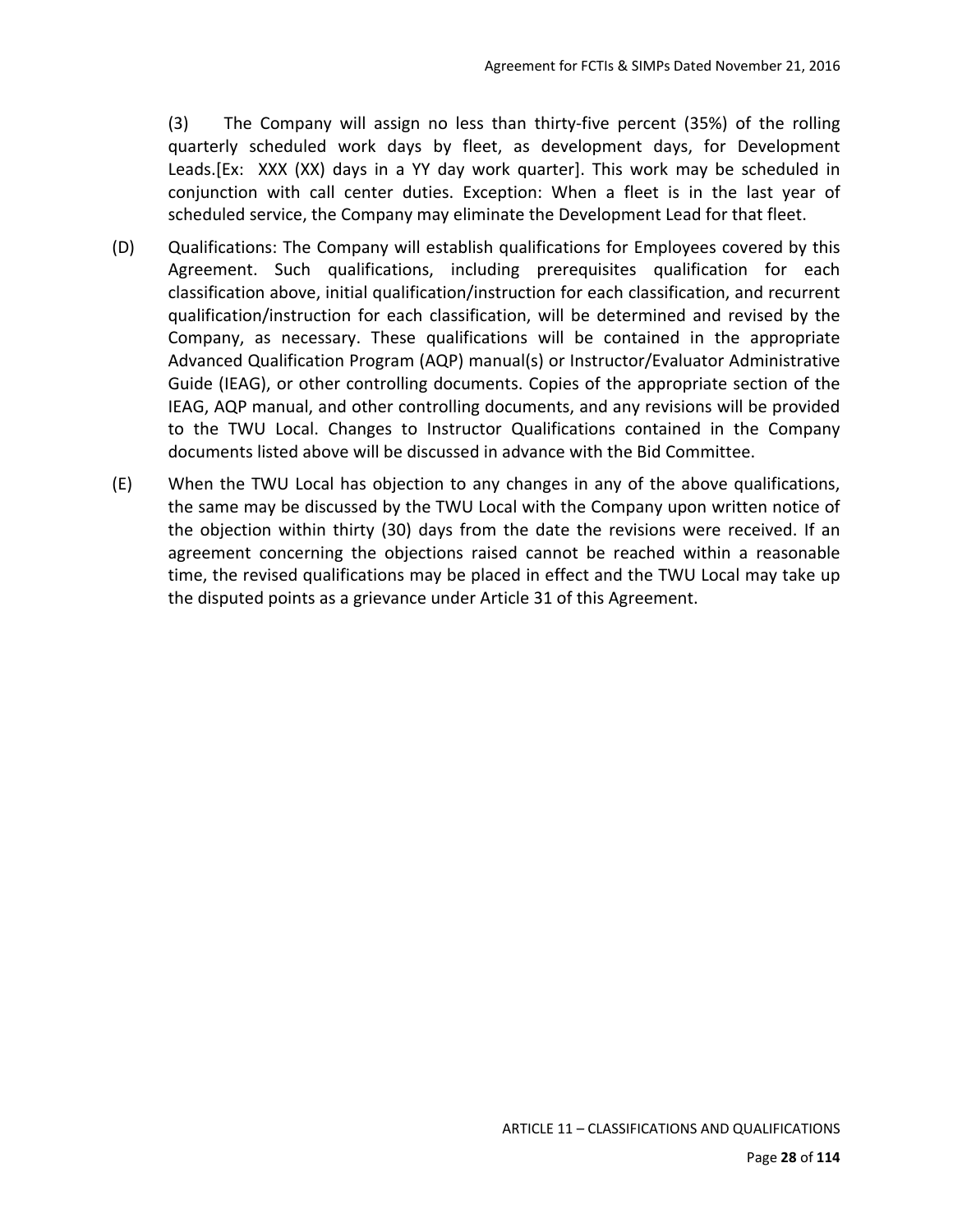# ARTICLE 12 – TRANSFER, RECLASSIFICATION AND JOBS TO BE POSTED

(A) Bidding for Job Transfers (within the same classification)

An Instructor in a Classification may bid any job opening within the same Classification (providing he has the prerequisites and qualifications defined in Article 11).

(1) Openings are unfilled positions in a work unit created by the Company due to increased work in that work unit or through attrition from that work unit. Openings are filled by voluntary qualified bidders in order of seniority.

(a) An Instructor who has completed his probationary period may exercise his seniority to bid an opening in his classification regardless of the location of such opening, subject to the limitations provided in (D) below.

(b) Instructors on probation will not be eligible to bid to an opening within another work unit (the Company may, at its discretion, waive this restriction if more senior Instructors do not bid for promotion).

(2) Vacancies are unfilled positions that remain unfilled when there are no voluntary bidders for openings.

(a) Vacancies will be filled first by voluntarily displaced bidders, then by new hires, and then by involuntarily displaced bidders.

(b) An Instructor who has completed his probationary period may exercise his seniority to bid a vacancy in his classification regardless of the location of such vacancy, subject to the limitations provided in (D) below.

(3) Displacements are transfers created by the Company when there is an excess of Instructors within a work unit or when a work unit is being eliminated.

(a) Displacements will be offered first to Instructors with voluntarily displacement bids (senior to junior) and then to Instructors with involuntary displacement bids (junior to senior). A displaced Instructor may exercise his seniority to select a new work unit, subject to the limitations provided in (D) below.

(b) If a displacement results in furlough from a Classification then the provisions of Article 15 (Reduction in Force) will apply.

(c) An Instructor who has completed his probationary period may exercise his seniority to bid a displacement and select a new work unit in his classification regardless of the location of such work unit.

(4) An Instructor awarded a bid may be held in his previous work unit, prior to being released to his new work unit, for up to six (6) months. If more than one Instructor is held in the same work unit the senior Employee will have the option of being released first.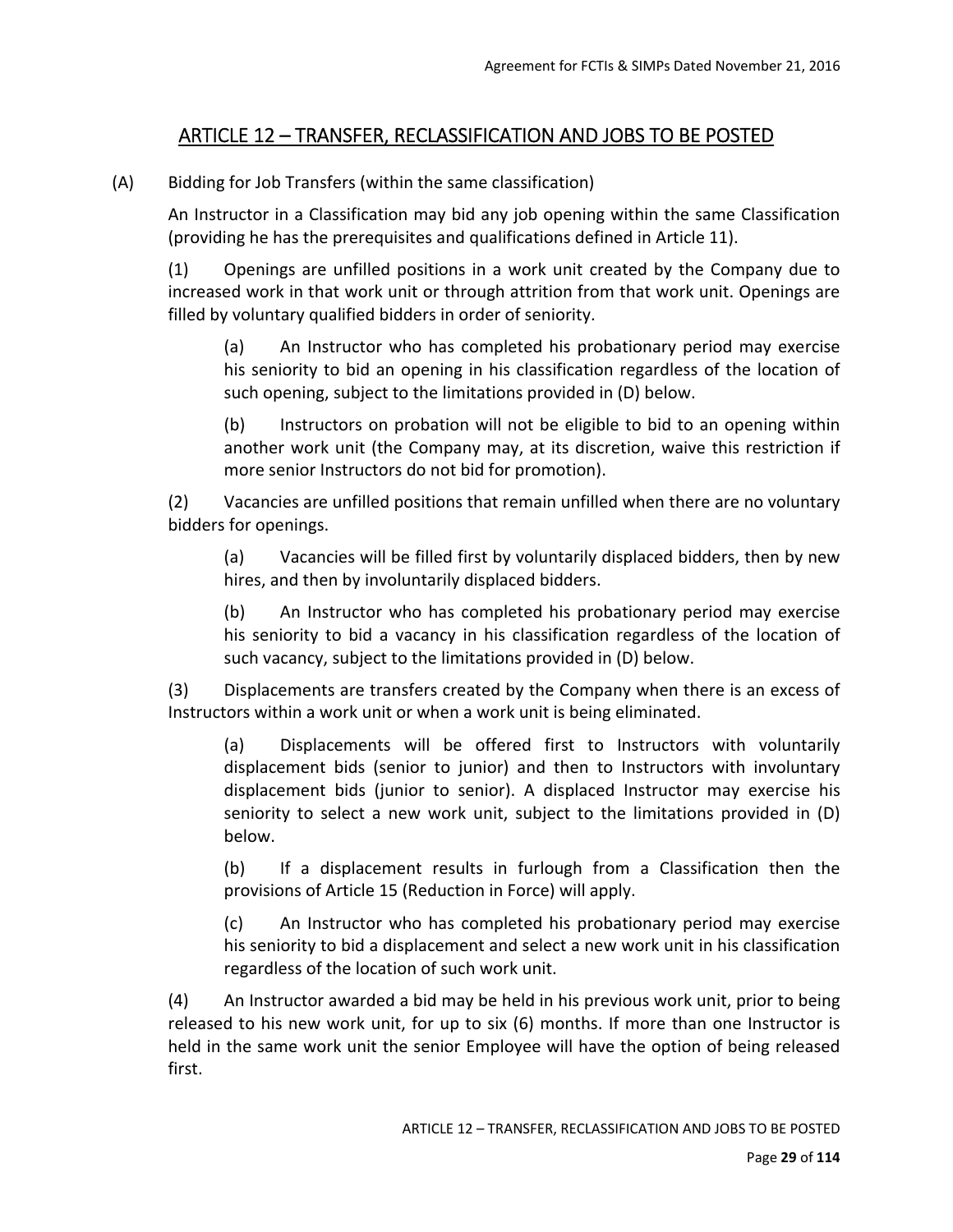(5) Instructors awarded a voluntary bid may, at the Company's discretion, be locked in the new work unit for twenty-four (24) months from the date of qualification to instruct, unsupervised, on their new equipment.

(6) An Instructor awarded a voluntary bid will not be held on a trial basis on his new assignment for a period longer than ninety (90) days after completion of training for new assignment and may be returned to his former assignment in the event of his inability to qualify or to perform his duties in a satisfactory manner. He will not, for a period of twenty-four (24) months after such return, bid for another opening. In addition, if he is unable to qualify for a second time on the same equipment, he will not be awarded another bid for that equipment again.

(7) When headcount within a Base will remain constant within a Classification then bids are open only to Employees at that Base and in that Classification. When headcount is increased (or decreased) at a Base, then bids are open to all Bases. Relocation will be voluntary (not paid for by the Company) for those submitting a voluntary bid to another Base.

(8) If an Employee is involuntarily displaced from his Base the Company will provide a Company Paid Relocation package (in accordance with Article 44).

(9) Permanent openings of a planned duration of ninety (90) days or longer (or actual openings of over ninety (90) days within a one hundred thirty‐five (135) day calendar period) will be posted for bid. Openings of a shorter duration will be bid at Company discretion.

(B) Bidding for Voluntary Reclassification (between FCTI and SIMP)

(1) An opening for a voluntary‐reclassification will not occur until all furloughees have been recalled. If a position then opens, an instructor may bid into a different classification.

(2) After all furloughees have been recalled and the provisions of (A) above have been complied with, the Company will post for reclassification all permanent vacancies.

(3) An Instructor who has completed his probationary period may exercise his seniority to self-reclassify regardless of the location of such opening, subject to the limitations provided in (D) below.

(4) An Instructor taking a voluntary reclassification bid is governed by the lock-in and qualification requirements as outlined above in (A).

(5) If an instructor is furloughed from one classification and bids to another classification then is subsequently recalled to his original classification, he may opt to remain in the new classification as long as it does not result in anyone else being furloughed. This will fulfill the requirements of Article 15.

(6) After changing classification, the Instructor's pay will be adjusted to his new classification.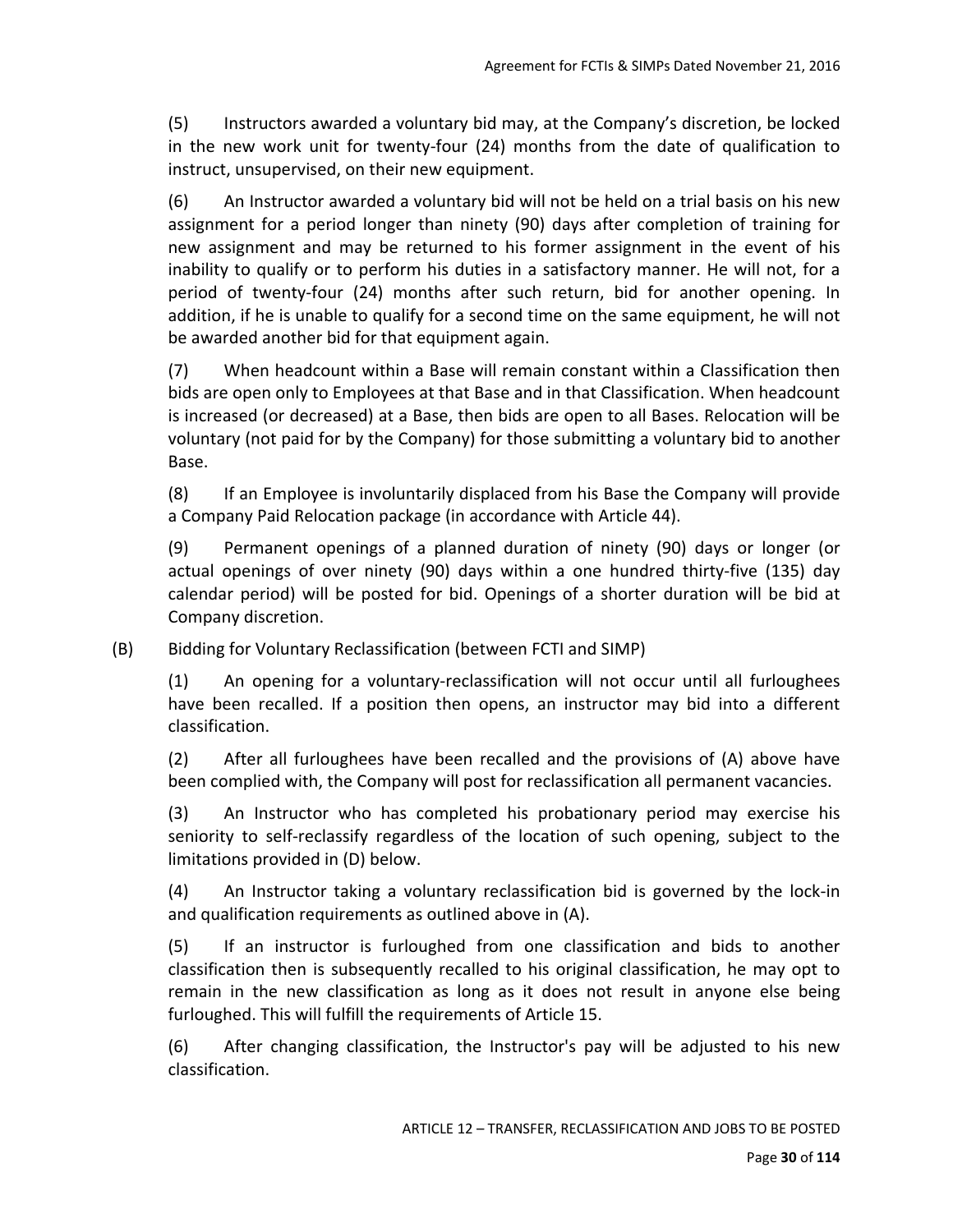(7) An Instructor who is reclassified will not be held on a trial basis on his new assignment for a period longer than ninety (90) days after completion of training for the new assignment and will be returned to his former classification in the event of his inability to perform his duties in a satisfactory manner. He will not thereafter be eligible to bid for any other opening in the classification from which he was returned.

(C) Jobs to be Posted.

(1) Each bid notice will have a number assigned (and if applicable will list the prerequisites and qualifications for the position(s)). The bid notice will designate if it is a Transfer Bid or a Reclassification bid.

(2) Bid notices will be posted for a ten (10) day period exclusive of Saturday/Sunday and holidays and awarded within ten (10) days of posting exclusive of Saturday, Sunday and holidays. The Company will also send each bid notice to the Employees and to the Union via email.

(3) Pay rates for the new position will be based on the same pay step as the old position. Pay rates for the new position will begin upon signoff to teach unsupervised in the new position.

(4) A copy of each transfer award of bid will be furnished to the ranking local Union Representative.

(D) Limitations on Additional Training Events Caused by Job Transfers and Reclassification.

 $(1)$  If one opening is available to bid, which results in an Instructor(s) exercising his/their seniority to fill an opening, a vacancy, select a new work unit (displacement), or self-reclassify, the bid shall not result in more than one additional training event (two training events total – one for Instructor exercising his seniority and one necessary for the Employee filling the opening).

(2) If two or more openings are available to bid, which results in Instructors' exercising their seniority to fill openings, vacancies, select new work units (displacements), or self-reclassify, the bid shall not result in more than two total additional training events (in addition to the number of training events necessary for the Employees filling the openings).

(E) Physical Fitness to Perform Assigned Work in Classification.

If there is a medical determination based upon objective medical evidence by an Employee's physician, which raises a serious question as to an Employee's physical fitness to perform his assigned work, he may be given a physical examination by a doctor designated by the Company. An Employee who fails to pass a Company physical examination may, within fifteen (15) calendar days of the date of written notification of his failure to pass such examination, be permitted to exercise his seniority to fill a vacancy in a different classification in work which he is technically qualified and physically able to perform.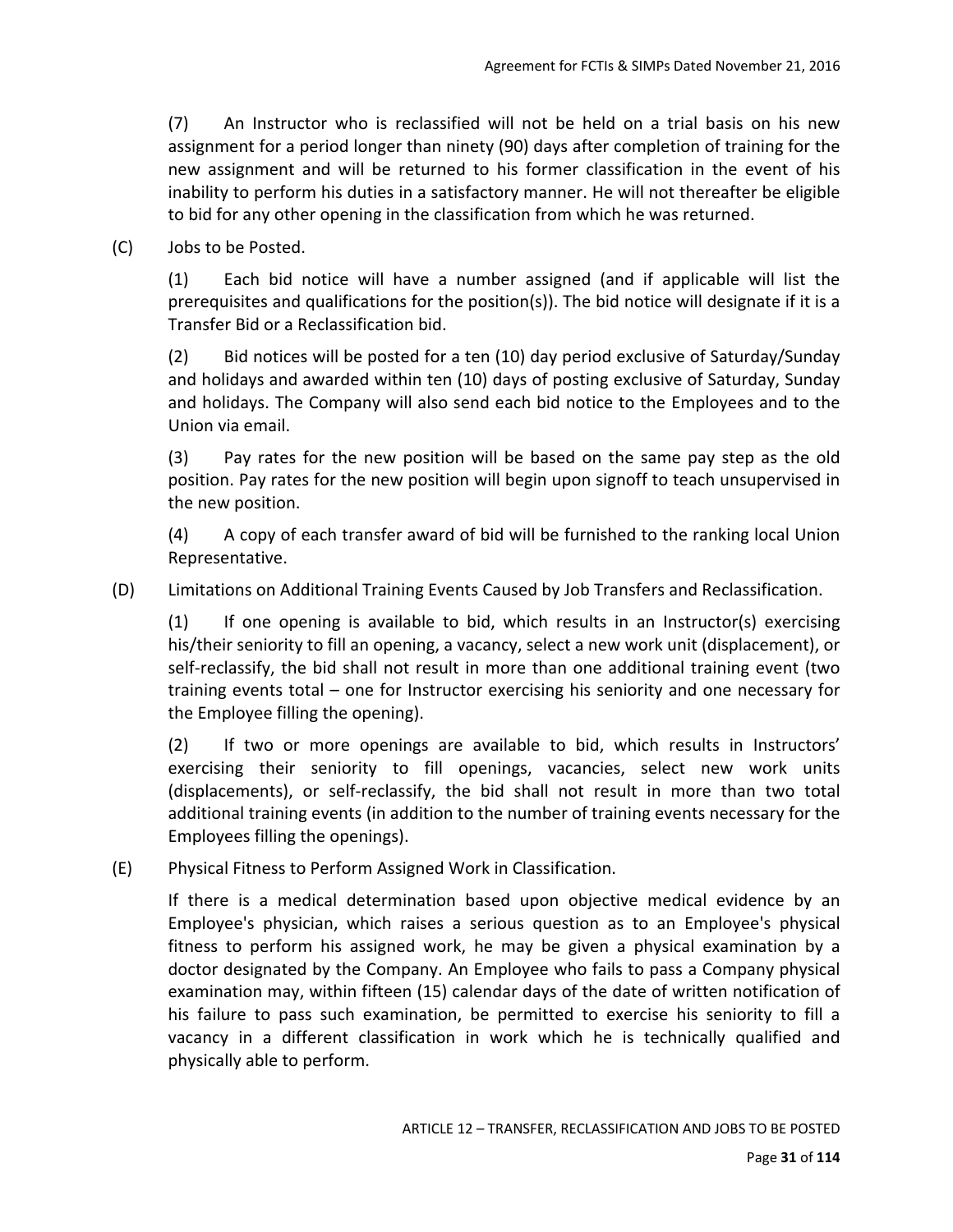(F) Employees covered by this agreement will be given the opportunity to fill regular or part-time vacancies, under the Fleet Service and Technicians Agreements, prior to filling those vacancies with new hires. If an Employee covered under the Fleet Service or Technician agreement and an external candidate are equally qualified, as determined by the Company, under the requirements of Article 11 of this Agreement, the AA Employee will be given preference to vacancies under this agreement prior to filling those with new hires.

Instructors will be pay slotted consistent with Article 27(B). Where such language does not exist, the application of 27(B) as stated in the Fleet Service Agreement shall apply. We agreed to expand upon those vacancies that the Instructors and Simulator Engineers may be considered for. We agree to allow Instructors and Simulator Engineers to fill vacancies for all TWU or Association classifications covered under the Aviation Maintenance Technician, Fleet Service, Instructor, Flight Simulator Engineer, Stock Clerk, Technical Specialist, and Plant Maintenance Mechanic Agreements, as long as they meet the remaining requirements under Article 12, including qualifications. Employees covered by this agreement will be given the opportunity to fill regular or part time vacancies in these classifications prior to filling those vacancies with new hires.

Instructors who transfer to other TWU or Association positions will be pay slotted consistent with Article 27(B) according to the agreement to which they are transferring.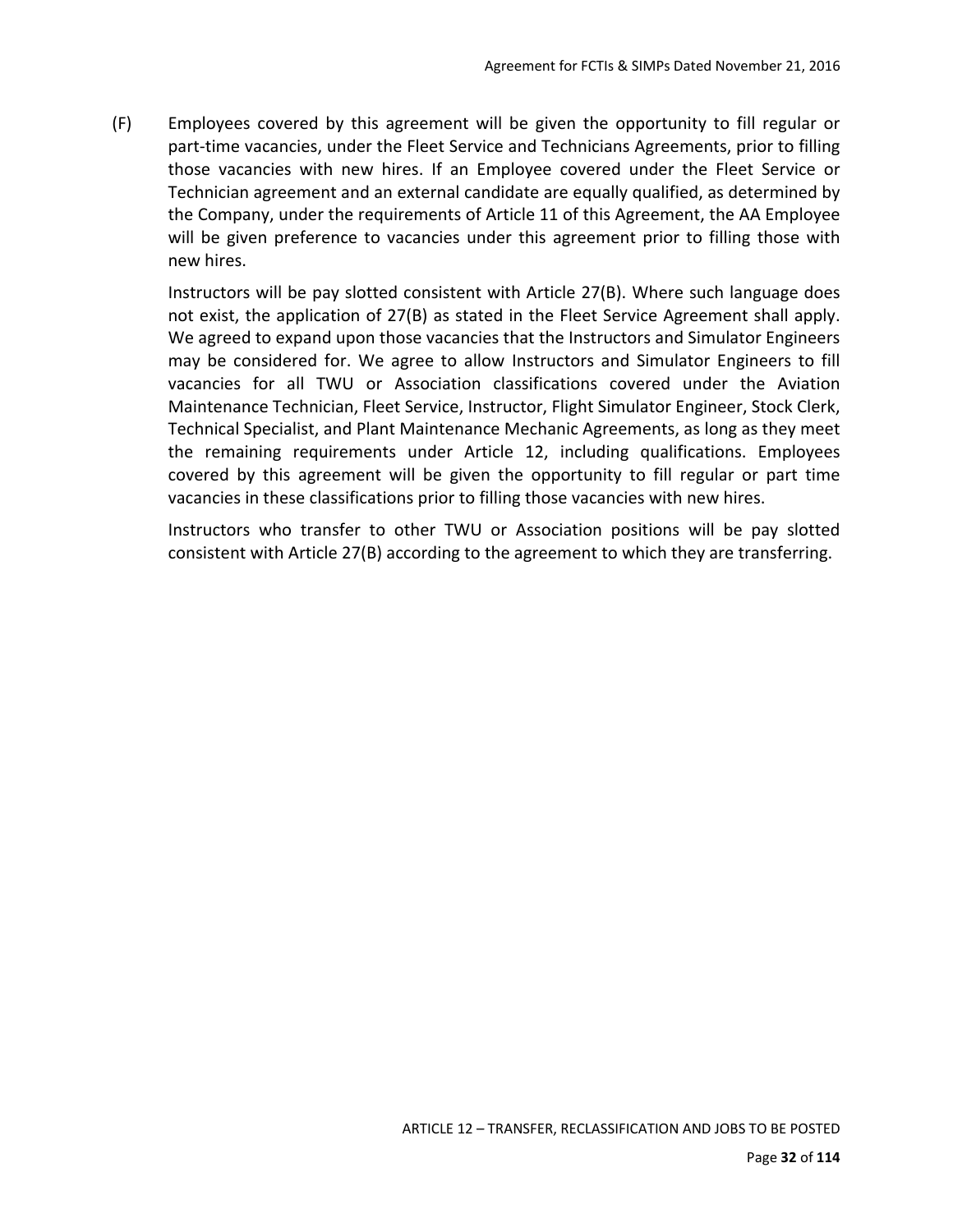# ARTICLE 13 – SYSTEM SENIORITY LIST

- (A) A System Seniority list of the Employees covered by this Agreement listing name, personnel number, job title, occupational seniority date, company seniority date, and pay seniority date of each Employee will be posted and maintained on **Jet**net. The System Seniority list will be updated each evening when the Company's HRIS system has the necessary functionality to provide automated updates. If manual updates to the System Seniority list are required those updates will be performed after any personnel change involving an addition or deletion to the System Seniority list.
- (B) The Company will provide a list of Employees who are retaining and not accruing in accordance with Article 10 (Seniority) to the local TWU leadership every six (6) months in April and October.
- (C) The Company will provide a list of Employees who retain recall rights either manually (every six (6) months in April and October), or on **Jet**net.
- (D) An Employee or the union may protest any omission or incorrect posting affecting an Employee's seniority by use of a "System Seniority Protest Form", also referred to as "Protest Form". There will be no time limit to protest any omission, or incorrect posting affecting an Employee's seniority.
- (E) Procedures for filing of a "Protest Form" are as follows:

(1) The Employee will forward one copy each of the protest form to the Local HR office and to the Local Union office. The protest form must be accompanied by documentation and a written statement supporting his protest, or they will not be accepted.

(2) The Local Union office will investigate the protest. The Local HR office will assist in this investigation.

(3) The Local Union office will forward the protest and their recommendation to the TWU ATD office.

(4) The TWU ATD will advise the Company if a change is required. The Company will forward a final resolution to the protest to the Local Union office and Local HR office.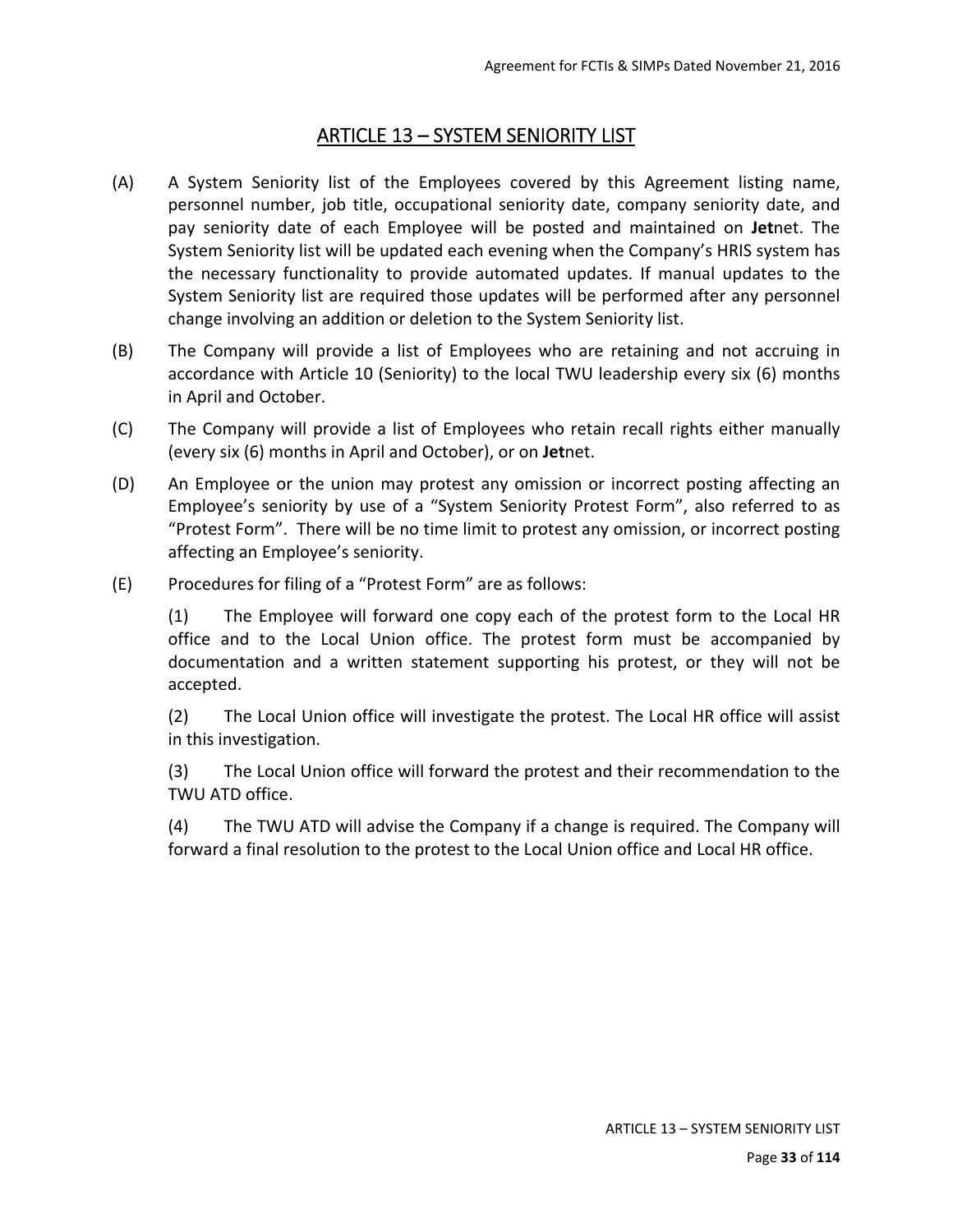## ARTICLE 14 – LOSS OF SENIORITY

(A) An Employee covered by this Agreement shall lose his seniority status and his name shall be removed from the seniority roster if:

(1) He quits, resigns, or retires, from the service of the Company, except that an Employee who, on the effective date of resignation, holds recall rights pursuant to Article 16 (Recall) may continue to hold such recall rights provided such Employee submits a written request to hold recall rights prior to the effective date of his resignation.

- (2) He is discharged for cause.
- (3) He does not return to duty from furlough as prescribed, or
- (4) He fails to return from leave of absence as prescribed, or
- (5) As otherwise provided for in this Agreement.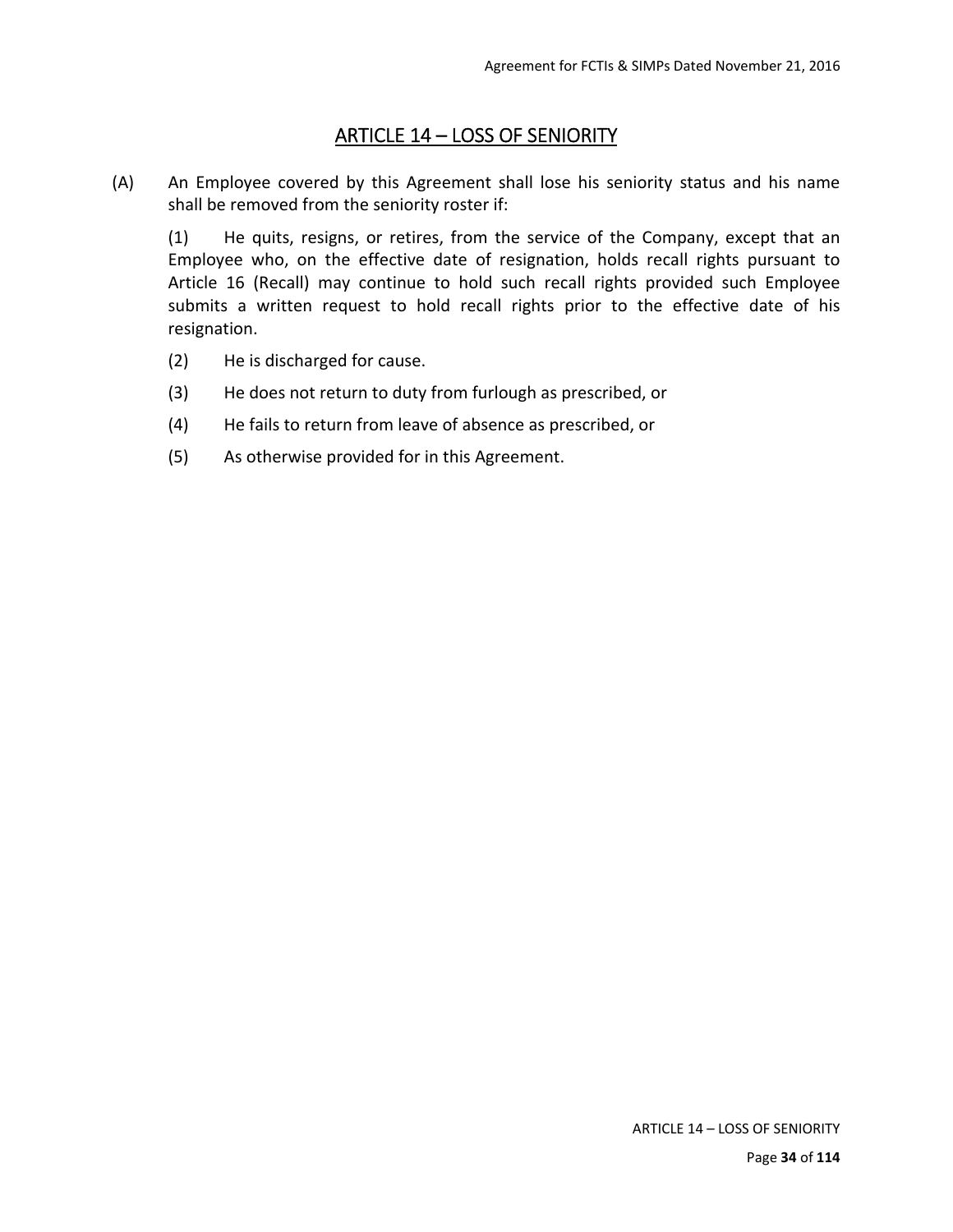## ARTICLE 15 – REDUCTION IN FORCE

(A) When Employees are to be furloughed, such furlough will be accomplished in reverse order of Instructor Seniority from within the Instructor Classification affected by the curtailment of work. Employees covered by this Agreement who are to be furloughed will receive at least fourteen (14) calendar days' notice, or pay in lieu of such notice. This notice requirement will not apply where an Act of God, fire, any government's actions, laws or regulations, or strikes or other work stoppages cause the furlough.

Employees will not be withheld from bidding openings or vacancies unless they are identified as Employees who will be furloughed within the next four (4) months. The Company agrees to meet with the TWU regarding those Employees who are to be withheld from bidding. The Company and the TWU local will meet to discuss any extension of the withholding for up to an additional three (3) months. If no agreement is reached, a panel consisting of the Vice‐President of Labor Relations and the President of TWU International or their designees will meet to review the request. During the reduction-in-force, the Company will continue to discuss manpower planning which is under consideration.

- (B) An Employee who has completed his probationary period and who is directly affected by a curtailment of work requiring a reduction in force may exercise his seniority to fill a vacancy in a different classification (if qualified) or to displace a less senior Employee in his classification regardless of the location of such less senior Employee, as provided herein. If one Employee is affected by a reduction in force, the Employee may displace a less senior Employee and then the least senior Employee will be displaced (resulting in no more than one training event for the Employee filling the vacancy/displacing). If two or more Employees are affected by a reduction in force, Instructors' exercise of their seniority to fill vacancies or to displace less senior Employees shall not result in more than two additional training events (in addition to the number of training events that would be necessary for the Employees filling the vacancies/displacing).
- (C) An Employee who desires to exercise his seniority as outlined above must notify his immediate supervisor of his intention to exercise his seniority within seven (7) calendar days of receipt of notice of furlough.
- (D) All Employees furloughed by the Company due to reduction in force will file the proper addresses with the Managing-Director of Flight Training and Standards at the time of furlough. Any change in address must be filed promptly in writing, certified mail, return receipt requested (or email with read receipt), with the Managing-Director, Flight Training and Standards.
- (E) Under the provisions of (B) above, an Employee who is furloughed may not fill a vacancy in another classification if Employees senior to him are on a furlough status from that classification and retain recall rights as outlined in Article 16 (Recall).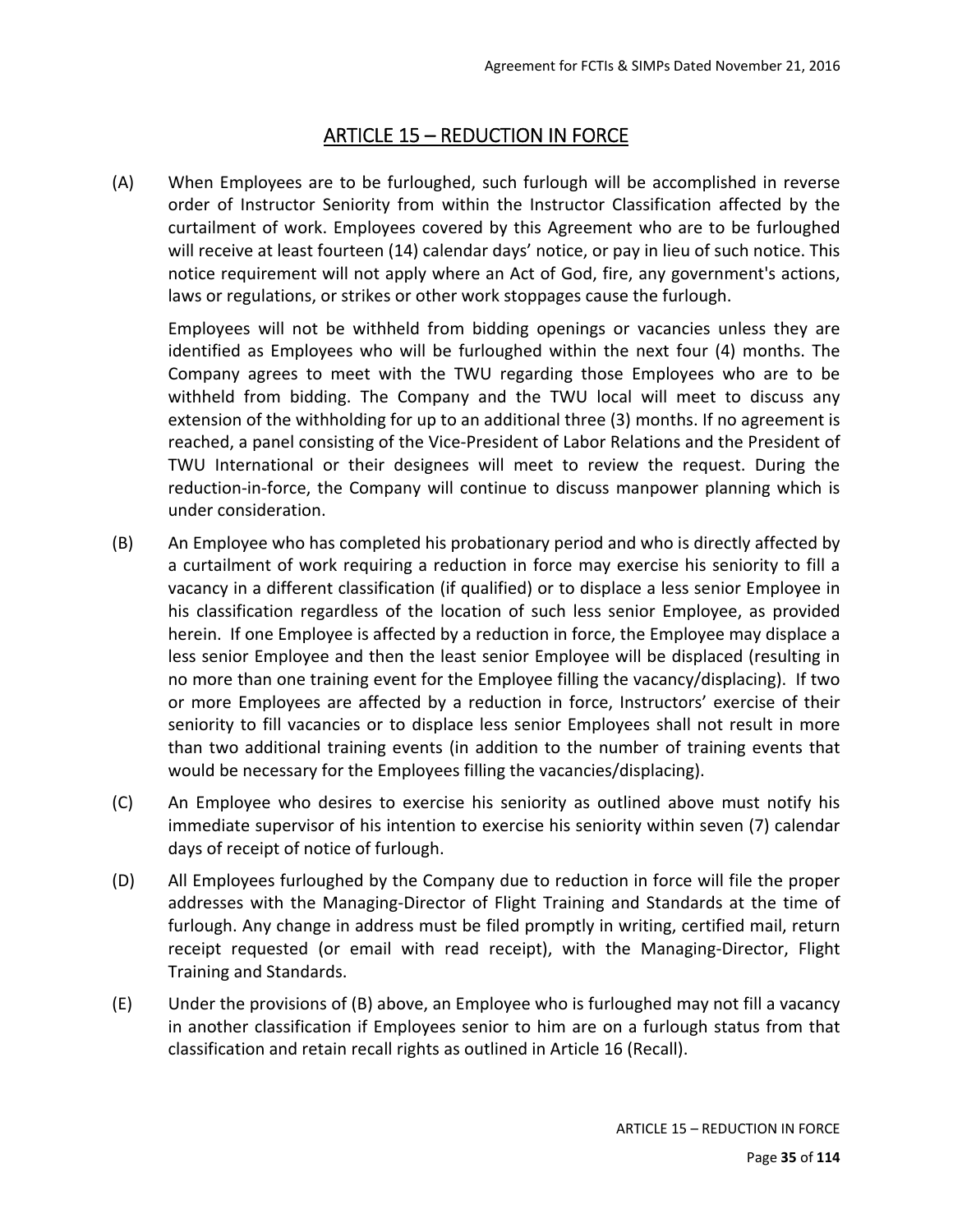- (F) Upon request of the Local Union President, an Employee may appeal any dispute regarding the reduction in force application and administration to a review panel composed of a representative of the TWU International and the Vice President, Labor Relations, or their respective designees. This appeal must be made within seven (7) calendar days of receipt of notice of reduction in force.
- (G) Employees who are subject to furlough will be allowed to fill vacancies in accordance with Article 12.
- (H) In the event of a furlough, a senior Employee may opt to accept furlough in lieu of the furlough of a junior Employee. In the event that a senior Employee accepts furlough in such circumstances, that Employee, if eligible for retirement, may opt to retire immediately following exhaustion of the furlough benefit and will remain entitled to normal retirement benefits as if retiring from active service.
- (I) As it is not the intent of the parties to furlough Employees covered by the Agreement as a result of the implementation of the new scheduling process contained in Article 3, Employees covered by this Agreement as of the Effective Date of this Agreement will be protected from furlough from the Effective Date of this Agreement through December 31, 2018. Such protection shall not apply in circumstances caused in substantial part by Conditions Beyond The Company's Control. "Conditions Beyond The Company's Control" shall include, but not be limited to, the following:
	- (1) an act of God;

(2) a strike by any other company Employee group or the Employees of a Commuter Air Carrier operating pursuant to an authorized codeshare arrangement with the company;

- (3) a national emergency;
- (4) involuntary revocation of the company's operating certificate(s);
- (5) grounding of a substantial number of the company's aircraft;

(6) a reduction in the company's operation resulting from a decrease in available fuel supply caused by either governmental action or by commercial suppliers being unable to meet the company's demands; and

(7) the unavailability of aircraft scheduled for delivery.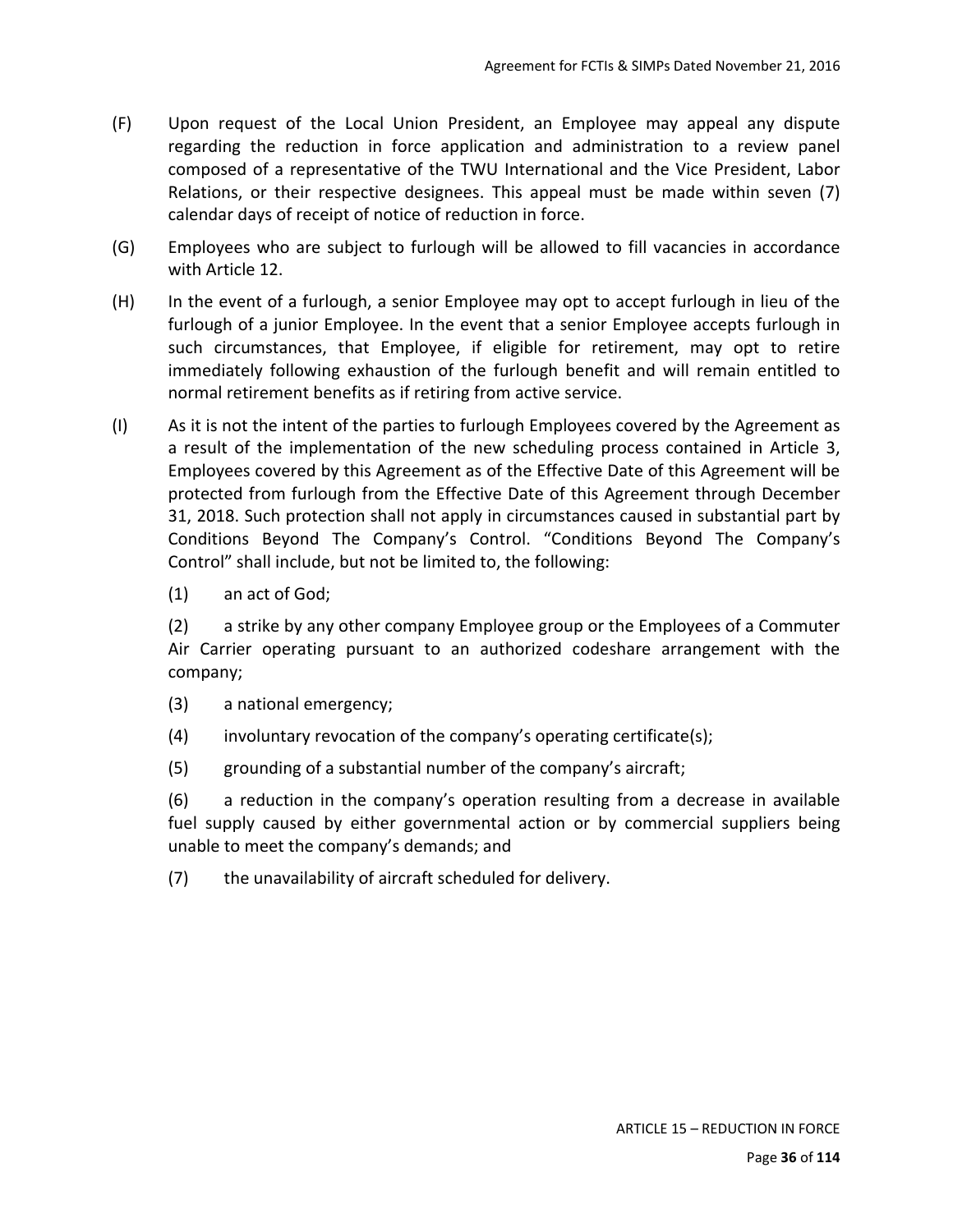# ARTICLE 16 – RECALL

- (A) An Employee who has completed his probationary period and who is furloughed by the Company due to a reduction in force will continue to accrue and retain occupational seniority and pay seniority during such furlough, and will accrue pay seniority for a period not to exceed ten (10) years. Employees who remain on payroll will accrue seniority and retain recall rights indefinitely. The Company and the respective TWU Local President will agree on the current recall list within ninety (90) days of the date of this Agreement.
- (B) Procedures

(1) An Employee who has completed his probationary period and who in lieu of furlough exercised his seniority to displace another Employee in accordance with Article 15 will retain recall rights in accordance with paragraph (A) above to the classification and location from which he was first furloughed.

(2) Employee(s) recalled in accordance with the foregoing paragraphs will be recalled in seniority order and shall exercise their seniority to select from open positions. The Company will recall according to the information on file at the time of recall. It is up to the instructor to keep his file updated, with proof in writing to the Managing Director Flight Training and Standards.

(C) Notification

(1) Employees being offered recall will be advised in writing via certified US mail, return receipt requested, or equivalent carrier at their last filed address. Employees so advised must, within fourteen (14) calendar days of receipt of the recall letter, notify the person whose signature is on the recall letter via certified US mail, return receipt requested, or equivalent carrier of the date he will report for duty. Additionally, the Company shall contact the Employee via the last know email address on file with Company.

(2) Any Employee who fails to provide such notice or who fails to return to duty within thirty (30) calendar days of the date of the recall letter sent to his last filed address will lose all rights to reemployment and will forfeit all seniority. This period may be extended, at the Company's option, for a period not to exceed fifteen (15) additional days. The Company will furnish the ranking local Union representative a copy of all such recall letters.

(D) An Employee, covered by this Agreement, who had been furloughed, and who has been out of his job classification for a period of one (1) year or more may be required to demonstrate his ability to perform the work to which he is to be assigned within a period of three (3) months from the date he returned to work in a position covered by this Agreement.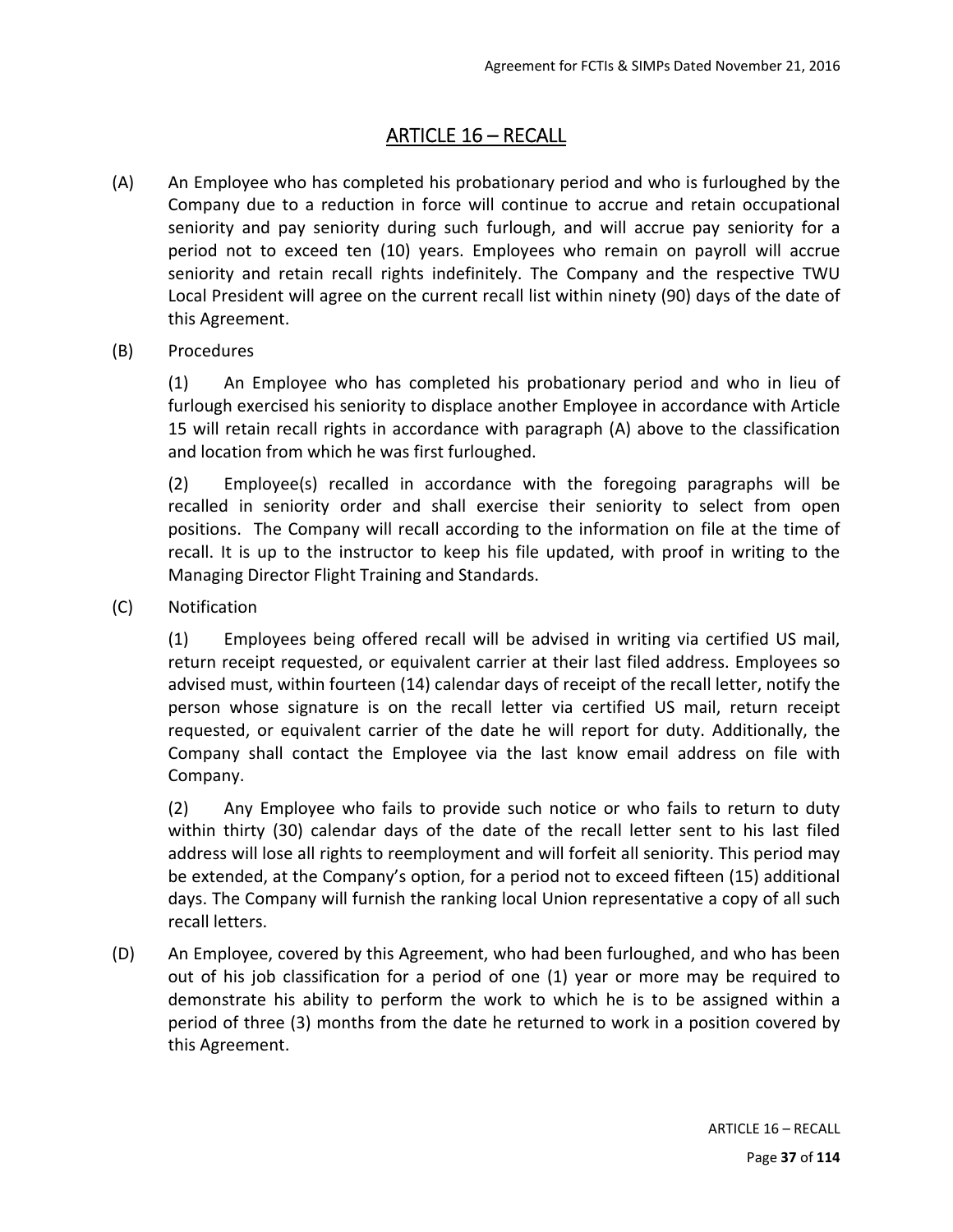## ARTICLE 17 – LEAVES OF ABSENCE

(A) When the requirements of the operation will permit, an Employee may be granted an unpaid Personal Leave of Absence, referred to as "PLOA", for any period of up to one (1) year. A request for PLOA must be submitted to the Company in writing. The request will state the reason for the leave and the duration of the leave. An approved PLOA will be granted in writing and will specify the expiration date of the leave. When a PLOA is granted, the Employees will retain and continue to accrue seniority during the entire period of the leave.

(1) If the initial leave is requested for less than one (1) year and the requirements of the operation will permit, a PLOA may be extended for additional periods such that the total leave does not exceed one (1) year. A request for an extension of a PLOA must be submitted and approved prior to the expiration date of the current leave.

(2) An Employee on a PLOA may submit a request to terminate his leave prior to the expiration date of the leave. The request must be in writing. The Company's response to the request will be in writing.

(3) Based on the requirements of the operation, the Company may cancel any PLOA at any time prior to the expiration date of the leave. In the event the Company elects to cancel a PLOA, the affected Employee will be notified in writing, not less than thirty (30) calendar days prior to the effective date of cancellation.

(4) An Employee elected to a full‐time governmental office (Federal, State) will be granted a Government Leave of Absence (GLOA) not to exceed the term of office, or subsequent re-election. The application for a GLOA must be made in writing to the Company, with a copy to the Union. An Employee granted a GLOA will retain and accrue Occupational Seniority for the period of the leave, however, no other Company benefits or privileges will be granted or accrued. Employees granted a GLOA must give thirty (30) days' notice of intent to return.

(B) An Employee, holding a position as an International TWU Representative, an International TWU Officer, or a full time position with the International Union or any of its locals, may request through the International Union a Union Business (Pay) Continuance Leave of Absence, referred to as "UBC". The request for a UBC will be in writing from the International Union. The request will be sent to the Vice President -Labor Relations. If approved by the Company, the UBC will not exceed twelve (12) calendar months or the term of office in the event of an elected position. The written approval will state the expiration date of the leave. An Employee on a UBC will continue to retain and accrue company and occupational seniority throughout the leave.

 $(1)$  A UBC may be extended in the same manner as stated in Article 17(A). A request for an extension of a UBC must be submitted and approved prior to the expiration date of the current UBC.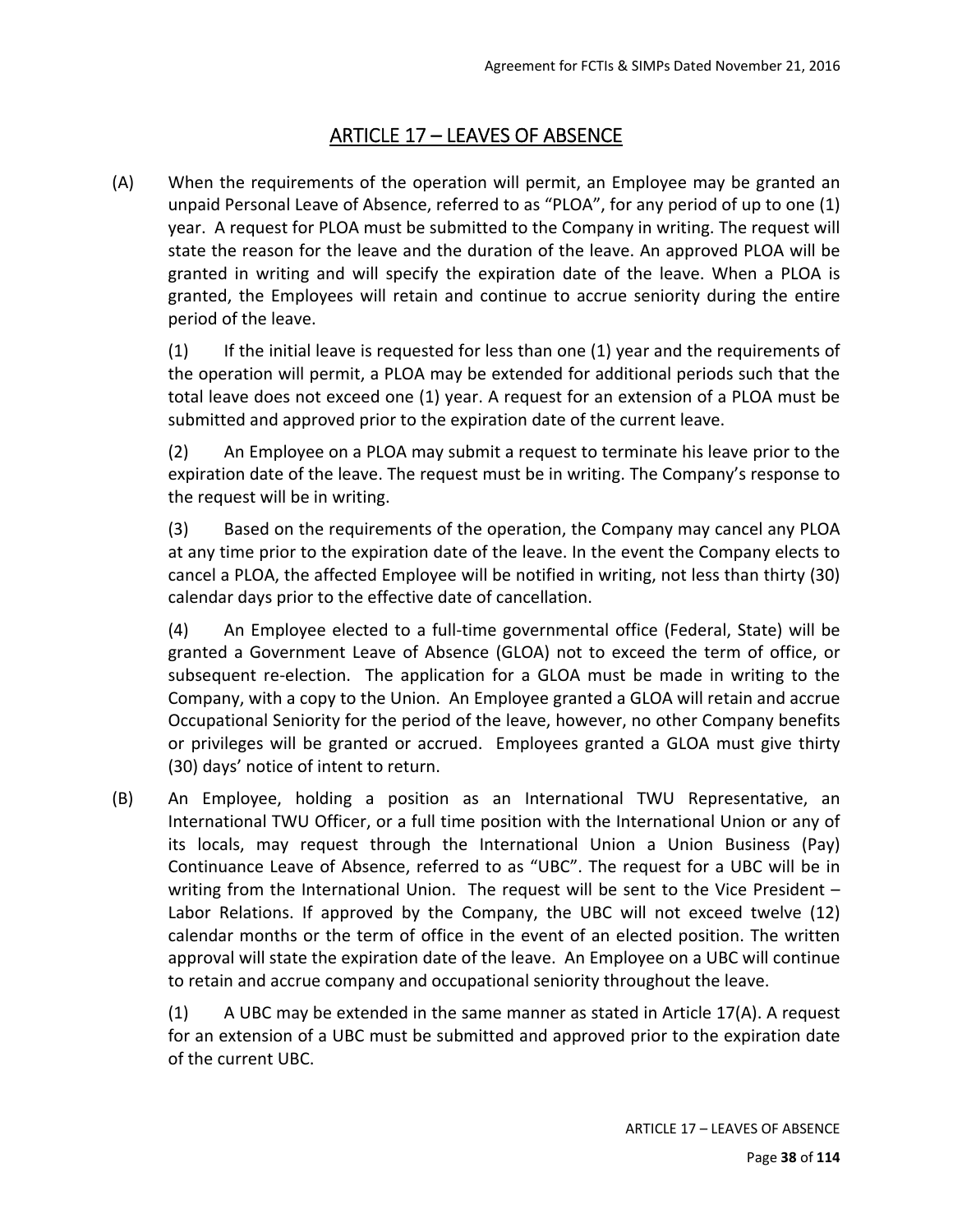(2) If the UBC is extended, the Employee will continue to retain and accrue company and occupational seniority.

(3) If an Employee is on a UBC, there will be no interruption to the Employee's pay and benefits, but the Company will bill the Local Union or the International Union, as applicable, for the Employee's salary plus a percentage override for tax and benefit related expenses. Failure of the responsible party to pay the billing will result in the termination of the UBC for the affected Employee.

- (C) Leaves of absence for bona fide Union business will be granted if written request is submitted to the Employee's supervisor in advance to accommodate the request. In the case of an Employee holding a position as an International Representative, an International Officer of the Transport Workers Union or an Employee holding a full time position within the International Union or any of its locals, the written request must be submitted by the Director Air Transport Division of the Transport Workers Union to the Vice President – Labor Relations. During this leave for Union business, known as "UB", the Employee will maintain his benefits.
- (D) In lieu of a planned Reduction in Force, the Company will, to the extent possible, make Overage Leaves of absence (OL) available to TWU represented Employees who have completed their probationary period. Requests for leaves under this procedure must be submitted to the Company in writing. Approved leaves will be granted in writing and will not result in the involuntary transfer of any other TWU represented Employee.

(1) Prior to the authorization of any Overage Leave of Absence (OL), the Managing Director, Flight Training and Standards or his designee, as appropriate, will review implementation plans with the Director of the Air Transport Division.

(2) The number of such leaves of absence granted at each location will be determined by the Company.

(3) When an Overage Leave is declared, an Employee who is on a leave of absence other than an Overage Leave, may request to have his leave converted to an Overage Leave. It is the Employee's sole responsibility to request such conversion.

(4) Upon proper application to the Company, leaves of absence under this procedure will be granted by job skill/work unit, in order of occupational seniority for periods of not less than one (1) week and no more than one (1) year. Extensions may be granted if there are no other Overage Leave requests on file.

(5) Overage Leaves, once granted, may not be refused and must be accepted by the Employee requesting the leave.

(6) Due to the requirements of the service, the Company may cancel Overage Leaves granted under this procedure any time prior to the expiration date of the leave. In the event the Company wants to cancel a portion of the number of Overage Leaves, if insufficient number of Employees on Overage Leave agree to return then the cancellations will be in inverse seniority order.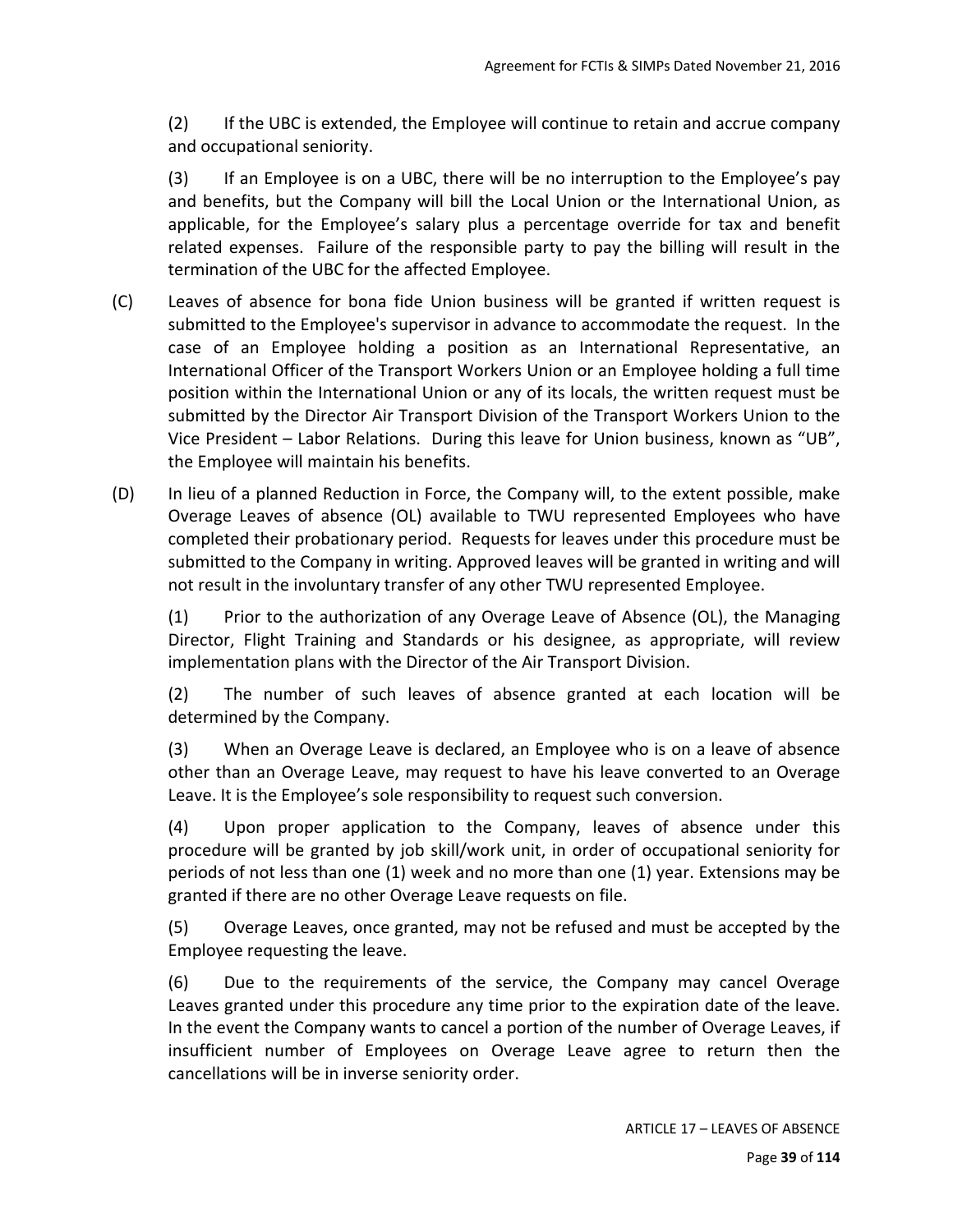(7) An Employee who has been granted a leave of absence under this procedure must submit his current address of record to the Department Manager approving the Overage Leave in writing. Thereafter, an Employee on an Overage Leave must advise the Department Manager, in writing, within ten (10) calendar days of any change in address.

(8) In the event the Company elects to cancel the leave of absence, the affected Employee will be notified, in writing, by certified U.S. Mail, or equivalent carrier, return receipt requested, at the last address of record on file with the Department Manager.

(9) An Employee granted a leave of absence under this procedure will not be entitled to employment and will forfeit his seniority with the Company if:

(a) He fails to return to work on the specified date at the expiration of the leave; or

(b) He declines, in writing, his intention to return to work; or

(c) He does not indicate, in writing, his intention to accept or reject employment within seven (7) calendar days after receipt of notice of cancellation of the leave of absence; or

(d) He does not return to work on the date specified in the notice of cancellation of the leave of absence. The return date will not be less than seven (7) calendar days after receipt of the notice.

(10) An Employee, granted a leave of absence under this procedure, will continue to accrue Company, Occupational, and Pay seniority for all purposes during the leave of absence for a period not exceeding his previous service to a maximum of one (1) year.

(11) An Employee, returning to duty at the expiration of an Overage Leave, will return to his former classification and will, thereafter, be permitted to exercise his seniority on the next available Bid selection.

(12) An Employee on an OL will receive benefits under the conditions provided below:

(a) While on an OL, the basic coverage of Medical, Dental, and Basic Life Insurance will continue for the Employee. The Employee must pay his portion of the costs in accordance with Company policy. If the Employee is enrolled in any optional coverage, he must make payments for those benefits to remain in effect during the OL. Payments for optional coverage will be in accordance with Company policy. An Employee should contact HR Services for the appropriate forms to calculate his individual costs.

(b) The time on an OL will be considered as time worked in determining vacation accrual and paid sick leave accrual.

(c) Holidays that occur during an OL will not be paid.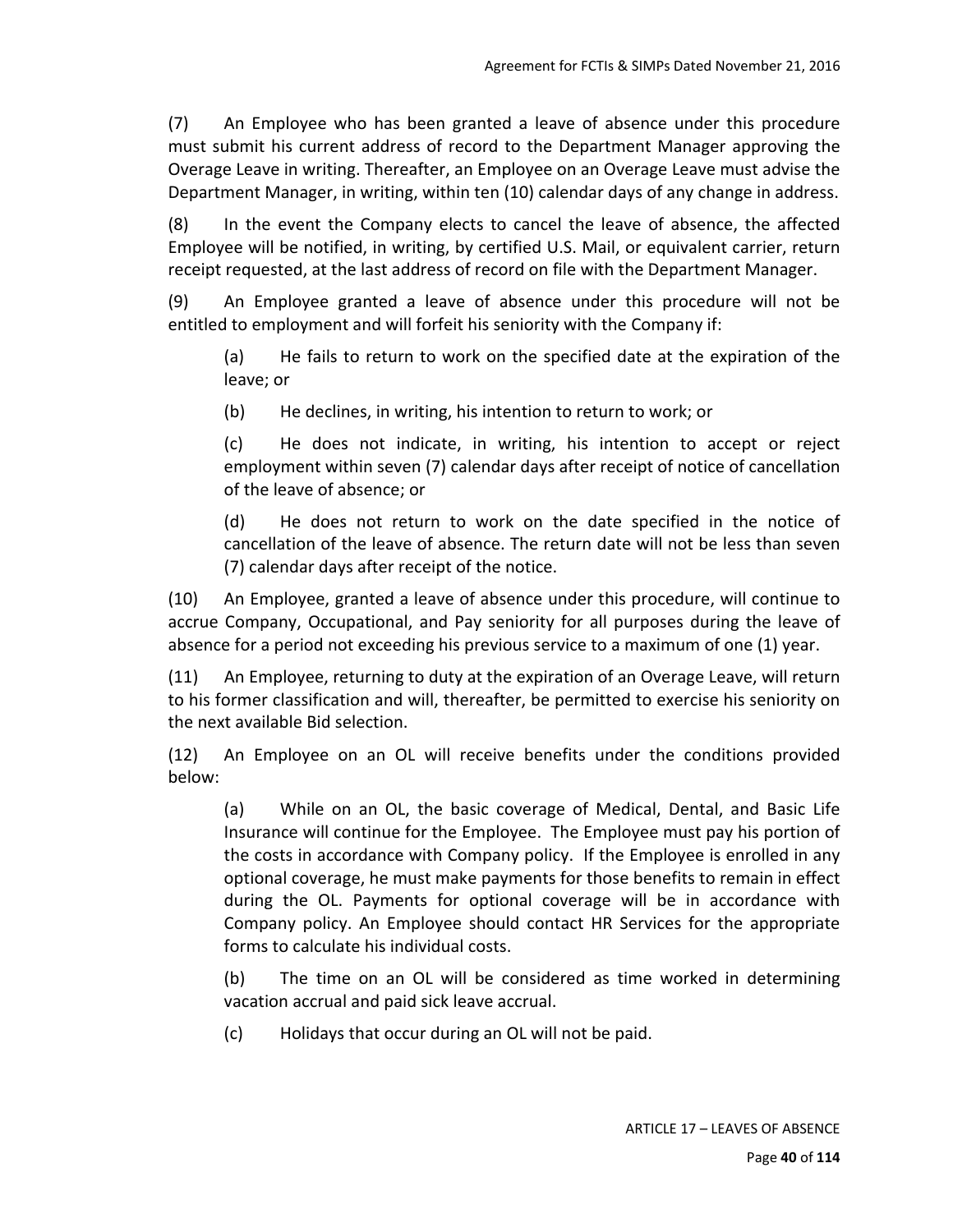(d) An Employee may keep all Company identification cards/badges during his OL. An Employee retains full travel privileges during the OL, except for travel on other airlines, which is not permitted. When traveling on an OL, the Employee must prepay travel service charges at the ticket counter.

(e) Premiums for the TWU LTD Insurance Plan must be paid for in advance of the OL and for the duration of the OL. An Employee should contact his Local Union for the appropriate forms and information.

(f) Benefit coverage and application not specifically provided in Article 17 will be applied in accordance with Company policy.

- (E) When an Employee is placed on an unpaid leave of absence on account of sickness or injury, the continuation of the leave is contingent upon review and approval by HR Services. HR Services will send the Employee a personal information package within ten (10) days from the start of the leave including a letter advising of his unpaid leave status, benefit information, and notice of the requirement for medical substantiation. The Employee must provide medical substantiation for the leave to HR Services within fifteen (15) days of receipt of the package. Should HR Services need further clarification, the Employee and/or the treating physician/provider may be asked to provide additional information. The approval of the leave is contingent upon receipt of sufficient medical documentation from the Employee's treating physician/provider. Approvals will be granted in writing and will specify the expiration date of the leave. The Employee will retain and continue to accrue his seniority until he is able to return to duty or is found to be unfit for duty, except that in no case will a leave for the same sickness or injury exceed a total cumulative period of five (5) years. The Company will provide one hundred eighty (180) calendar days written notification prior to the expiration date of the five (5) year period.
	- (1) Application of SKLOA is referenced in Company policy.

(2) To extend the LOA beyond the initially approved leave period, an Employee must provide updated medical information from his treating physician/provider to HR Services at least seven (7) days prior to the expiration of the leave in order for HR Services to make the determination that a continuation of a leave is substantiated. The approval of the continuation of the leave is contingent upon receipt of sufficient medical documentation from the Employee's treating physician/provider.

(3) An Employee who is returning from a leave granted for reasons of sickness or injury, will be permitted to exercise his seniority in resuming his classification or any lower occupational at the location to which he has previously been assigned.

(F) An Employee granted a leave of absence under the provisions of the Family Leave Act, referred to as a Family Leave of Absence or "FMLOA" will retain and continue to accrue occupational seniority during the leave not to exceed ninety (90) days.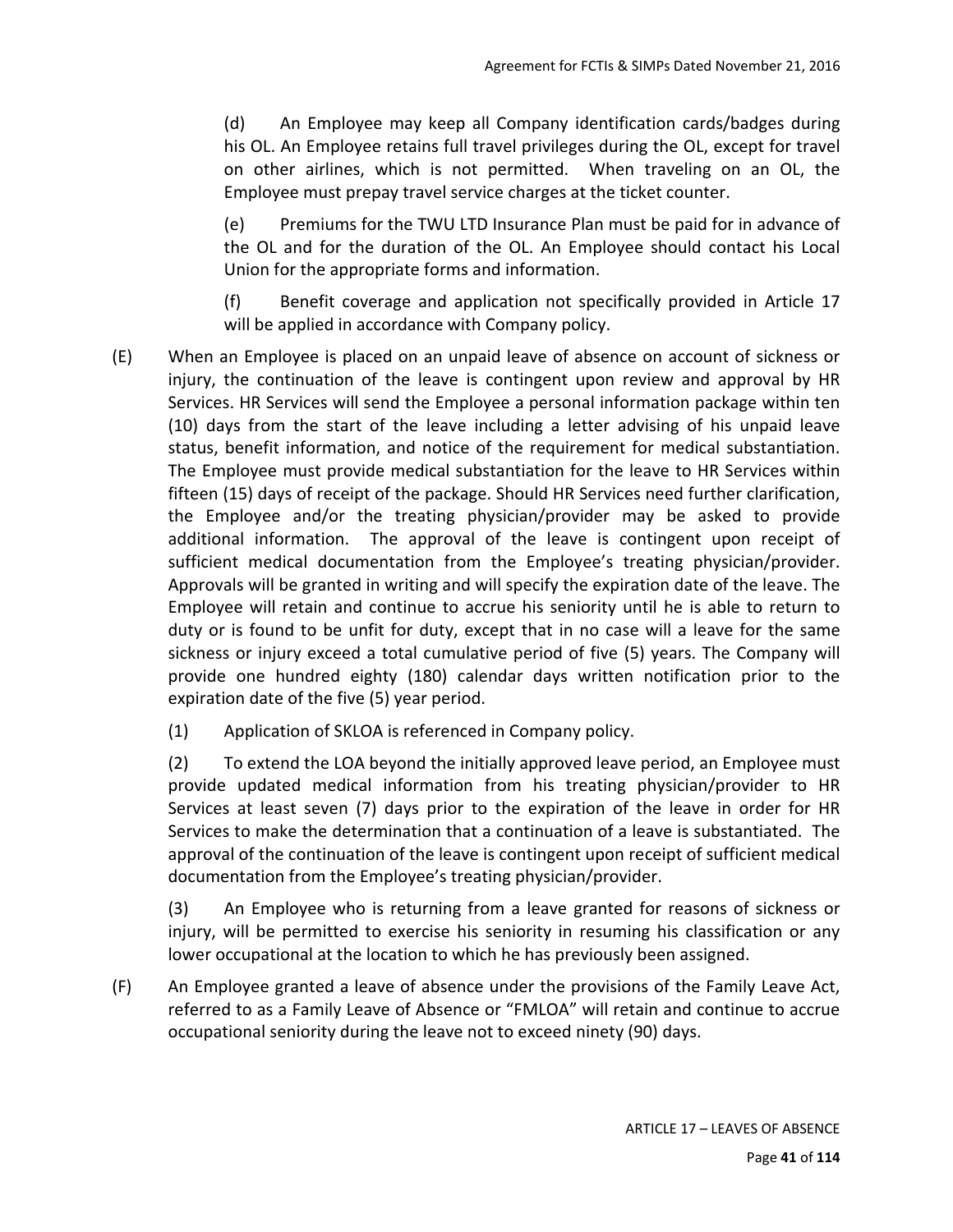- (G) An Employee on any leave of absence will physically report to his previously assigned location on his first scheduled work day following the expiration of the leave. It is the responsibility of the Employee to contact the Company prior to the expiration of his leave of absence to ensure that he knows his schedule and assignment. Failure to report or to secure a renewal of a leave of absence will terminate the leave of absence and his employment. It is the responsibility of the Company to inform the Employee of the expiration date of any approved leave of absence. The Company will also inform the Employee of the procedures regarding any benefits while on his leave.
- (H) Any written communication, required by Article 17, between the Company and an Employee on a leave of absence will be via certified U.S. Mail, or equivalent carrier.
- (I) If any Employee is on any leave of absence and he is affected by a reduction in force, his leave of absence will be terminated, and the provisions of Article 15 (Reduction in Force) will be applied to the affected Employee.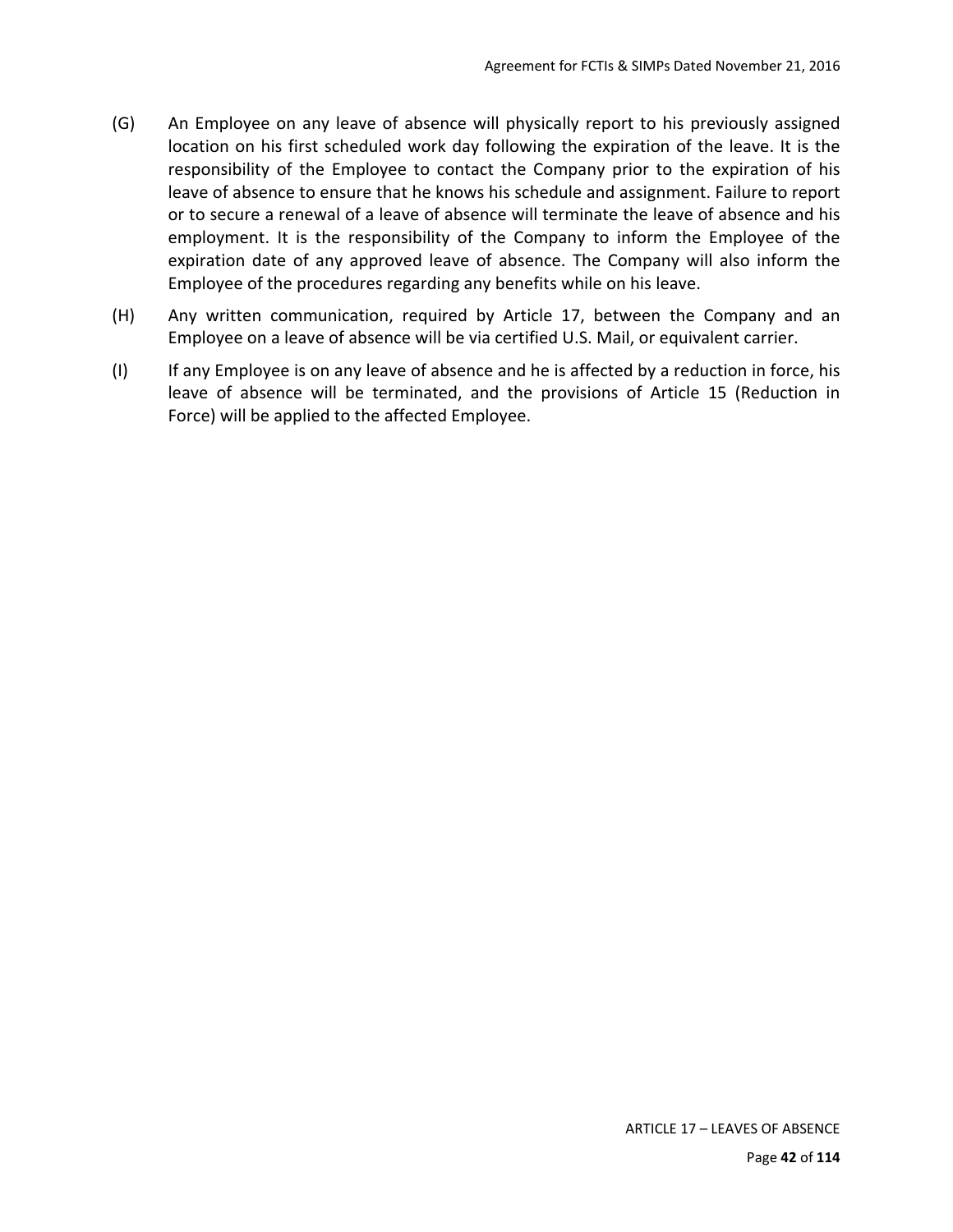(J) The rights of an Employee on a leave of absence under the provisions of Articles 17 and 18, in regard to the maximum duration of a leave, Company seniority accrual, Occupational seniority accrual, Pay seniority accrual, vacation accrual, sick leave accrual, and reinstatement rights are listed in the chart that follows.

|                                                       | Personal<br>Leave                             | <b>Union</b><br>Leave                      | Govern-<br>ment-<br>Leave   | Overage<br>Leave                      | <b>Unpaid Sick</b><br><b>Leave of Absence</b><br>(including<br>Maternity) | <b>Unpaid</b><br>Injury on<br><b>Duty Leave</b>               | <b>Military</b><br>Leave                                    | Family<br>Leave                                         |
|-------------------------------------------------------|-----------------------------------------------|--------------------------------------------|-----------------------------|---------------------------------------|---------------------------------------------------------------------------|---------------------------------------------------------------|-------------------------------------------------------------|---------------------------------------------------------|
| <b>Duration of</b><br>Leave                           | Up to a<br>total of 12<br>months              | Up to 12<br>months or<br>term of<br>office | Term of<br>office           | Minimum of<br>1 week, up<br>to 1 year | Up to 5 years<br>(cumulative if<br>same illness)*                         | Up to 5<br>years<br><i>(cumulative</i><br>if same<br>injury)* | Up to 5<br>years or in<br>accordance<br>with Federal<br>law | Up to 84<br>calendar<br>days (12<br>weeks)              |
| <b>Accrual of</b><br>Company<br><b>Seniority</b>      | Up to 90<br>calendar<br>days                  | Duration<br>of the<br>Leave                | None                        | Duration of<br>the Leave              | Duration of the<br>Leave                                                  | Duration of<br>the Leave                                      | Duration of<br>the Leave                                    | Duration of<br>the Leave                                |
| <b>Accrual of</b><br>Occupational<br><b>Seniority</b> | <b>Duration</b><br>of the<br>Leave            | <b>Duration</b><br>of the<br>Leave         | Duration<br>of the<br>Leave | Duration of<br>the Leave              | Duration of the<br>Leave                                                  | Duration of<br>the Leave                                      | Duration of<br>the Leave                                    | Not to<br>exceed 90<br>days                             |
| <b>Accrual of</b><br><b>Pay Seniority</b>             | None                                          | Duration<br>of the<br>Leave                | None                        | Duration of<br>the Leave              | Up to 30 calendar<br>days                                                 | Duration of<br>the Leave                                      | Duration of<br>the Leave                                    | Up to 30<br>calendar<br>days of<br>unpaid<br>leave      |
| Vacation<br>Accrual                                   | Up to 60<br>calendar<br>days, then<br>reduced | Duration<br>of the<br>Leave                | None                        | Duration of<br>the Leave              | Up to 60 calendar<br>days, then<br>reduced                                | Duration of<br>the Leave                                      | Duration of<br>Leave                                        | Up to 60<br>days of<br>unpaid<br>leave, then<br>reduced |
| <b>Sick Leave</b><br><b>Accrual</b>                   | None                                          | Duration<br>of the<br>Leave                | None                        | Duration of<br>the Leave              | Up to 60 calendar<br>days, then<br>reduced                                | Duration of<br>the Leave                                      | Duration of<br>Leave                                        | Up to 30<br>calendar<br>days of<br>unpaid<br>leave      |
| Re-<br>instatement<br><b>Rights</b>                   | Yes                                           | Yes                                        | Yes                         | Yes                                   | Yes                                                                       | Yes                                                           | Yes                                                         | Yes                                                     |

\*This cumulative effect will not apply if the Employee has returned to active payroll on a full duty basis for at least ninety (90) days, or if the latter sick leave is due to any injury or illness unrelated to the previous sick leave.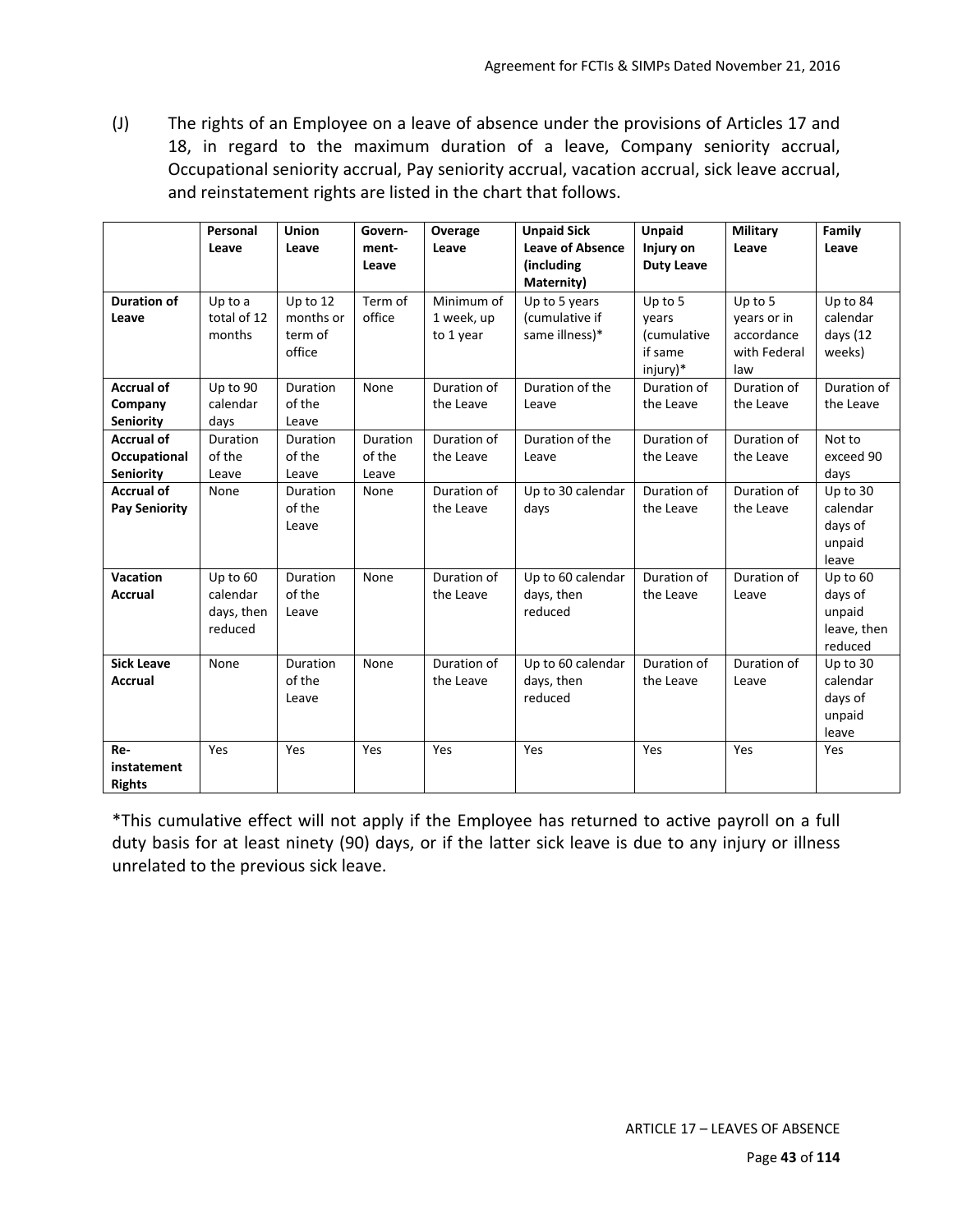### ARTICLE 18 – MILITARY LEAVE

- (A) The reemployment and seniority status of any Employee, who, while in the active service of the Company, entered the armed services or the Merchant Marine of the United States, will be governed by the provisions of the Selective Training and Service Act of 1948, as amended, now known as the Uniformed Services Employment and Reemployment Rights Act, or other applicable law.
- (B) Time spent on military leave will count as time worked for purposes of seniority, wage rates within the Employee's classification and vacation.
- (C) An Employee granted a leave of absence to go on a tour of duty with the National Guard or other reserve unit will accrue length of service for pay purposes for the period of such leave. The Employee, if he so desires will be able to use any accrued or unused vacation during this leave.

An Employee on military leave at time of furlough, lacking sufficient seniority to exercise options, will be placed on furlough status. The military leave will be terminated until the Employee is recalled at which time the Employee will be reinstated to military leave, if applicable. Appropriate adjustments will be made to Company, Occupational and Pay seniority.

Employees having sufficient seniority to exercise options at time of furlough (while on military leave), but who subsequently choose the furlough option (upon return from military leave), will be placed on the recall list with any adjustments to Occupational and Company seniority as applicable.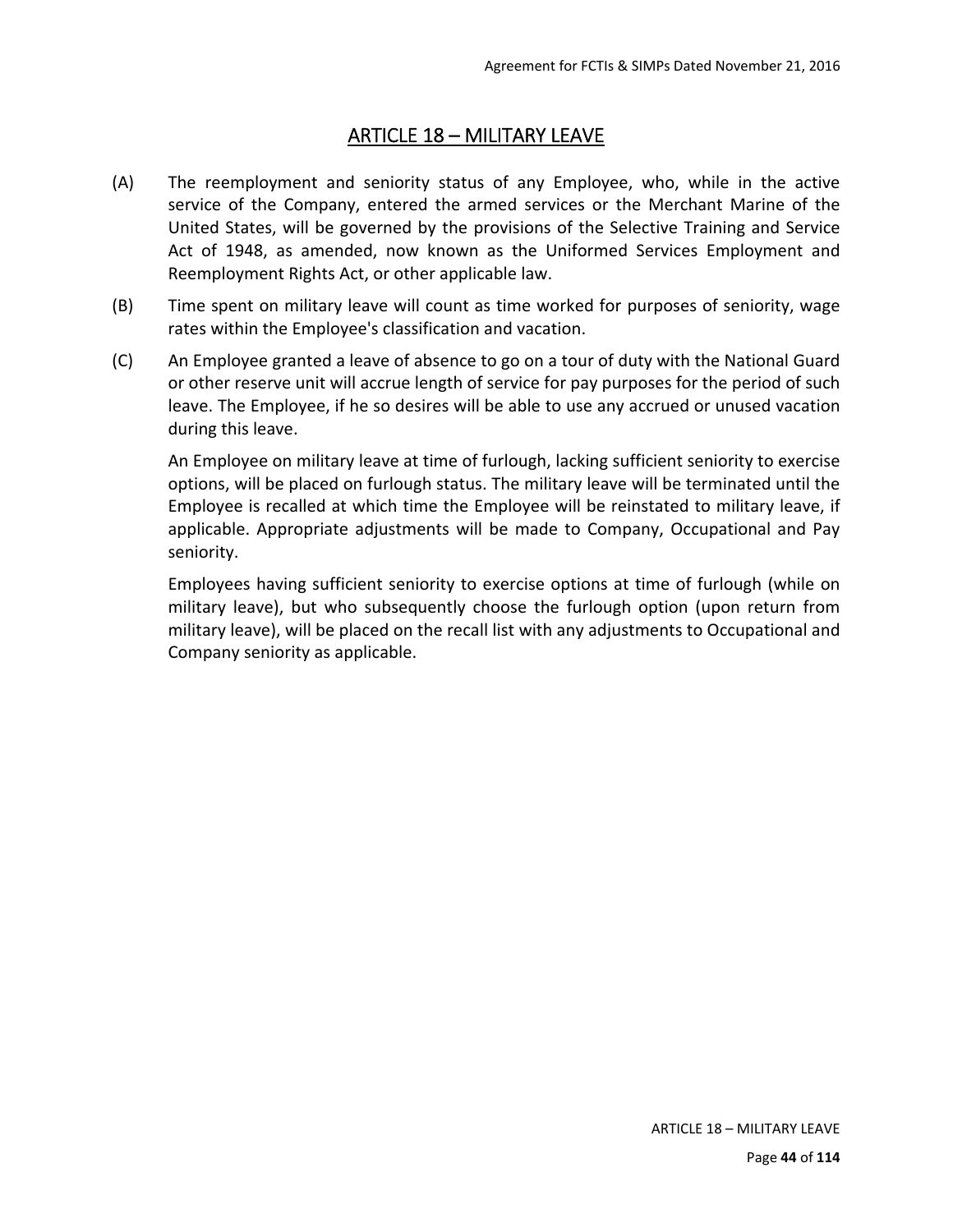### ARTICLE 19 – TERMINATION OF EMPLOYMENT

- (A) An Employee furloughed through no fault of his own will be given two (2) weeks' notice in writing or, at the option of the Company, two (2) weeks' of pay at straighttime rates, including his base hourly rate plus any applicable premiums and longevity, in lieu of the notice. This requirement of notice will not apply to a furlough caused by an Act of God or by a strike of the Employees of the Company without giving the notice required by the Railway Labor Act, as amended.
- (B) An Employee who resigns will give the Company two (2) weeks'+ notice of resignation in writing. The Company may, at is option, give the Employee two (2) weeks of pay at straight-time rates, including his base hourly rate plus any applicable premiums and longevity, in lieu of working the notice period.
- (C) In the event an Employee under this Agreement is furloughed, the Company will provide the following continuation of benefits to the Employee and his dependents on the same basis as if he were still an active Employee:
	- (1) Current life insurance coverage for a period of thirty‐one (31) calendar days.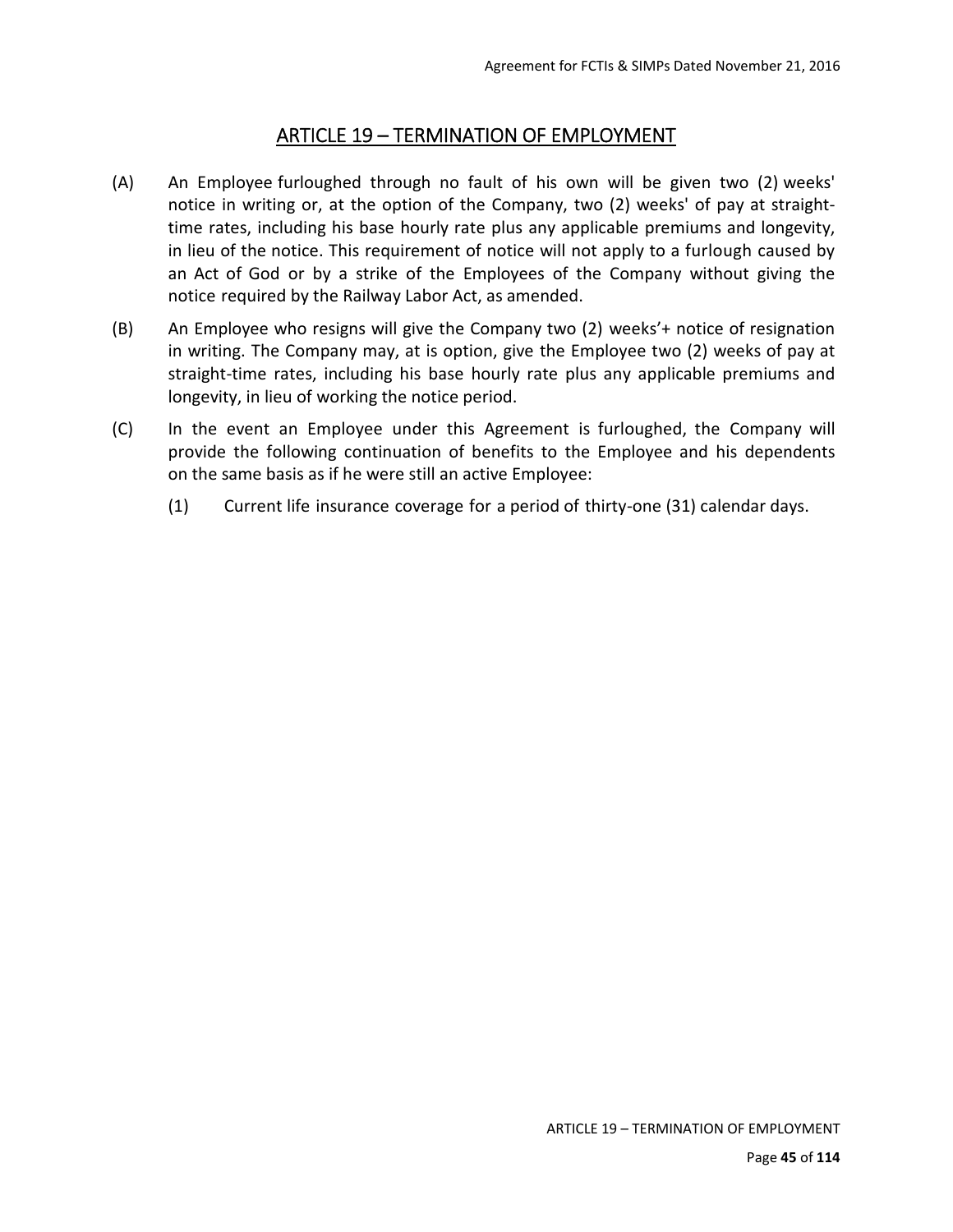# ARTICLE 20 – BULLETIN BOARDS

- (A) The Company will provide secure and locked bulletin boards at each station where Employees are employed, marked Transport Workers Union of America, AFL‐CIO, and the appropriate Local number, for the posting of official notices of Union activities not inconsistent with the Railway Labor Act. Such notices will bear the signature of an officer of the Union and will not contain anything of a defamatory or personal nature attacking the Company or its representatives.
- (B) The Company will provide bulletin boards as specified and agreed to by the Joint Safety Committee for safety related issues.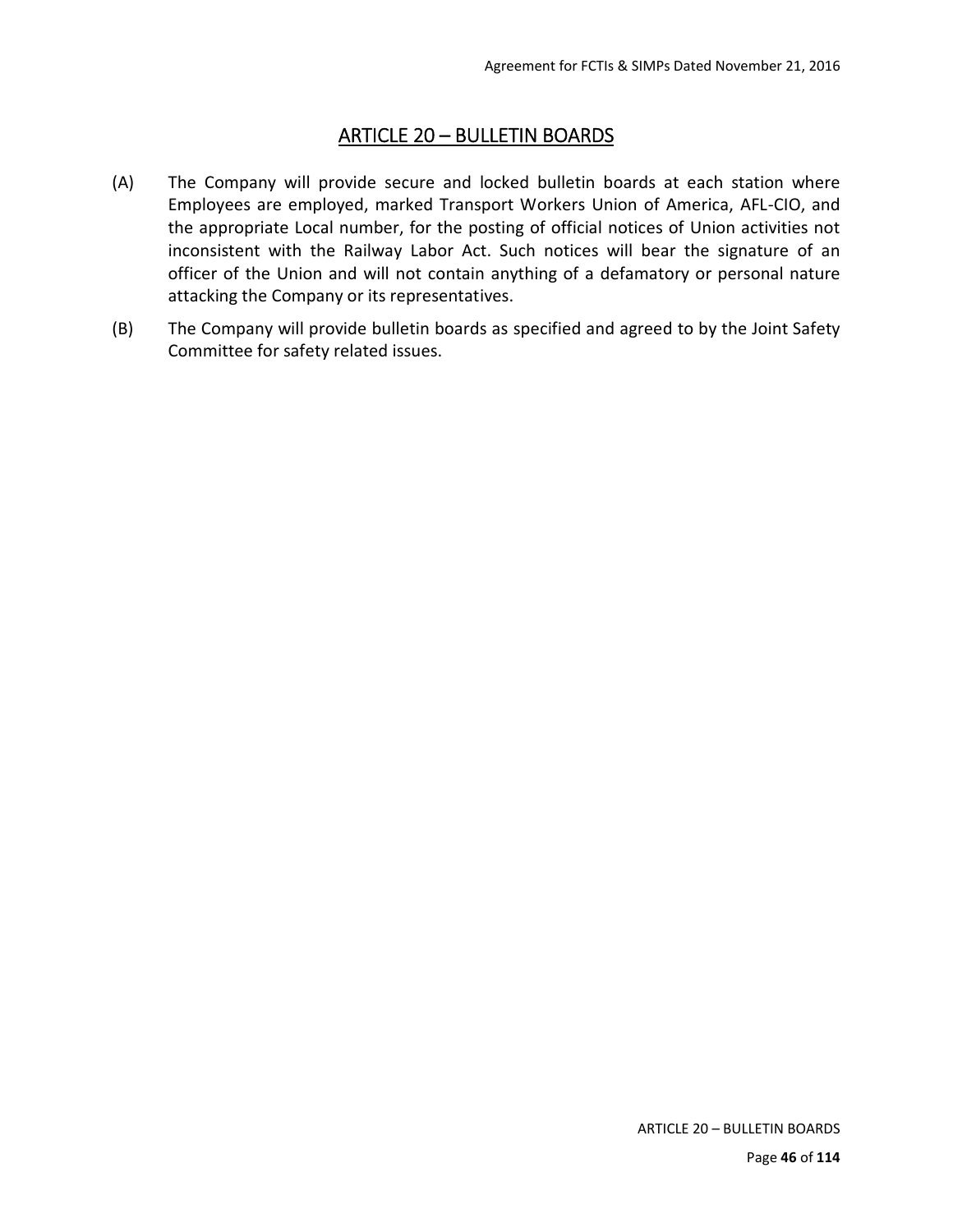### ARTICLE 21 – BEREAVEMENT

- (A) Three (3) days bereavement (BR) leave with pay for death in the Employee's immediate family will be extended to the Employees covered by this Agreement. Immediate family includes mother, father, spouse, eligible domestic partner, sister, step-sister, brother, step-brother, child (dependent and non-dependent), mother-in-law, domestic partner's mother, father-in-law, domestic partner's father, stepmother, stepfather, Employee's grandparents, Employee's grandchildren, legal guardian or documented former legal guardian, or relative who is a resident of the household. To the extent that Company Policy provides more expansive bereavement leave benefits, those benefits will be applied to all Employees covered by this Agreement.
- (B) Upon request the option of up to two (2) days of bereavement (BRU) days without pay will be extended to an Employee, in conjunction with BR days.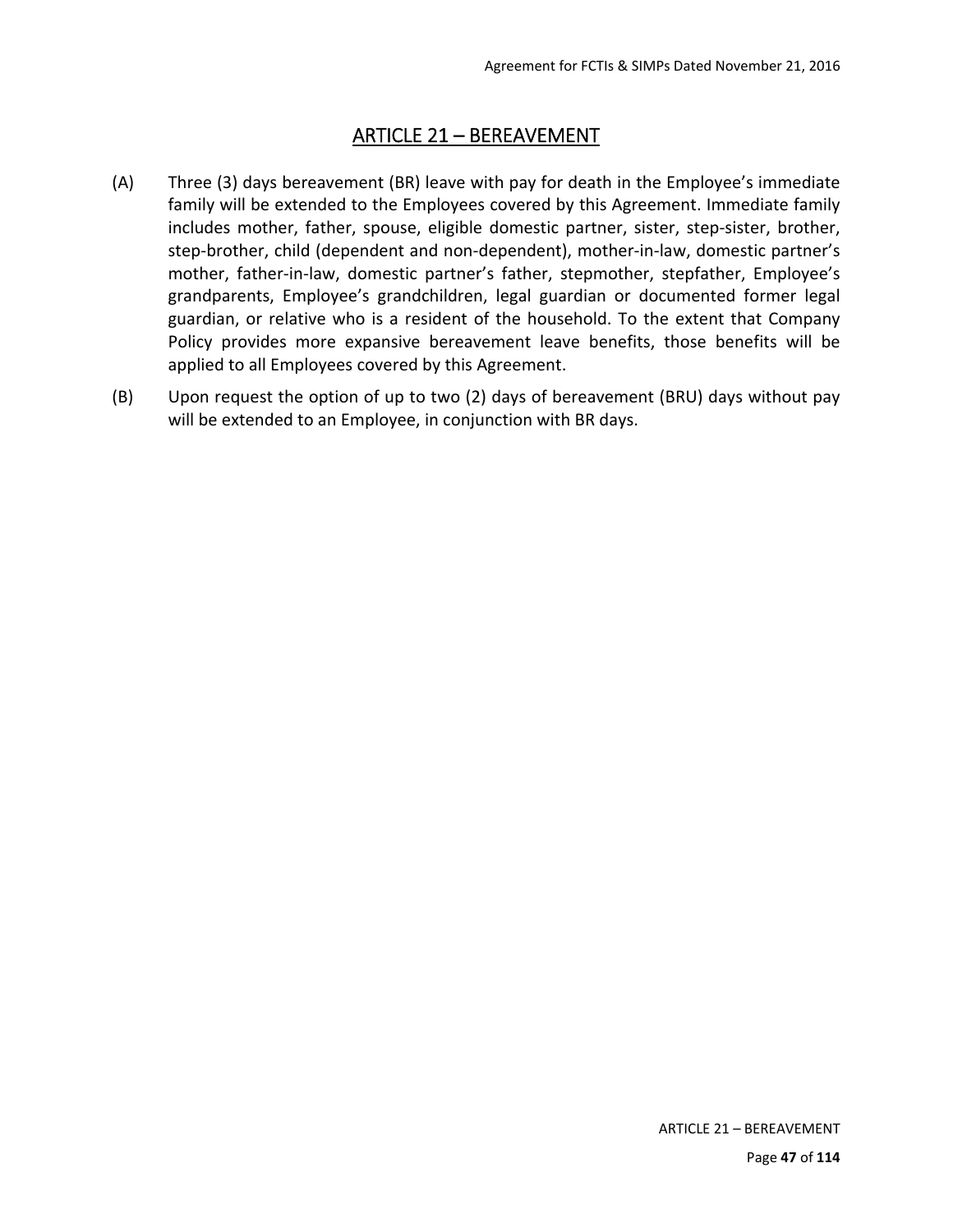# ARTICLE 22 – JURY DUTY

(A) An Employee called for jury duty will be paid as if working for all regularly scheduled hours less the fee received for jury services for actual days served. The Employee will promptly provide his supervisor a copy of the jury summons and also provide a copy of the court's validation of jury service when completed. In the event an Employee is excused (Employee requests not to serve) from jury duty, he will only be compensated for hours verified by the court.

(1) To allow the Employee to meet his civic obligations the Company will adjust his/her schedule to provide for the number of days of his monthly work schedule.

(2) If there is a question regarding the application of this provision, the Employee's supervisor shall contact Labor Relations who will establish a telephone conference with the TWU International and the Local President to resolve the matter.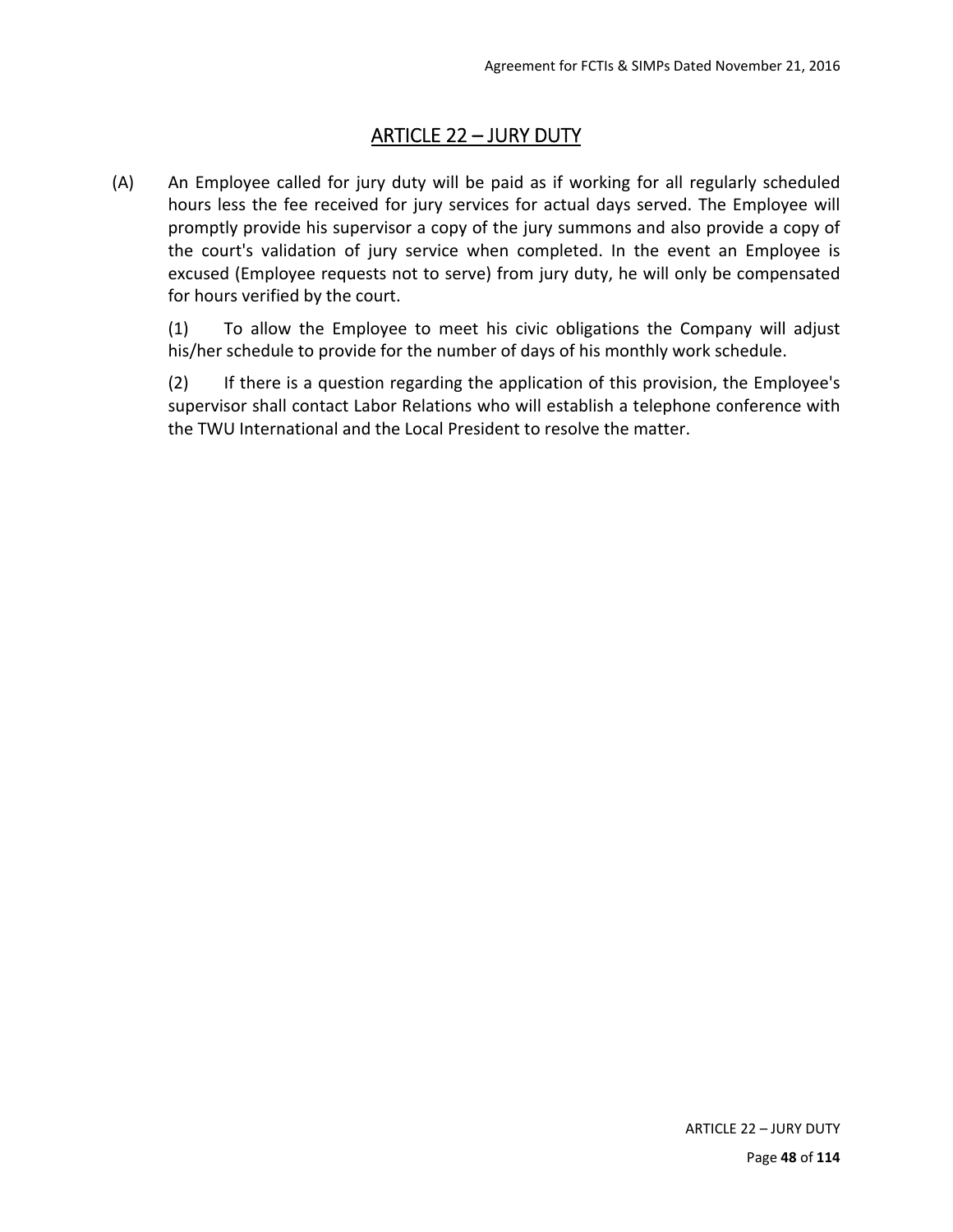### ARTICLE 23 – ATTENDANCE AT HEARINGS, INVESTIGATIONS OR TRAINING CLASSES

- (A) When an Employee, covered by this Agreement, is required by the Company to attend hearings or investigations, he will be paid for such time spent at such hearing or investigation in the same manner as though such time were spent at his regular work.
- (B) Any Employee, covered by this Agreement, who is required by the Company to attend training classes during regular working hours will be paid for time spent in attendance at such classes at his regular rate and such time will be deemed as time spent at his regular work for all purposes; provided, however, any time so spent after normal working hours will be classed as overtime and will be compensated for, when attendance is required by the Company, at the applicable overtime rate.
- (C) An Employee required to attend training on any scheduled day off will be compensated for such training at the applicable overtime rate.
- (D) An Employee required to travel on any scheduled day off in connection with training away from his base station will be compensated for such travel time at the rate of time and one-half his regular hourly rate, but in no event less than four (4) hours compensation at applicable overtime rate for such travel during each twenty-four (24) hour period starting with the commencement of travel time. Travel time referred to herein will begin sixty (60) minutes before the scheduled departure of the flight actually taken by the Employee (or any earlier flight for which he stood by) and will end thirty (30) minutes after the actual arrival at the gate of the destination airport.
- (E) An Employee required to travel in excess of eight (8) hours will be compensated for all travel time incurred.
- (F) The Flight Department will issue procedures for per diem (per IRS guidelines), hotel and ground transportation expenses while traveling away from base for Employees covered by this agreement.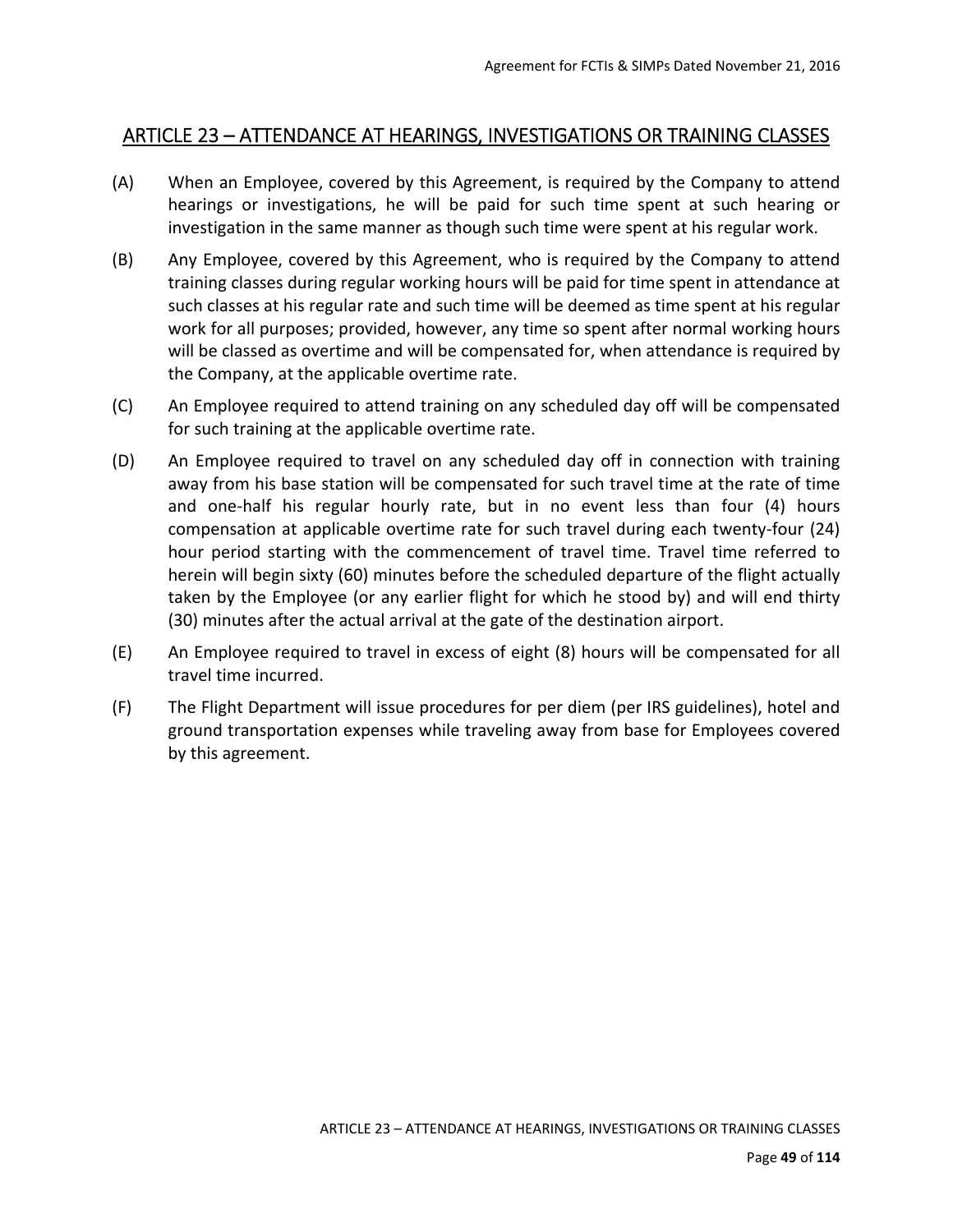### ARTICLE 24 – ABSENCE FROM DUTY

- (A) An Employee covered by this Agreement unable to report for duty will, unless prevented by reasons beyond his control, notify his immediate supervisor or other central point set up for reporting purposes by the Company. This notification must be made as far in advance of the scheduled starting time of his shift as possible.
- (B) An Employee covered by this Agreement will not be absent from duty without prior permission, in writing, except for reason of sickness, injury or other cause beyond the control of the Employee.
- (C) The Company acknowledges the right of an Employee to use his sick leave benefit for the purpose intended in the Agreement, as set forth in Article 34 (Sick Leave). Accordingly, no Employee will be disciplined for the use of his sick leave benefit for such purpose.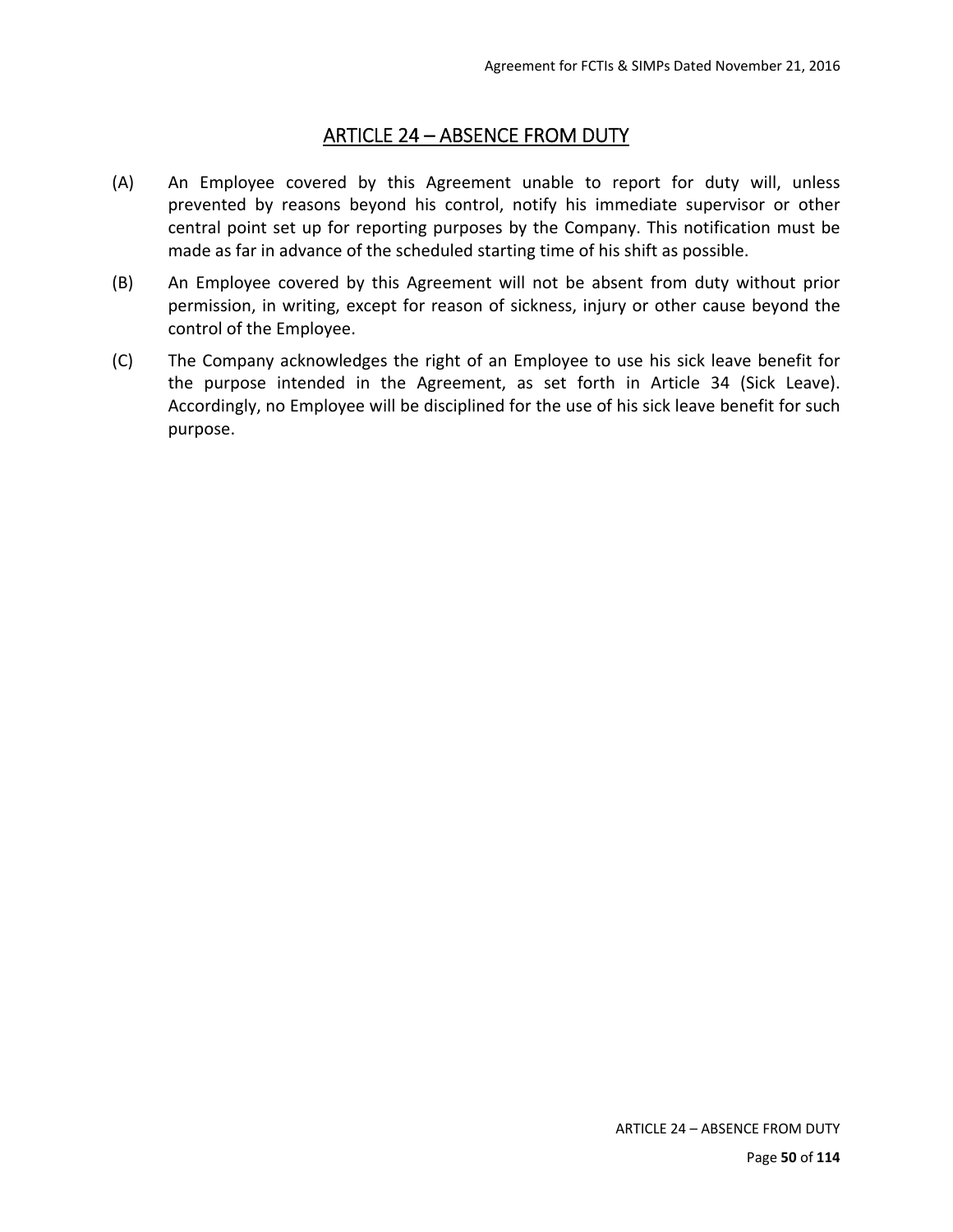## ARTICLE 25 – PLACEHOLDER

#### INTENTIONALLY LEFT BLANK

ARTICLE 25 – PLACEHOLDER Page **51** of **114**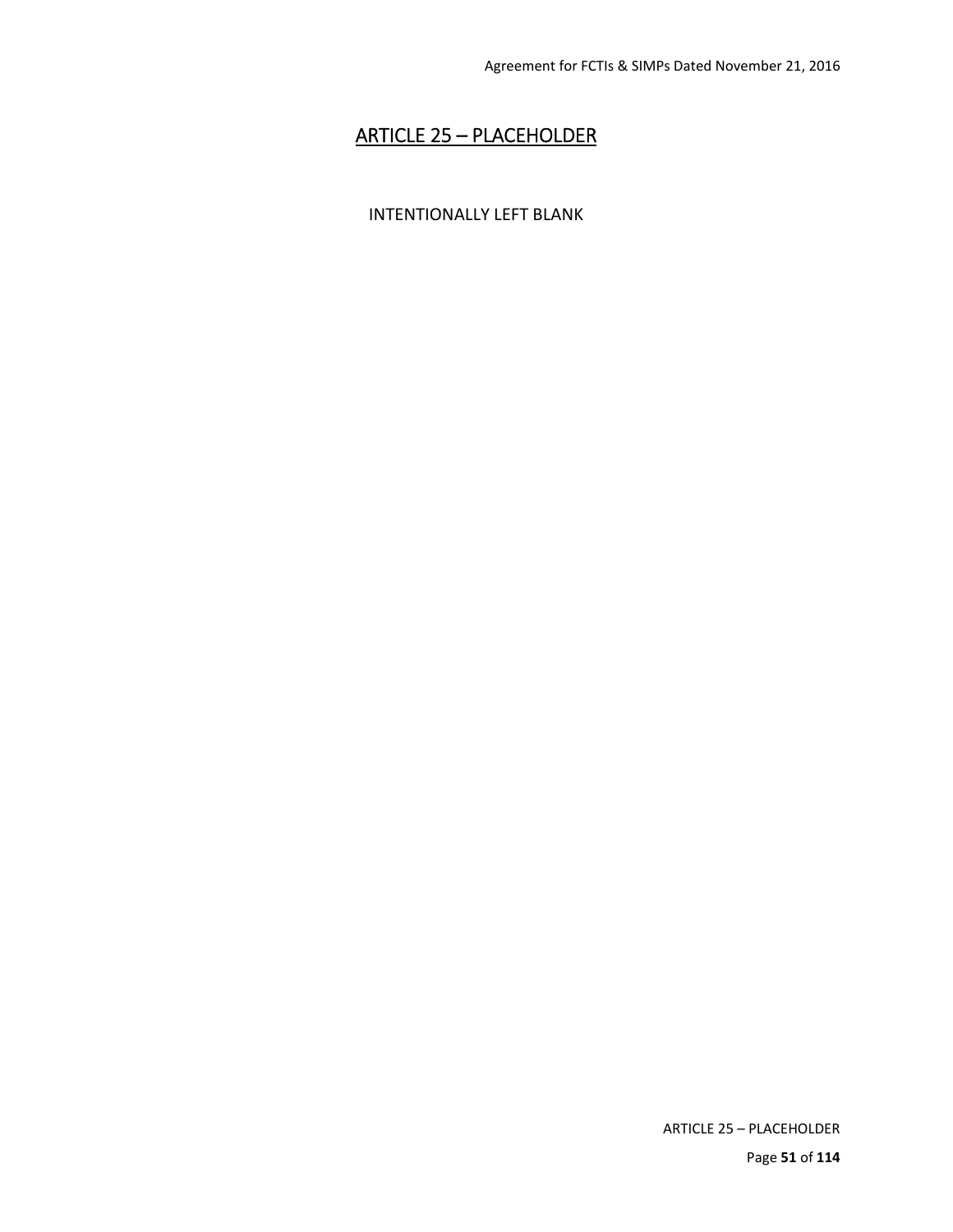### ARTICLE 26 – FIELD WORK AND OUT OF BASE WORK

#### (A) Definitions:

(1) Field Work is defined as work performed more than twenty (20) miles away from an AA Training Center where instructors are based.

(2) Out of Base Work is defined as work performed away from an instructor's home base at an AA Training Center where other instructors are based.

- (B) An Employee who is away from his base station at Company direction will receive reimbursement for expenses at the rate of fifty dollars (\$50) per day without receipts (seventy‐five dollars (\$75) International) or actual expenses with receipts for Company approved expenses. The aforementioned expenses do not include lodging and transportation expenses. Employees will be granted expense advances to the extent permitted by Company policy.
- (C) Employees will be furnished Company Space Positive transportation over the Company's system for the purpose of conducting field service. Should an Employee become unable to return to his normal duties because of reasons beyond his control (e.g. weather, flight cancellation, etc.) while traveling on field service, the absence will be considered as a worked day.
- (D) Travel to and from the Field Work on a day off will be pay and credit against the Monthly Bid requirement. Travel Days on a day off will be included in the monthly tally of work days on the Monthly Bid. An Employee required to travel on a regularly scheduled day of work will receive pay and credit for all travel time and work time at applicable straight rates.
- (E) The Company will not normally require an instructor to start travel to Field Work or Out of Base Work any earlier than will reasonably allow the instructor to meet the start time of his work, unless operational needs require an earlier start.
- (F) An instructor may at his option travel to/from Field Work or Out of Base Work on their day off from/to his home location (located within the contiguous 48 states). However, the instructor's pay will be based on the scheduled travel time from an instructor's home base to the work location.
- (G) In cases requiring transportation by air, the company will not require the instructor to fly in a single engine aircraft.
- (H) The Company will reimburse an Instructor for reasonable transportation expenses, supported by receipts, in the event the transportation to and from the airport, hotel and work site is not provided.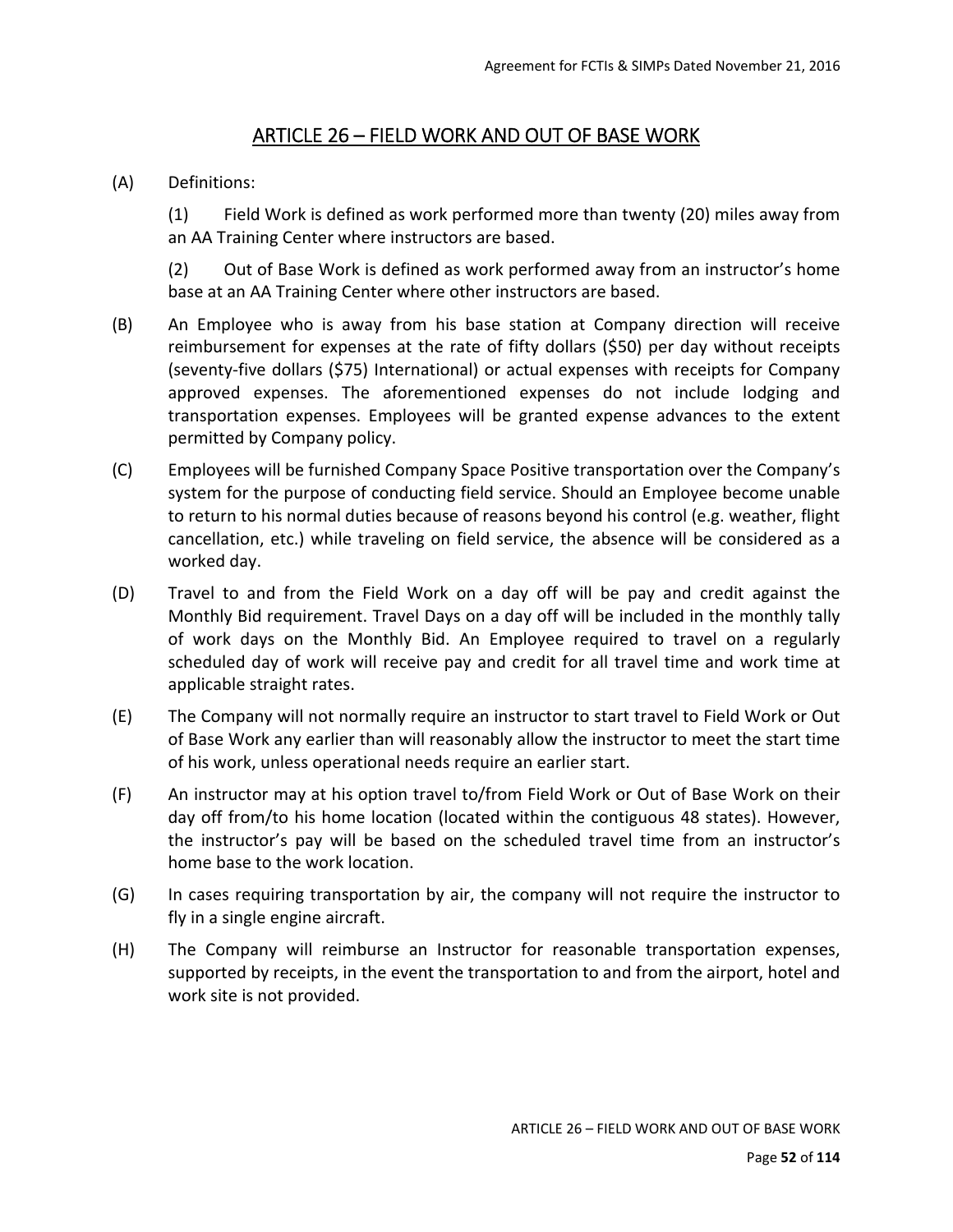## ARTICLE 27 – GENERAL

- (A) All orders to and requests from an Employee involving transfers, promotions, demotions, layoff, reemployment, leaves of absence, or anything affecting his pay or status will be in writing.
- (B) Intentionally left blank
- (C) Intentionally left blank
- (D) Intentionally left blank
- (E) The Company agrees to furnish good drinking water, sanitary fountains, and first aid kits; the floors of the toilets and washrooms will be kept in good repair and in a clean, dry, sanitary condition. Employees will cooperate in maintaining the foregoing conditions. Restrooms and will be lighted, heated and air‐conditioned. At all stations and bases individual lockers will be provided for all Employees. Every effort will be made, as early as possible, to provide space and lockers for Employees at all stations and bases. Additionally, the Union will have the right to confer with the designated Company official on transportation to and from stations.

No Employee will be required to work under unsafe or unsanitary conditions.

(F) In order to eliminate, as far as possible, accidents and illness. A Joint Safety Committee composed of an equal number of Union representatives, not more than two (2), and Company representatives, not more than two (2), will be established at each location in the system where Employees covered by this Agreement are employed. It will be the duty of the Safety Committee to:

(1) Receive and review Company accident, injury and job related illness reports pertinent to the Safety Committee investigation, and make recommendations to prevent recurrence (Safety Committee members will receive copies of available monthly summaries of Employee accidents and injuries and have access, upon request, to specific Company reports resulting from Employee on the job accidents or injuries);

(2) Receive and investigate complaints regarding unsafe and unsanitary working conditions and make recommendations to resolve the hazards and complaints;

(3) See that all applicable sanitary and safety regulations are complied with;

(4) Make recommendations for the maintenance of appropriate sanitary and safety standards.

(5) Intentionally left blank

Joint Safety Committee meetings will be scheduled by mutual agreement between the Company and the Union.

In the event that the Joint Safety Committee is unable, within sixty (60) calendar days, to resolve an issue which has been brought to its attention, either the Company or the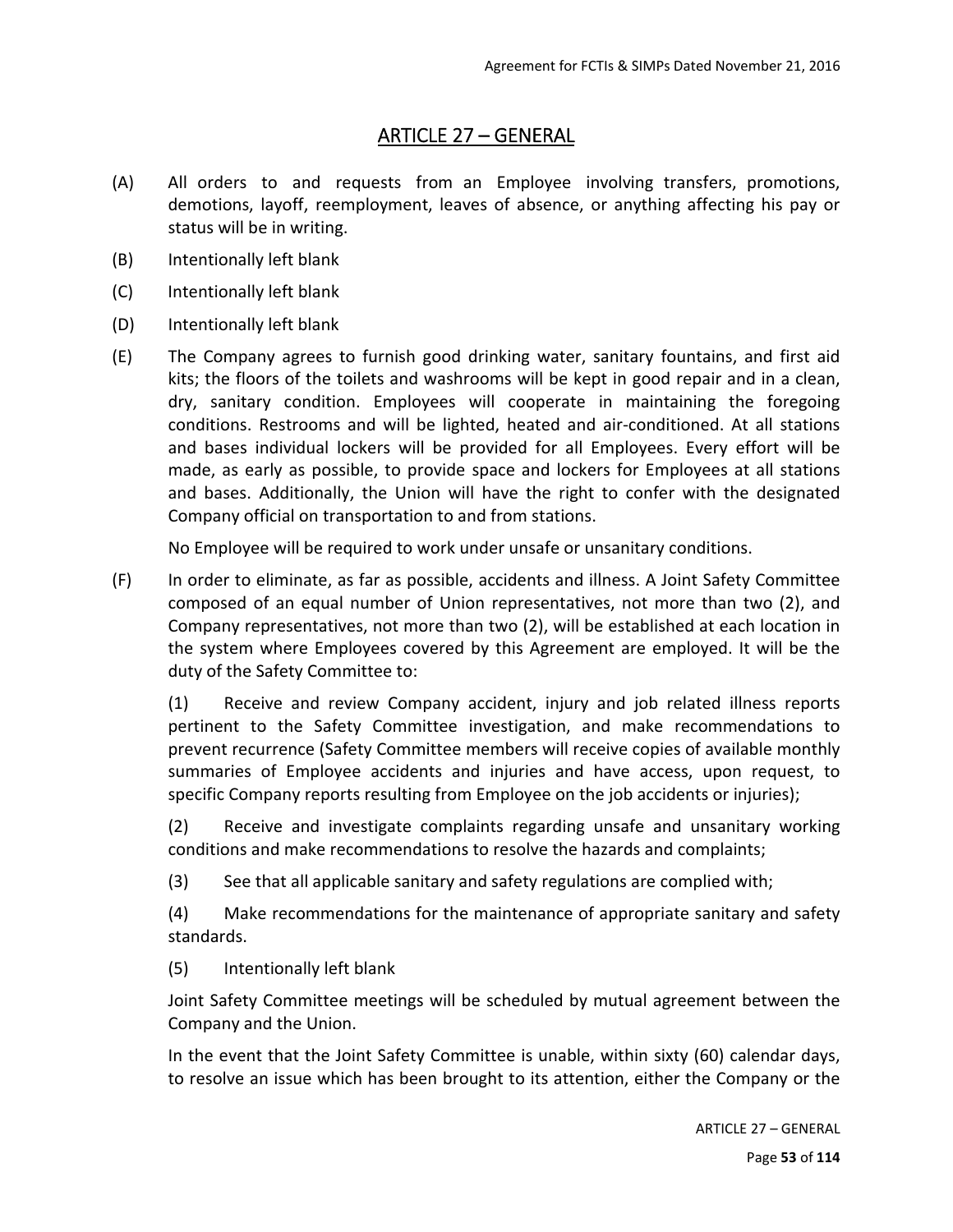Union may submit the issue to the System Joint Safety Committee which will constitute a board to review the issue(s). In cities where an APC (Accident Prevention Council) exists, the issue will be first submitted to the APC for resolution, prior to sending to the System Joint Safety Committee. The APC Committee will meet a minimum of once per month. The Transport Workers Union will be invited to participate on the APC.

The System Joint Safety Committee will consist of a representative of the Transport Workers Union-International and a representative of the Company's Safety office. If the issue(s) is (are) not resolved by the System Joint Safety Committee, either representative may submit the issue(s) on appeal to the System Board of Adjustment in accordance with the provisions of Article 29(D) of the labor agreement.

- (G) The Company will furnish all necessary safety devices for Employees working on hazardous or unsanitary work, and Employees will be required to use or wear such devices in performing such work. The Company will promptly notify the Employees and the Union of the use of any material, equipment or procedure known to be hazardous to Employees exposed, and the known procedures to control the hazards. The Company will provide the Union with the results of any management or government health and safety survey concerning the Employees represented by the Union.
- (H) The Company will post the agreement for reference and viewing on the Company website. Upon request of the local Union President, 5x7 inch copies of this agreement will be provided to the local Union Officers and accredited Union Representatives of the Local, as identified in Article 29(C).
- (I) The Company will forward to the Director ‐ Air Transport Division of the Union copies of Company regulations expressly referred to in the Agreement. Revisions to these regulations will also be forwarded.
- (J) The Company will forward to the ranking Local Union Representative a copy of the bid/work schedule for the station. This bid/work schedule will include scheduled shift hours and scheduled days off.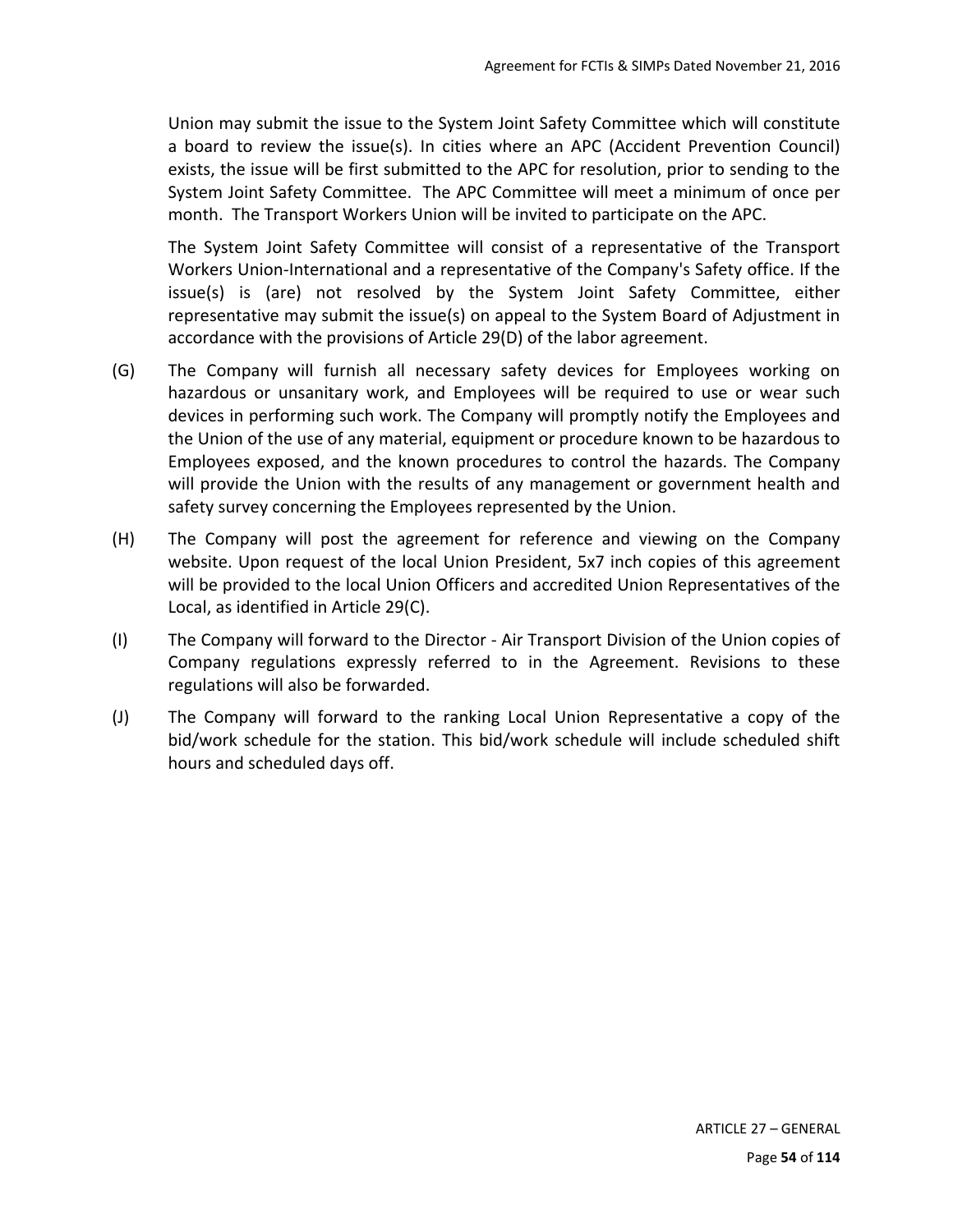(K) No Employee will be required to participate in a bomb scare investigation (as outlined by Company Systems Operations Control) or hazardous material incident against his wishes. The Company will immediately notify the ranking local union representative when such conditions arise. The Company will provide death and permanent disability insurance coverage for Employees, as set out below, applicable if a bomb explosion or hazardous material incident in or about American Airlines facilities or aircraft is the proximate cause of such death or disability.

| Death                             | \$500,000 |
|-----------------------------------|-----------|
| <b>Total Permanent Disability</b> | \$500,000 |
| Total Loss or Use of Two Members* | \$500,000 |
| Total Loss or Use of One Member*  | \$250,000 |

\* Member, in this article, is defined as hand, arm, foot, leg or eye.

This insurance will be handled by blanket coverage, and Employees covered thereby will not have to sign individual application forms, except for designation of beneficiary.

- (L) The company will provide free parking areas at all training facilities where the company conducts crew training.
- (M) The company will provide a locking four drawer metal file cabinet for use of the TWU to be placed in a convenient location in the Instructor office area.
- (N) Employees covered under this agreement, while on a test hop or observation flight, will be afforded death and dismemberment insurance, above and beyond their personal elections as set below:

| Death                             | \$100,000 |
|-----------------------------------|-----------|
| <b>Total Permanent Disability</b> | \$100,000 |
| Total Loss of Two Members*        | \$100,000 |
| Total Loss of One Member*         | \$50,000  |

\*Member as used herein, is defined as hand, arm, foot, leg or eye.

Test hop or observation flight insurance will be handled by blanket coverage, and Employees covered thereby will not have to sign individual application forms, except designation of beneficiary.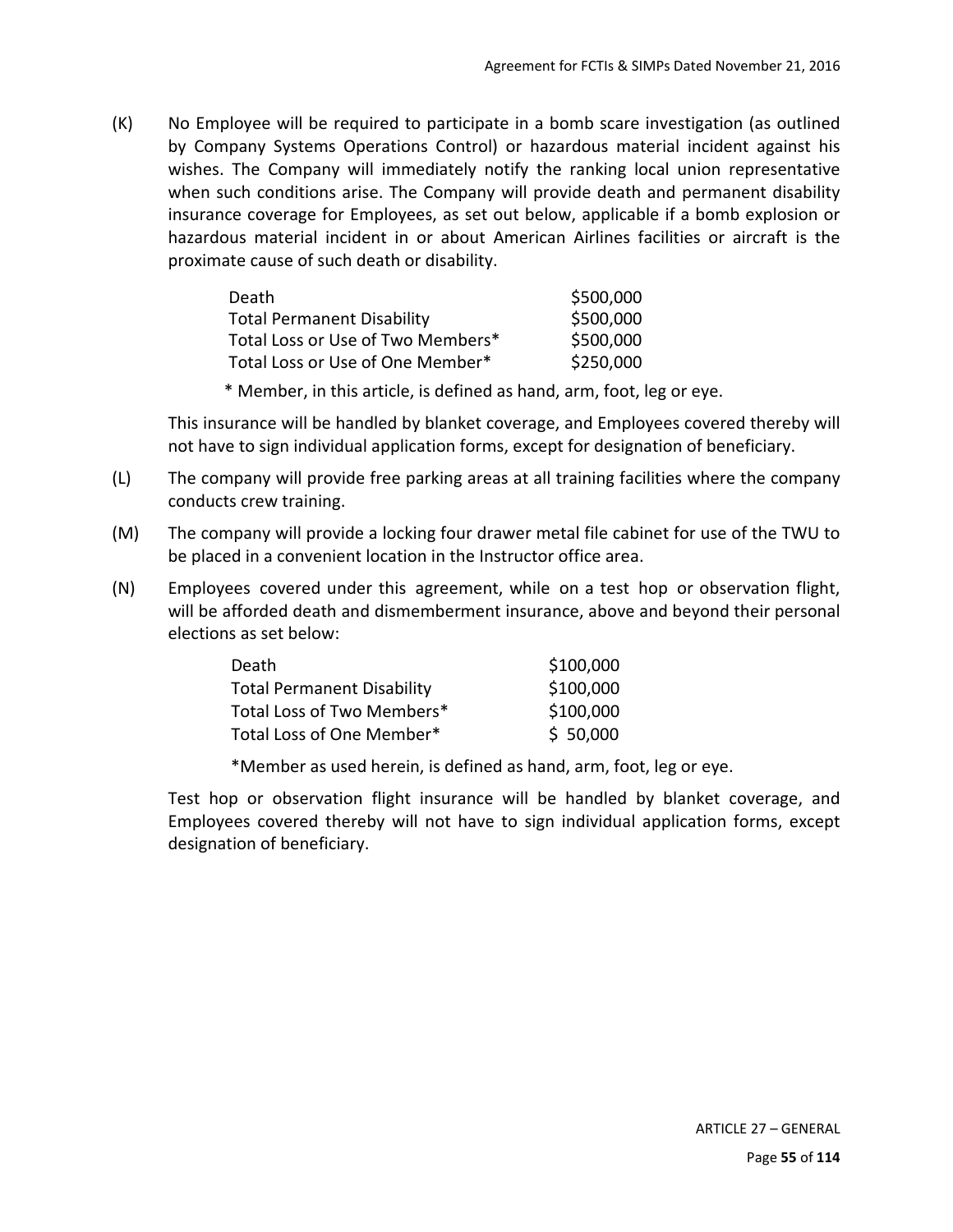## ARTICLE 28 – NO DISCRIMINATION AND RECOGNITION OF RIGHTS AND **COMPLIANCE**

- (A) The Company and the Union agree to comply fully with all applicable Federal and State statutes and regulations regarding non-discrimination. Further; the Company and the Union agree that neither shall discriminate against Employees covered by this Agreement on the basis of race, color, religion, sex, national origin, age, sexual orientation, disability, membership in a uniformed service or status as a disabled veteran.
- (B) The Union recognizes that the Company will have sole jurisdiction of the management and operation of its business, the direction of its work force, the right to maintain discipline and efficiency in its hangars, stations, shops or other places of employment, and the right of the Company to hire, discipline and discharge Employees for just cause, subject to the provisions of this Agreement. It is agreed that the rights enumerated in this Article will not be deemed to exclude other preexisting rights of management not enumerated above which do not conflict with other provisions of this Agreement.
- (C) Any decisions or agreements relating to the interpretation or application of this Agreement made jointly by the Company and the Union will be binding on every individual Employee claiming or entitled to the benefits of this Agreement.
- (D) Except as otherwise provided in this Agreement, all letters of discipline, whether warning or suspension will be removed after a period of two (2) years from date of issuance, unless the Company and the Union agree to a shorter period.
- (E) Copies of the Peak Performance through Commitment (PPC) Program will be available to all Employees upon request. Any changes to the PPC Program will be provided and explained to the Union prior to implementation.
- (F) If the Company documents records of discussion or counseling held with an Employee, the documentation will be on a form designed to ensure that the record accurately reflects the facts and the nature of the discussion or counseling held with the Employee. The Employee will indicate his acknowledgement of the discussion or counseling in the actual record, or, at his option he may place a rebuttal or statement in the actual record. The Employee will be provided a copy of the final actual record.
- (G) Each Employee will have a right to meet with his Supervisor at a mutually agreeable time to discuss his performance and to review his personnel file. At that time, the Supervisor and the Employee will review the personnel file to ensure that the provisions of this Article have been complied with. Should the Supervisor and Employee agree to modifications or deletions to the counseling records, their request and recommendation will be forwarded to the Supervisor's immediate manager, who will review the matter and respond to the Supervisor and the Employee.
- (H) If there is an investigation of sexual harassment and the charged Employee is exonerated of the charges, no entry regarding the charge or investigation will be made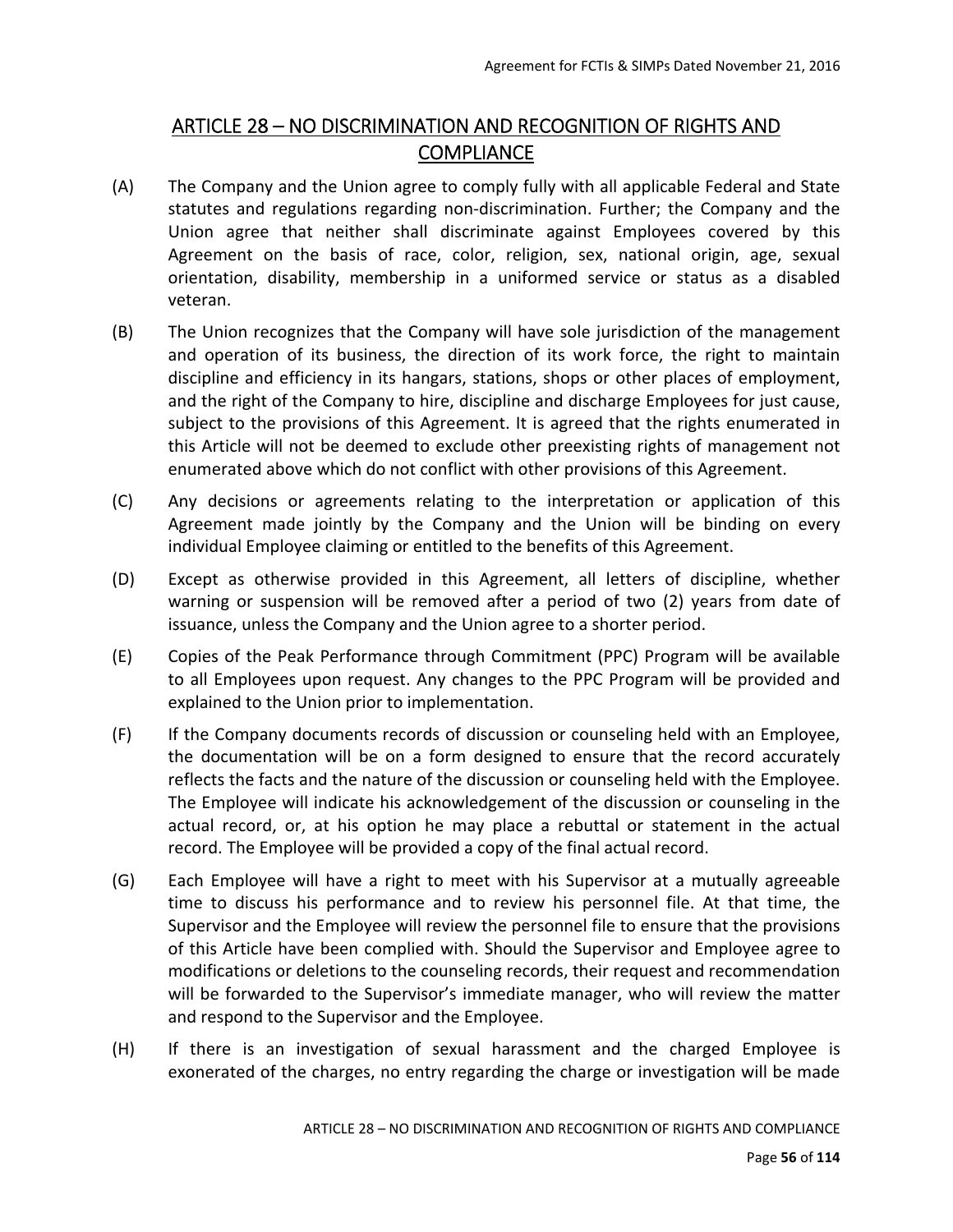in the counseling records. Any entry previously made will be deleted from the counseling records. In other cases, a counseling record entry, if any, will reflect only the nature of the discussion with the Employee. As always, the Employee has the right to review the counseling record entry and provide any additional information desired.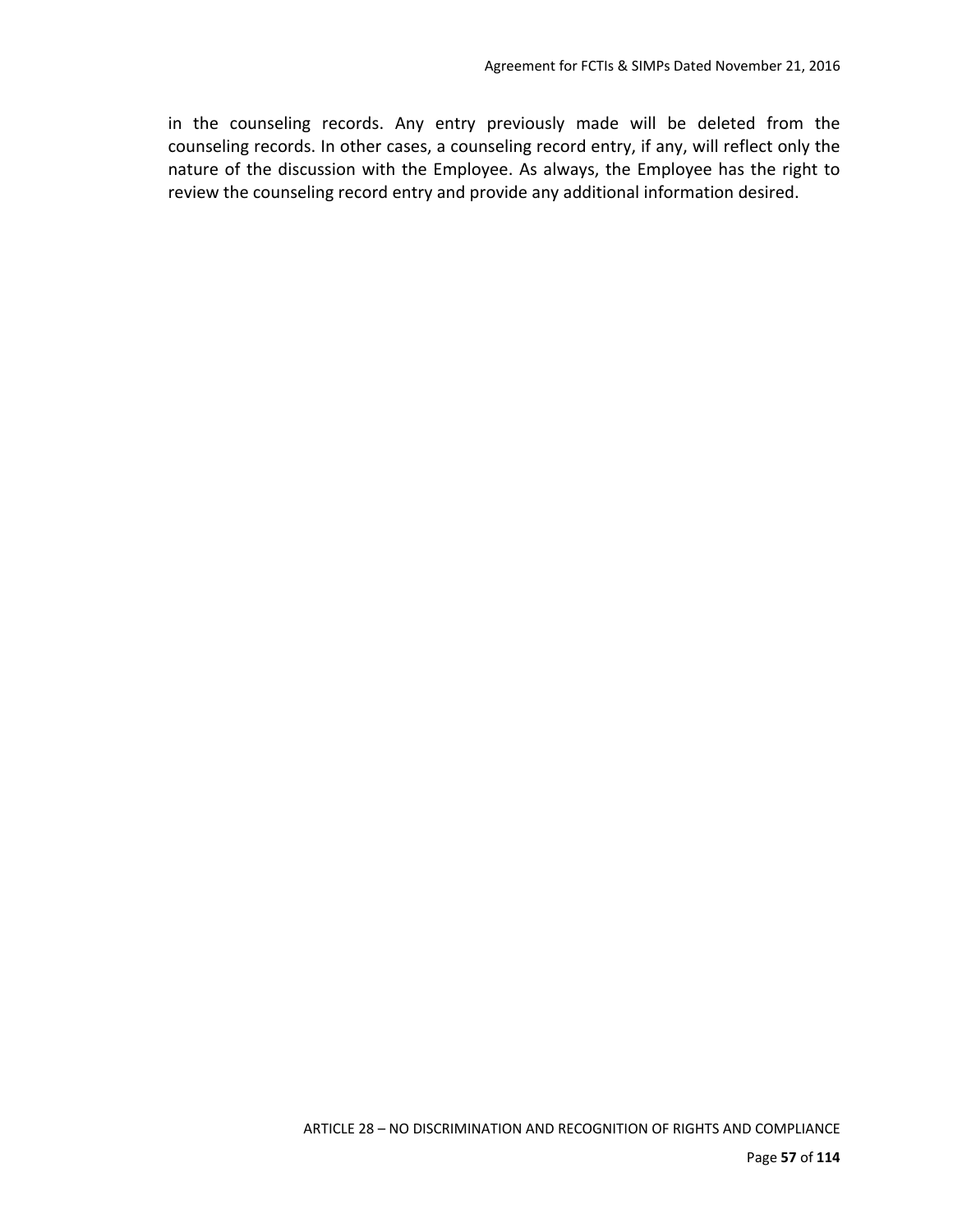### ARTICLE 29 – REPRESENTATION

- (A) The Union may select and designate such representatives in the respective fields, stations, shops, and other working units as may be necessary for the purpose of representing the Employees under the terms of this Agreement, or in accordance with the Railway Labor Act, as amended. The number of Union Representatives that will confer with management at any one time on any issue will be equal to the number of management representatives. In meetings convened under Article 29(F), where there is more than one management representative present, one of the Union Representatives will be present to act as a scribe.
- (B) The Union may designate a System Coordinator for the Employees covered by the Agreements between the Company and the Union.
- (C) The Union will notify the Company in writing of the names of its Accredited Representatives designated in paragraph (A) and (B) above and of any subsequent changes to those Representatives. The Company will inform the Union, in writing, of the supervisors with whom these Accredited Representatives will deal and of any subsequent changes to those supervisors.

International Officers, Local Union Officers and Local Union Representatives will, at any time during regular working hours, have access to the premises of the Company where Employees covered by this Agreement are located, for the purpose of investigating grievances or other matters directly connected with the operation of this Agreement and its procedures for the settlement of any dispute. Notice of an intended visit will be given the ranking Company official or his designated representative. A visit will be subject to such reasonable regulations as may be made from time to time by the Company, but the Company will not impose regulations that will render ineffective the intent of this provision nor impair the privacy of any conference necessary to accomplish the purpose of the visit.

(D) An International Representative of the Union or designated Company official who believes that any provision of this Agreement has not been or is not being properly applied or interpreted and which has not yet become the subject of an actual grievance, will have the right within ten (10) calendar days after the alleged misapplication or misinterpretation has been ascertained to protest such violation, in writing, to the other party, who will evaluate such protest and render a decision in writing within fifteen (15) calendar days. Disputes in respect to actual grievances will be handled exclusively according to the provisions of Article 31 (Grievance Procedure for Contractual Disputes).

This provision will also apply to a Local President with respect to improper application or interpretation of this Agreement affecting a group of Employees within the jurisdiction of his Local Union. The protest will be filed with the appropriate Executive in charge of Flight Training.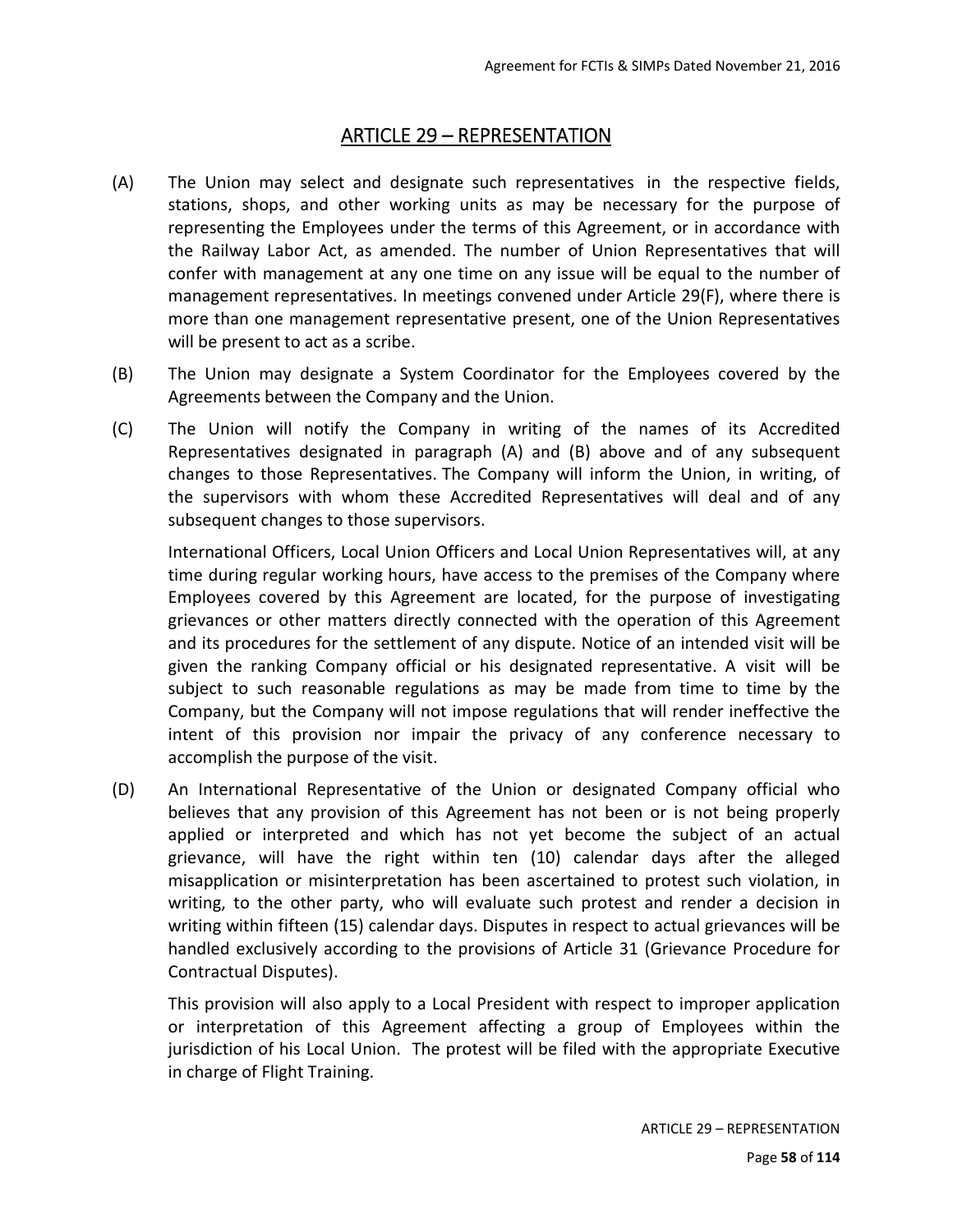When an actual grievance has been filed other than under this paragraph, the International or Local President may rescind the grievance and initiate a protest under this paragraph, within ten (10) calendar days after the decision to rescission.

- $(E)$  If no settlement is reached under Article 29(D), an appeal may be made, in writing, within thirty (30) calendar days to the System Board of Adjustment established under Article 32 (Board of Adjustment) of this Agreement.
- (F) The Union does not question the right of the Company supervisors to manage and supervise the work force and make reasonable inquiries of Employees, individually or collectively, in the normal course of work. In meetings for the purpose of investigation of any matter which may eventuate in the application of discipline or dismissal; or when written statements may be required; or of sufficient importance for the Company to have witnesses present, or to necessitate the presence of more than one Company supervisor; or during reasonable cause or post‐accident drug/alcohol testing as provided in Article 29(H), the Company will inform the Employee of his right to have Union representation present. The supervisor's record will reflect if the Employee does not desire Union representation.

(1) When the Company convenes a meeting under the provisions of Article 29(F), it will, except for rare or compelling reasons, indicate the purpose of the meeting and then provide the opportunity for an Employee and Union representative to confer, for a reasonable period of time. Once the Article 29(F) meeting reconvenes it will continue until concluded by the supervisor.

(2) Before written notification of discipline or dismissal is given an Employee, he will be afforded the opportunity to discuss the matter with his supervisor. If he so desires, he will have a Union representative in this discussion. Nothing in this Article will be construed as preventing the Company from holding an Employee out of service pending an investigation, provided the Employee will be paid as if working for all regularly scheduled hours while held out of service, except when he is withheld for:

(a) Action constituting a criminal offense, on or off duty.

(b) Refusal or adulteration of an alcohol/drug test or verified positive drug or confirmed positive alcohol test from the date on the letter of verification/confirmation.

- (c) Failure to cooperate with an investigation.
- (G) An Employee covered by this Agreement who is interviewed by a Company Security Department representative as part of a Security Department investigation may, upon request, have a TWU representative present during the interview. If a local TWU official is not readily available after a request, the Company's Security Department will not be required to wait for his availability before conducting the interview. However, the Employee may request the presence of another TWU represented Employee (peer witness) during the interview. The role of the TWU representative or peer witness will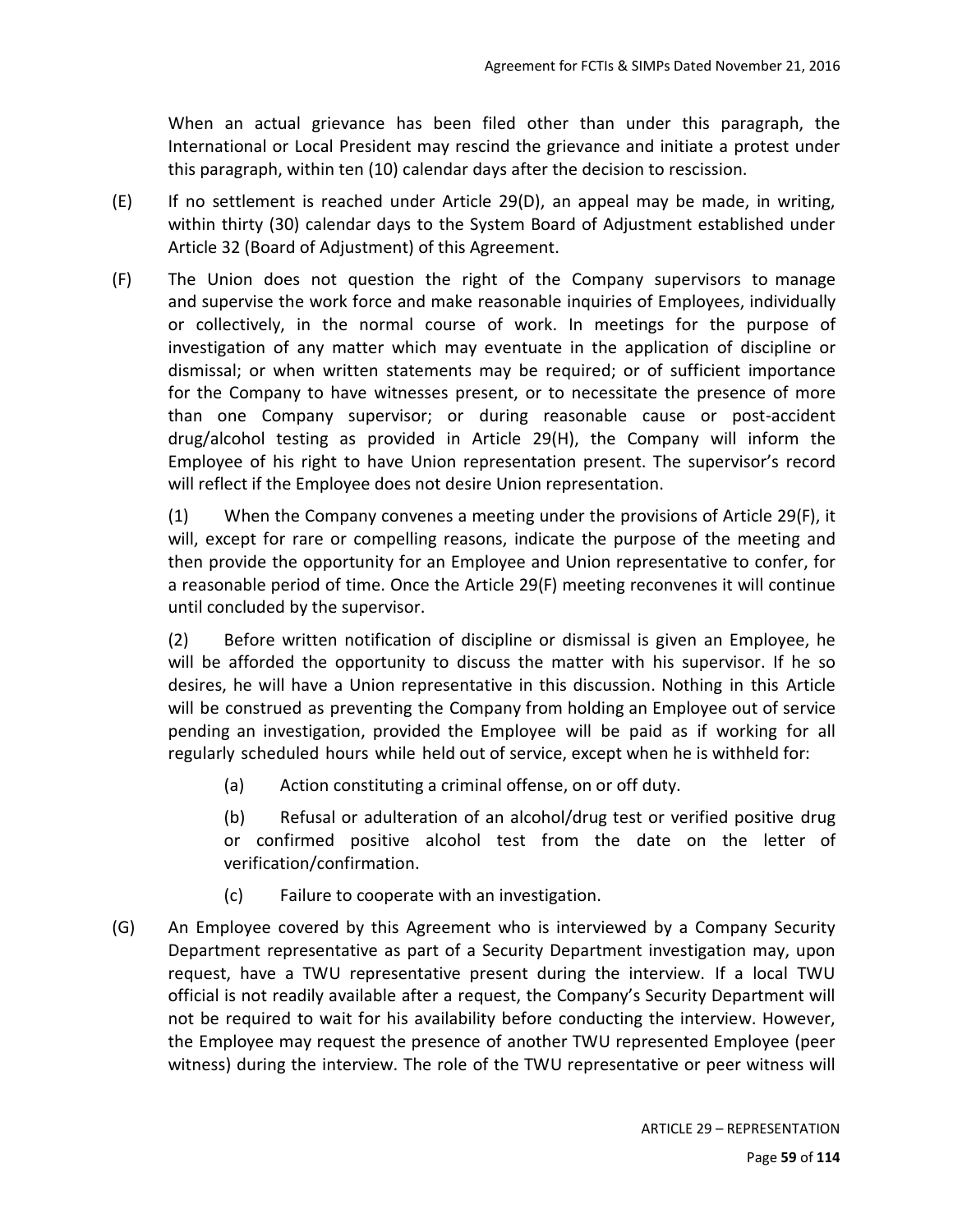be that of a silent observer only. The representative or witness may in no way interfere nor impede the Security Department's investigation and/or interview.

(H) Employees who are required to take a reasonable cause or post‐accident drug/alcohol test by the Company may, upon request, have a Union Representative present as a witness during those parts of the specimen collection process indicated below:

(1) In those stations where a Local Union Representative is not readily available, the Company will delay the test for up to one (1) hour from the time the Employee requests or is notified of this right to Union representation, whichever occurs first, in order to allow the first available representative to be present at the medical facility.

(2) If normal travel time to the medical collection facility exceeds one (1) hour, then the one (1) hour waiting period will be extended by the amount of travel time in excess of one (1) hour. This is in accordance with the FAA's directive of July 1990, which prohibits the presence or absence of a Union Representative from in any way hampering or delaying the collection process.

(3) Only one (1) Union Representative will be allowed to accompany an Employee to the medical collection facility and into the area where the medical collector opens the drug testing kit, completes the relevant paperwork and secures the kit after completion of the collection process. The Union Representative will be allowed to witness the opening of the collection kit by the collector, the documentation of the chain of custody procedure by the collector and the Employee, and the packaging and sealing of the kit for shipment following the collection. The Union Representative will not be allowed to accompany an Employee or collector into a restroom.

(4) In accordance with the FAA's directive of July 1990, no Union Representative will engage in any activity, which disrupts the collection process. Should the Union Representative engage in disruptive activity, the Union Representative will be required by the Company's Supervisor to wait in the Employee/patient waiting area until the collection process and paperwork has been completed. This is pursuant to the FAA's directive.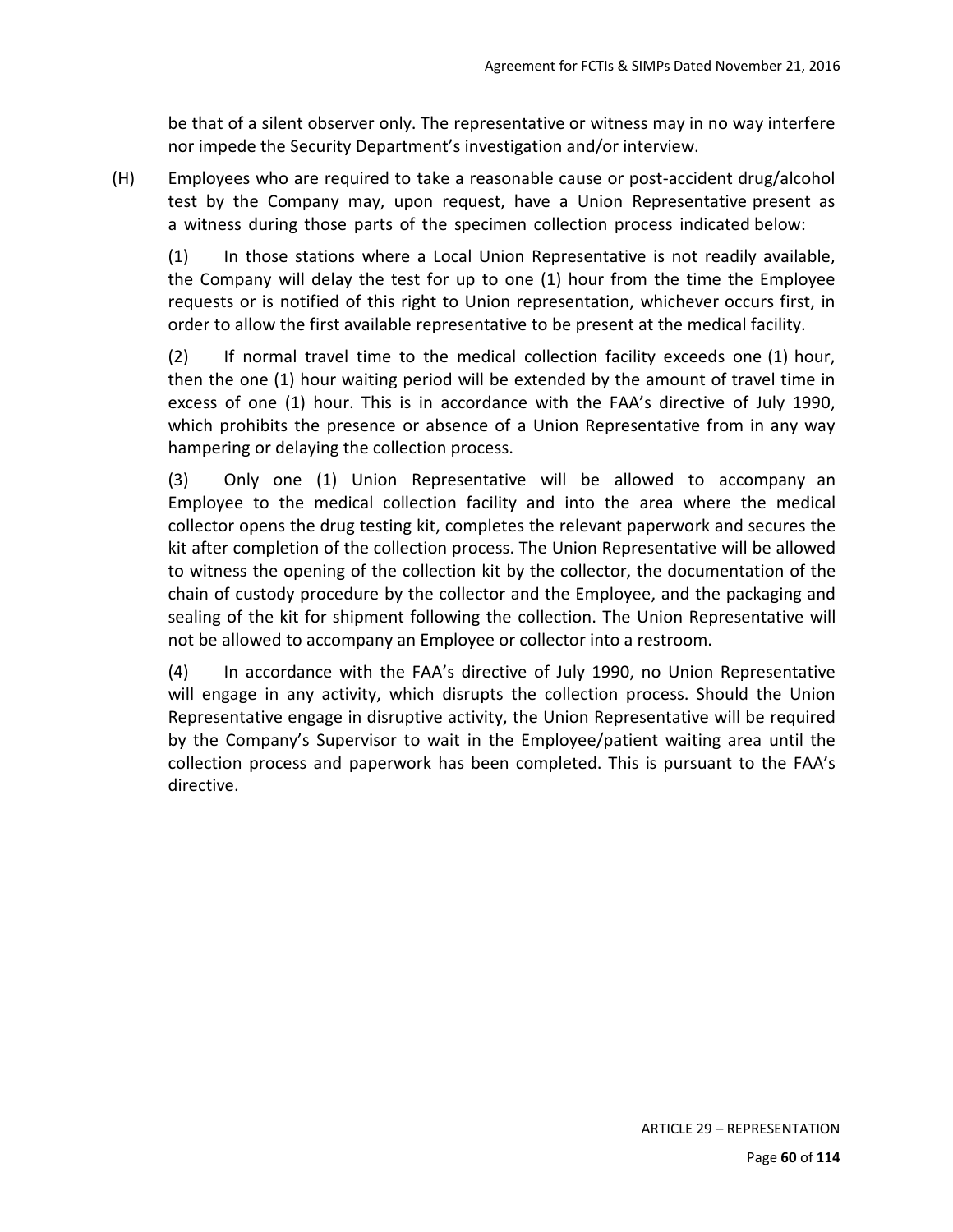### ARTICLE 30 – GRIEVANCE PROCEDURE FOR DISMISSAL/CORRECTIVE ACTION

(A) An Employee who has passed his probationary period will not be dismissed from the service of the Company or be issued corrective action without written notification of that action. The notification will include the reason or reasons for his dismissal or corrective action.

An Employee who believes that he has been unjustly dealt with as a result of dismissal or corrective action, may submit his written grievance in person or through his representative within ten (10) calendar days of receiving the notification. Such grievance must be submitted to the Chief Operating Officer, with a copy to the appropriate Human Resources Office or Representative. The Executive In Charge of Flight Training or his designee will fully investigate the matter and render his written decision as soon as possible, but not later than twelve (12) calendar days following the receipt of the appeal, unless mutually agreed otherwise. A copy of the written decision will be provided to the Union.

The inability of the Executive In Charge of Flight Training or his designee to complete the investigation and render his decision within twelve (12) calendar days will permit the Union to file directly for arbitration, within the time limits prescribed in Article 30(B). For grievances related to corrective action, this will result in a monetary penalty of eight (8) hours additional pay, as if working, to the grievant. For dismissal cases, this will result in a monetary penalty equivalent to four (4) hours of pay as if working per day until the decision is issued.

Any monetary penalty paid does not cancel or render any judgment regarding the merits of the grievance.

- (B) If the decision of the Executive in Charge of Flight Training or his designee is not satisfactory to the Employee, the dismissal and decision will be appealed in accordance with (C) below, provided, however, said appeal must be submitted within twenty (20) calendar days of receipt of the decision rendered by the Chief Operating Officer.
- (C) An appeal from the decision of the Executive In Charge of Flight Training will be submitted to the System Board of Adjustment in accordance with Article 32 (Board of Adjustment) which will docket the case. Any dispute as to whether all of the procedural requirements for the appeal have been satisfied, will be determined by the System Board of Adjustment.
- (D) All grievances handled under the procedure provided above will be in writing and will be signed by the Employee whose grievance is being handled. In cases in which the aggrieved Employee authorized his representative to handle his grievance for him, the submission of the grievance or appeal will be accompanied by a statement signed by the Employee fully authorizing his representative to act for him in the disposition of said grievance. Two (2) copies of all grievance answers will be given to the local union.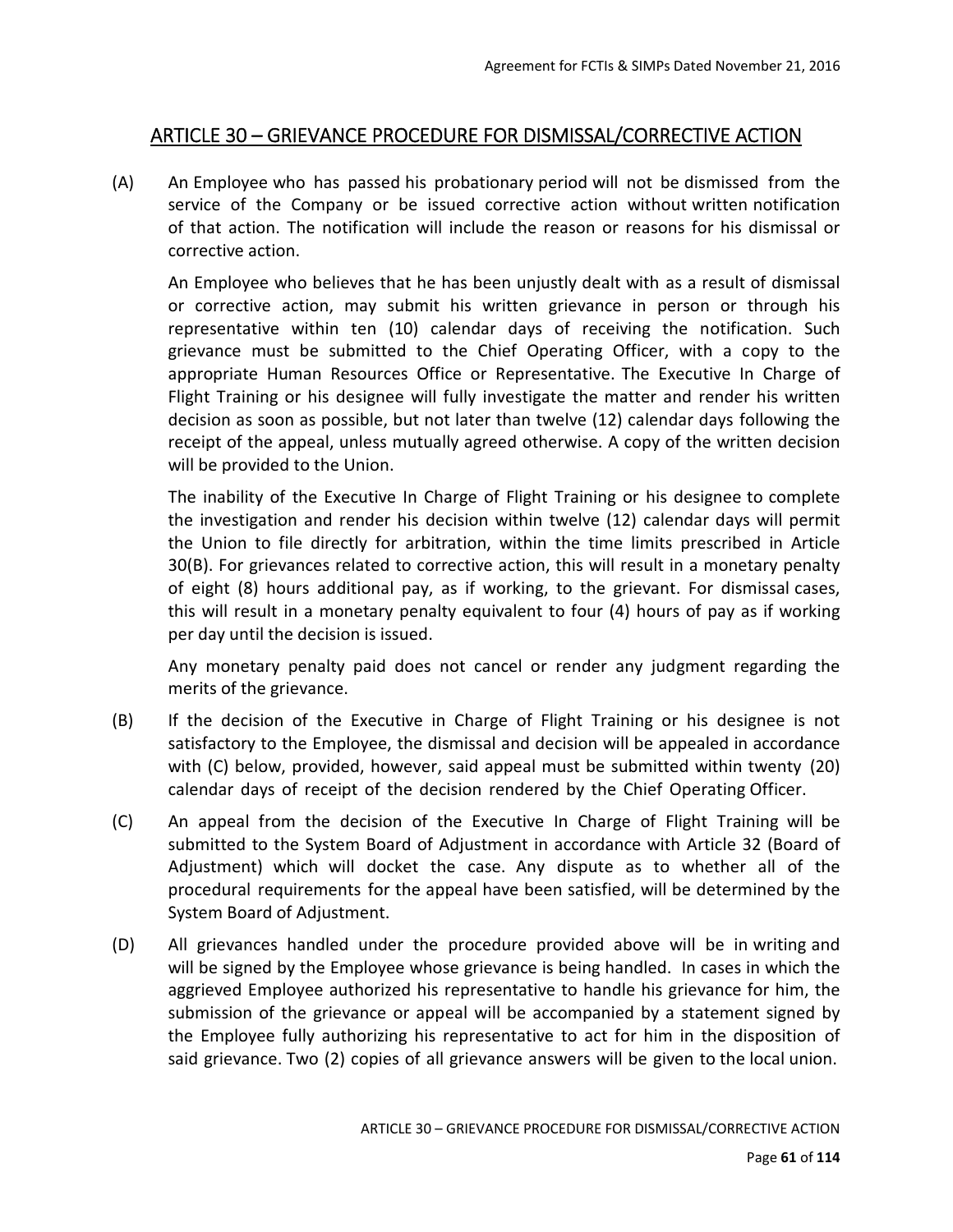- (E) If any decision made by the Company under the provisions of this Article is not appealed by the Employee affected through his authorized representative within the time limit prescribed herein for such appeals, the decision of the Company will become final and binding.
- (F) If, as a result of a decision in any of the steps of the grievance procedure, an Employee is exonerated, all related disciplinary records will be removed from the Employee's personnel file. In addition, if he has been held out of service, he will be reinstated without loss of seniority and will be paid at regular rates for his regularly scheduled hours as if working.
- (G) When it is mutually agreed that a stenographic report is to be taken of a System Board of Adjustment hearing, in whole or in part, the cost will be borne equally by both parties to the dispute. When it is not mutually agreed that a stenographic report of the proceedings is to be taken, any written record available of the hearing made by either of the parties to the dispute will be furnished to the other party to the dispute upon request, provided that the cost of the written record so requested will be borne equally by both parties to the dispute.
- (H) Upon the request of an accredited Union representative, the Company will inform the Union of its decision of any grievance regarding which a formal hearing or investigation has been held at which the aggrieved Employee was not represented by his accredited Union representative.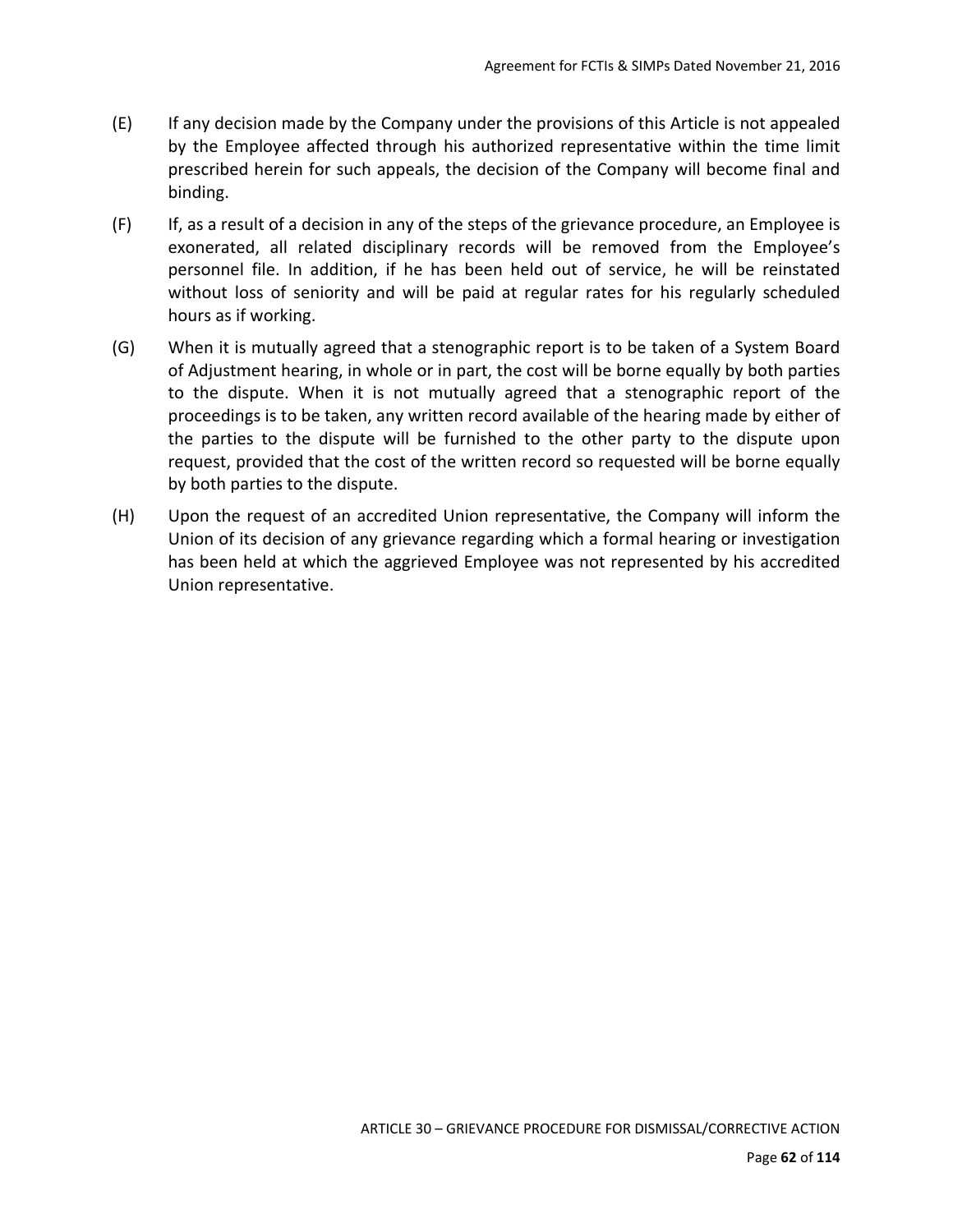## ARTICLE 31 – GRIEVANCE PROCEDURE FOR CONTRACTUAL DISPUTES

- (A) An Employee who believes that any provision of this Agreement has not been properly applied or interpreted may submit his grievance in person or through his representative within ten (10) calendar days. The grievance will be presented to his immediate supervisor, who will evaluate the grievance or complaint and render his written decision as soon as possible, but not later than ten (10) calendar days following his receipt of the grievance. Inability of the immediate supervisor to complete the investigation and render his written decision within the respective time limits will permit the Union to move directly to the next step of the grievance process.
- (B) If the written decision of the immediate supervisor is not satisfactory to the Employee whose grievance is being considered, it may be appealed within ten (10) calendar days to the Executive in Charge of Flight Training, with a copy to the appropriate Human Resources Office or Representative. The Executive in Charge of Flight Training will fully investigate the facts of the matter and will render a written decision as soon as possible, but not later than ten (10) calendar days, unless mutually agreed otherwise, following his receipt of the appeal. A copy of the written decision will be provided to the Union.

The inability of the Executive in Charge of Flight Training to complete the investigation and render his decision within ten (10) calendar days will permit the Union to file directly for arbitration, within the time limits as prescribed in Article 31(C) and result in a monetary penalty of eight (8) hours additional pay, as if working, to the grievant. Any monetary penalty paid does not cancel or render any judgment regarding the merits of the grievance.

- (C) If the decision of the Executive in Charge of Flight Training is not satisfactory to the Employee, the grievance and the decision may be appealed to the System Board of Adjustment, as provided for in Article 32 (Board of Adjustment). The appeal must be submitted by an accredited International representative within twenty (20) calendar days of receipt of the decision rendered by the Executive in Charge of Flight Training.
- (D) All grievances handled under the procedure provided above will be in writing and will be signed by the Employee whose grievance is being handled. In cases in which the aggrieved Employee authorizes his representative to handle his grievance for him, the submission of the grievance or appeal will be accompanied by a statement signed by the Employee fully authorizing his representative to act for him in the disposition of said grievance. Two (2) copies of all grievance answers will be given to the Local Union.
- (E) An Employee who has a grievance may present his grievance to his immediate supervisor during regular work hours. An accredited representative of the Union may investigate, discuss and present a grievance of an Employee or Employees during regular work hours without suffering loss of pay for time so spent.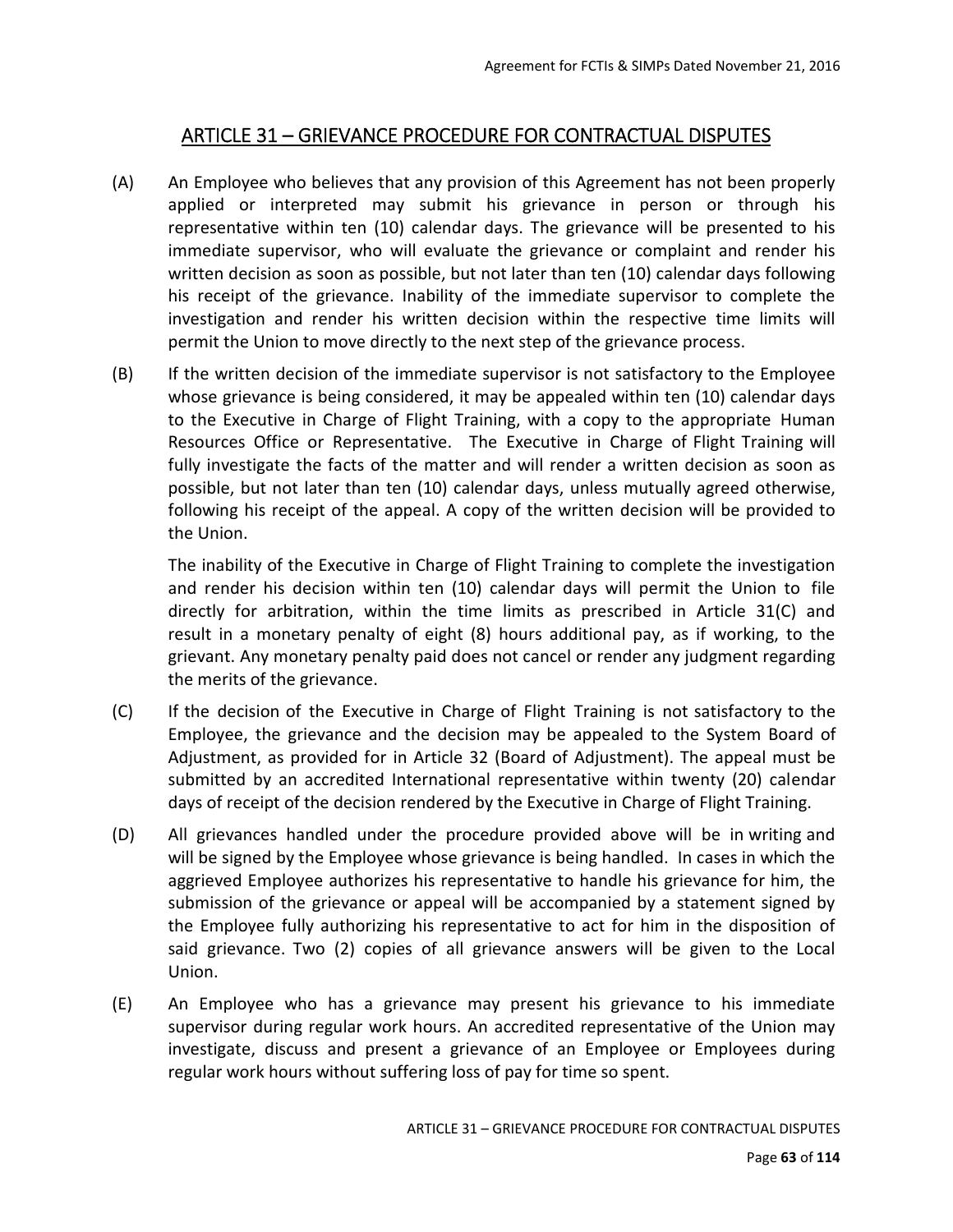- (F) If any decision made by the Company under the provisions of this Article is not appealed by the Employee affected through his authorized representative within the time limit prescribed herein for such appeals, the decision of the Company will become final and binding.
- (G) When it is mutually agreed that a stenographic report is to be taken of a System Board of Adjustment hearing, in whole or in part, the cost will be borne equally by both parties to the dispute. When it is not mutually agreed that a stenographic report of the proceedings is to be taken, any written record available of the hearing made by either of the parties to the dispute will be furnished to the other party to the dispute upon request, provided that the cost of the written record so requested will be borne equally by both parties to the dispute.
- (H) Upon the request of an accredited Union Representative, the Company will inform the Union of its decision of any grievance involving a formal hearing or investigation at which the aggrieved Employee was not represented by his accredited Union Representative.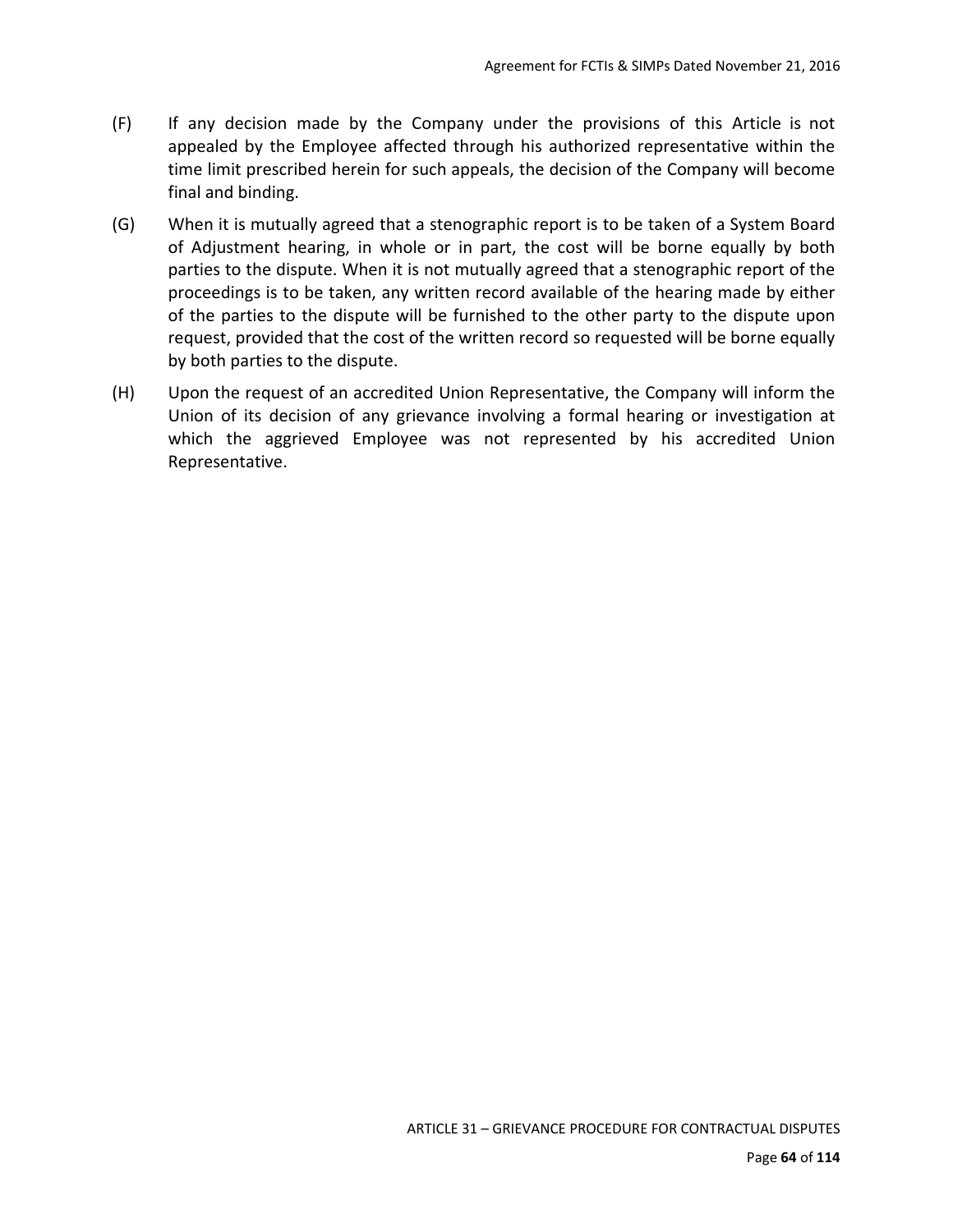## ARTICLE 32 – BOARD OF ADJUSTMENT

(A) System Board of Adjustment

(1) Pursuant to the provisions of the Railway Labor Act, as amended, there is the parties established a System Board of Adjustment for Employees covered by this Agreement.

(2) The Board will have jurisdiction only over disputes between the Company and the Union or any Employee or Employees governed by this Agreement growing out of grievances involving interpretation or application of this Agreement, including disputes over the content of an Employee's personnel file, whether hard copy or electronic, to the extent such information can be used for discipline. The Board will have no jurisdiction, whatsoever, over proposals or disputes relating to general changes in hours of work, rates of pay, rules or working conditions. Proposals relating to general changes in hours of work, rates of pay, rules or working conditions will be handled in the manner provided for in Article 47 (Duration) of this Agreement. Board Hearings may be postponed, in writing, by mutual agreement of the Director of the Air Transport Division and the Vice President – Employee Relations.

(3) The System Board of Adjustment will be composed of a Company member, a Union member and a neutral referee, the latter to serve for an indefinite term; however, either party may cause the services of the neutral referee to be terminated at any time except as to cases already submitted to him by giving written notice to the other party and to the neutral referee.

(4) If a neutral vacancy occurs and the Company and the Union cannot agree on a successor within fifteen (15) calendar days, unless extended by mutual agreement the American Arbitration Association will be requested to select a neutral in the manner described in Rule 12 of its Voluntary Labor Arbitration Rules, as amended.

(5) The System Board will hear and determine all disputes properly before it, including those disputes as to whether all of the procedural requirements for appeal to the Board have been satisfied, or whether the case is within the jurisdiction of the System Board of Adjustment.

(B) Procedures Generally Applicable to the Board

(1) The System Board will meet in the city where the general offices of the Company are maintained (unless a different place of meeting is agreed upon by the parties to the dispute).

(2) The Company and Union will at all times have their respective board members available at the convenience of the neutral referee, and alternate members will be provided by the Company or Union, as the case may be, whenever its regular board member is not available. If an alternative member is not provided within a reasonable period of time, the neutral referee will proceed with the hearing and decision of the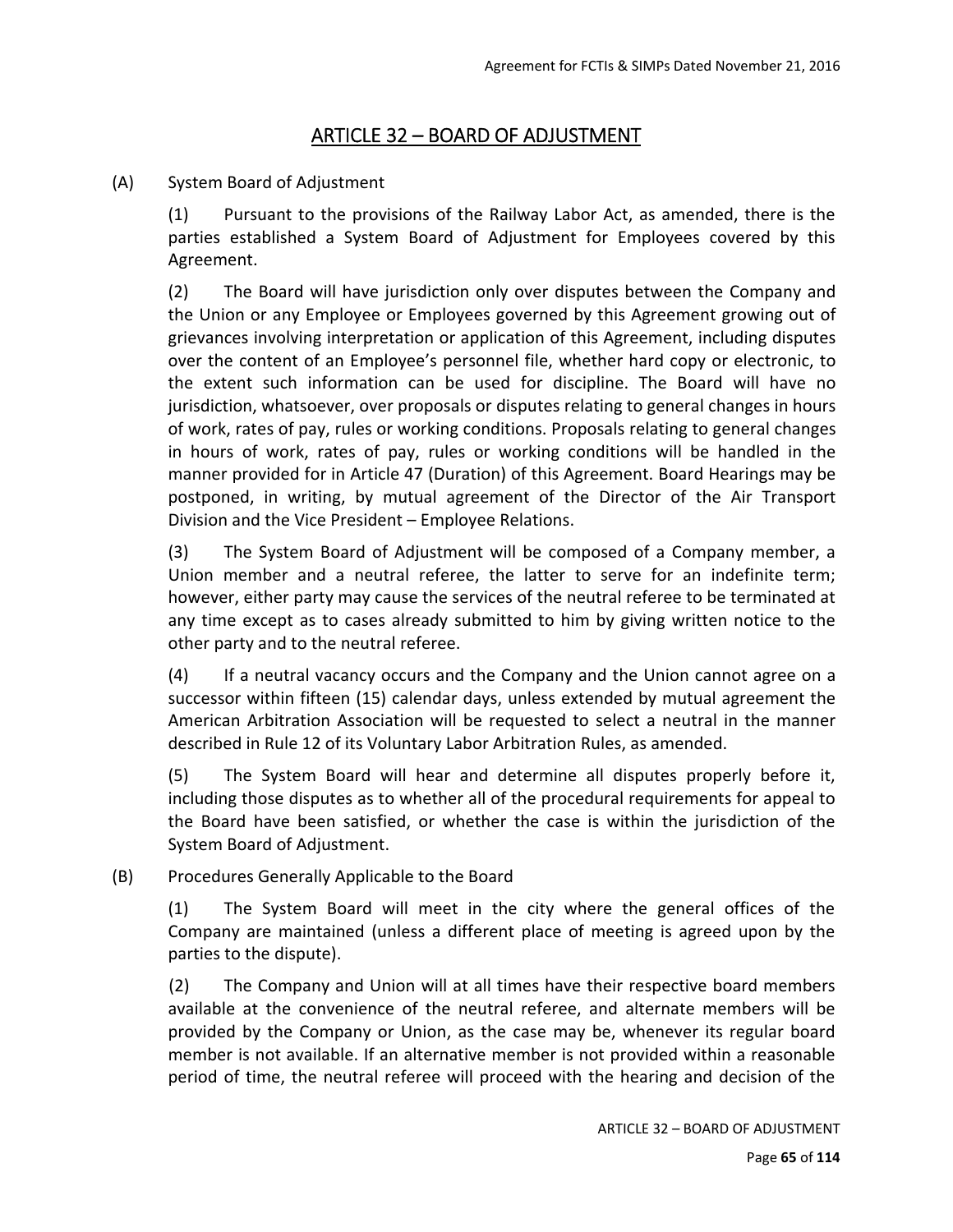matters before the Board without participation by the absent member, and the decision of the neutral referee will constitute the decision of the Board.

(3) All disputes referable to the Board will be sent to the System Board.

(4) The Chairman and Vice Chairman of the General Board through the System Board Administrator will set the hearing dates (providing notice thereof to the parties). All cases will be set for hearing promptly in order to keep the number of cases docketed to a minimum. Unless the parties agree otherwise, the case with the lowest docket number pending before a Board will be scheduled first. The aforementioned scheduling procedure will be followed until there are a sufficient number of cases scheduled to insure full days of hearing. Cases so scheduled but not heard for lack of time will be rescheduled in accordance with the above scheduling procedure.

The parties recognize that as the scheduling of cases takes place well in advance of dates of hearing, those cases rescheduled due to lack of hearing time may be out of numerical sequence with those already scheduled.

If the designated Company representative and the designated Union representative for the Board jointly consider a case of sufficient urgency and importance to warrant an expedited hearing, a hearing will be scheduled within fifteen (15) calendar days, unless shortened or extended by mutual agreement, of their decision to expedite the case.

(5) An appeal to a grievance decision arising out of Articles 29, 30, and/or 31 will be submitted in writing, as provided below, and includes the following information:

(a) The name, personnel number, job classification, and the number of the Local Union for the Employee(s) involved.

(b) A statement that the provisions of Articles 29, 30, and/or 31 have been exhausted.

(c) A statement of the nature of the dispute, including the articles in question, and whether the dispute involves discipline/discharge or a contract interpretation or application.

- (d) The position or contention of the party filing the submission.
- (e) The remedy sought.

The written appeal will be sent to the International TWU in the form of a petition. The International TWU will assign a case number and forward the appeal and two (2) copies, with the case number noted on each, to the Employee Relations Department. The scheduling of cases to be heard before the Boards is an administrative matter addressed by mutual agreement between the Union and the Company.

(6) A petition will be served upon the other party, who will have the right, within fifteen (15) calendar days after receipt to file a written answer.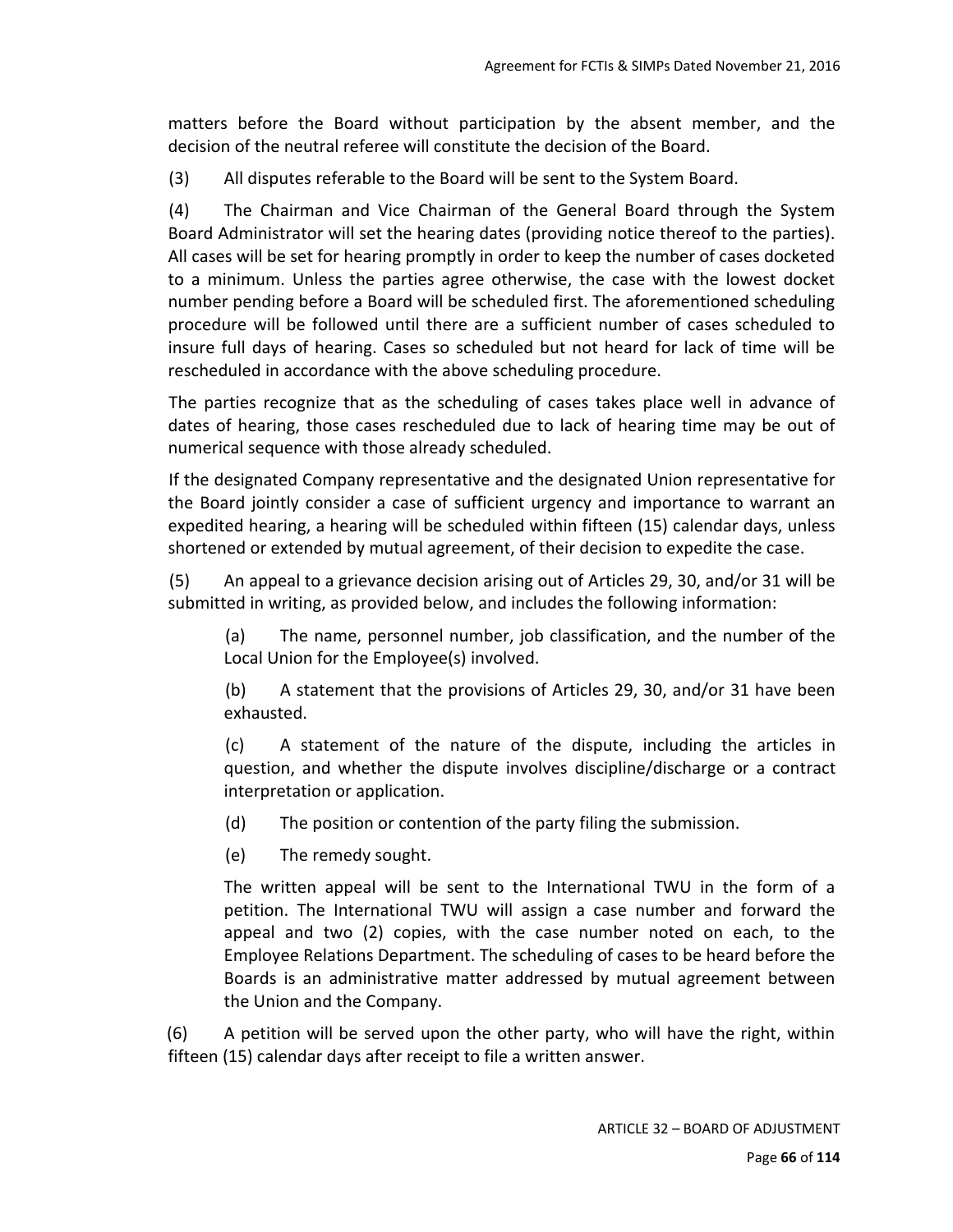(7) Three (3) copies of each petition and answer will be delivered to the office of the System Board, HDQ American Airlines, which will file the original, and transmit one (1) copy thereof to each member of the appropriate Board.

(8) Employees and the Company may be represented at Board hearings by such person or persons as they may choose and designate. Evidence may be presented either orally or in writing or both. The advocates will exchange all documents they may enter and the names of witnesses they may call in their direct case no later than ten (10) calendar days prior to the date set for the hearing. Nothing in this paragraph will require either advocate to present the documents or the witnesses provided above during the course of the hearing. The advocates will not be restricted from entering documents or calling witnesses that become known subsequent to the ten (10) calendar day exchange, provided a minimum of forty-eight (48) hours' notice is provided to the other advocate and copies are submitted to the other advocate prior to the presentation of the direct case. The advocate receiving the late document or witness has the option to postpone the hearing in light of the new document or witness.

(9) Upon the request of either party to the dispute, or of two Board members, a Board will summon witnesses to testify at Board hearings. The Company will cooperate to ensure that all witnesses summoned by the Board will appear in a timely fashion. Reasonable requests by the Union for Employee witnesses will be honored. The requests for witnesses will normally not exceed those who can be spared without interference with the service of the company. Disputes arising from this provision will be immediately referred to the Director of the Air Transport Division and the Vice President of Employee Relations, or their respective designees, for resolution.

(10) A majority vote of all members of a Board will be sufficient to make a finding or a decision with respect to any dispute properly before it, and the finding or decision will be final and binding upon the parties to such dispute. The Union and the Company will at all times have their respective Board members available at the convenience of the various neutral referees, and alternate members will be provided by the Union or the Company, as the case may be, whenever its regular Board member is not available. If an alternate member is not provided within a reasonable period of time, the neutral referee will proceed with the hearing and decision of the matters before the Board without participation by the absent member. In that case, the decision of the neutral referee will constitute the decision of the Board.

(11) The failure of a Board to decide a dispute under the procedure established in this Article will not serve to foreclose any subsequent rights or procedures which the Railway Labor Act, as amended, may provide with respect to the settlement of such disputes, and nothing in this Agreement will be construed to limit, restrict or abridge the rights or privileges accorded to either the Employees or to the employer, or to their duly accredited representatives, by said Act.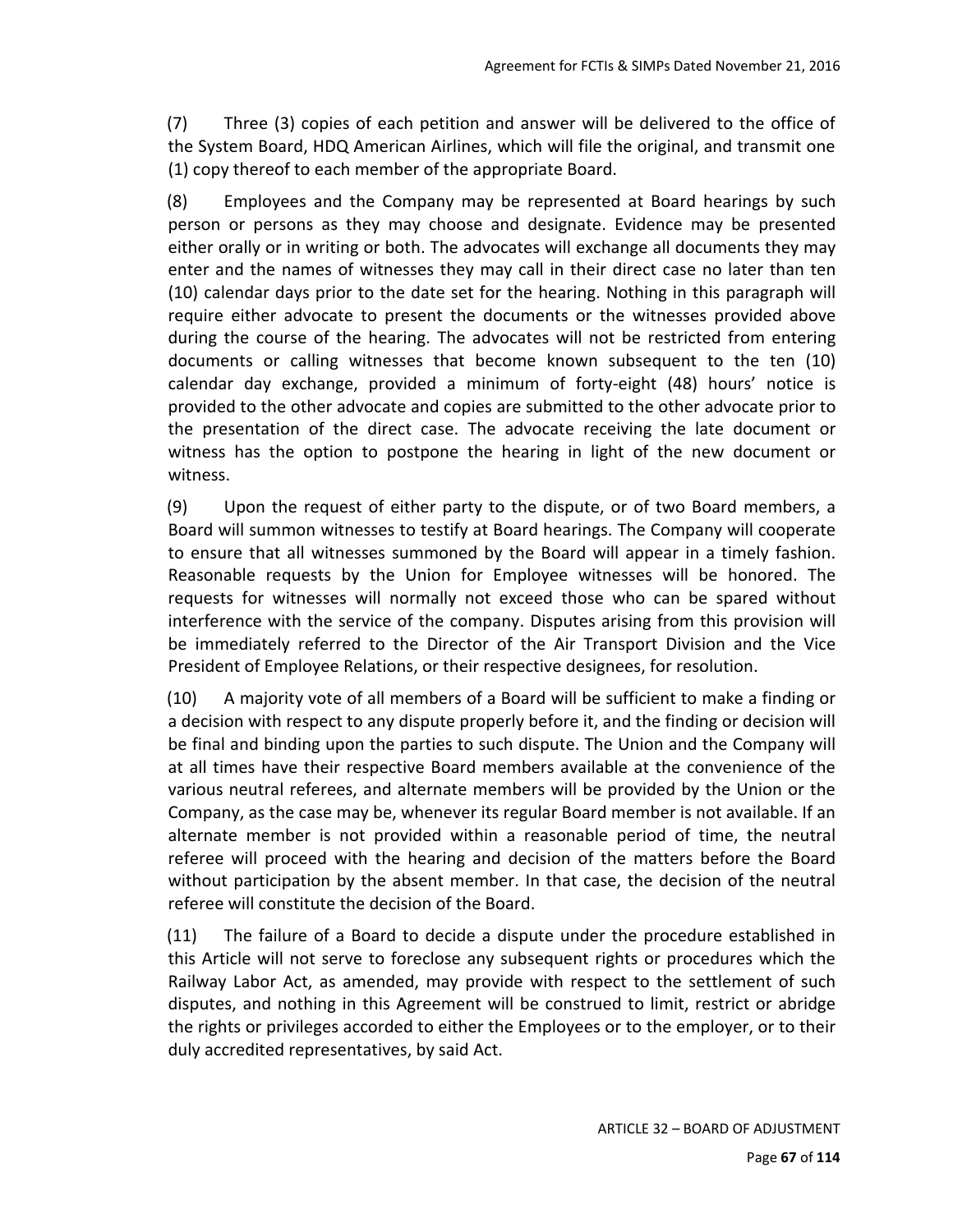(12) Board findings and decisions will be stated in writing and will be rendered within thirty (30) calendar days from the close of hearing, unless such period is extended by agreement of the parties to the dispute. In each case a copy of the finding or decision will be furnished the Company, the Union and such Employee or Employees as are parties to the dispute. If a dispute arises as to the interpretation of the finding or decision, then, upon request of the Company, the Union or the Employee or Employees that are parties to the dispute, the Board will interpret the finding or decision.

(13) The System Board will keep complete and accurate records of all matters submitted to it and of all findings and decisions made. A stenographic record at the Board will be taken if requested by either party to the dispute. In the case, the cost of the record will be borne by the requesting party. The other party, upon request, will be furnished a copy of the record, in which case the cost of that record will be borne equally by both parties to the dispute.

(14) Each party will assume the compensation, travel expense and other expenses of its Board members and the witnesses it summons.

(15) So far as space is available, witnesses who are Employees of the Company will receive free transportation over the lines of the Company from the point of duty or assignment to the point at which they must appear as witnesses and return, to the extent permitted by law.

(16) The Board, upon agreement of a majority of its members, will have the authority to incur expenses necessary for the proper conduct of the business of the Board. Those expenses, as well as the expense of each neutral referee, will be shared equally by the parties hereto. Union board members who are Employees of the Company will be granted necessary leaves of absence for the performance of their duties as board members. So far as space is available, the board members will be furnished free transportation over the lines of the Company for the purpose of attending Board meetings to the extent permitted by law.

(17) Every Board member will be free to discharge his duty in an independent manner, without fear that his individual relations with the Company or with the Employees covered by this agreement may be affected in any manner by any action taken by him in good faith in his capacity as a Board member. Each party will specifically instruct each Board member selected that he will at all times, while serving in that capacity, act not as a partisan or advocate of a partisan group or cause but will act and serve solely to render impartial findings and just decisions.

### (C) Procedures for Finalizing Awards

The following procedures are provided in order to standardize the arbitration process and avoid any controversy regarding the deliberations and discussion associated with the publication of System Board of Adjustment awards: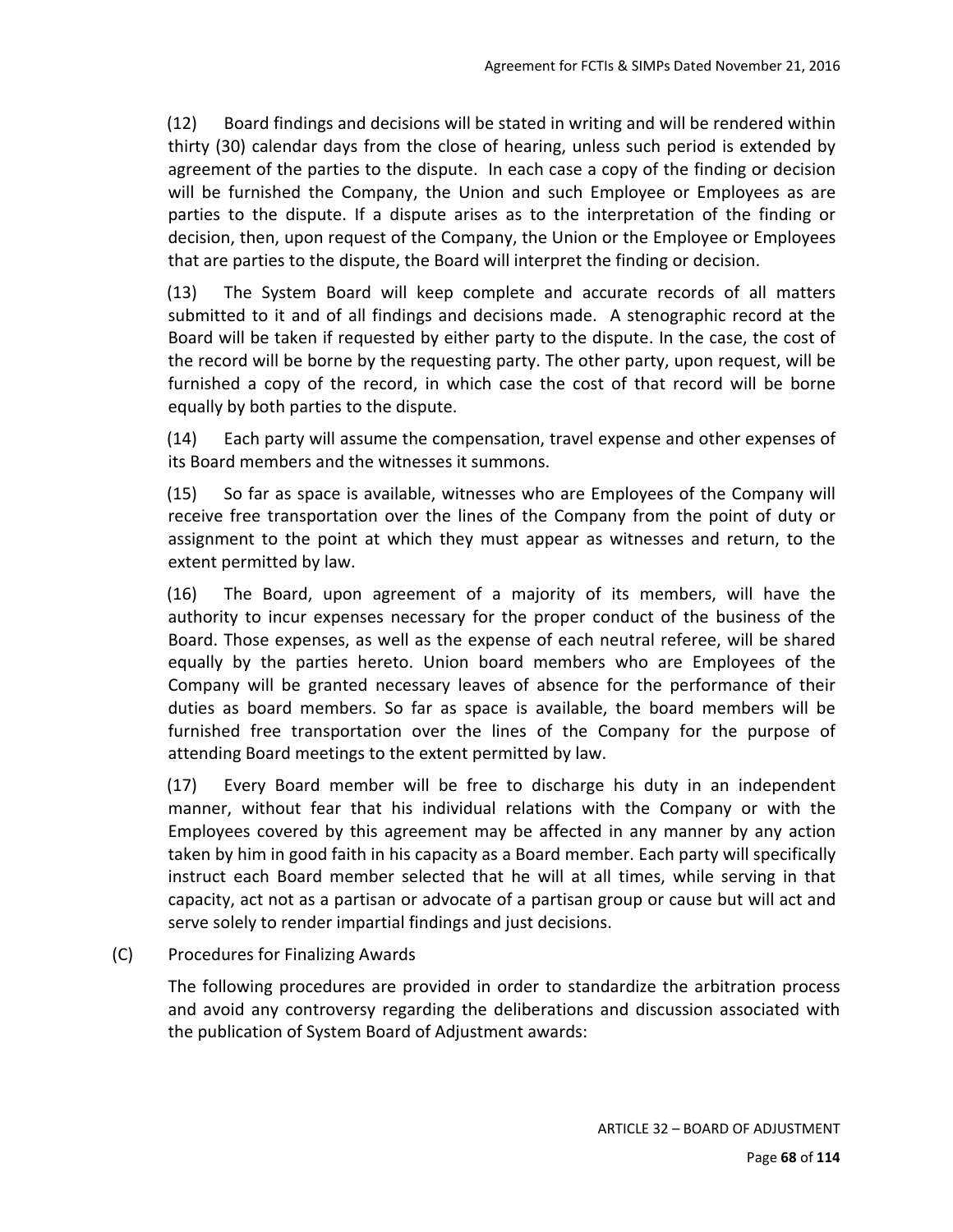(1) Executive sessions for every case should take place at the conclusion of the hearing or at such time as agreed upon by a majority of the Board at the conclusion of the hearing. This postponed executive session may be necessary due to the submission of briefs or other post‐hearing issues and should be the exception, not the rule.

(2) An arbitrator's draft decision, distributed to the Board unsigned, may be changed to any extent agreeable to a majority of the Board. A written decision, once executed and signed by the neutral arbitrator, may only be modified as to content by agreement of all Board members.

(3) The Board members are not to discuss the decision of the Board with anyone other than the Board members prior to the publication of the award by the Administrator of the System Board.

(4) No ex‐parte communication concerning the case (that is, discussion held without the presence of the full Board) is permitted at any time.

(5) The details of the Board's deliberations must be held confidential by virtue of the Board's intended neutrality. No Board member should divulge the nature or content of the discussions held between the Board members in reaching their decision.

(6) The System Board distribution policy will include sending System Board decisions directly to the TWU International, the Vice President of Employee Relations and to the Local Union involved who will then notify the grievant.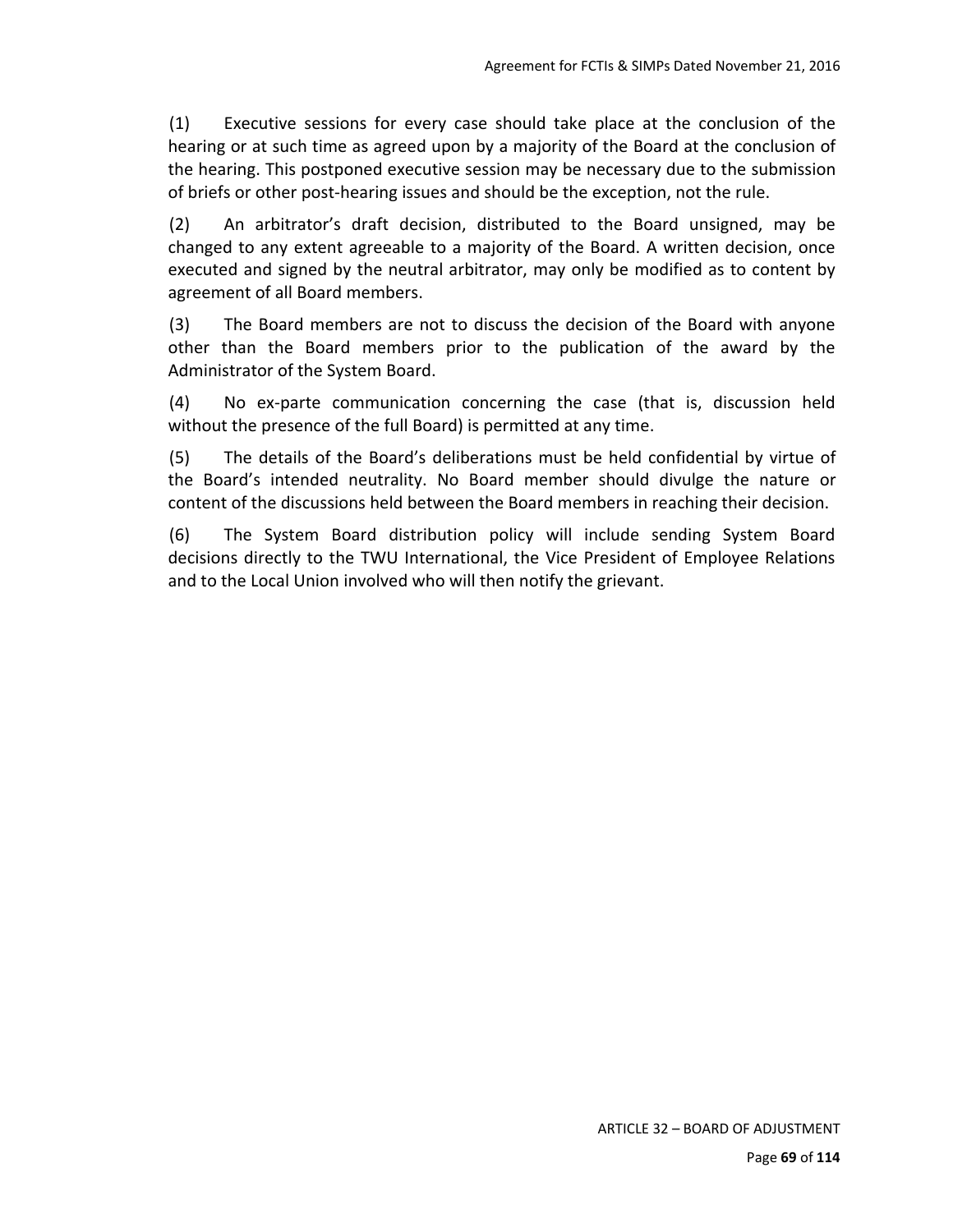# ARTICLE 33 – NO STRIKE/NO LOCKOUT

(A) It is the intent of the parties to this Agreement that the procedures in this Agreement will serve as a means of amicable settlement of all disputes that may arise between them. Therefore:

(1) The Company will neither cause nor permit a lockout during the life of this Agreement.

(2) Neither the Union nor the Employees will engage in a strike, sit‐ down, walkout, stoppage, slowdown, or curtailment of work for any reason during the life of this Agreement.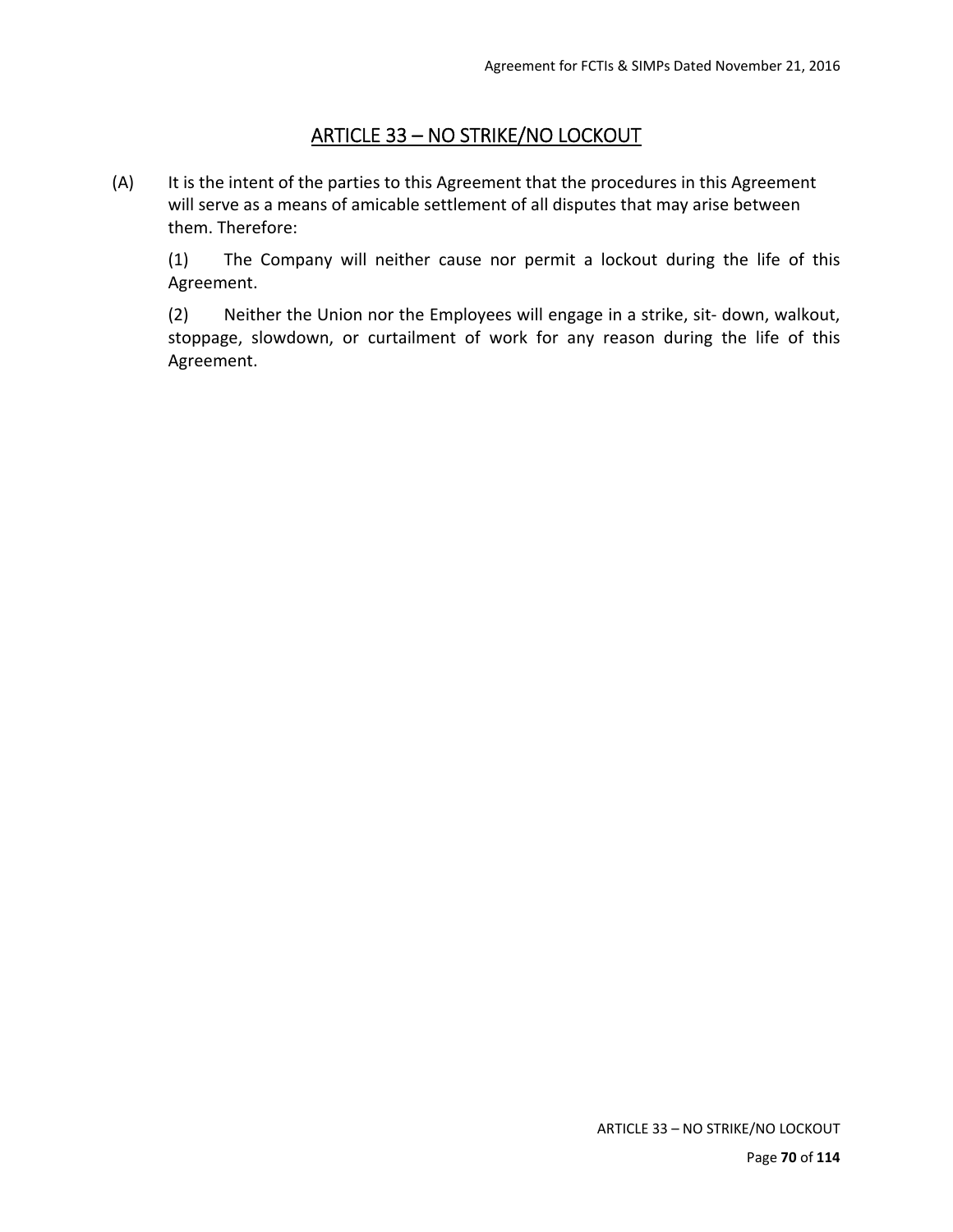# ARTICLE 34 – SICK LEAVE

- (A) Employees who have completed their probationary period shall be credited with one (1) day of sick leave accrual for each full month of active service retroactive to their date of employment up to a maximum of ten (10) days. Upon being credited with the initial credit of sick leave, Employees will thereafter accrue one (1) day of sick leave for each calendar month of Service with the Company, up to a maximum of ten (10) days in any calendar year. Accrual of sick leave during the time an Employee is absent without pay will be in accordance with Article 17 (Leaves of Absence).
- (B) Total accumulative sick leave credit shall not exceed two hundred (200) days. Upon retirement accrued sick leave may be used in accordance with paragraph (J).
- (C) Except as specified in this Article, only sick leave which is not compensable under the applicable Worker's Compensation Laws will be paid for from his accrued sick leave. Payment will be based on the Employee's regular daily rate (including all applicable differentials, premiums and overrides).
- (D) When an Employee has a sick leave balance, it will not be the policy of the Company to require a slip from his doctor stating treatment for an illness or injury for all absences of one (1) to three (3) days in order for an Employee to be eligible for sick leave pay, however, the Company reserves the right to require such doctor's slip whenever circumstances indicate suspected abuses of the sick leave policy.

(1) Any Employee suspected of abusing sick leave and who may be required to furnish a doctor's slip stating that he was treated for an illness or injury will first have the circumstances leading to the suspicion fully discussed with him. He may, if he so desires, have a Union representative present during such discussion. Subsequent to this discussion, if the Company decides that a doctor's slip is required, he will be given written notice of this requirement. Upon request of the Employee, the specific reasons for the suspected abuse will be supplied to him, in writing. The requirement for this slip from the doctor will expire ninety (90) calendar days from the effective date of the written notice.

(2) Upon request of the Local Union President any Employee claiming harassment as a result of being required to furnish a doctor's slip will have the opportunity to present his written claim for relief to a panel composed of the Vice President-Labor Relations and the International Vice President ATD, TWU, or their respective designees.

(3) The panel will then investigate the allegation and promptly render a decision without the formality generally attendant a System Board hearing.

(4) In the event the Employee's claim of harassment is determined to be valid, the Employee will have one (1) day added to his sick leave accrual. In the event it is determined to not be valid, the Employee will forfeit one (1) day from his sick leave account.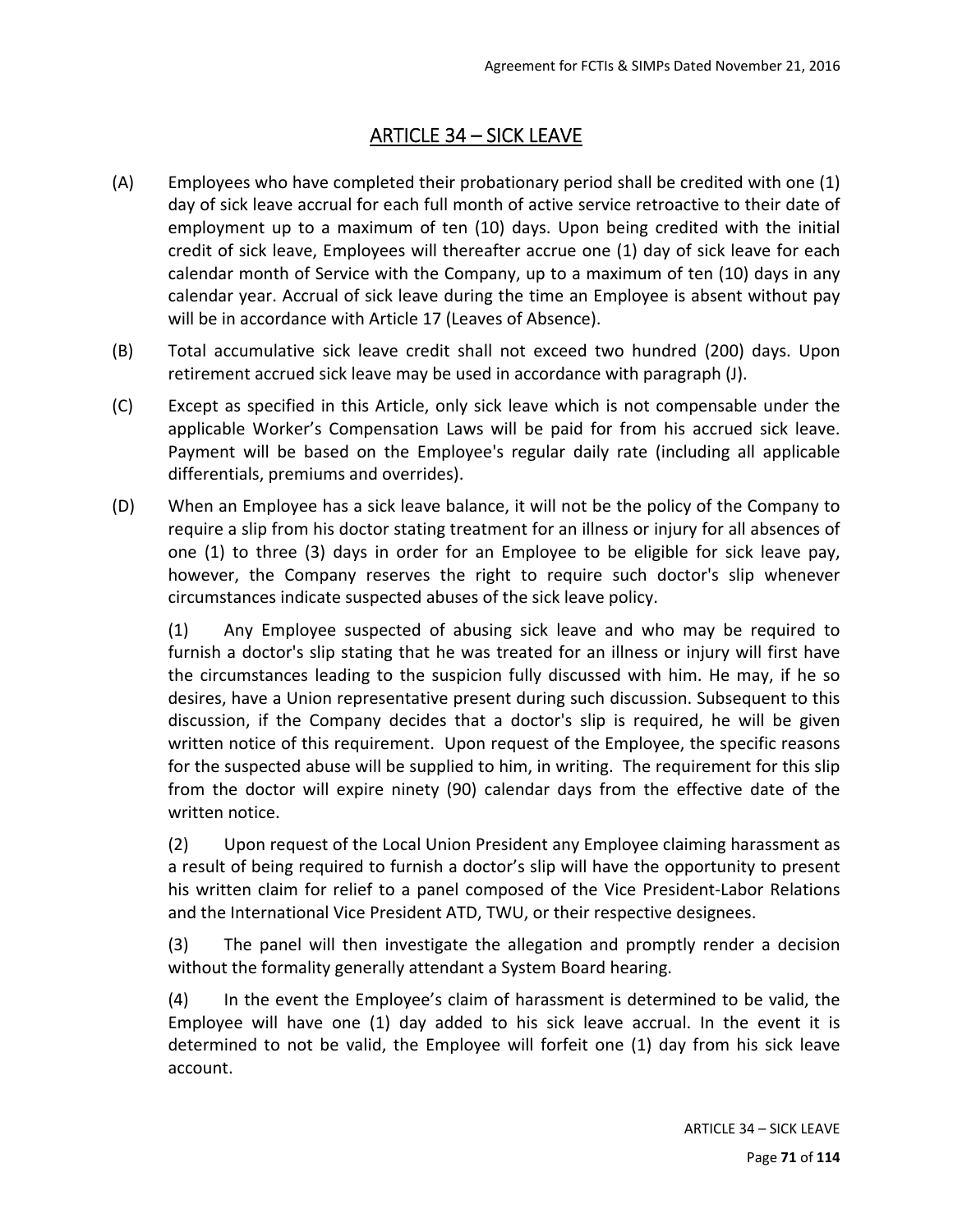- (E) When Employees, including probationary Employees, are absent due to illness or injury, Pay seniority will continue to accrue for a period not to exceed thirty (30) calendar days for any unpaid period of absence.
- (F) During an Employee's absence due to an occupational illness or injury compensable under the applicable Worker's Compensation Law, he will receive from the Company the following benefits:

(1) For the first ten (10) workdays absent, the difference between his regular pay (including shift differential) and Workers' Compensation payments;

(2) At the conclusion of the period referred to in (1) above, a disabled Employee drawing Worker's Compensation may, at his option, draw upon his accrued sick leave up to the extent of his accrual at the rate of up to one-half regular pay (including shift differential). Provided, however, the sum of such Worker's Compensation weekly payments plus such sick pay benefits will not exceed the Employee's regular weekly pay (including shift differential). Corresponding deductions will be made from his available sick leave accrual. Deductions will be to the nearest 0.1 of a day up to a maximum of one‐half day of sick leave.

These benefits will be in lieu of any other payment provided for in this Article for all absences due to the same illness or injury.

(G) In the event that the Company challenges the payment of benefits under Section (F) above, occurring during the statutory waiting period under the applicable state Worker's Compensation Laws, the Employee will receive pay continuance (regular pay, including shift differential) from the Company up to the maximum days provided in the waiting period.

The challenged payment by the Company will be resolved in the following manner:

(1) The Company, or the Employee, may within seven (7) calendar days, appeal through a review panel composed of a representative of the TWU International and the Vice President‐Employee Relations which will hear and resolve the case. The panel will be limited to determining whether the pay continuance, made to the Employee under this provision, will be considered a benefit under Section (C) or Section (F) of this Article, or whether the Employee should return to the Company the benefit he received under this provision. In the event the panel is unable to resolve the issue, the case may be submitted to the System Board of Adjustment for final and binding resolution.

(2) If the Company or the Employee fails to appeal the challenged payment, the pay continuance benefit will be considered payment under Section (D), of this Article and will be charged to the sick leave benefit.

(H) The Employees and the Union recognize their obligations to prevent absence for reasons other than illness or injury, or other abuse of the sick leave privilege.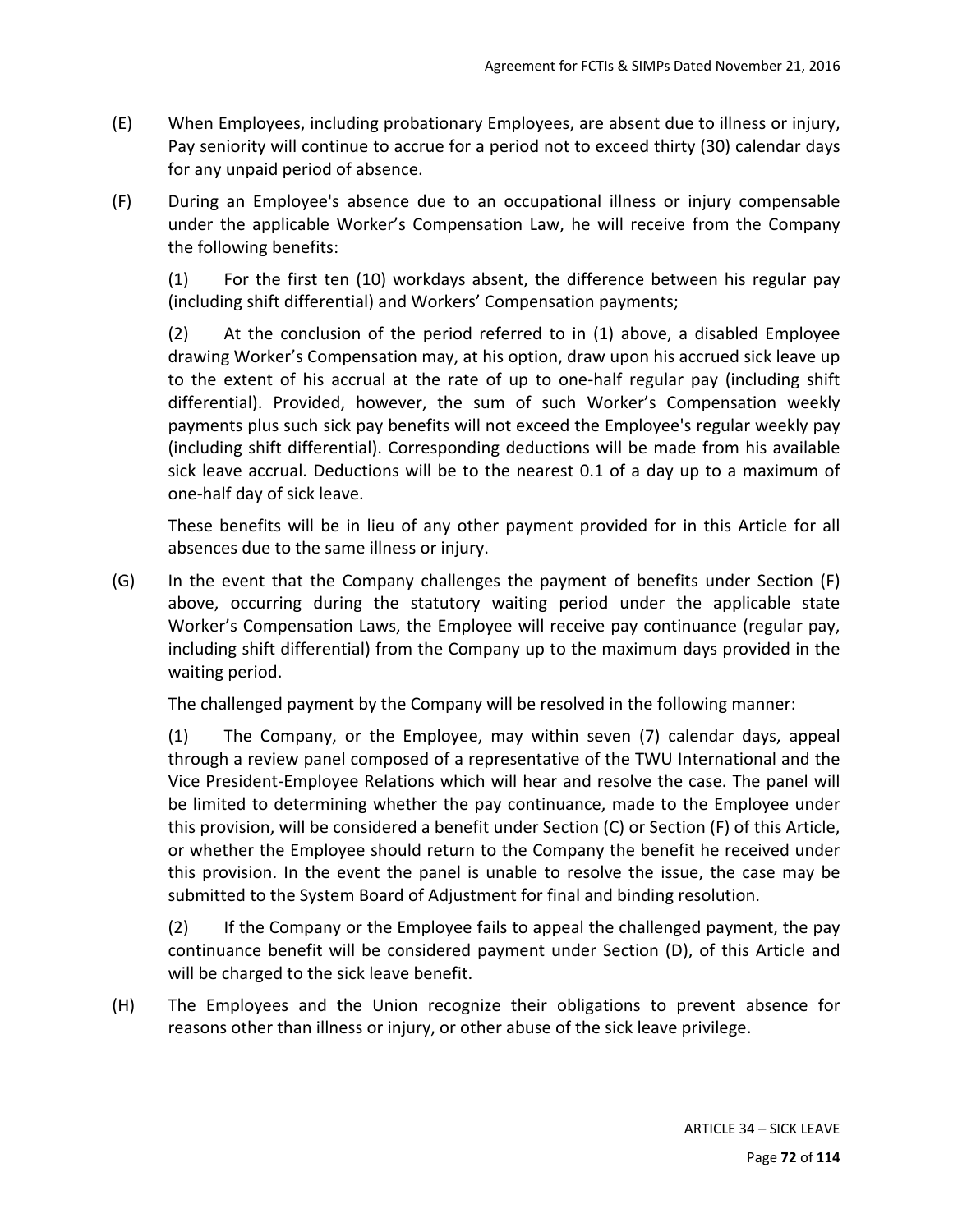- (I) Upon the Employee's effective date of retirement as defined in American Airlines policies, a lump sum payment for unused sick leave, if any, will be made to each Employee entitled thereto. If an Employee dies prior to retirement the Employee's beneficiary or estate will receive a lump sum payment for all unused sick leave. Unused sick leave referred to in this paragraph will mean those days credited or accrued in each calendar year and not used by the Employee up to the date of retirement or death.
- (J) For unused sick leave up to a maximum of two hundred (200) days, the Company will pay an Employee covered by this Agreement, sixty-one dollars and twenty cents (\$61.20) per day.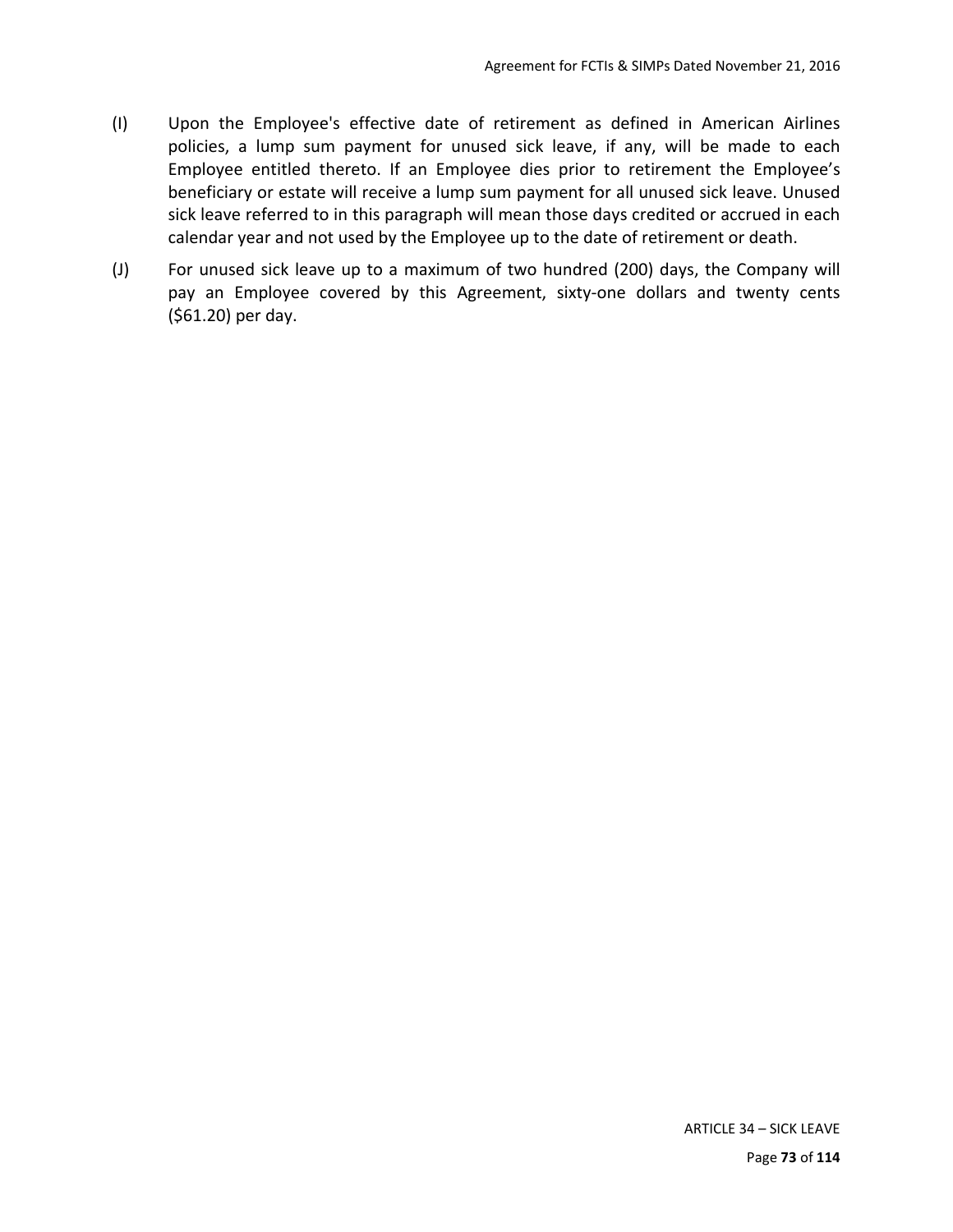## ATTACHMENT 34.1 – EMPLOYEE CLAIMING HARASSMENT AS A RESULT OF DOCTOR'S SLIP REQUIREMENT

INCORPORATED INTO ARTICLE 34 PARAGRAPH (D)(2), (3) AND (4)

ATTACHMENT 34.1 – EMPLOYEE CLAIMING HARRASSMENT AS A RESULT OF DOCTOR'S SLIP REQUIREMENT

Page **74** of **114**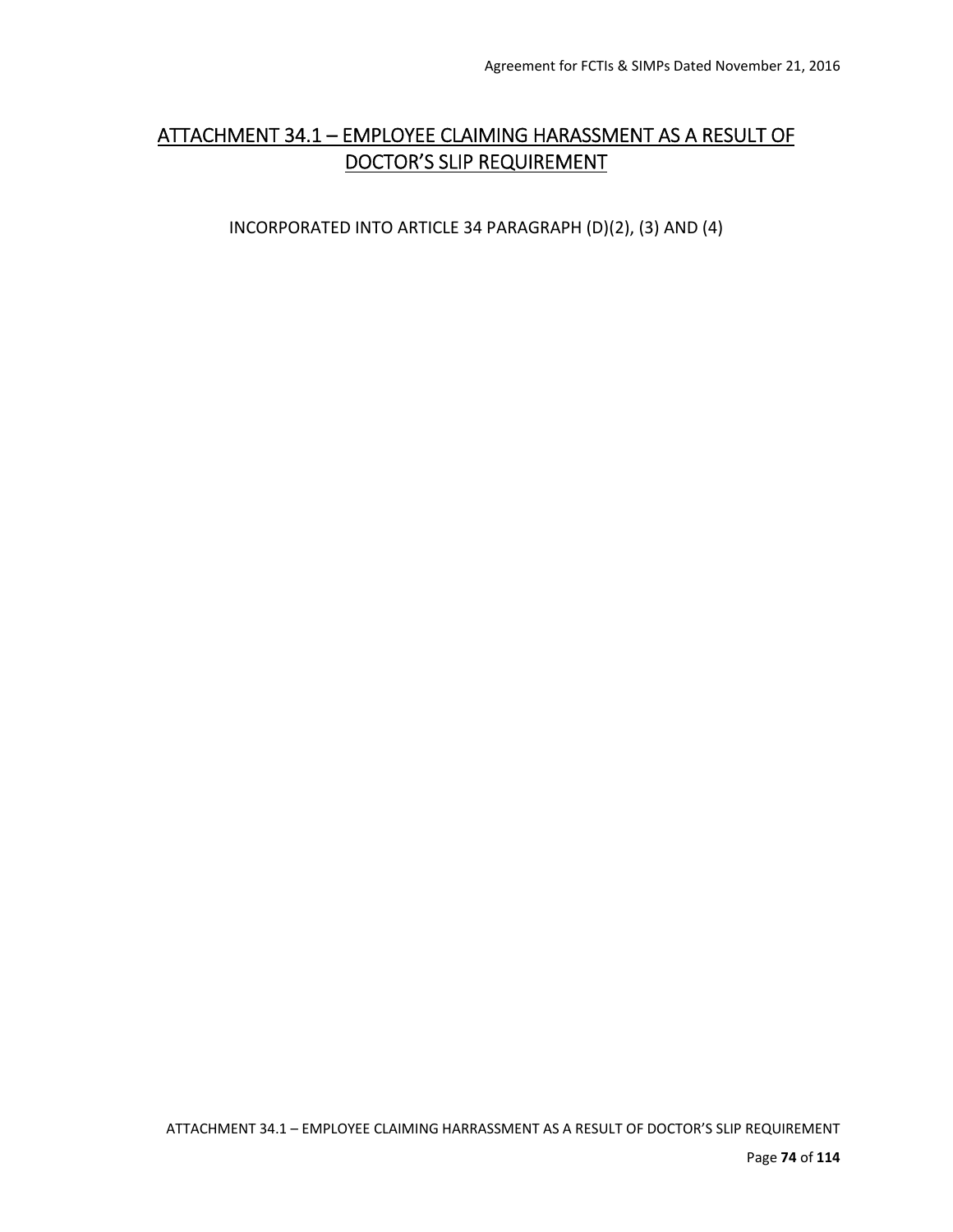## ARTICLE 35 – PLACEHOLDER

#### INTENTIONALLY LEFT BLANK

ARTICLE 35 – PLACEHOLDER Page **75** of **114**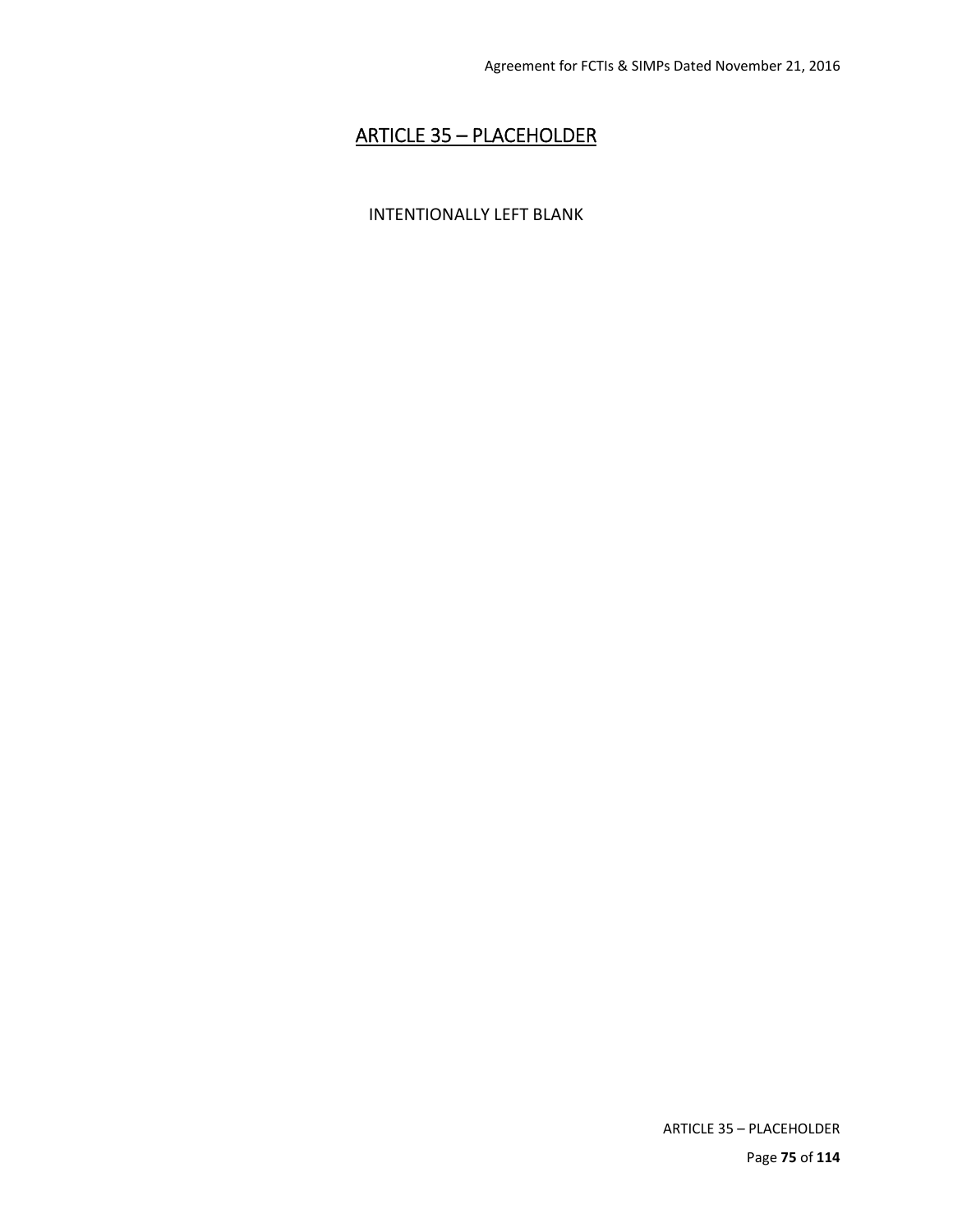# ARTICLE 36 – PLACEHOLDER

#### INTENTIONALLY LEFT BLANK

ARTICLE 36 – PLACEHOLDER

Page **76** of **114**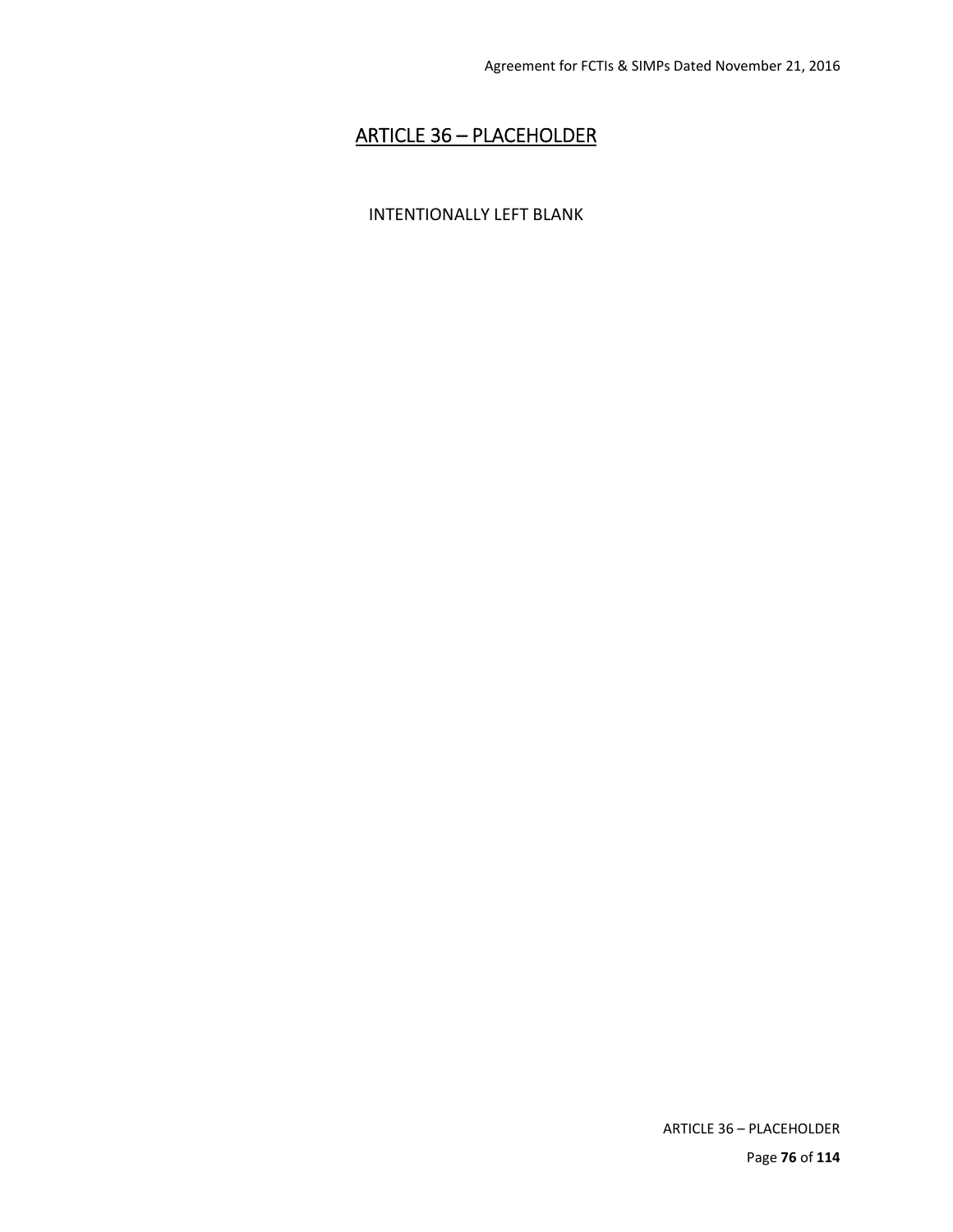## ARTICLE 37 – SEVERANCE ALLOWANCE

- (A) Any Employee with one (1) year or more of service who is furloughed for reasons other than those in paragraphs (B), (C) and (F) will receive severance allowance as provided in paragraph (E), subject to the limitations in this Article.
- (B) Severance allowance will not be paid for furloughs of less than four (4) months' duration, which are due to seasonal schedule reductions.
- (C) Severance allowance will not be paid if the furlough is the result of an Act of God, a national war emergency, revocation of the Company's operating certificate or certificates, grounding of a substantial number of the Company's aircraft for safety reasons, dismissal for cause, resignation, retirement, or a strike or picketing causing a temporary cessation of work.
- (D) At the time of furlough, the Company will advise the Employee in writing of the reasons for his release and whether it is for reasons outlined in Article 37(A), (B) or (C). If the Employee is released for reasons in Article 37(A), he will be eligible for the immediate payment of the severance allowance as provided in this Article. If the Employee is released for reasons in Article 37(B), and if at the expiration of four (4) months from the date of furlough he is not offered reemployment in other than a temporary job in accordance with Article 16, his furlough will be presumed to have been caused by factors covered in Article 37(A), and he will become entitled at that time to severance allowance, as provided in this Article. Temporary work, which does not exceed a continuous period of forty‐five (45) calendar days, will not be considered as breaking the four‐month period of furlough.
- (E) The amount of severance allowance payable under this Article to Employees eligible is contained in the following table and will be based on length of compensated service with the Company from date of employment and will be in addition to all other benefits in this Agreement.

(1) Severance for part‐time Employees will be based on the Employee's Company seniority and the scheduled hours at the time of furlough. If the Employee's scheduled hours have been reduced within sixty (60) calendar days of the furlough notice, an average of the previous six (6) months scheduled hours will be used to determine the "scheduled" hours for the purposes of pay.

(2) A week of severance allowance will be computed on the basis of the Employee's regular straight‐time hourly rate at the time of furlough, multiplied by forty (40) hours for full time but for part time hours as outlined above.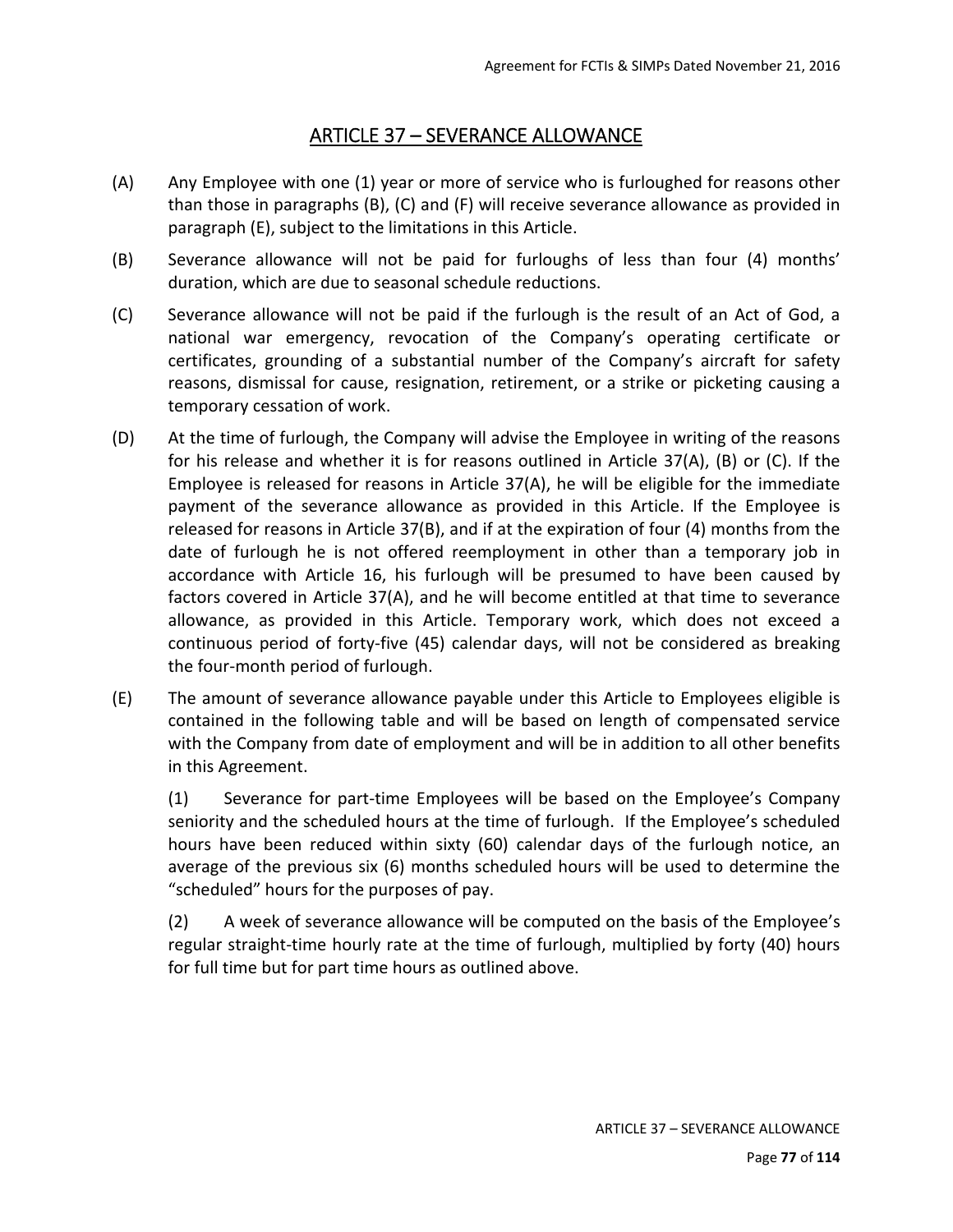| If Employee has completed: | <b>Severance Allowance:</b> |
|----------------------------|-----------------------------|
| 1 year of service          | 3 weeks                     |
| 2 years of service         | 3 weeks                     |
| 3 years of service         | 4 weeks                     |
| 4 years of service         | 5 weeks                     |
| 5 years of service         | 6 weeks                     |
| 6 years of service         | 7 weeks                     |
| 7 years of service         | 8 weeks                     |
| 8 years of service         | 9 weeks                     |
| 9 years of service         | 10 weeks                    |
| 10 years of service        | 11 weeks                    |
| 11 years of service        | 12 weeks                    |
| 12 years of service        | 13 weeks                    |

- (F) If the Employee is not reemployed by the Company within four (4) months from the effective date of his furlough, and he has at least one year's seniority as of the date of furlough, he will be entitled to an additional two (2) weeks' severance allowance. In the event an Employee is recalled to work under Article 16 (Recall) before the expiration of four (4) months from the date of his furlough and is again furloughed, he will be entitled to the additional two (2) weeks' severance allowance if he is not reemployed by the Company within four (4) months from the effective date of the subsequent furlough.
- (G) Severance allowance will not be granted when (1) the Employee elects to exercise his seniority to remain with the Company in his own or a lower classification in accordance with Article 15 (Reduction in Force); (2) he has, within four (4) months of furlough, been offered a job in accordance with Article 16 (Recall), and has refused the job; or (3) he accepts any other employment offered by the Company prior to the expiration of four (4) months from the date of furlough.
- (H) An Employee recalled to work under the terms of Article 16 (Recall), who is again furloughed under conditions that would entitle him to severance allowance, will be entitled to the amount specified for his years of compensated service with the Company in accordance with Article 37(E), less the dollar amount received on the occasion of the previous severance, provided that the dollar amount deduction will not be made if the Employee completes at least one (1) additional year of compensated service with the Company from the date on which he reported for duty upon the occasion of the prior recall.
- (I) An Employee who has been given severance allowance at the time of furlough and who is rehired in less than the number of weeks covered by the severance allowance (plus an additional two (2) weeks if he also received two (2) weeks' pay in lieu of notice) will have the amount of overpayment deducted from his subsequent earnings.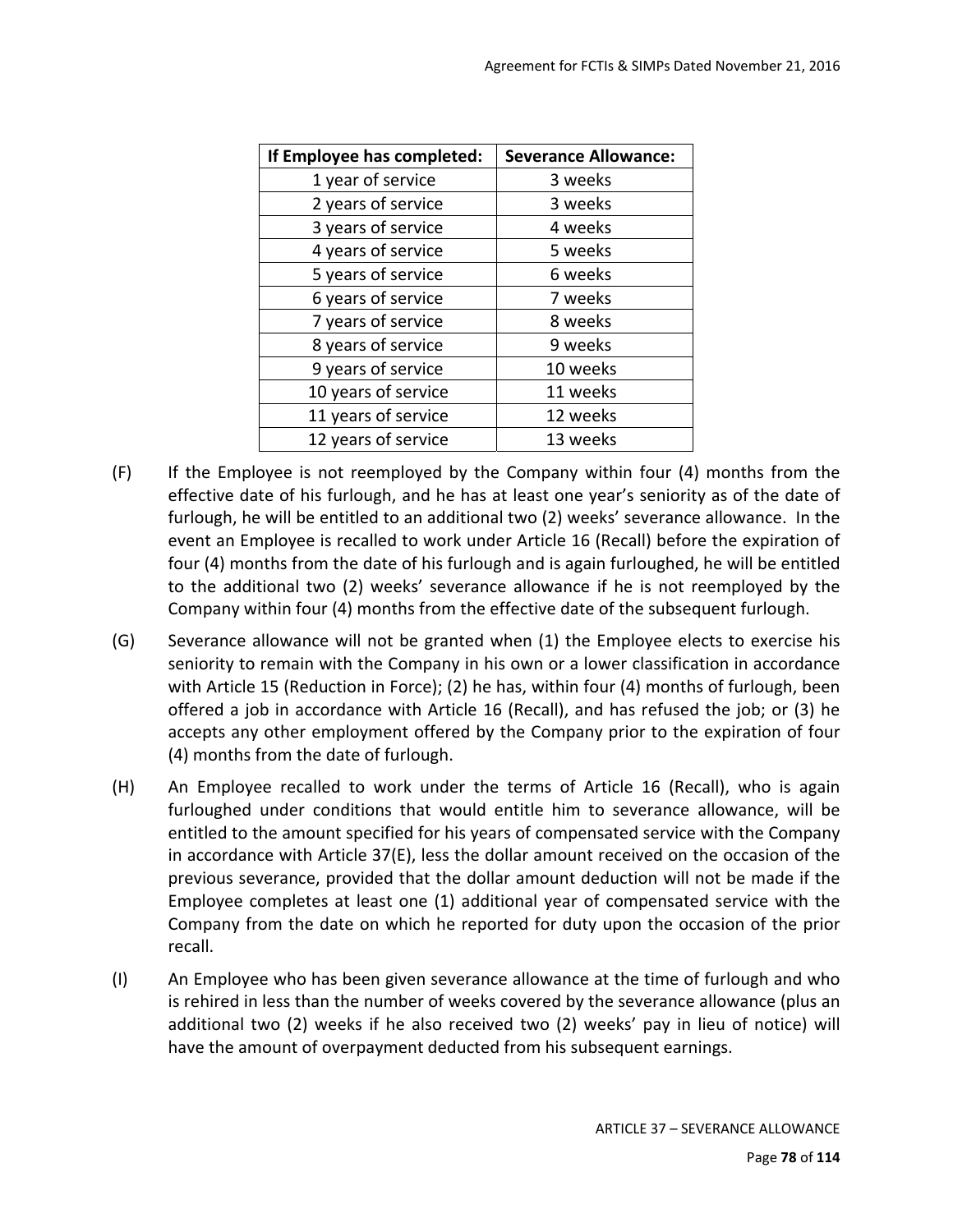(J) An Employee who has been reemployed under the conditions outlined in Article 37(H) and (I) will retain all seniority and length of service credit for pay and other purposes accrued prior to the date of his severance.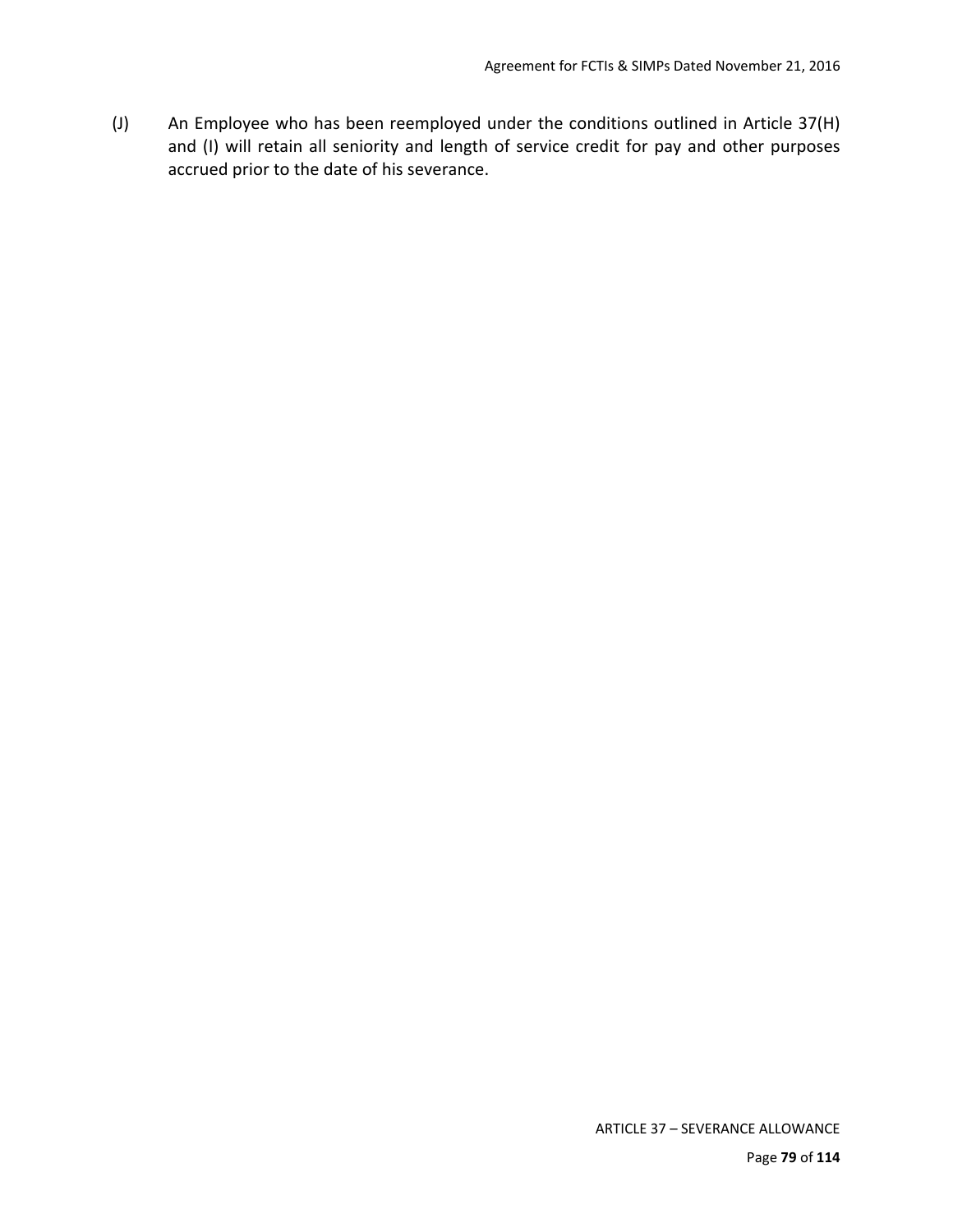## ARTICLE 38 – UNION SECURITY

- (A) All Employees covered by this Agreement will, as a condition of employment, maintain membership in the Union so long as this Agreement remains in effect, to the extent of paying an initiation fee and membership dues (not including fines and penalties), or agency fees in accordance with applicable law. An Employee may have his membership dues deducted from his earnings by signing the form "Assignment and Authorization for Check‐Off of Union Dues", also referred to as "Check‐Off Form," or, if no such authorization is in effect, he must pay his initiation fee and membership dues directly to the Union.
- (B) All new Employees of the Company hired on or after the effective date of this Agreement will become members of the Union sixty (60) calendar days after the date of employment with the Company and will, as a condition of employment, maintain membership in the Union so long as this Agreement remains in effect, to the extent of paying initiation fees and membership dues, or in lieu of maintenance of membership, agency fees in accordance with applicable law. The Company will supply each Local Union with the name, personnel number, and work location of any new Employee or transferee covered under this Agreement within fifteen (15) calendar days of the actual report date of said Employee. The Company will allow the Union an opportunity during local orientation to meet with new Employees and transferees regarding Union matters.
- (C) If any Employee who has resigned from the Company or has been furloughed is reemployed or recalled, he will be considered as a new Employee for the purposes of this Article and will be governed by the provisions of paragraph (B).
- (D) Employees who are or become members of the Union under paragraphs (A) or (B) above will pay membership dues as set forth in this Article, except that payment for membership dues will not be required as a condition of employment during leaves of absence without pay or during periods of transfer to a classification or position not covered by this Agreement.
- (E) "Member of the Union", for the purpose of this Article, will mean any Employee who is a member of the Union and is not more than sixty (60) calendar days in arrears in the payment of the initiation fee and membership dues as specified herein or agency fee payer not more than sixty (60) calendar days in arrears in the payment of his fees.
- (F) When an Employee who is a member of the Union becomes delinquent within the meaning of paragraph (E) above, the following procedure will apply:

(1) The Director of the Air Transport Division of the Union will notify the Employee in writing, certified mail, return receipt requested, that he is delinquent in the payment of the initiation fee and membership dues or agency fees, as specified herein, and accordingly, is subject to discharge as an Employee of the Company. The letter will also notify the Employee that he must remit the required payment within fifteen (15)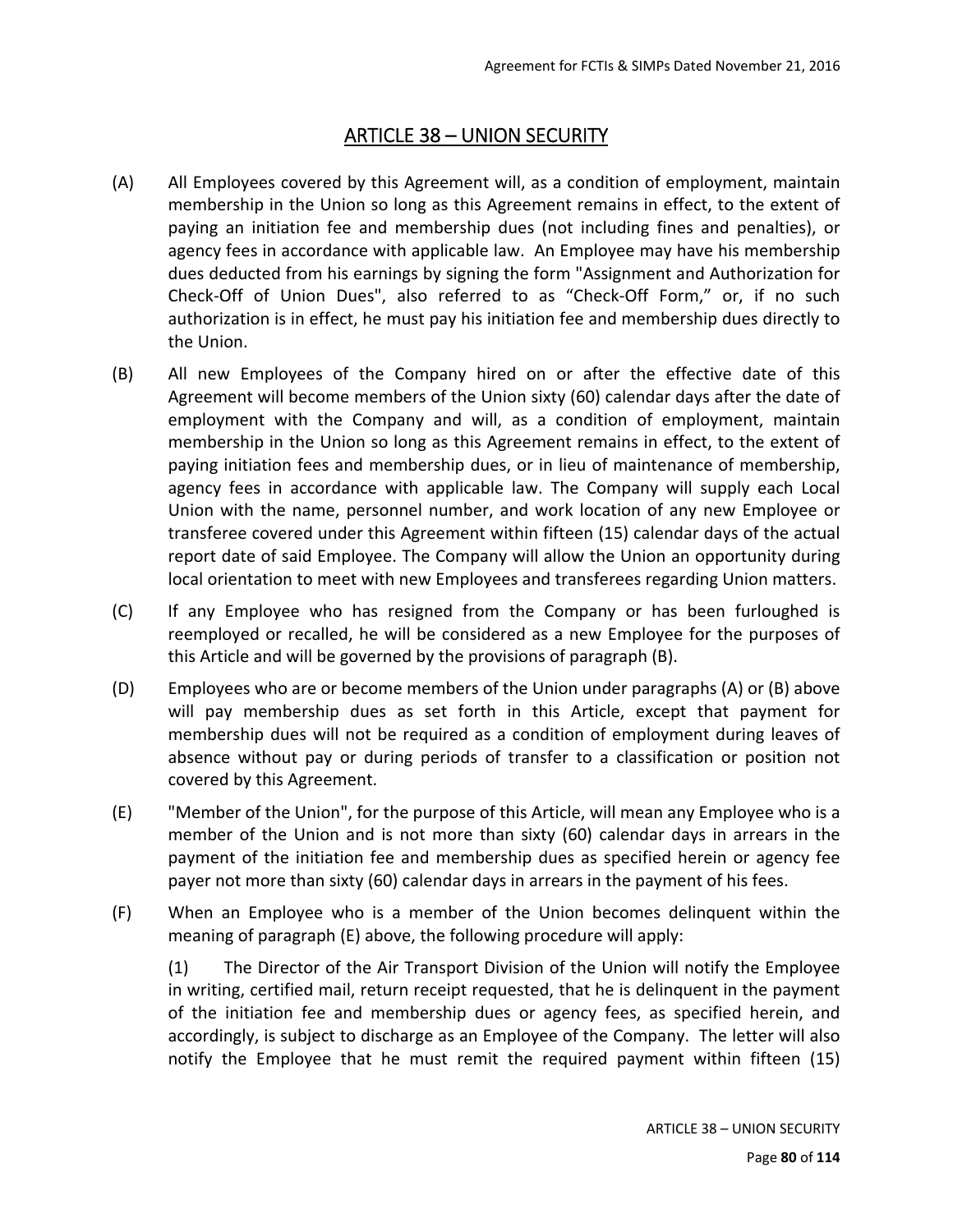calendar days of the date of mailing of the notice, or be subject to discharge. This provision will be deemed to be complied with if the Union sends, but the Employee refuses the above mailing.

(2) If, upon the expiration of the fifteen (15) calendar day period, the Employee still remains delinquent, the Director of the Air Transport Division of the Union will certify, in writing, to the Vice President-Labor Relations of the Company, copy to the Employee, that the Employee has failed to remit payment within the grace period allowed and is therefore to be discharged. The Vice President‐Labor Relations, after being presented with the appropriate documentation, will then take proper steps to discharge such Employee from the services of the Company.

(3) An Employee discharged by the Company under the provisions of this paragraph will be deemed to have been discharged for cause within the meaning of the terms and provisions of this Agreement.

- (G) Any discharge under the terms of this Article will be based solely upon the failure of the Employee to pay or tender payment of initiation fee and membership dues or agency fees, as specified in this Article, and not because of denial or termination of membership in the Union upon any other ground.
- (H) Any grievance by an Employee concerning the interpretation or application of the provisions of this Article will be subject exclusively to the following procedure:

(1) An Employee who believes that the provisions of this Article pertaining to him have not been properly interpreted or applied may submit his request for review, in writing, within five (5) calendar days from the date the grievance arises, except that a grievance arising under paragraph (F) (1) must be filed within the fifteen (15) calendar day period specified in that paragraph. The request will be submitted to his immediate supervisor who will review the grievance and render his decision, in writing, not later than five (5) calendar days following the receipt of the grievance.

(2) The immediate supervisor will forward his decision to the Employee with a copy to the Local Union Accredited Representative. If the decision is not satisfactory to both the Employee and the Union, then either may appeal the grievance directly to the System General Board of Adjustment, established under Article 32 of this Agreement, within ten (10) calendar days from the date of the decision. The terms and provisions of such Article will be applicable, except as otherwise specified in this Article.

(3) If the Union should appeal the decision to the System General Board of Adjustment, it will prepare a joint submission of the grievance setting forth the Union's and the Employee's position and forward copies to the Employee, the Vice President‐ Labor Relations of the Company and to the members of the System Board of Adjustment. If the Employee should appeal the decision, he may request the Vice President‐Labor Relations to prepare the submission papers on his behalf for the System Board of Adjustment. In this event, the request will be made by the Employee, in writing, to his immediate supervisor who will transmit, through the local Manager all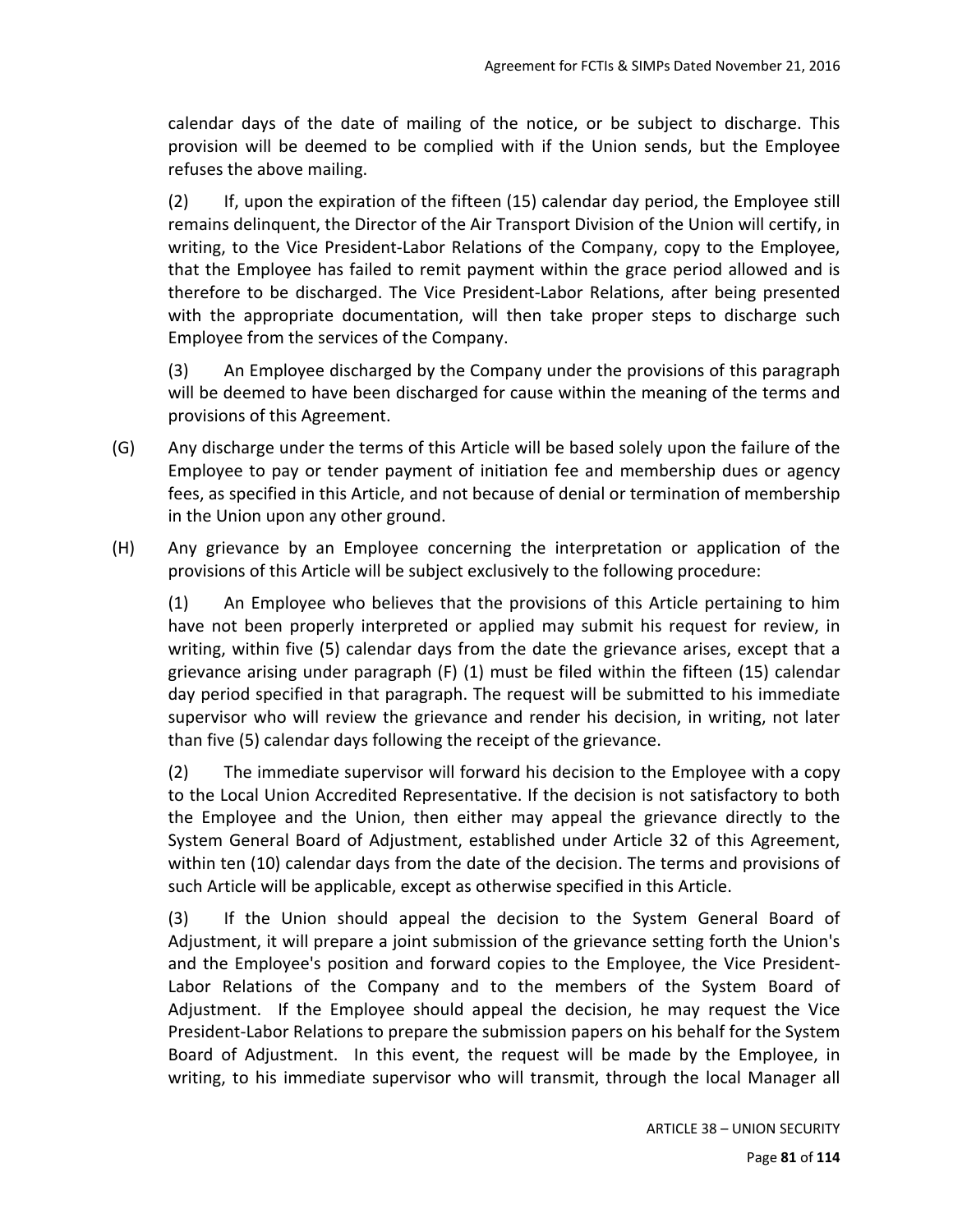facts, data and information concerning the grievance, together with a copy of the decision from which appeal is taken. The Vice President‐Labor Relations will forward copies of the Employee's separate submission to the Employee, the local Manager, the Director of the Air Transport Division of the Union and to the members of the System Board of Adjustment.

(4) During the period a grievance is filed under the provisions of this paragraph and until after final award by the System Board of Adjustment, the Employee will not be discharged from the Company because of noncompliance with the terms and provisions of this Article. In the event the Employee's grievance is denied because he has not tendered dues owed under this Article, he will be considered discharged for cause. In any proceeding under this Article, the Employee, the Company, and the Union will be allowed to present any facts or arguments supporting their positions concerning proper application of this Article.

- (I) The Union agrees that it will indemnify the Company and save the Company harmless from any and all claims which may be made by the Employee or Employees against the Company by virtue of the wrongful application or misapplication of any of the terms of this Article.
- (J) The Company will not interfere with, restrain or coerce Employees because of membership or lawful activity in the Union, nor will it, by discrimination in respect to hire, tenure of employment or any term or condition of employment, attempt to discourage membership in the Union.
- (K) The Union agrees that neither the Union nor its members will intimidate or coerce any Employee in respect to his right to work, the proper exercise, performance, or implementation of his duties and responsibilities with the Company or in respect to Union activity or membership. Further there will be no solicitation of Employees for Union membership on Company time. The Union further agrees that the Company may take disciplinary action for any violation of this provision.
- (L) During the life of this Agreement, the Company agrees to deduct from the pay of each member of the Union and remit to the Union membership dues uniformly levied in accordance with the Constitution and By-laws of the Union and as prescribed by the Railway Labor Act, as amended, provided such member of the Union voluntarily executes the following agreed-upon Check-Off Form. This form will be prepared and furnished by the Union.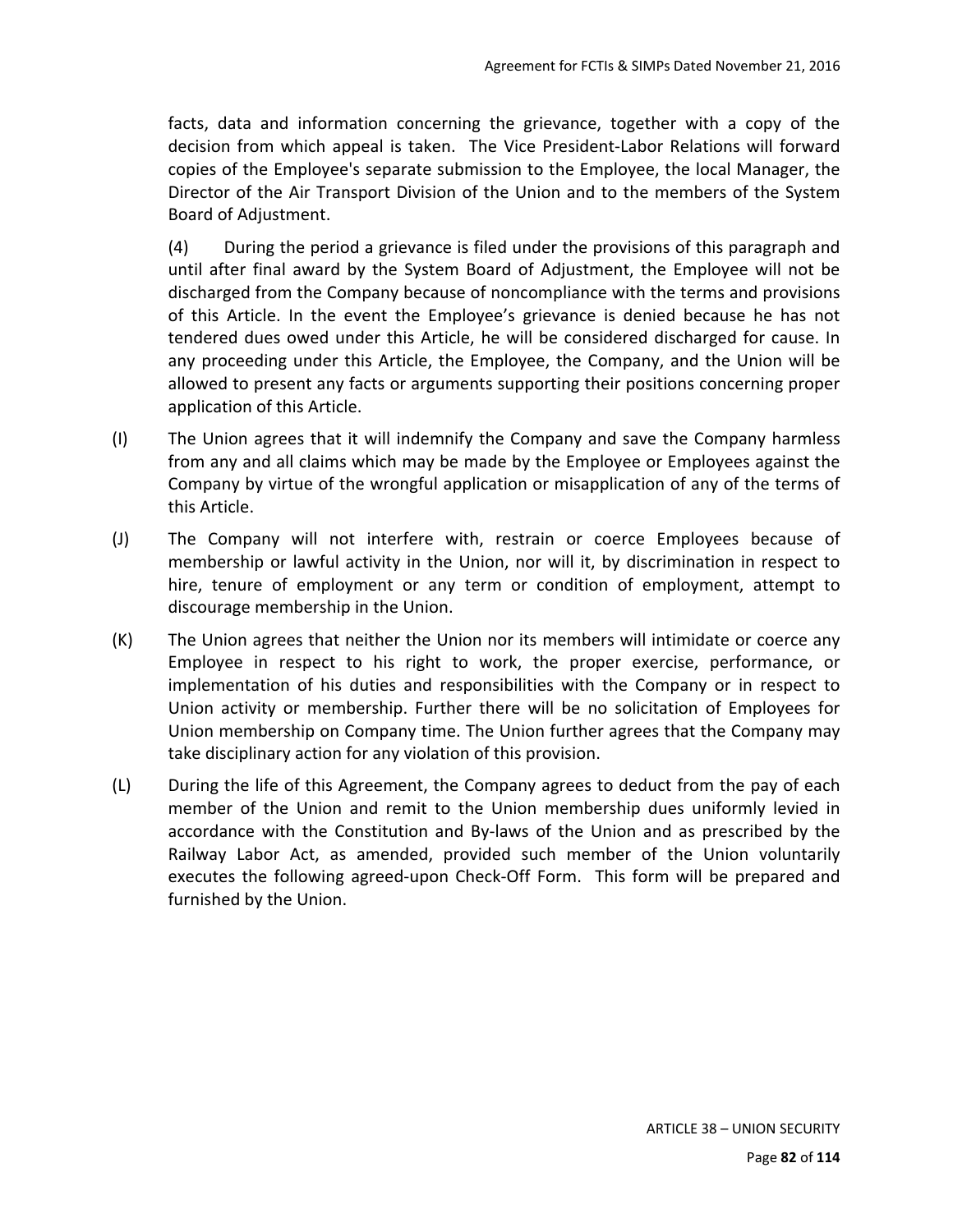## ARTICLE 39 – FITNESS FOR DUTY

- (A) An Employee shall be required to submit to a Company paid physical/mental examination at the time of employment and at any time at least two (2) members of Departmental Management should determine that an Employee's physical or mental condition may impair the performance of his duties or pose a safety hazard to himself, other Employees, or customers. The Employee, upon request, shall be furnished a copy of the Company's medical examiner's report.
- (B) An Employee absent from work pursuant to Article 39, will be compensated from his existing sick bank. If the physical/mental examination results in the Employee being deemed fit for duty, such compensated sick time will be returned to the Employee's sick bank.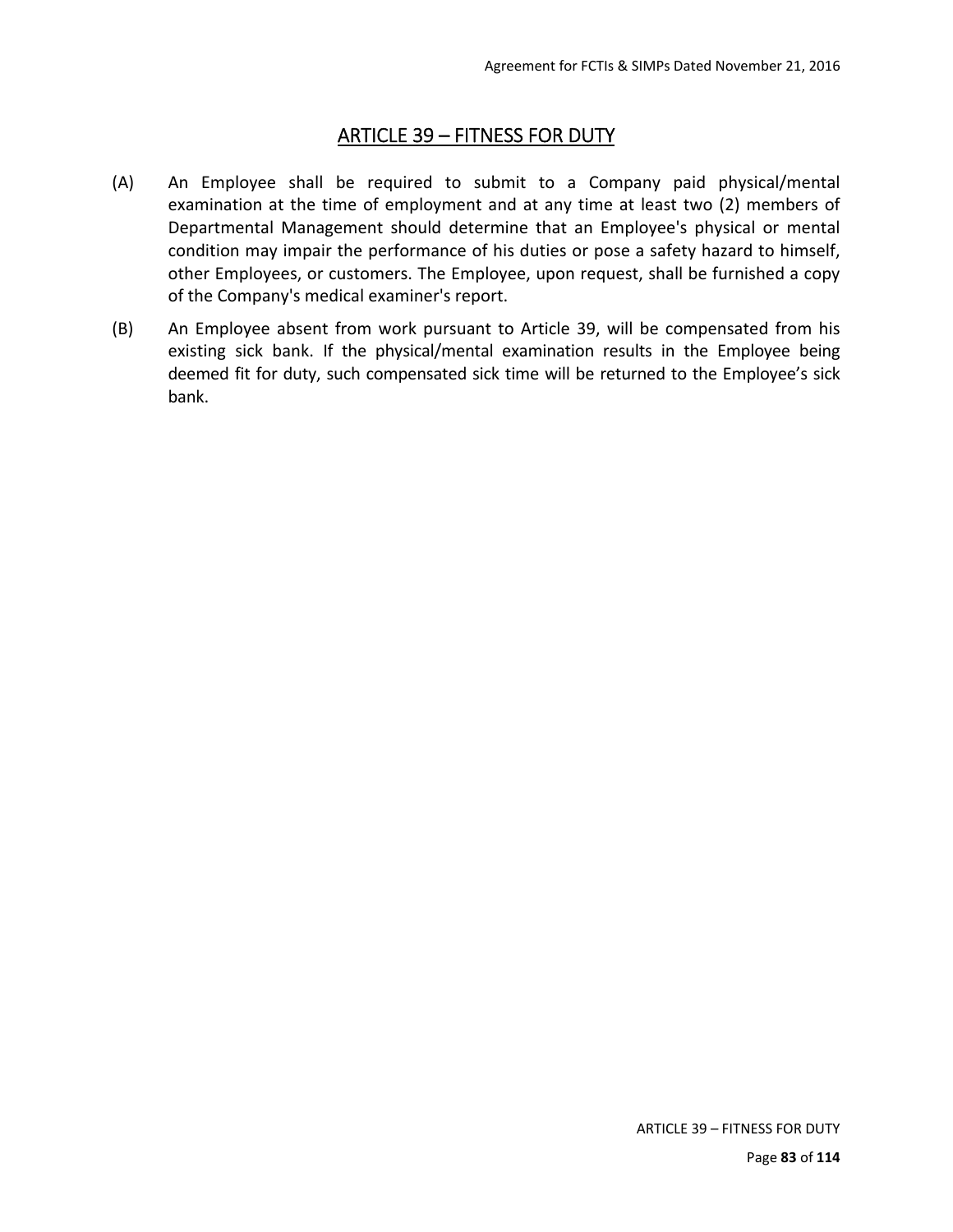### ARTICLE 40 – RETIREMENT BENEFITS

- (A) The Company has maintained a retirement plan for the employees for a number of years. The full text of "The Retirement Benefit Plan of American Airlines, Inc. for Employees Represented by the Transport Workers Union of America, AFL‐CIO" (successor to "The American Airlines, Inc. Retirement Benefit Plan for Maintenance and Related Employees") ("Plan") is on file with the Company and is available to the employees in accordance with government regulations. The Plan has been amended to enhance and clarify benefits over time. The Plan is frozen effective 11:59 p.m. on October 31, 2012.
- (B) The following changes to the Plan were made by Letter dated 08/09/80.

(1) For an employee member who was first eligible to join the Plan prior to January 1, 1956, credited service will be counted from the January 1st or July 1st following his or her completion of one year of Company service.

(2) For the employee member who was first eligible to join the Plan between January 1, 1956 and April 1, 1978, credited service will be counted from the January 1st or July 1st following his or her completion of one year of Company service and the attainment of age twenty‐five (25).

(3) For the employee member who was first eligible to join the Plan April 1, 1978 or later, credited service will be counted from the first of the month coincident with or next following his or her completion of one year of Company service.

(4) After December 31, 1976, credited service will not include periods of unpaid hours in excess of one hundred eighty (180) hours in a calendar year. A leave of absence for Union business for which the employee member has been paid by the Union will be counted as credited service for the Plan.

(C) The following changes to the Plan were made by Letter dated 08/01/85.

(1) Effective for employees who are on the active payroll on September 1, 1985, Credited Service under the Retirement Benefit Plan will include any periods of employment during which an employee would have accrued Credited Service if the age 25 eligibility restriction had not existed in prior years. Credited Service will be counted from the January 1st or July 1st following completion of one (1) year of Company service.

(2) For purposes of the preceding paragraph, "on the active payroll" means actually at work. It will also include employees who retire from the active payroll in the calendar month preceding September 01, 1985, those who are on a paid sick or vacation period, on an overage leave, or on a Union leave on September 01, 1985. It does not include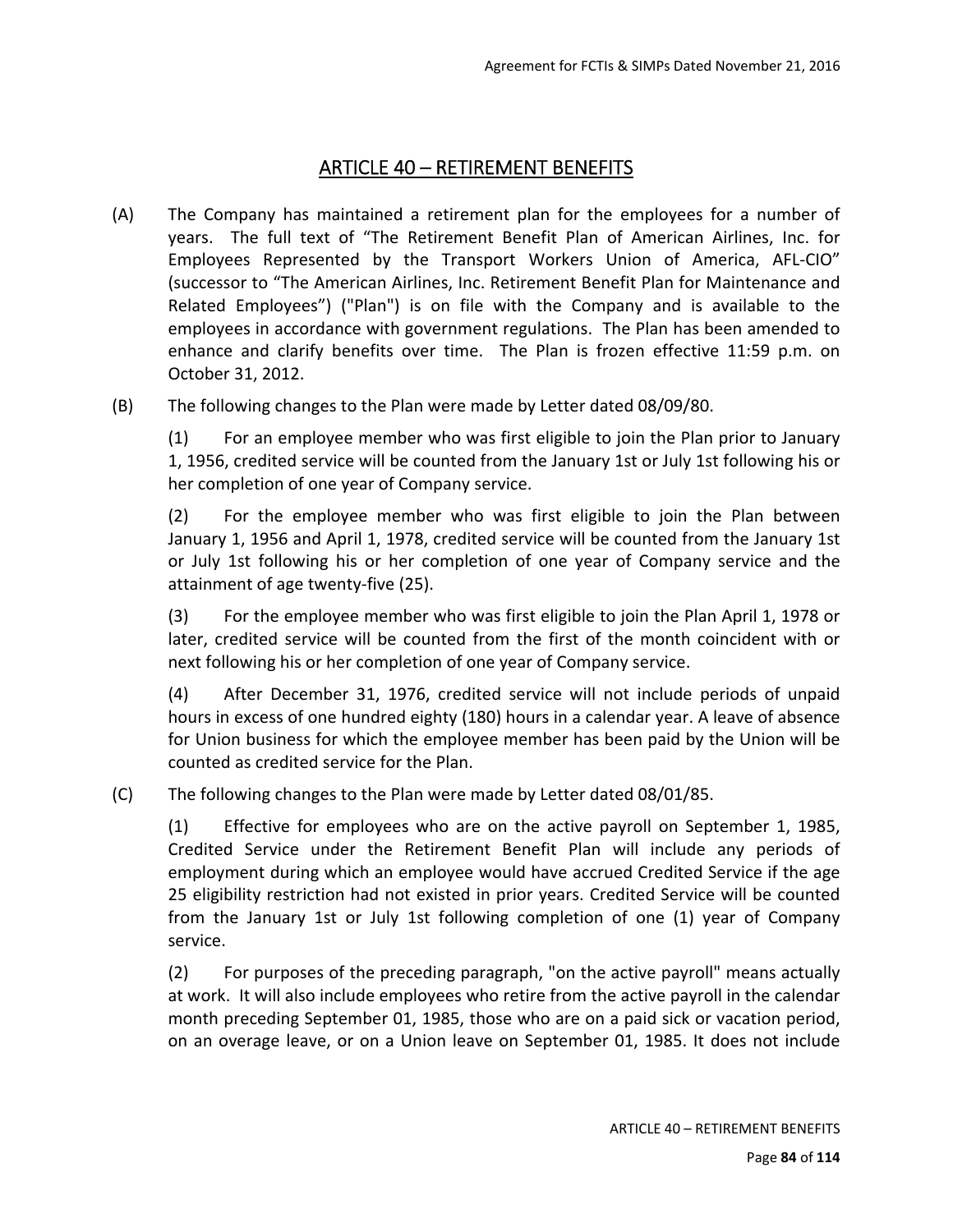employees who are on a personal leave of absence, unpaid sick leave, or other unpaid absence from work on September 01, 1985, unless they actually return to work.

(D) The following changes to the Plan were made by Letter(s) dated 05/05/89.

(1) A new vesting schedule will apply to employees who perform at least one hour of service for which they are paid on or after January 1, 1990.

(2) The new vesting schedule will provide that such employees will become 100% vested after completing five years of vesting service as defined in the plan. Prior to completing five years of vesting service, employees will have 0% vested benefits.

(3) Rules for counting vesting service and for applying breaks in service remain unchanged from the current plan.

(4) The Company agreed to retroactively credit all pensionable hours worked past age 65 for TWU represented employees who retire from the active payroll after January 1989.

- (E) The amendments covered in Article 40(E) will be applicable only for those members classified as "Maintenance & Related", who are on active payroll or on an approved leave of absence with recall rights as of 03/01/01 and whose benefits commence on or after the first day of the month following 03/01/01.
	- (1) Final Average Compensation

The compensation used for calculating a member's retirement benefit will be the average of the highest forty-eight (48) consecutive months of pay out of the one hundred and twenty (120) consecutive months of pay preceding the date of retirement. The definition of the compensation used to determine the forty-eight (48) and one hundred and twenty (120) month periods is unchanged. Various formulas exist for benefits, e.g., 1.667 x Final Average Earnings X Years of credited service, which are also unchanged.

(2) Eligibility For Benefits – Early Retirement

A member will be eligible for early retirement on or after attaining the earlier of:

- (a) age 55 and fifteen (15) years of credited service; or
- (b) age 60 and ten (10) years of credited service.
- (3) Early Retirement Benefits

Pension benefits determined as of early retirement will be reduced 3% for each year that the member is less than age 60.

- (F) The attachment on the following page is agreed to by the parties and is incorporated as part of the Agreement.
- (G) After October 31, 2012, no further benefits will accrue under the Plan. Benefits for current employees who are participants in the Plan will be determined based on their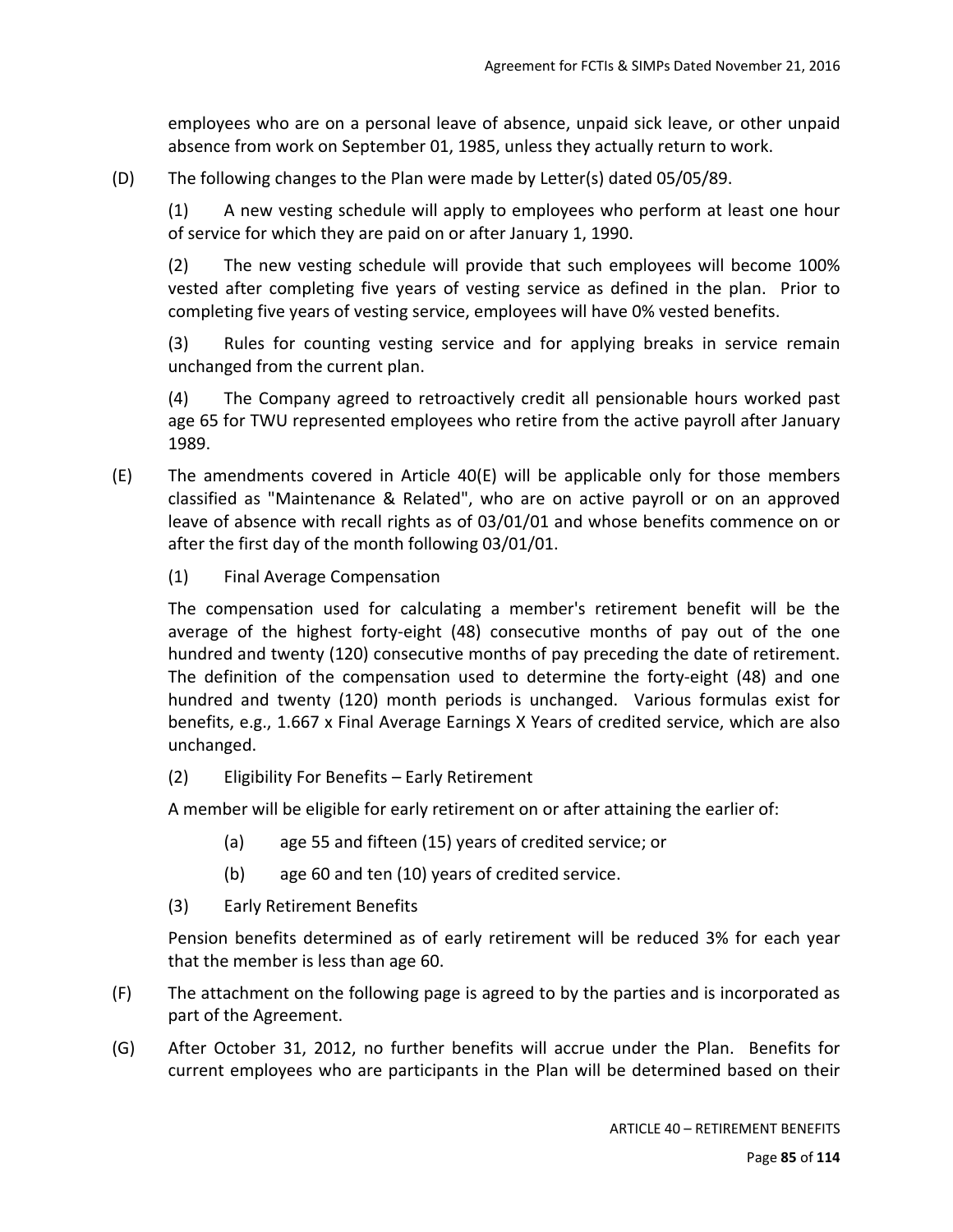pension accrual calculated as of October 31, 2012, and no new participants will be added to the Plan after October 31, 2012. This pension freeze will not result in the loss of any pension benefits accrued through October 31, 2012. Service performed after October 31, 2012, will not be counted for any purpose except as otherwise required by law. The benefits accrued as of October 31, 2012, will remain obligations of the Plan and its related trust on behalf of existing Plan participants and will be paid in accordance with the terms of the Plan.

- (H) Subject to paragraph (G), the Company will continue to maintain the Plan and its related trust. The Company may amend the Plan, from time to time, as it determines in its sole discretion to be necessary or appropriate to implement the pension freeze described in paragraph (G) or to maintain the Plan's tax-qualified status or otherwise comply with applicable Federal law.
- (I) Unless specified otherwise, the terms outlined herein will be effective for pay received on or after November 21, 2016 for LAA Instructors and January 1, 2018 for LUS Instructors. All eligible TWU members covered under this agreement ("TWU Instructor members") will participate in the American Airlines, Inc. 401(k) Plan ("American 401(k) Plan"), which was previously entitled the  $\zeta$ uper  $\zeta$ aver - A 401(k) Capital Accumulation Plan for Employees of Participating AMR Corporation Subsidiaries, a tax qualified, defined‐contribution retirement plan under Section 401(a) of the Internal Revenue Code ("Code"), with a cash or deferred arrangement that qualifies under Section 401(k) of the Code, that complies with the requirements of Section 404(c) of the Employee Retirement Income Security Act of 1974, as amended ("ERISA"), or an equivalent plan. The Company, subject to any laws limiting the amount of benefit which can be contributed to or accrued under a plan qualified under Section 401(a) of the Internal Revenue Code of 1986, as amended from time to time, and its regulations, will provide contributions to eligible TWU Instructor members under the American 401(k) Plan.
	- (1) Auto‐Enrollment

(a) Effective no later than January 1, 2017, as determined in the sole discretion of the Company, TWU Instructor members who do not have a contribution election on file not less than 30 days prior to that date will be auto‐ enrolled at an Employee Before-tax Elective Contribution rate of three percent (3%) of Compensation, as defined in the American 401(k) Plan. TWU Instructor members who have a contribution election on file as of January 1, 2017 will remain enrolled in the American 401(k) Plan and their contribution election will remain in place.

(b) All new TWU Instructor members hired at American Airlines shall be auto‐enrolled at an Employee Before‐tax Elective Contribution rate of three percent (3%) of Compensation, as defined in the American 401(k) Plan. Auto‐ enrollment will occur as soon as administratively feasible but not less than thirty (30) days following the TWU Instructor member's hire date.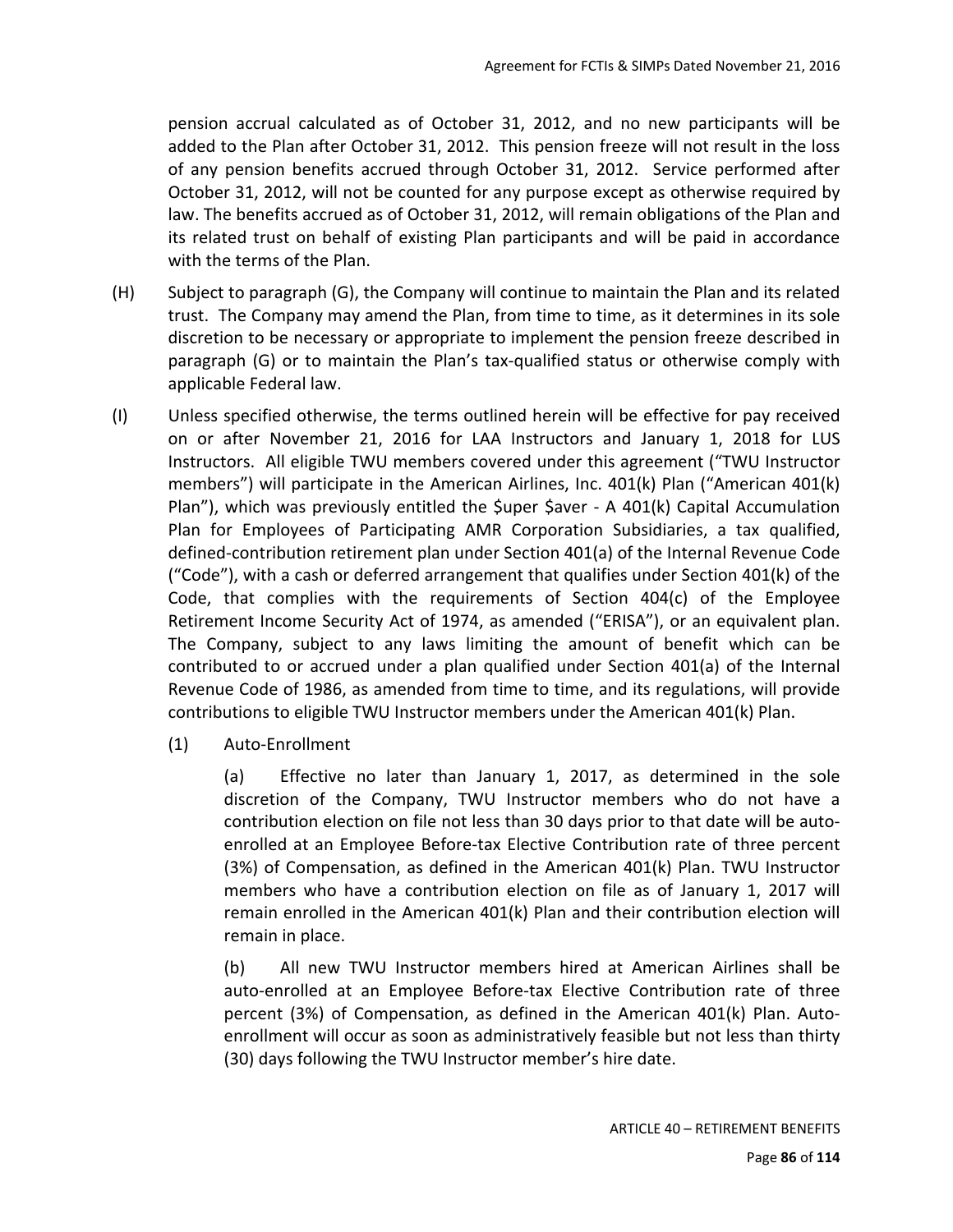#### (2) Employer Contributions

(a) Eligible TWU Instructor members participating in the American 401(k) Plan shall receive Employer Matching Contributions in an amount equal to one hundred percent (100%) of the member's Employee Before-tax Contributions and Employee Designated Roth Contributions up to a maximum Employer Matching Contribution equal to five and one‐half percent (5.5%) of their Eligible Compensation.

#### (3) Eligibility

(a) TWU Instructor members participating in the American 401(k) Plan must complete one  $(1)$  year of service, as defined in the American 401 $(k)$  Plan, to be eligible to receive Employer Matching Contributions.

(b) All new TWU Instructor members hired on or after DOS must complete one (1) year of service, as defined in the American 401(k) Plan, to be eligible to receive Employer Matching Contributions.

#### (4) Vesting

(a) TWU Instructor members must complete two years of vesting service, as defined in the American 401(k) Plan, to be one hundred percent (100%) vested in their Employer Matching Contributions.

(5) The Company reserves the right to amend the American Airlines, Inc. 401(k) Plan and the Employee Savings Plan at the Company's sole discretion, provided it will not diminish the benefits as outlined in this agreement.

(6) The American Airlines, Inc. 401(k) Plan and the Employee Savings Plan are not incorporated in this Agreement.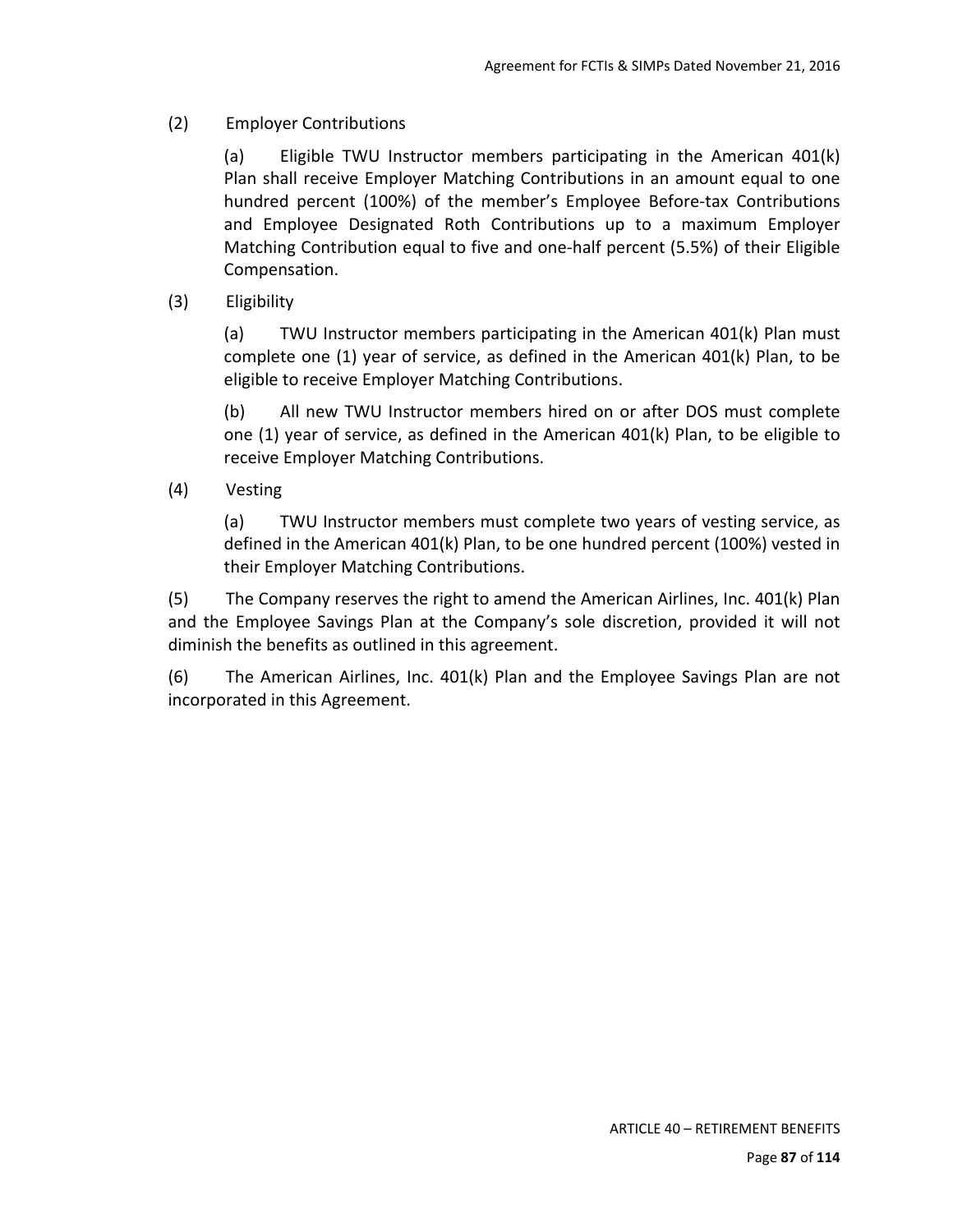#### ARTICLE 40.1 – CHARGE FOR PRE‐RETIREMENT SURVIVOR BENEFIT

From: Mark Johnson To: John Orlando Re: Pre-retirement Survivor Benefit Charge Revised March 1, 2001 October 19, 1995

This letter follows up our conversation of today regarding the charge for the pre‐ retirement survivor benefit.

The Retirement Equity Act of 1984 mandated that pension plans provide a benefit for the surviving spouse of an Employee who dies vested, but prior to retirement. This is known as the Qualified Preretirement Survivor Annuity (QPSA). Because this requirement adds to pension costs, employers are allowed to recover the cost by reducing the Employee's pension at retirement. The AA reduction at retirement for QPSA coverage does not fully cover the cost of providing this benefit. QPSA coverage is still heavily subsidized by American.

QPSA coverage is mandatory and automatic unless the Employee and spouse sign a waiver. The benefit and how the charge is calculated are explained in detail in the Summary Plan Description. The calculation is based upon a percentage by age for the number of years coverage was in effect. There is no charge for providing the coverage past age 65, although the Employee is charged for those years under age 65. Once an Employee is at least age 55 with 15 years of credited service or age 62 with 10 years of credited service, the charge also stops accumulating. The charge is based only on the mandatory 50% survivor benefit. Employees who have elected a larger survivor benefit are not charged more.

Since the actual QPSA calculation is complex and can only be done accurately when a exit date has been established, for estimate purposes only we show a uniform \$20 monthly reduction. We use \$20 because we rarely see a QPSA reduction of \$20 or more, for simplicity in preparing estimates, \$20 is shown on all estimates, even for Employees who never had the coverage, or will not be charged this exact amount.

At retirement those Employees who never had coverage will, of course, have no reduction. For those who were covered, the reduction will be individually calculated based on their age and years of coverage.

As we discussed, normally about 300 TWU members retire each year. However with the early out, we may be asking as many as 7,000 TWU members to take a close look at their pension plan. Although the QPSA explanation has been in the Summary Plan Description, with this kind of scrutiny we are learning that we can improve how we communicate very important, but unfortunately often very technical pension information.

Thank you for bringing this issue to my attention and I hope this explanation is helpful. Please let me know if you have any questions.

(Signed original on file)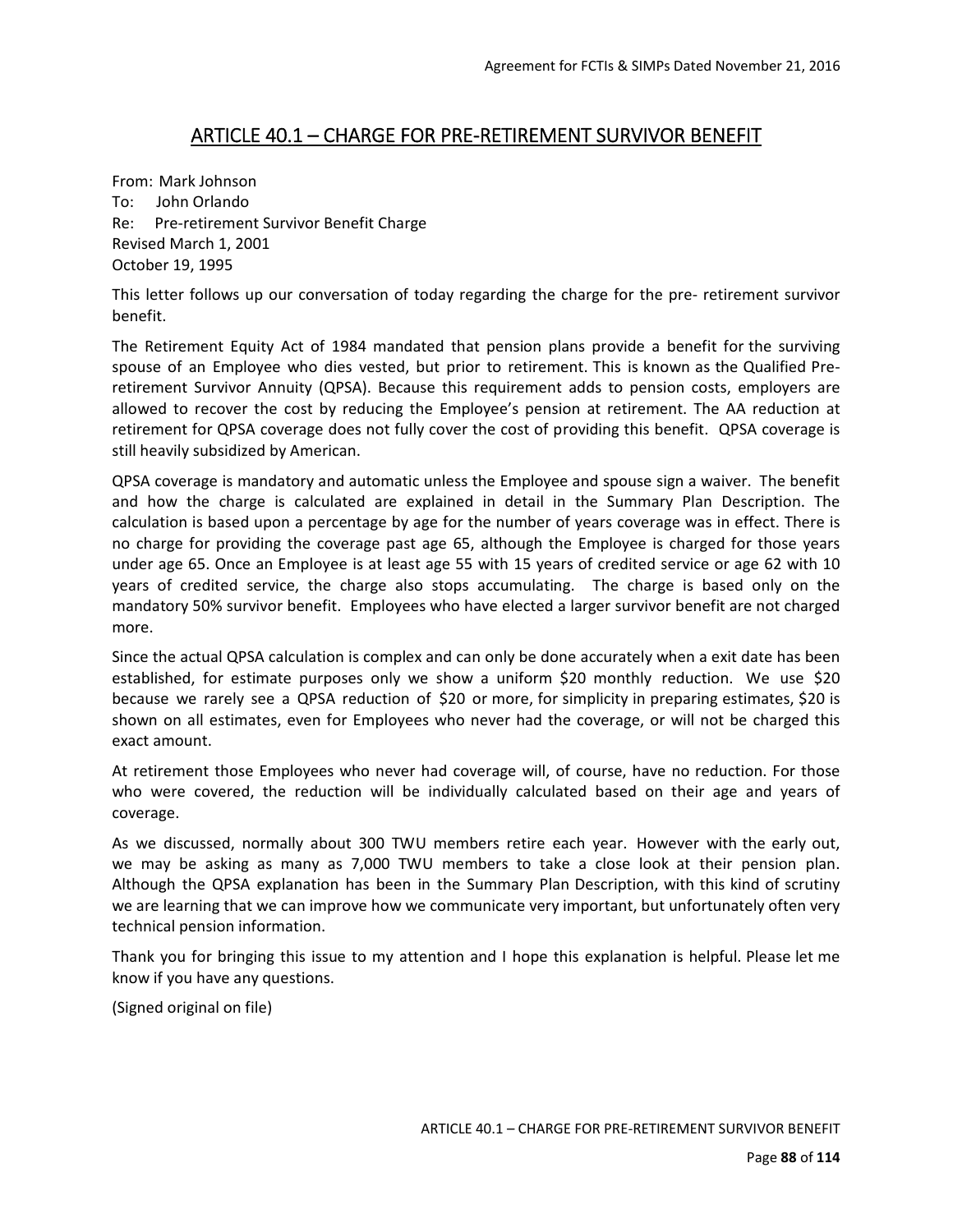## ARTICLE 41 – INSURANCE

The following represents the terms of the medical and life coverage for eligible active TWU Instructor Employees under The Group Life and Health Benefits Plan for Employees of American Airlines, Inc. ("Medical Plan") (with said medical coverage being referred to herein as "Active Medical Coverage") and, TWU Instructor Employees retiring on or after November 1, 2012 under The Group Life and Health Benefits Plan for Retirees of American Airlines, Inc. ("Retiree Medical Plan")(with said medical coverage being referred to herein as "Retiree Medical Coverage"). This coverage replaces and supersedes the previous medical and dental plan provisions.

(A) Life Insurance

For TWU Instructor Employees whose base monthly salary is one thousand five hundred dollars (\$1,500) or over, her/his basic coverage shall be two (2) times her/his base annual salary taken to the next higher multiple of one hundred dollars (\$100), but not more than seventy thousand dollars (\$70,000).

(B) Medical and Dental Plan

Active TWU Instructor Employees Medical Coverage effective as soon as administratively practicable following ratification:

(1) The Company will offer two (2) medical options in the Medical Plan subject to Paragraph 1**2**: (i) the Standard option; and, (ii) the Core medical option which is a Health Savings Account‐compatible medical option. The Company reserves the right to amend the Medical Plan at the Company's sole discretion, with the exception of:

(a) The Standard medical option design features in the Chart of Active Medical Coverage Option Design Features in Paragraph (B)(10);

(b) The Employee contribution methodology for the Standard and Core medical options described in Paragraphs (B)(4) and (B)(6);

- (c) Changes noted in Paragraph (B)(5);
- (d) The right to purchase dental coverage as offered by the company.

(2) To the extent the Company is offering the Value medical option in any plan year to Employees, Employees eligible to enroll in the Standard or Core medical options will be eligible to enroll in the Value medical option. The Company reserves the right to amend or terminate the Value medical option, at its sole discretion.

(3) To the extent feasible, advance notice of material Medical Plan changes will be provided to the TWU Instructor prior to implementation. At least thirty (30) days prior to the distribution of the Active Medical Coverage annual enrollment materials, the Company will provide the TWU Instructor with a copy of the data, assumptions and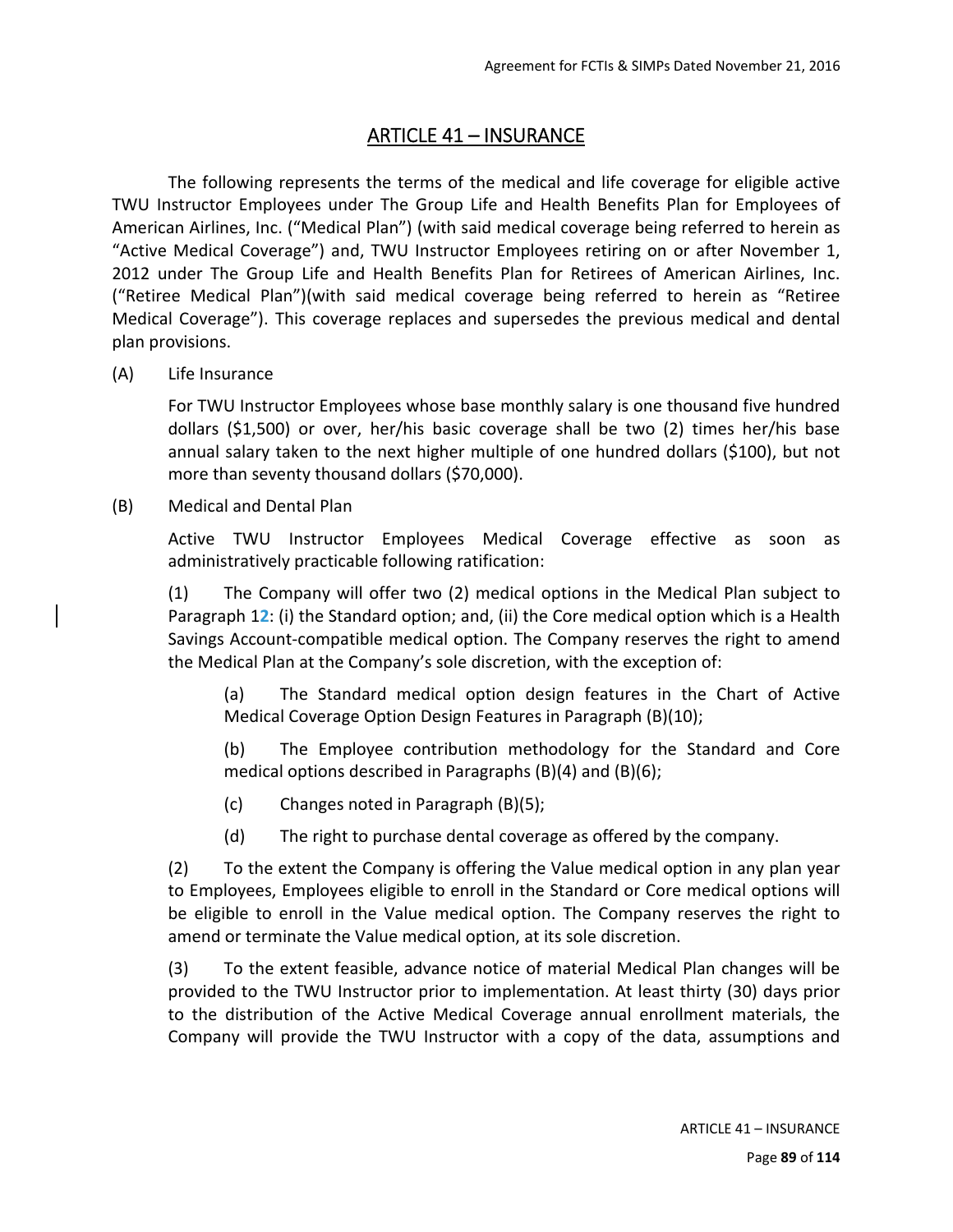methodologies used to calculate Employee contributions under the Standard and Core medical options.

(4) Aggregate Employee contributions for the Standard and Core medical options for 2017 and thereafter will be twenty‐one percent (21%) of the total projected cost of each forecasted year of healthcare expenses for these two (2) medical options (which include medical/prescription and administrative expenses) as calculated by the Company. Employee contributions for the Standard and Core medical options will increase with medical inflation with Employee contributions set as explained above. The Value medical option inflation and Employee contributions will be calculated separately from the Standard and Core medical options.

(5) The Standard medical option annual In‐Network deductible will increase by fifty dollars (\$50.00) in 2017 until the In‐Network deductible reaches eight‐hundred and fifty dollars (\$850.00) for single coverage and the family In‐Network deductible will increase by one‐hundred and fifty dollars (\$150.00) in 2017 until it reaches two thousand five hundred and fifty dollars (\$2,550) for family coverage.

| <b>Coverage Tiers</b> | <b>Contribution Multiplier</b> |
|-----------------------|--------------------------------|
| <b>Employee Only</b>  | 1.0                            |
| Employee + Spouse     | 2.6                            |
| Employee + Child(ren) | 1.8                            |
| Employee + Family     | 3.5                            |

(6) Chart of Coverage Tiers:

The multiplier for the New Coverage Tiers is based on the Employee Only coverage tier.

(7) Legacy US Airways TWU Instructor Employees hired prior to the date of ratification will maintain coverage under the US Airways Medical and Dental Plans through December 31, 2017. Effective January 1, 2018, the US Airways Medical and Dental Plans (PPO100/80, PPO90/70, PPO80/60, Out‐of‐Area 100, Out‐of‐Area 90, Out‐ of-Area 80, PPO Dental), including the inflation formulas therein, are also eliminated.

(8) New Employees eligible for healthcare coverage will default to the Core medical option for Employee Only coverage on their eligibility date, unless the Employee waives coverage or elects another option or level during the initial enrollment period.

(9) To the extent the Company is offering incentives in any plan year to Employees for participating in a wellness program, Employees enrolled in the Standard and Core medical options will be eligible for those incentives provided they meet the criteria (as established by the Company at its sole discretion) for earning the incentive.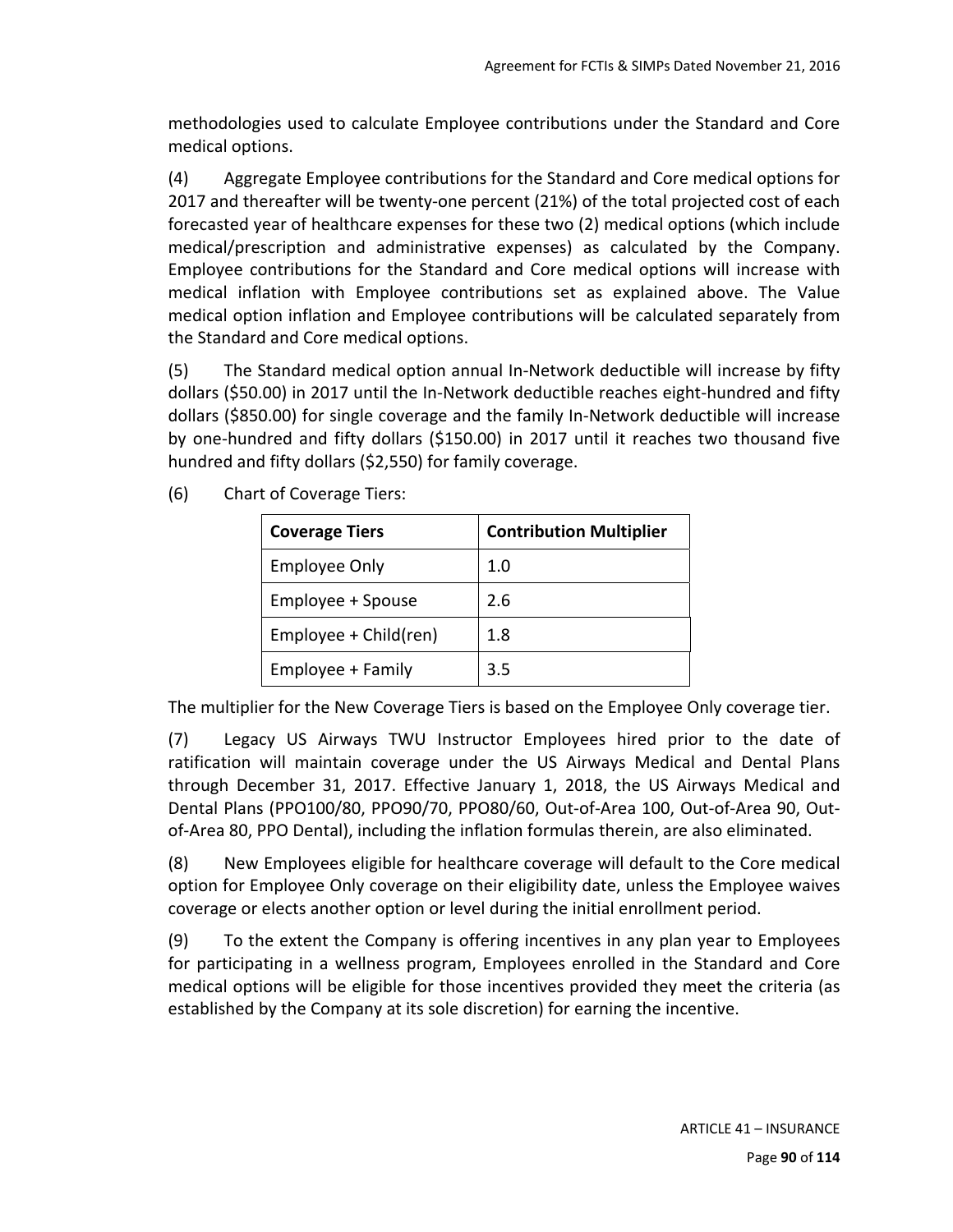|                                                     | <b>Standard</b>          | Core     |
|-----------------------------------------------------|--------------------------|----------|
| <b>Current Plan Design Features</b>                 |                          |          |
| <b>Health Spending Accounts</b>                     | <b>HRA</b>               |          |
| In Network Deductible (Single/Family)               | \$800/\$2,400            |          |
| Out of Network Deductible (Single/Family)           | \$3,000/\$9,000          |          |
| Coinsurance (In/Out)**                              | 20%/40%                  |          |
| In Network Out of Pocket Max<br>(Single/Family)     | \$2,000/\$5,000          |          |
| Out of Network Out of Pocket Max<br>(Single/Family) | \$6,000/\$15,000         |          |
| Primary Care Physician Copay (In Network<br>only)   | $$30*$                   |          |
| Specialist Copay (In/Out)                           | 20%/40%                  |          |
| Retail Clinics Copay (In/Out)                       | 20%/40%                  |          |
| <b>Preventive Care</b>                              | \$0                      |          |
| <b>Emergency Room</b>                               | Ded/Coins/\$100 CoPay    |          |
| <b>Pharmacy (Retail)</b>                            |                          |          |
| Generic                                             | 20% (\$10 min/\$40 max)  |          |
| <b>Formulary Brand</b>                              | 30% (\$30 min/\$100 max) |          |
| Non-Formulary Brand                                 | 50% (\$45 min/\$150 max) |          |
| <b>Pharmacy (Mail)</b>                              |                          |          |
| Generic                                             | 20% (\$5 min/\$80 max)   |          |
| <b>Formulary Brand</b>                              | 30% (\$60 min/\$200 max) |          |
| Non-Formulary Brand                                 | 50% (\$90 min/\$300 max) |          |
| <b>2016 Monthly Contributions</b>                   |                          |          |
| EE Only                                             | \$92.87                  | \$80.95  |
| EE + Spouse                                         | \$241.47                 | \$210.48 |
| $EE + Child (ren)$                                  | \$167.17                 | \$145.72 |
| $EE + Family$                                       | \$325.05                 | \$283.34 |

(10) Chart of Active Medical Coverage Option Design Features for 2016:

\*Deductibles and co‐insurance apply if provider is out of network.

\*\*(In/Out) when used in the chart means In‐Network and Out‐of‐Network, respectively.

The following provisions apply to the Standard medical option:

- (a) Deductibles do not apply toward Out of Pocket maximum;
- (b) Medical coinsurance applies towards Out of Pocket maximums;

(c) Pharmacy coinsurances do not apply towards deductibles, but do apply towards Out of Pocket maximums;

(d) Co‐pays do not apply to the Deductible.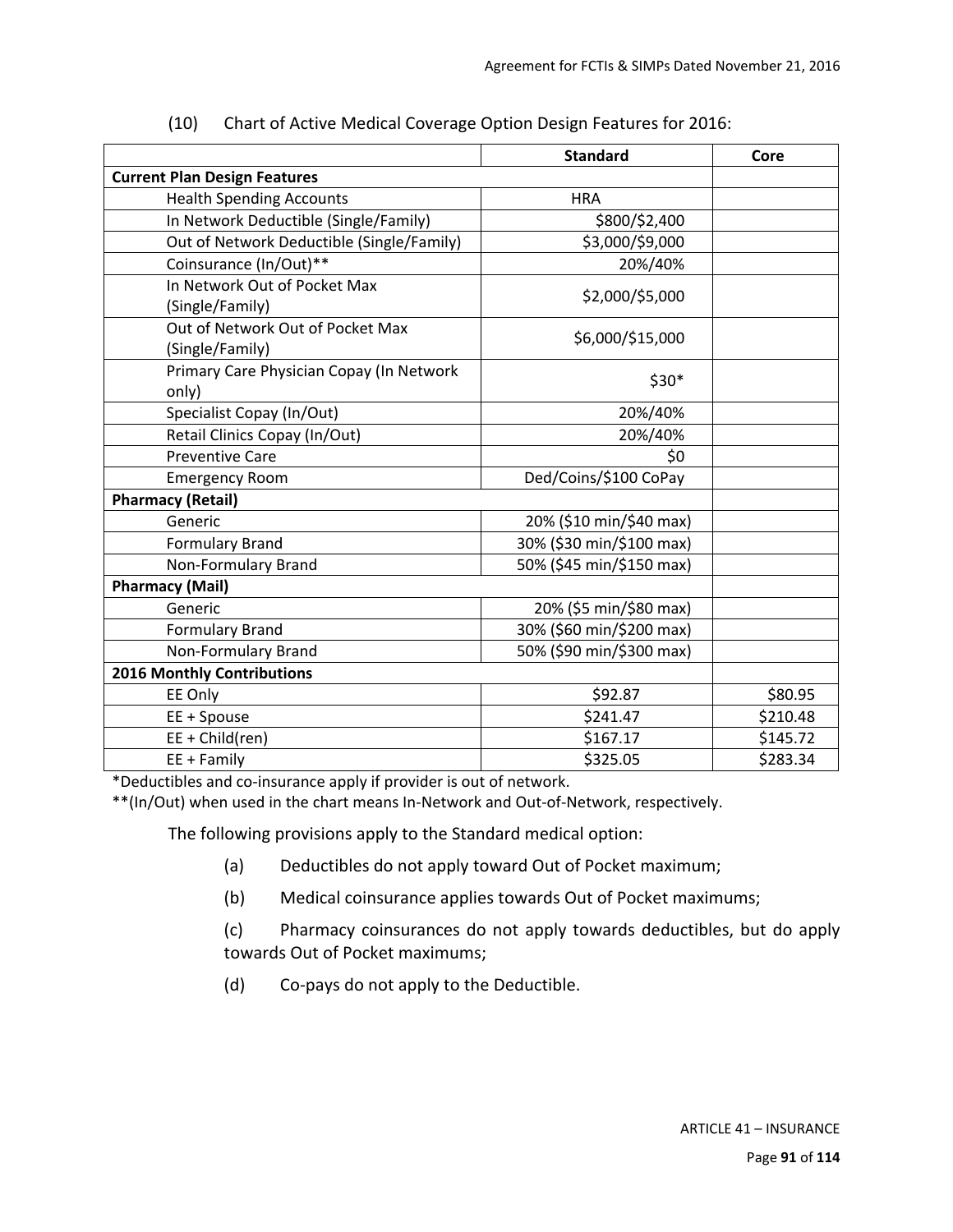(11) The Company will also retain the right to amend any provision in the Medical Plan for the purpose of complying with applicable laws and regulations.

(12) In the event the Company determines that the Standard or Core design options provided for in this Agreement (each an "Option") would be or become subject to an excise tax or other penalty included in The Patient Protection and Affordable Care Act (PPACA) or any excise tax or penalty which may replace the PPACA, under applicable law, (and thus become an "Affected Option"), the Company will meet and confer in good faith in order to reach an agreement with the Union concerning the minimum modification or modifications to the Affected Option necessary to avoid application of the excise tax or other penalty. The Company shall provide to the Union information that the Union reasonably requests, including actuarial reports, necessary for the Union's design and consideration of such modifications. Unless otherwise agreed, any agreed modification shall become effective at the time the excise tax or penalty would become applicable in respect of the Affected Option (the "Affected Option Date"). If the Company and the Union are unable to agree on modifications necessary to avoid the application of the excise tax or other penalty on the Affected Option within ninety (90) days after the initial meeting, the parties will select Arbitrator Bloch who will determine the modifications to the design of the Affected Option that will become applicable. The authority of Arbitrator Bloch is expressly limited to establishing those modifications to the design of the Affected Option that will ensure that no excise tax or other penalty will apply. If Arbitrator Bloch determines that no reasonably practical modification to the Affected Option can guarantee that no excise tax or other penalty will apply, the Company shall have the right to terminate the availability of the Affected Option to the TWU Instructor Employees. If, under the preceding sentence, the Company has terminated or would have the right to terminate the availability to the TWU Instructor Employees of the Standard and/or Core Option, the arbitrator will be empowered to designate an alternative Option design (a "New Option") that is available from the Company provider and that replicates the provisions of the Core Option to the greatest possible extent without causing the New Option to become subject to any excise tax or other penalty. In the event that the arbitrator has not issued a determination prior to the excise tax or penalty becoming due or if such penalty or excise tax is otherwise owed for any reason, notwithstanding any contrary provision of law, the Company shall be permitted to implement such modifications to the design of the Affected Option as it considers to be necessary to avoid the excise tax or penalty. The Company shall have a reasonable period of time following the issuance of the arbitrator's determination to implement the New Option. Notwithstanding the foregoing, the provisions of Paragraph (B) shall not be effective if, after the effective date of this Agreement, the Company enters into any new or amended collective bargaining agreement having a term of three (3) years or more with any union group that does not contain a provision substantially similar to this Paragraph. If any Option is modified or eliminated pursuant to Paragraph (B), the parties will meet and confer to determine how the savings, if any, from such modifications will accrue to TWU Instructor Employees. The avoidance of any excise tax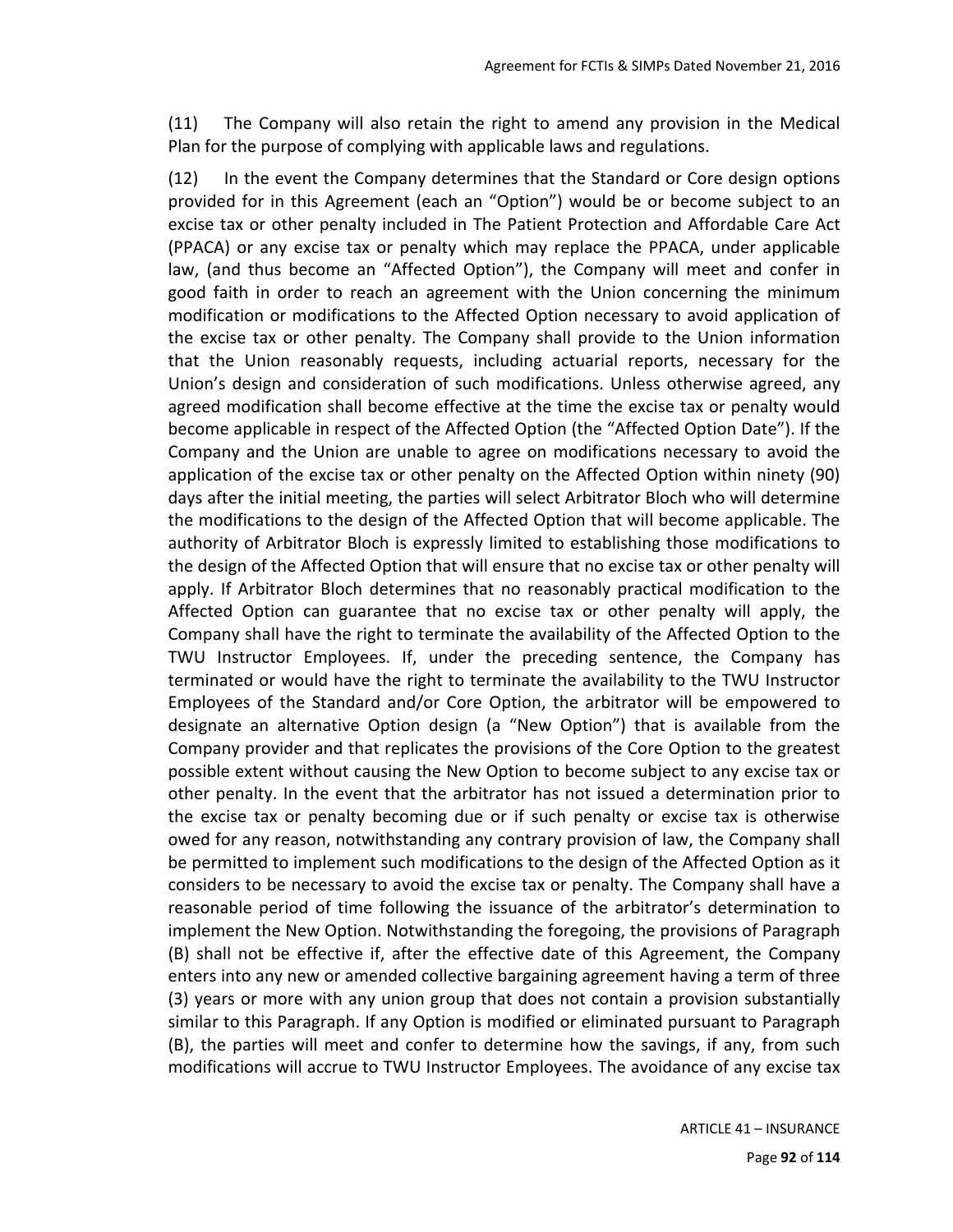that would have otherwise been applied will not be considered in the calculation of any savings. If the parties cannot agree on whether cost savings exist or how to distribute said savings, the matter may be referred to an arbitrator as specified by the process in this Paragraph. The arbitrator's authority shall be limited to the issue of determining whether such savings exist and, if so, how such savings are to be distributed. The arbitrator shall have no other authority, and in no event shall the arbitrator order modifications to or reinstitution of a plan.

(13) TWU Instructor Employees will be required to timely pay for all benefits, including Flexible Spending Account contributions, in order to maintain coverage, including while on a Leave of Absence, through payroll deduction, the direct bill process or other collection process as applicable.

(C) Disability Coverage

The Company agrees to offer, at the Employee's expense, an Optional Short Term Disability Plan.

(D) Retiree Health Care

Retiree Medical Coverage for TWU Instructor Employees (LAA Retiring On or After November 1, 2012 and LUS Retiring On or After January 1, 2018)

(1) Notwithstanding any other collective bargaining agreement provisions, and all other agreements, past practices, and arbitration awards between the parties, the Company is not required to maintain, fund, or provide for retiree medical or retiree life insurance benefits.

(2) Retiree Medical Coverage For TWU Instructor Employees Ages 55 through 64 (LAA Retiring On or After November 1, 2012 and LUS Retiring On or After January 1, 2018)

TWU Instructor Employees retiring on or after age fifty‐five (55) and through age sixty‐ four (64) will have access to a Company-sponsored retiree medical option. Retiree contribution rates for this coverage will be one hundred percent (100%) of projected annual expenses (which includes administrative expenses) using data, assumptions, and methodologies for calculating future retiree healthcare costs. Although it is the Company's intention to continue to make available access to medical coverage for retirees from age fifty-five (55) through age sixty-four (64), the Company reserves the right to modify, amend, or terminate the Retiree Medical Plan at any time.

(3) Retiree Medical Coverage For TWU Instructor Employees Age 65 and Older (LAA Retiring On or After November 1, 2012 and LUS Retiring On or After January 1, 2018)

Retiree Medical Coverage shall cease when the retired TWU Instructor Employee attains age sixty‐five (65). Retirees age sixty‐five (65) and over will be offered access to purchase, at the retiree's expense, a guaranteed issue Medicare supplement plan through a third party administrator, to the extent available.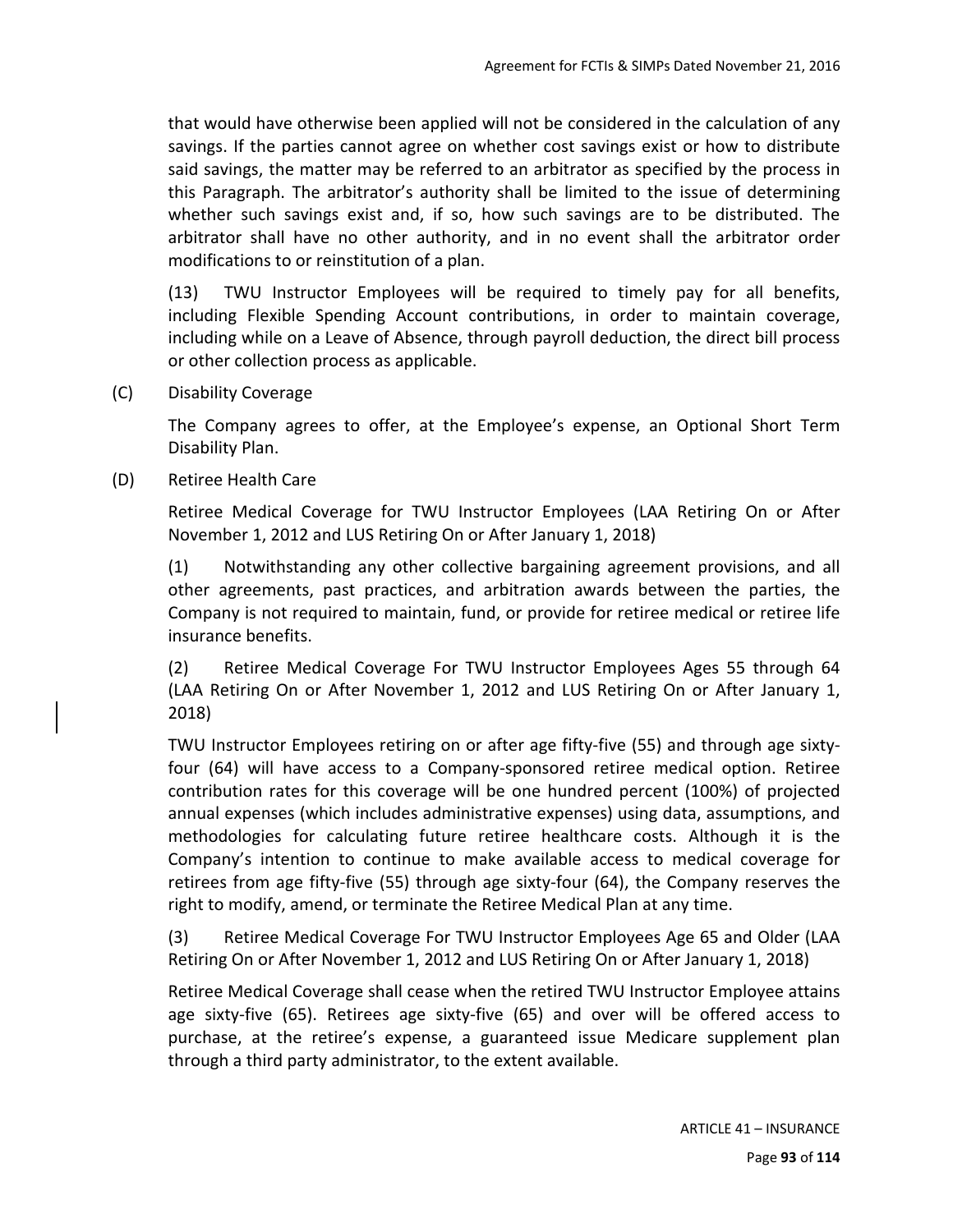(4) Upon retirement, pursuant to Company policy, a TWU Instructor Employee will be paid eight dollars and sixty-five cents (\$8.65) for each hour of accrued sick leave in her/his sick bank.

(E) Retiree TWU Instructor Employees Life Insurance

Retiree life insurance benefits are discontinued for TWU Instructor Employees (LAA retiring on and after November 1, 2012 and LUS retiring on and after January 1, 2018).

(F) Non‐Incorporation

The Medical Plan and the Retiree Medical Plan are not incorporated in this Agreement.

(G) In the event that the IAM‐TWU negotiations for the Mechanic and Related and/or Fleet Service groups result in a health benefit option which differs from the The American Airlines, Inc. Health and Welfare Plan for Active Employees specified herein, the Employees covered under this agreement, as a group, shall have the option of enrolling in that benefit option during the next annual enrollment period. In the event that the IAM‐TWU negotiations for the Mechanic and Related and/or Fleet Service groups result in a health benefit option that differs from the American Airlines, Inc. Life and Health Plan for Retirees, the Employees covered under this agreement, as a group, shall have the option of having such plan apply to Employees who retire on or after January 1 of the year such plan becomes effective for TWU Instructor Employees under this provision. Note: Such benefit option or plan, if selected by the group, shall not be made available to any Employee who has retired prior to the benefit option or plan becoming effective for TWU Instructor Employees.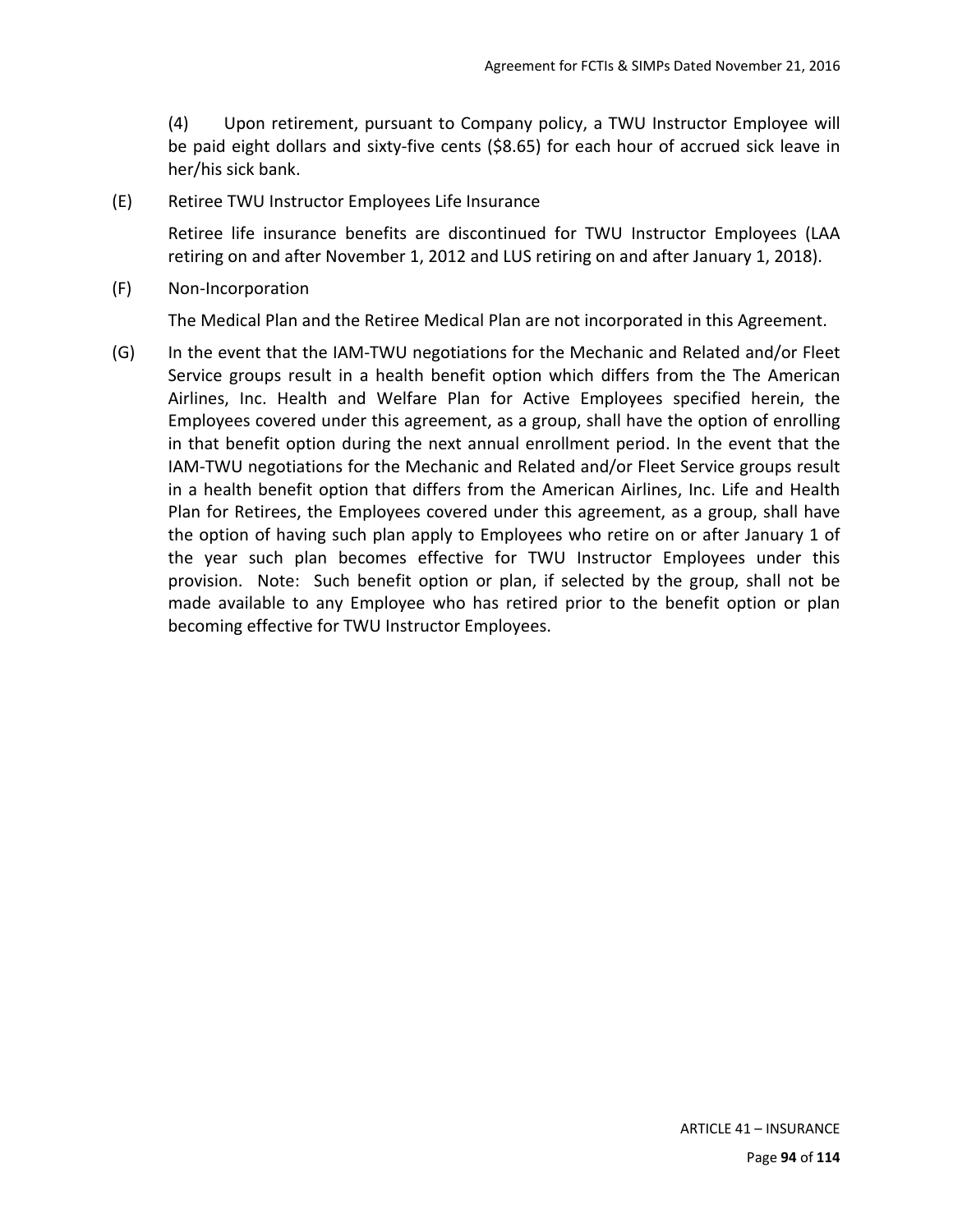## ARTICLE 42 – PLACEHOLDER

#### INTENTIONALLY LEFT BLANK

ARTICLE 42 – PLACEHOLDER

Page **95** of **114**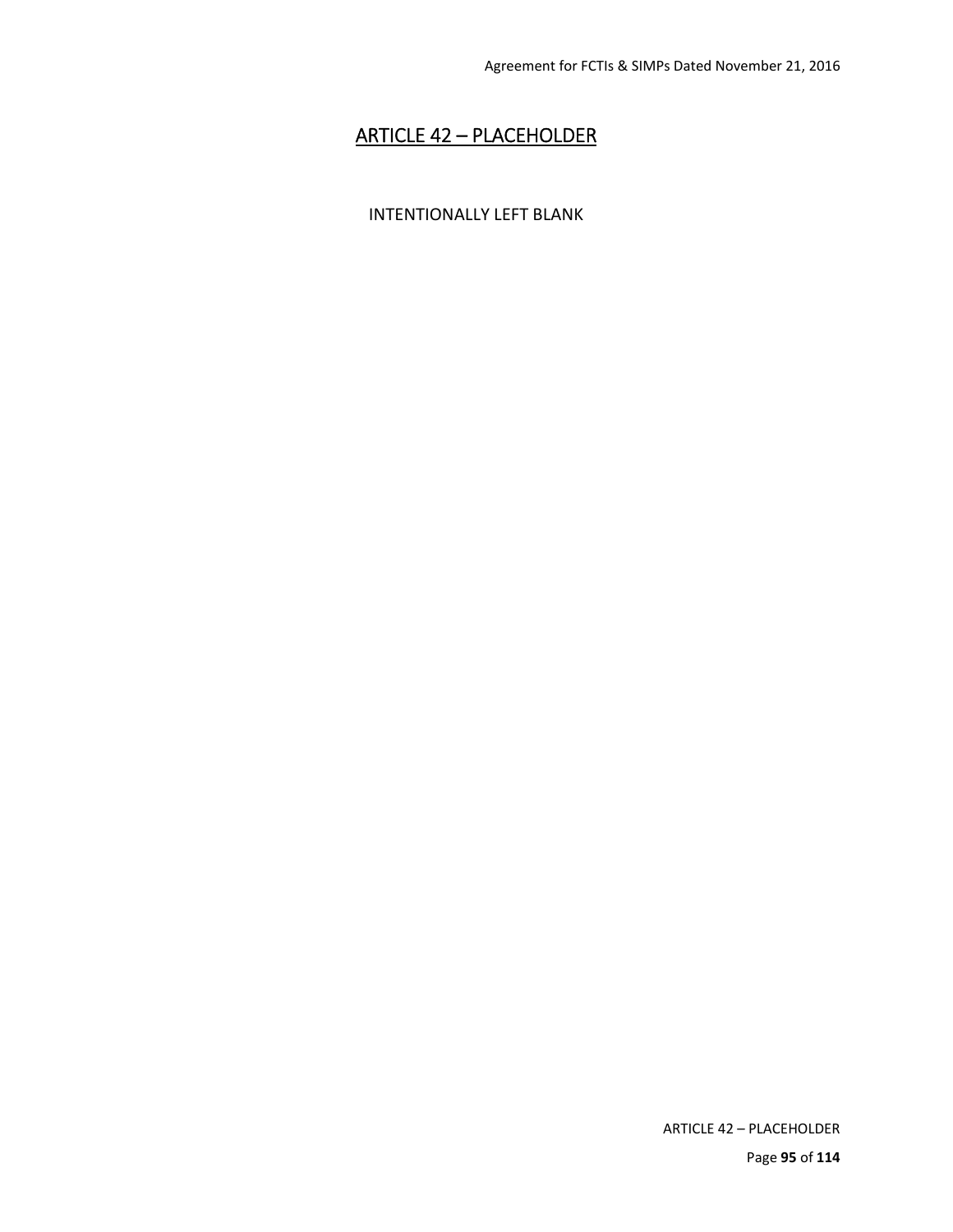## ARTICLE 43 – PLACEHOLDER

#### INTENTIONALLY LEFT BLANK

ARTICLE 43 – PLACEHOLDER

Page **96** of **114**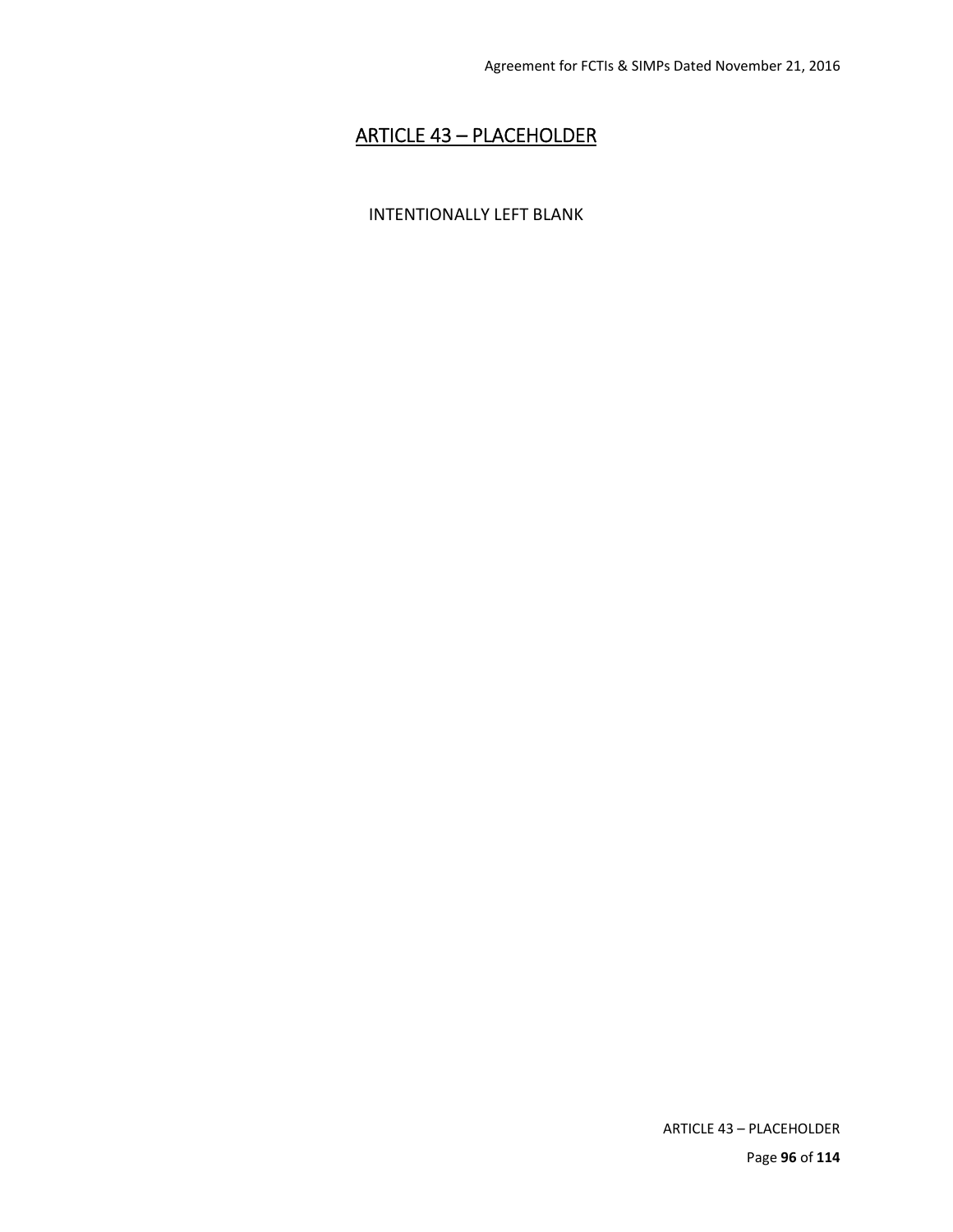#### ARTICLE 44 – MOVING EXPENSES

- (A) The Company will provide moving expenses no less than those afforded Level 3/4 Management in accordance with the provisions of the applicable Company expense regulations for the Employee exercising his displacement rights as a result of a reduction in force.
- (B) To be eligible for moving expenses, the Employee must move at least fifty (50) miles and must move to within one hundred (100) miles of the new work location/base.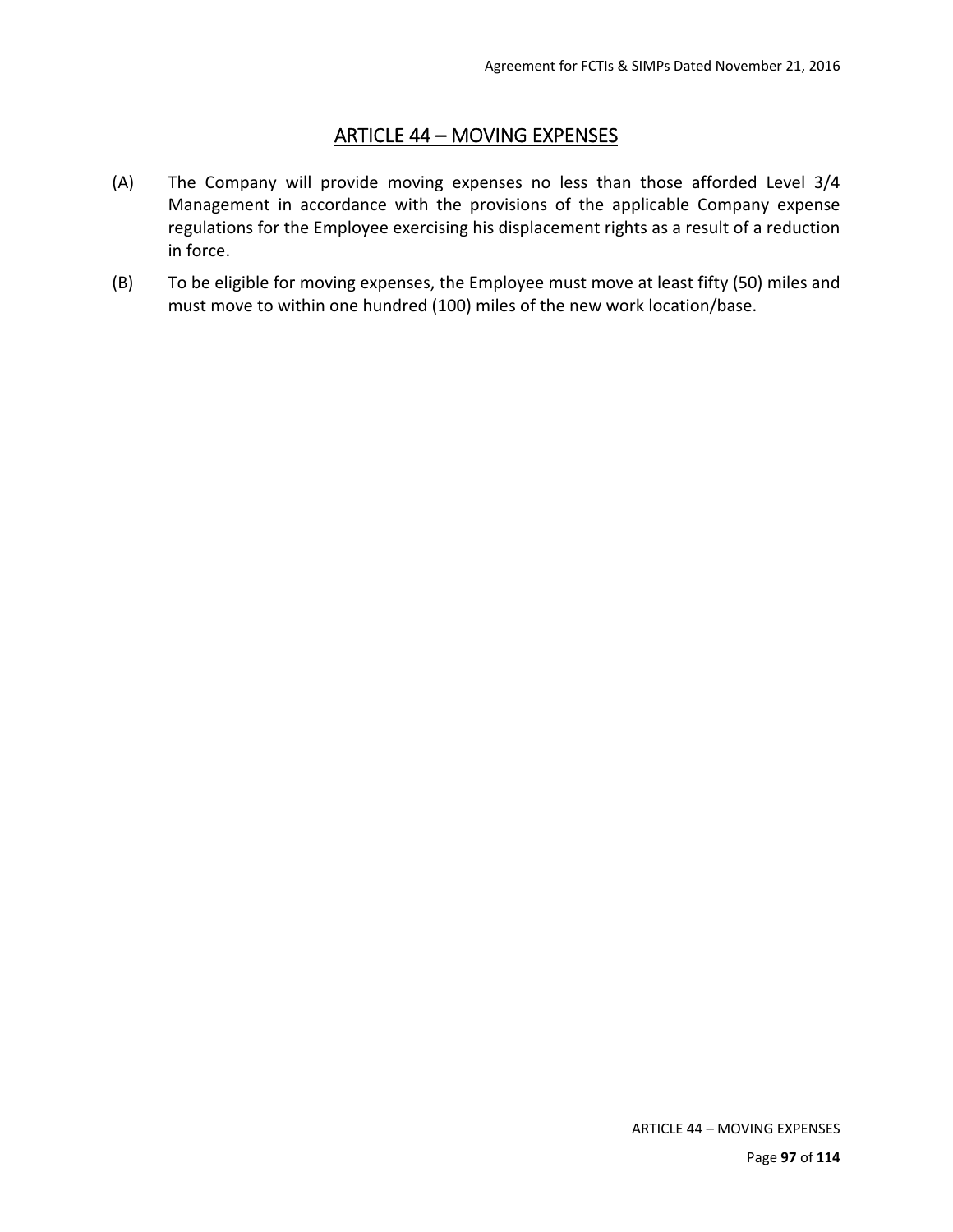### ARTICLE 45 – EFFECT ON PRIOR AGREEMENTS

 This Agreement will supersede and take precedence over prior Agreements, Letters and similarly related documents executed between the Company and the Union prior to the signing of this Agreement. All rights and obligations, monetary or otherwise, which may have accrued because of services rendered prior to the effective date of this Agreement, will be satisfied or discharged.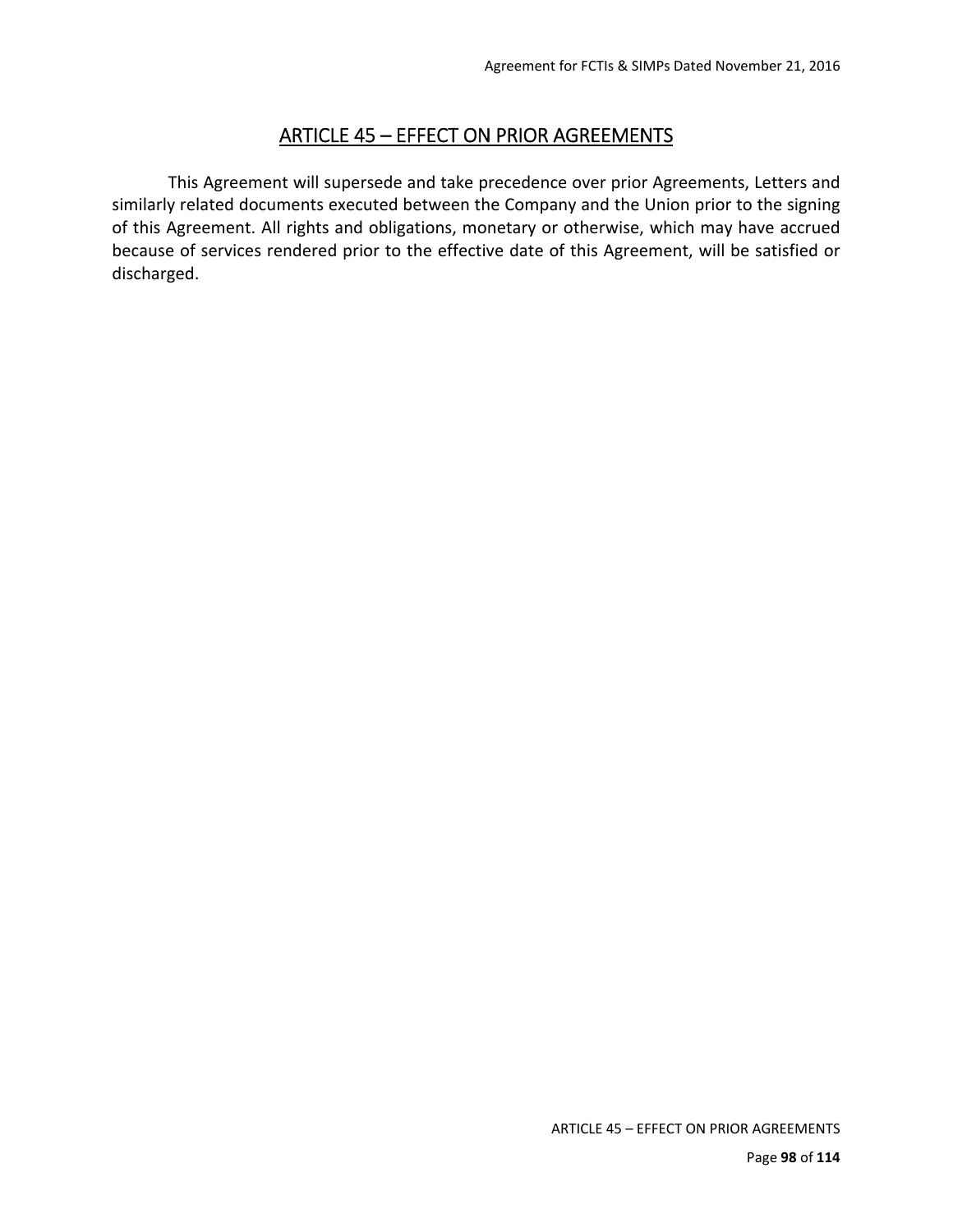## ARTICLE 46 – PLACEHOLDER

#### INTENTIONALLY LEFT BLANK

ARTICLE 46 – PLACEHOLDER

Page **99** of **114**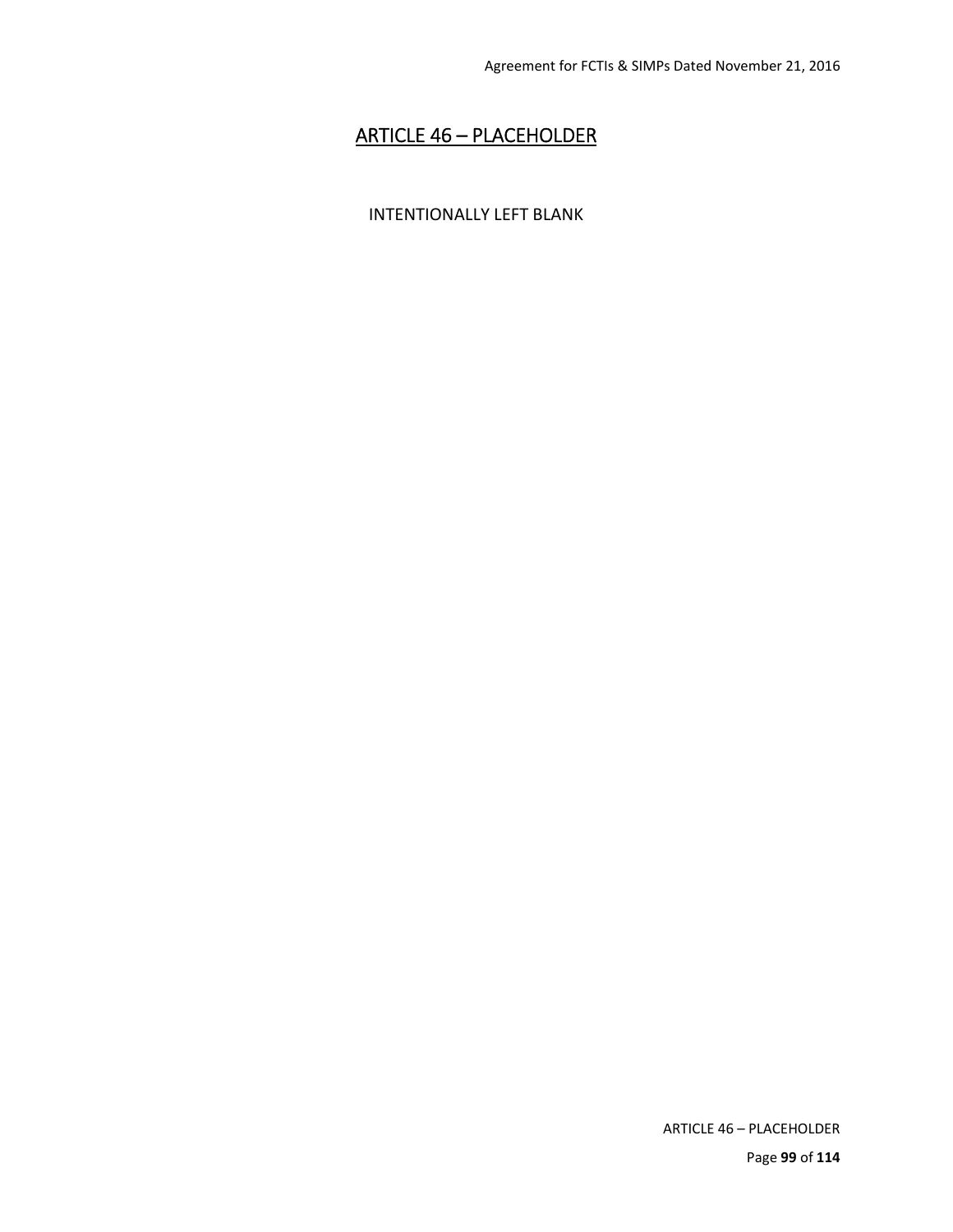### ARTICLE 47 – DURATION

THIS AGREEMENT will become effective as of November 21, 2016, and will continue in full force and effect until and including November 21, 2021, and will renew itself until each succeeding November  $21<sup>st</sup>$  thereafter, except that written notice of intended change may be served in accordance with Section 6, Title I, of the Railway Labor Act, as amended, by either party no earlier than sixty (60) calendar days on or after November 21, 2020 (12 months prior to the amendable date).

The parties acknowledge that during the negotiations which resulted in this Agreement each had the unlimited right and opportunity to make demands and proposals with respect to any subject or matter not removed by law from the area of collective bargaining, and that the understandings and agreements arrived at by the parties after the exercise of that right and opportunity are set forth in this Agreement. It is agreed by the parties that the other will not be obligated to bargain collectively with respect to any subject or matter referred to, or covered in this Agreement, or with respect to any subject or matter not specifically referred to or covered in this Agreement, even though such subjects or matters may not have been within the knowledge or contemplation of either or both of the parties at the time that they negotiated or signed this Agreement, without serving written notice as provided for in the above Paragraph.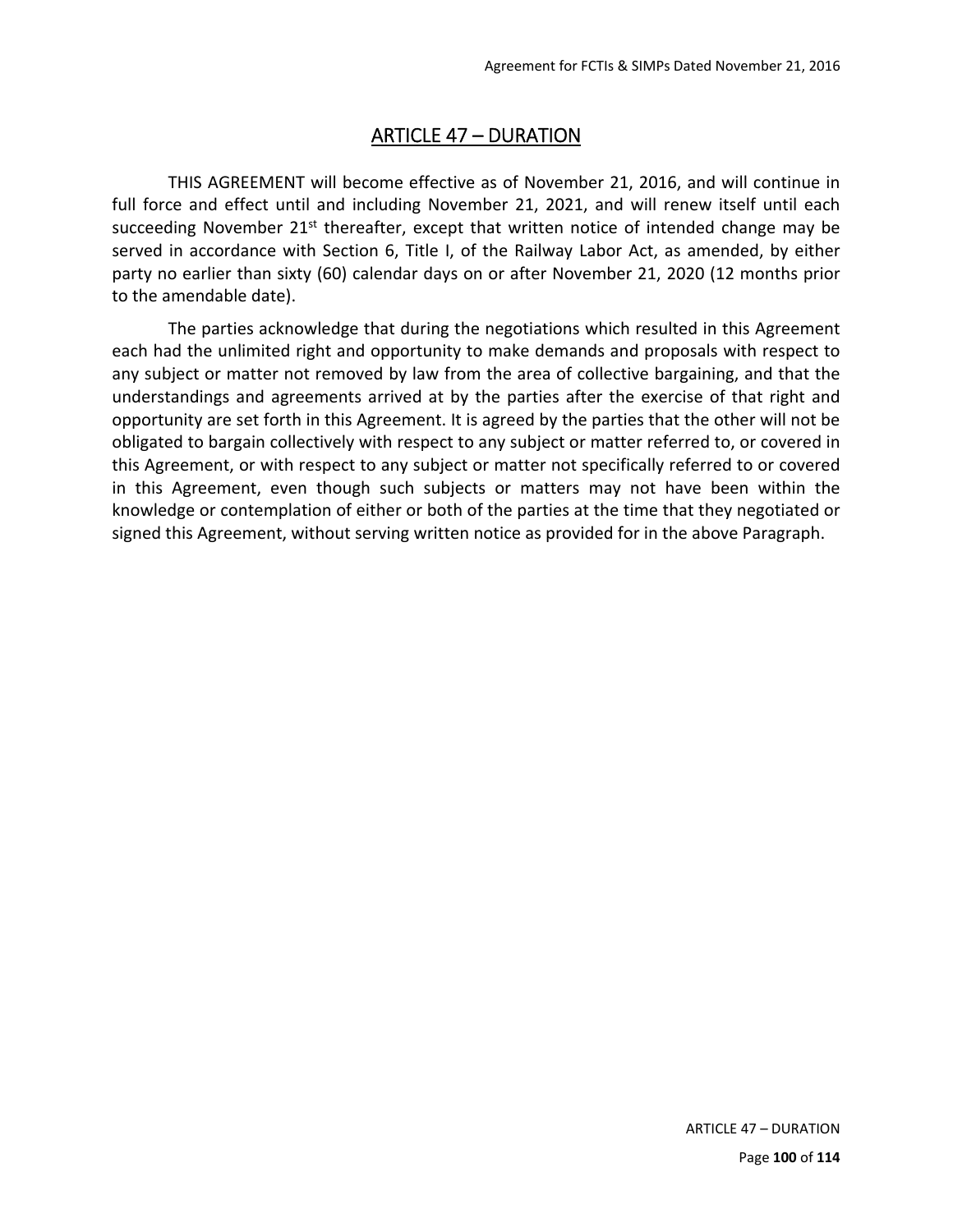IN WITNESS WHEREOF, the parties have entered this Agreement on the 21st day of November, 2016 and have signed this Agreement on DOS:

| <b>FOR TRANSPORT WORKERS UNION OF</b><br><b>AMERICA, AFL-CIO</b> | FOR AMERICAN AIRLINES, INC.                    |
|------------------------------------------------------------------|------------------------------------------------|
| <b>Gary Shults</b>                                               | Paul Jones                                     |
| <b>International Vice President</b>                              | Senior Vice President & General Counsel        |
| Jose Galarza                                                     | <b>Beth Holdren</b>                            |
| <b>International Representative</b>                              | Managing Director Labor Relations, Flight      |
| Witnesses on behalf of TWU Local 548                             | Witnesses on behalf of American Airlines, Inc. |
| John Eric Helms                                                  | <b>Jim Thomas</b>                              |
| Negotiations Chairman - Legacy US Airways                        | Managing Director - Flt Training and Standards |
| <b>Chris Turner</b>                                              | Chris Broom                                    |
| Negotiations Chairman - Legacy American                          | Managing Director - Flt Training and Admin     |
| William E. Gray                                                  | <b>Mark Boots</b>                              |
| Negotiations Committee - Legacy US Airways                       | Director - E190/MD80 & Ground Training         |
| Gregory A. Cassady                                               | Aaron Russell                                  |
| Negotiations Committee - Legacy American                         | Senior Manager - Ground Training               |
| Jim W. Rupe                                                      | T. C. Cohen                                    |
| Negotiations Committee - Legacy American                         | Manager - Labor Relations                      |
| <b>Tim Bennett</b>                                               | Jonathan W. Oliff                              |
| Negotiations Committee - Legacy American                         | Director & Senior Labor Attorney               |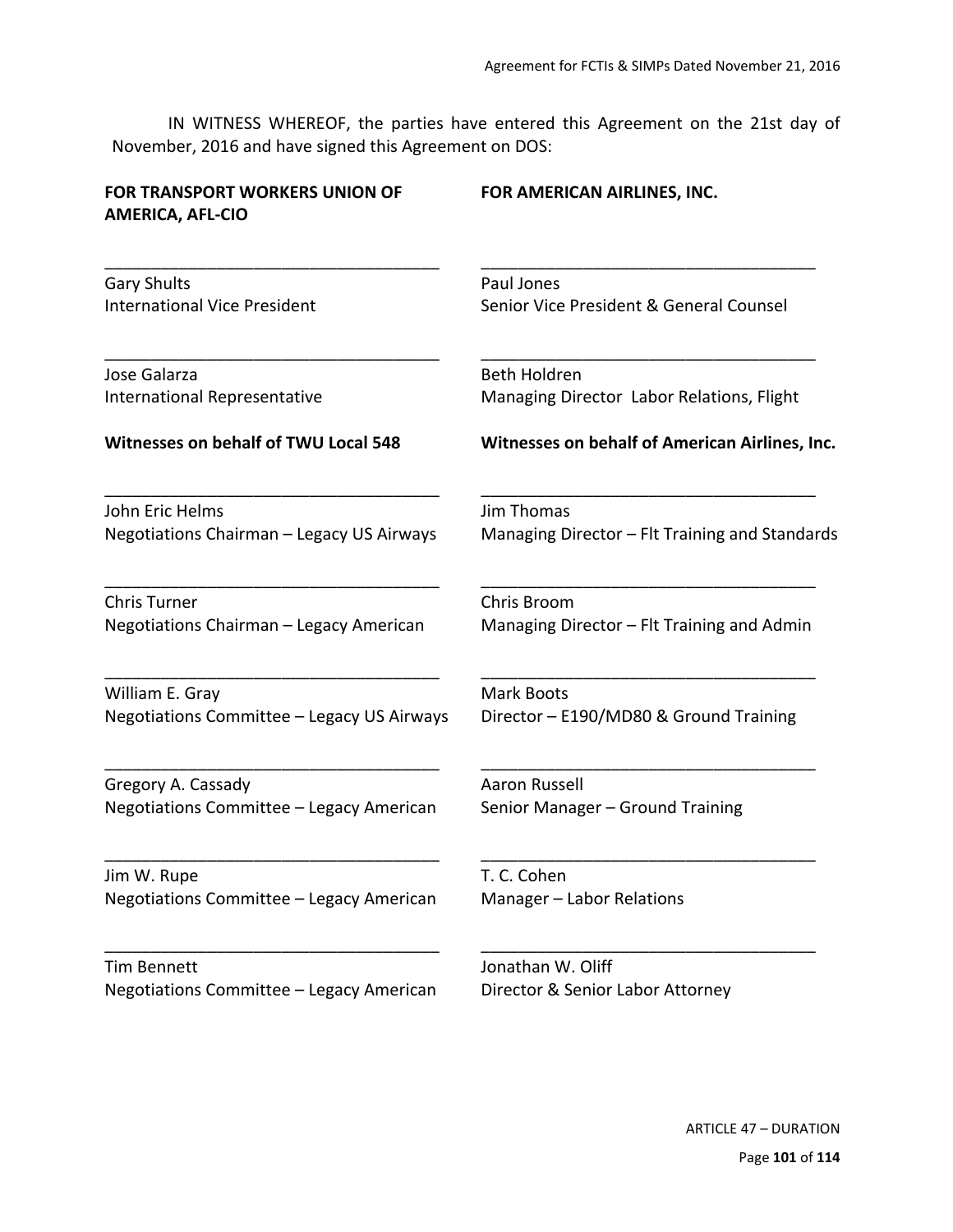### LETTER OF MEMORANDUM 1 - PROFIT SHARING PLAN

| James B. Weel<br>Managing Director - Labor Relations                                                                                                                                                                                                                                               | <b>American Airlines</b>                                                                   |
|----------------------------------------------------------------------------------------------------------------------------------------------------------------------------------------------------------------------------------------------------------------------------------------------------|--------------------------------------------------------------------------------------------|
| March 23, 2016                                                                                                                                                                                                                                                                                     |                                                                                            |
| Mr. Harry Lombardo<br><b>International President</b><br><b>Transport Workers Union of America</b><br>501 3rd St. NW<br>Washington, D.C. 20001                                                                                                                                                      |                                                                                            |
| Dear Harry,                                                                                                                                                                                                                                                                                        |                                                                                            |
| Re: Profit Sharing Plan                                                                                                                                                                                                                                                                            |                                                                                            |
| This letter will confirm our understanding regarding profit sharing for Flight Instructors<br>(Ground/Simulator), Simulator Technicians, Flight Simulator Engineers and Dispatch<br>employees employed by American Airlines and as represented by the Transport Workers<br>Union of America (TWU). |                                                                                            |
| American Airlines will establish a profit sharing arrangement (the "Profit Sharing Plan")<br>that will allow eligible employees, including employees represented by Transport Workers<br>Union of America (TWU), the opportunity to share in the financial success of American.                    |                                                                                            |
| The effective date of the Profit Sharing Plan, as to TWU-represented employees covered<br>on behalf of the TWU. The terms and conditions set forth in the Profit Sharing Plan shall<br>apply and shall govern the participation of employees represented by the TWU.                               | by this letter, will be the date on which TWU has approved and you have signed this letter |
| This Letter of Agreement shall supersede all prior LOAs establishing a profit sharing<br>respective Collective Bargaining Agreements.                                                                                                                                                              | program for TWU-represented employees and shall remain in effect for the duration of the   |
| If you have any questions, please contact me at 817-967-1447.                                                                                                                                                                                                                                      |                                                                                            |
| Sincerely,<br>James B. Weel<br>Managing Director - Labor Relations                                                                                                                                                                                                                                 |                                                                                            |
| Accepted and Agreed on behalf of the Union:                                                                                                                                                                                                                                                        |                                                                                            |
|                                                                                                                                                                                                                                                                                                    |                                                                                            |
| Mr. Harry Lombardo<br><b>International President</b><br><b>Transport Workers Union of America</b>                                                                                                                                                                                                  |                                                                                            |
| Page 1 of 2                                                                                                                                                                                                                                                                                        |                                                                                            |
|                                                                                                                                                                                                                                                                                                    |                                                                                            |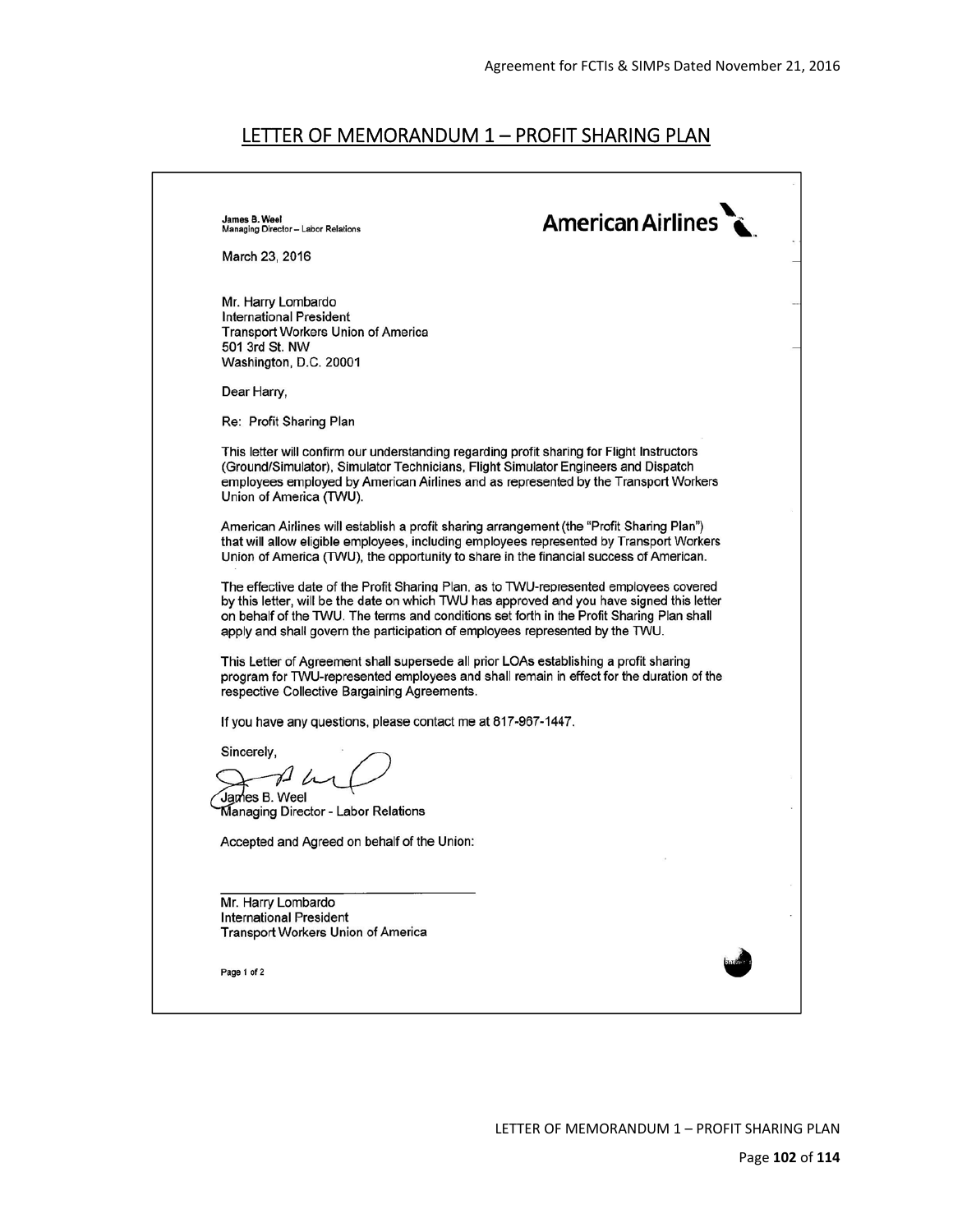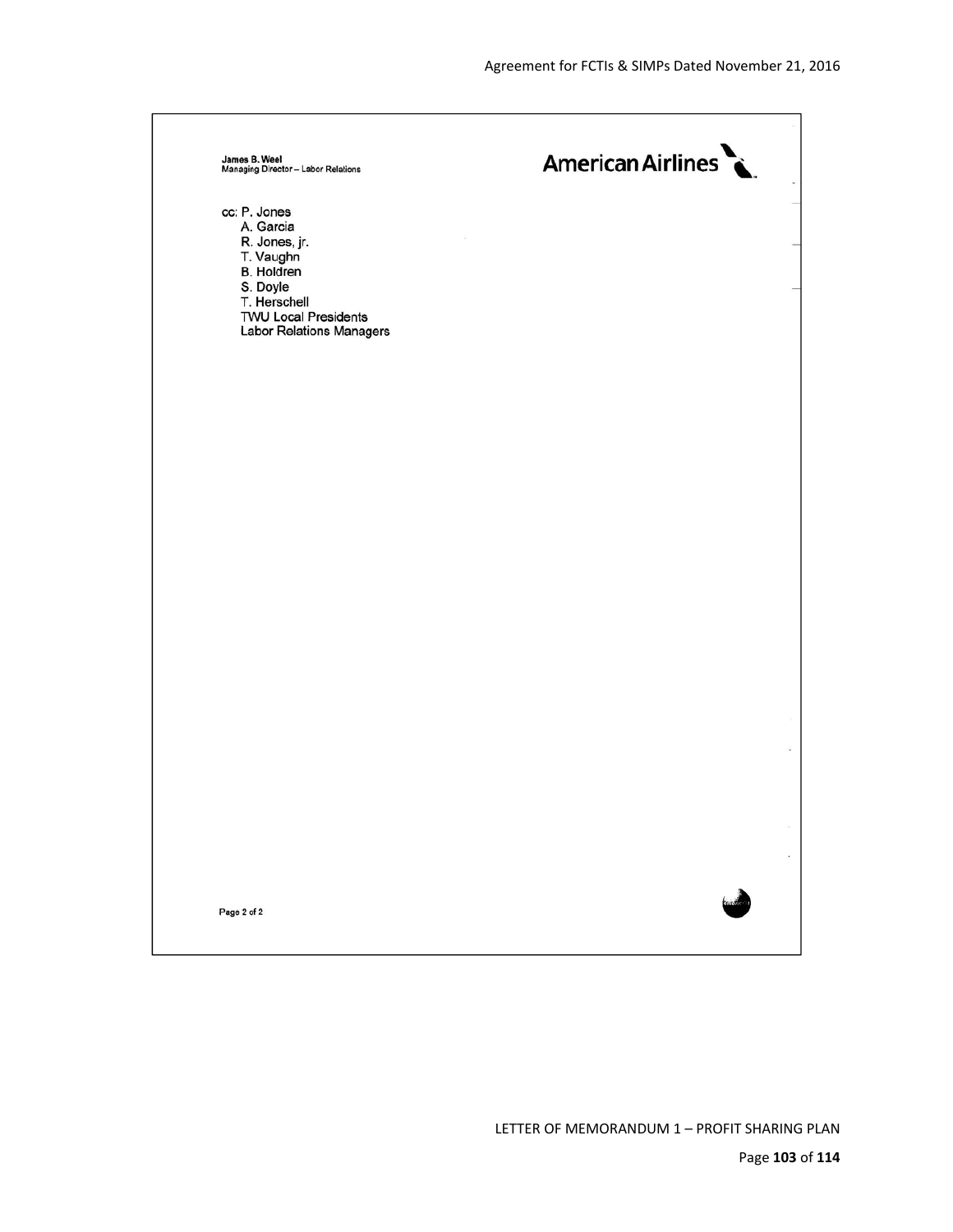| <b>SENIORITY</b><br><b>RANK</b> | <b>OCCUPATIONAL</b><br><b>SENIORITY DATE</b> | <b>NAME</b>               | <b>JOB CODE</b> |
|---------------------------------|----------------------------------------------|---------------------------|-----------------|
| 1                               | 11/02/72                                     | Portwood, W. G. "Buck"    | S               |
| $\overline{2}$                  | 03/28/83                                     | Brooks, Dennis R.         | F               |
| 3                               | 08/01/83                                     | Mack, David G. "Dave"     | F               |
| 4                               | 04/02/84                                     | Gray, William E. "Bill"   | F               |
| 5                               | 07/16/84                                     | Wagar, R. Dennis          | F               |
| 6                               | 07/17/84                                     | Gilfillan, Fred G.        | S               |
| 7                               | 08/06/84                                     | Watson, Kate A.           | F               |
| 8                               | 08/28/84                                     | Lacayo, Danny J.          | F               |
| 9                               | 08/31/84                                     | Taubeneck, Lynn D.        | F               |
| $10\,$                          | 09/10/84                                     | McDonald, Jim E.          | S               |
| 11                              | 10/15/84                                     | Wilson, John Ed           | F               |
| 12                              | 11/01/84                                     | McGrew, John M.           | F               |
| 13                              | 06/28/85                                     | Claude, David L.          | S               |
| 14                              | 09/03/85                                     | McKinney, R. Mike         | F               |
| 15                              | 09/23/85                                     | Cox, Ken R.               | F               |
| 16                              | 10/21/85                                     | Campbell, Ricky J.        | F               |
| 17                              | 05/19/86                                     | Anton, Will A.            | F               |
| 18                              | 10/09/86                                     | Sutherland, Jerry D.      | S               |
| 19                              | 10/09/86                                     | McKenna, Jim L.           | F               |
| 20                              | 11/17/86                                     | Stearns, Jeff S.          | S               |
| 21                              | 01/19/87                                     | York, Ken E.              | F               |
| 22                              | 04/01/87                                     | Turner, Chris S.          | F               |
| 23                              | 04/20/87                                     | VanVoorhis, Vic V.        | F               |
| 24                              | 05/04/87                                     | Scalf, William S.         | F               |
| 25                              | 05/02/88                                     | Smith, William O. "Bill"  | F               |
| 26                              | 05/02/88                                     | Williams, Aja V.          | F               |
| 27                              | 06/22/88                                     | Hoffmann, Theodore "Ted"  | F               |
| 28                              | 08/15/88                                     | Alger, John W.            | F               |
| 29                              | 10/31/88                                     | Alison, William L. "Bill" | F               |
| 30                              | 12/27/88                                     | deMaye, John J.           | F               |
| 31                              | 12/30/88                                     | Simmons, Garnie J.        | F               |
| 32                              | 04/10/89                                     | Wilson, Michael S. "Mike" | F               |

### APPENDIX A – INSTRUCTOR SENIORITY LIST

Job Codes: "F" – FCTI; "S" – SIMP; "M" – Manager/Supervisor; "R" – Return or Remove (as specified)

APPENDIX A – INSTRUCTOR SENIORITY LIST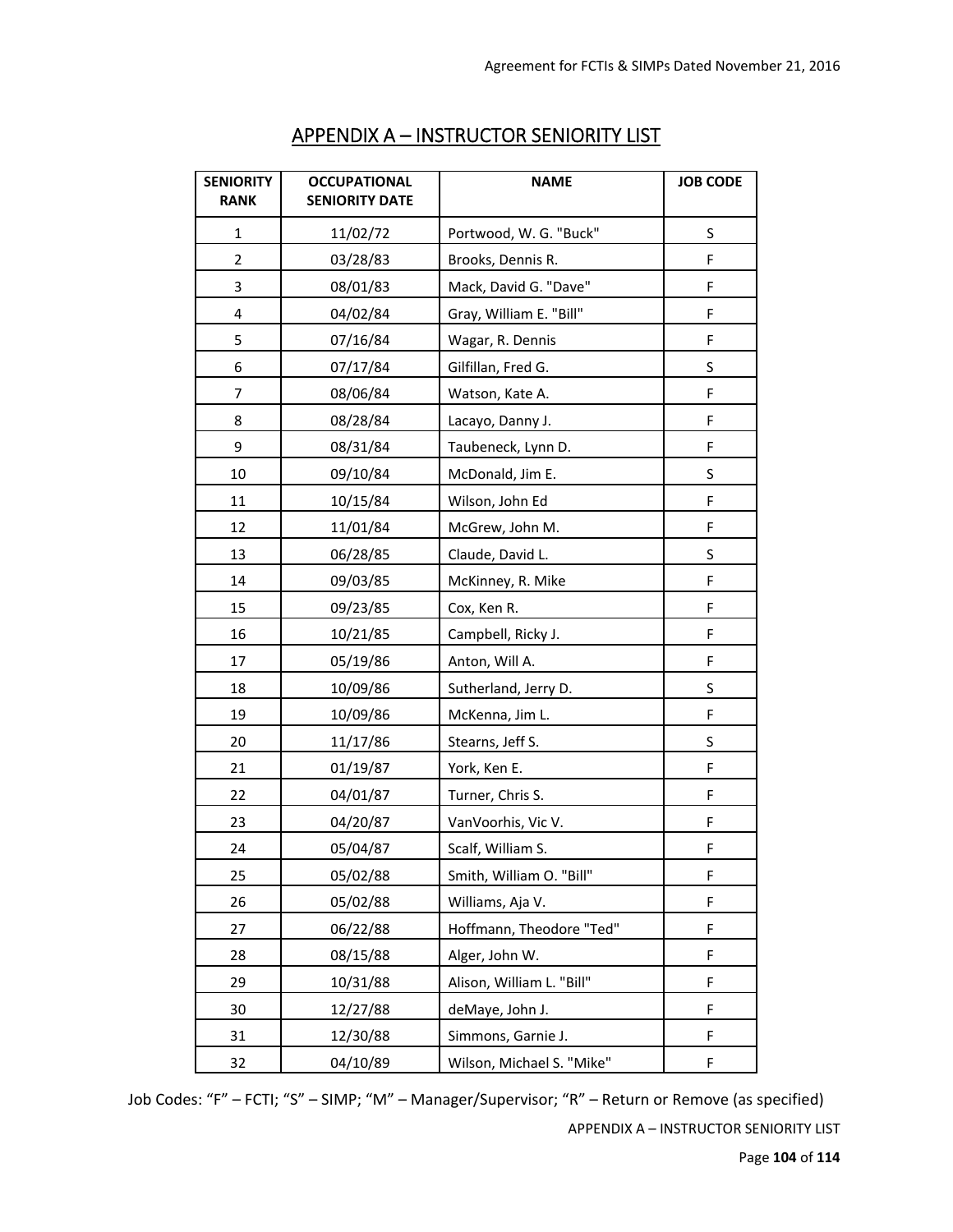| <b>SENIORITY</b><br><b>RANK</b> | <b>OCCUPATIONAL</b><br><b>SENIORITY DATE</b> | <b>NAME</b>                   | <b>JOB CODE</b> |
|---------------------------------|----------------------------------------------|-------------------------------|-----------------|
| 33                              | 04/24/89                                     | Petalino, Timothy "Tim"       | F               |
| 34                              | 08/15/89                                     | Cebell III, Vere A. "Bud"     | S               |
| 35                              | 09/05/89                                     | Opferman, Harry J.            | F               |
| 36                              | 09/18/89                                     | Hipple, Peter B. "Pete"       | F               |
| 37                              | 11/06/89                                     | Helsel, Jeffrey L. "Jeff"     | F               |
| 38                              | 11/20/89                                     | McIntyre, Gregory M. "Greg"   | F               |
| 39                              | 12/19/89                                     | Andrews, Greg D.              | F               |
| 40                              | 02/06/91                                     | Stark, James E.               | F               |
| 41                              | 06/26/91                                     | Lile, Bing L.                 | $\sf S$         |
| 42                              | 08/19/91                                     | Dougherety, Jr., James        | F               |
| 43                              | 08/21/91                                     | Moore, Bruce W.               | F               |
| 44                              | 08/28/91                                     | Kropf, L. E.                  | S               |
| 45                              | 08/12/96                                     | Treptow, Mike                 | F               |
| 46                              | 08/12/96                                     | de la Vara, Steven O. "Steve" | F               |
| 47                              | 12/01/97                                     | Yanger, Rolando T. "Roland"   | F               |
| 48                              | 12/03/97                                     | Martone, James V. "Jim"       | F               |
| 49                              | 01/05/98                                     | Pawlicki, Micki G.            | F               |
| 50                              | 02/02/98                                     | Bates, Richard L. "Rick"      | $\sf S$         |
| 51                              | 02/02/98                                     | Stringer, David P.            | S               |
| 52                              | 02/02/98                                     | Rademacher, John T.           | F               |
| 53                              | 02/02/98                                     | Weatherford, Kenneth L.       | F               |
| 54                              | 02/02/98                                     | Smith, R. Michael             | F               |
| 55                              | 02/02/98                                     | Harrison, Greg C.             | $\sf S$         |
| 56                              | 03/02/98                                     | David, Shelly L.              | F               |
| 57                              | 03/02/98                                     | Hays, Ronald H.               | $\mathsf F$     |
| 58                              | 03/02/98                                     | Hembree, Bruce A.             | F               |
| 59                              | 03/02/98                                     | Stiles, Allan C. "Al"         | F               |
| 60                              | 03/18/98                                     | Harkins, David E. "Dave"      | F               |
| 61                              | 03/18/98                                     | Helms, John Eric "Eric"       | F               |
| 62                              | 04/01/98                                     | Roberts, Russell P. "Russ"    | F               |
| 63                              | 04/06/98                                     | Barrett, Douglas E. "Doug"    | F               |
| 64                              | 04/27/98                                     | Cornils, Court W.             | S               |
| 65                              | 04/27/98                                     | Smith II, Earl P.             | S               |
| 66                              | 04/27/98                                     | Greider, James E.             | $\sf S$         |

Job Codes: "F" – FCTI; "S" – SIMP; "M" – Manager/Supervisor; "R" – Return or Remove (as specified)

APPENDIX A – INSTRUCTOR SENIORITY LIST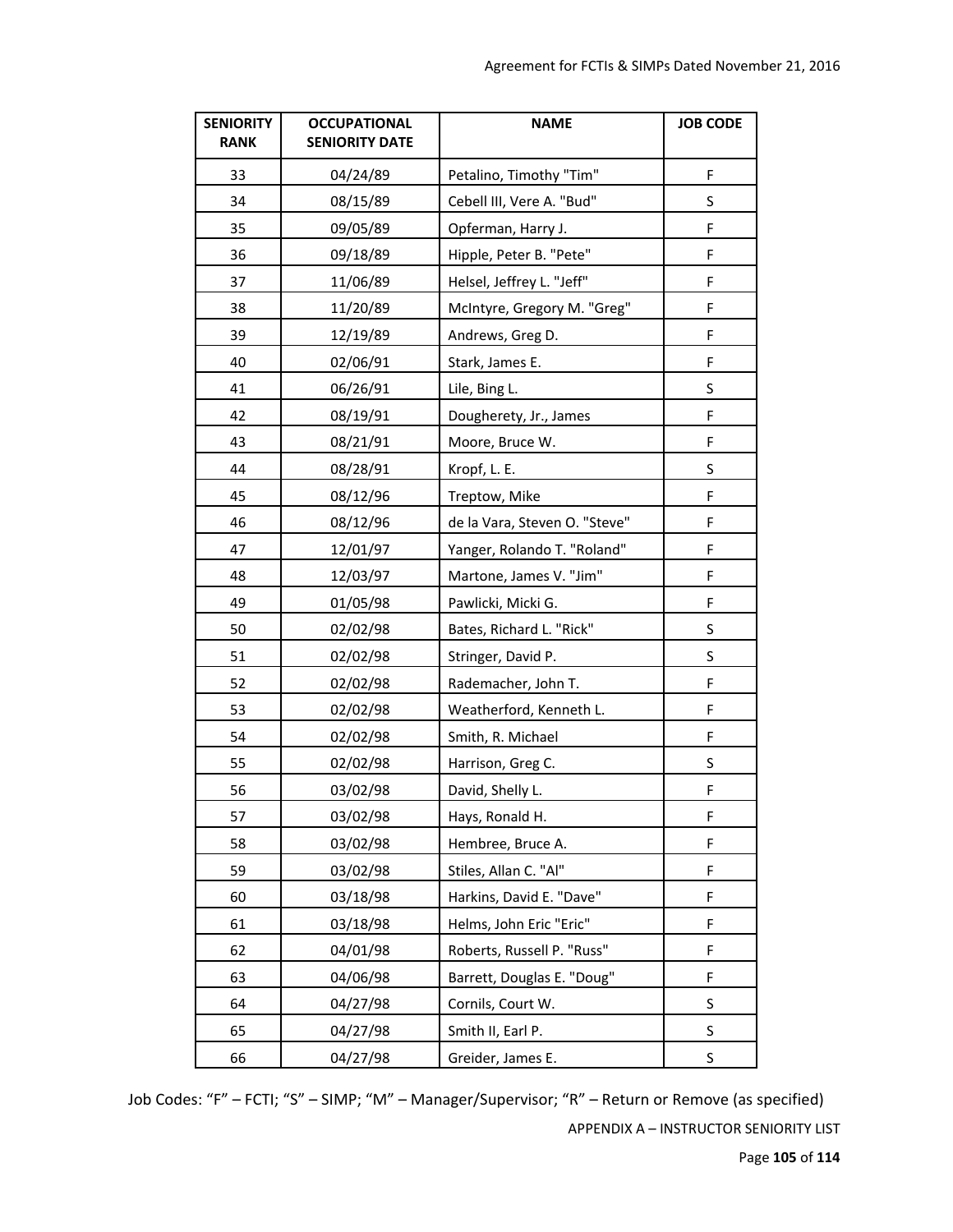| <b>SENIORITY</b><br><b>RANK</b> | <b>OCCUPATIONAL</b><br><b>SENIORITY DATE</b> | <b>NAME</b>                  | <b>JOB CODE</b> |
|---------------------------------|----------------------------------------------|------------------------------|-----------------|
| 67                              | 04/27/98                                     | Kimball, Larry M.            | F               |
| 68                              | 04/27/98                                     | Murphy, L. E.                | F               |
| 69                              | 04/27/98                                     | Schrimsher, Joel             | F               |
| 70                              | 04/27/98                                     | Fender, Roger D.             | F               |
| 71                              | 04/27/98                                     | Armstrong, David A.          | F               |
| 72                              | 06/01/98                                     | Norton, Michael J.           | F               |
| 73                              | 06/01/98                                     | Marshall, Kenneth T.         | F               |
| 74                              | 06/05/98                                     | Moore, Kathleen E. "Kathy"   | $\mathsf F$     |
| 75                              | 06/19/98                                     | Harris, Paul M.              | F               |
| 76                              | 06/29/98                                     | Smith, Dan C.                | F               |
| 77                              | 06/29/98                                     | Marks, Katrina A.            | F               |
| 78                              | 06/29/98                                     | Demeter, David               | F               |
| 79                              | 07/28/98                                     | Forrest, Steven C. "Steve"   | F               |
| 80                              | 08/04/98                                     | Kimery, Robert O. "Bob"      | F               |
| 81                              | 08/14/98                                     | Pitcher, James H.            | F               |
| 82                              | 08/24/98                                     | Scott, Charles B. "Chuck"    | F               |
| 83                              | 08/24/98                                     | Pupchek, William M. "Bill"   | F               |
| 84                              | 08/24/98                                     | LaPoint, Jeffrey L. "Jeff"   | F               |
| 85                              | 08/24/98                                     | Cox, Mark B.                 | F               |
| 86                              | 09/02/98                                     | Swaim, C. Dean               | F               |
| 87                              | 09/02/98                                     | Chappell, F. Dale            | F               |
| 88                              | 09/17/98                                     | McGivern, John E.            | F               |
| 89                              | 09/21/98                                     | Hroblak, Harold E. "Hal"     | $\mathsf F$     |
| 90                              | 09/22/98                                     | Hagen, J. M.                 | S               |
| 91                              | 09/28/98                                     | Lengnick, Thomas A.          | S               |
| 92                              | 09/28/98                                     | Thomas, Jeffrey D. "Jeff"    | F               |
| 93                              | 09/30/98                                     | Pavacic-Fera, Debra J. "Deb" | F               |
| 94                              | 10/01/98                                     | Camilleri, Godfrey J.        | F               |
| 95                              | 10/01/98                                     | Dashnaw, Francis J. "Frank"  | F               |
| 96                              | 10/05/98                                     | Dworek, Jeffery E. "Jeff"    | F               |
| 97                              | 10/08/98                                     | Shimkus, Stanley M. "Stan"   | F               |
| 98                              | 10/19/98                                     | Vaughn, William A. "Bill"    | F               |
| 99                              | 10/19/98                                     | Young, James P. "Jim"        | F               |
| 100                             | 10/28/98                                     | Foreman, E. Thomas "Tom"     | F               |

Job Codes: "F" – FCTI; "S" – SIMP; "M" – Manager/Supervisor; "R" – Return or Remove (as specified) APPENDIX A – INSTRUCTOR SENIORITY LIST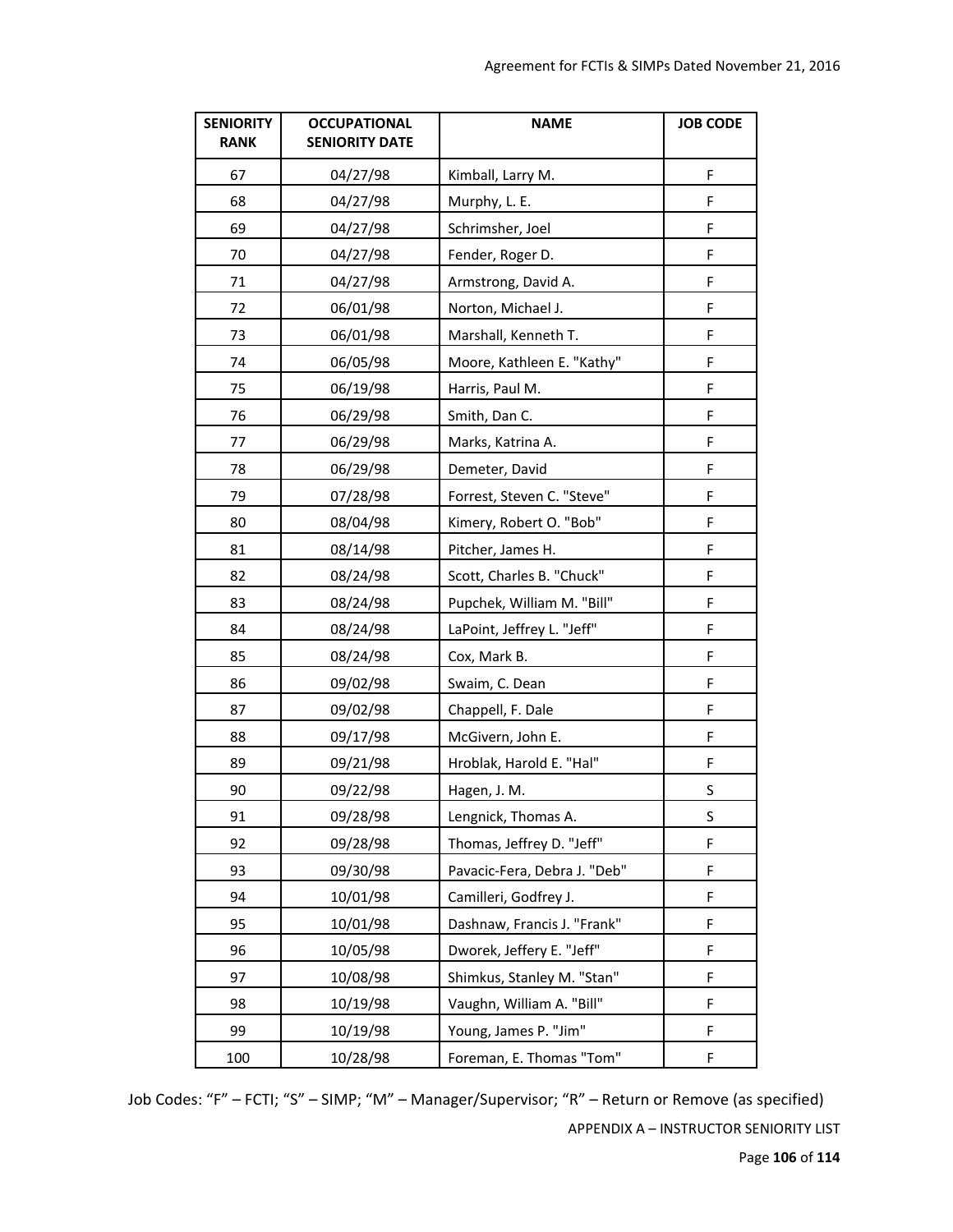| <b>SENIORITY</b><br><b>RANK</b> | <b>OCCUPATIONAL</b><br><b>SENIORITY DATE</b> | <b>NAME</b>                  | <b>JOB CODE</b> |
|---------------------------------|----------------------------------------------|------------------------------|-----------------|
| 101                             | 11/02/98                                     | Zimmerman, Matthew G. "Matt" | F               |
| 102                             | 11/09/98                                     | Raleigh, Nancy G.            | F               |
| 103                             | 11/19/98                                     | Ortiz, Celestino Jose        | F               |
| 104                             | 11/30/98                                     | Tokay, Thomas M. "Tom"       | F               |
| 105                             | 12/07/98                                     | Kaye, Elaine                 | F               |
| 106                             | 12/09/98                                     | Knight, Jeffrey M. "Jeff"    | F               |
| 107                             | 01/04/99                                     | Alden, John M. "Jack"        | F               |
| 108                             | 01/25/99                                     | Glover, Rana                 | F               |
| 109                             | 02/03/99                                     | Davis, Charles D. "Chuck"    | F               |
| 110                             | 02/15/99                                     | Benton, William C. "Will"    | F               |
| 111                             | 03/01/99                                     | Johnson, Charles R. "Chuck"  | F               |
| 112                             | 03/01/99                                     | Franklin, Donald E. "Don"    | F               |
| 113                             | 03/15/99                                     | Gray, Jr., Daniel Marvin     | S               |
| 114                             | 03/15/99                                     | Knapp, James E.              | S               |
| 115                             | 03/15/99                                     | Thompson, Marq T.            | F               |
| 116                             | 03/29/99                                     | Beleau, Stephen B. "Steve"   | F               |
| 117                             | 04/16/99                                     | Koontz, Randall H. "Randy"   | F               |
| 118                             | 05/03/99                                     | McNabb, N.L.                 | F               |
| 119                             | 05/10/99                                     | Kaperonis, C. Todd           | F               |
| 120                             | 06/02/99                                     | Amaya, Marco A.              | S               |
| 121                             | 06/21/99                                     | Burns, Jeff                  | F               |
| 122                             | 06/21/99                                     | Showalter, Timothy J. "Tim"  | F               |
| 123                             | 07/05/99                                     | Reese, Thomas S., III "Tom"  | F               |
| 124                             | 07/06/99                                     | Dotson, Marvin L.            | $\sf S$         |
| 125                             | 07/06/99                                     | Quirolo, Charles F.          | F               |
| 126                             | 07/06/99                                     | Stramel, Daniel R.           | F               |
| 127                             | 08/02/99                                     | Strickland, Bill J.          | $\sf S$         |
| 128                             | 08/02/99                                     | White, Floyd D.              | F               |
| 129                             | 08/09/99                                     | Tootle, Lendon C. "Len"      | F               |
| 130                             | 08/16/99                                     | Shalbert, Anthony M. "Tony"  | F               |
| 131                             | 08/23/99                                     | Parker, Steven R.            | F               |
| 132                             | 08/28/99                                     | Cassady, Gregory A. "Butch"  | F               |
| 133                             | 08/30/99                                     | McManus, Aubrey L.           | F               |
| 134                             | 09/20/99                                     | Dykes, William H. "Bill"     | F               |

Job Codes: "F" – FCTI; "S" – SIMP; "M" – Manager/Supervisor; "R" – Return or Remove (as specified) APPENDIX A – INSTRUCTOR SENIORITY LIST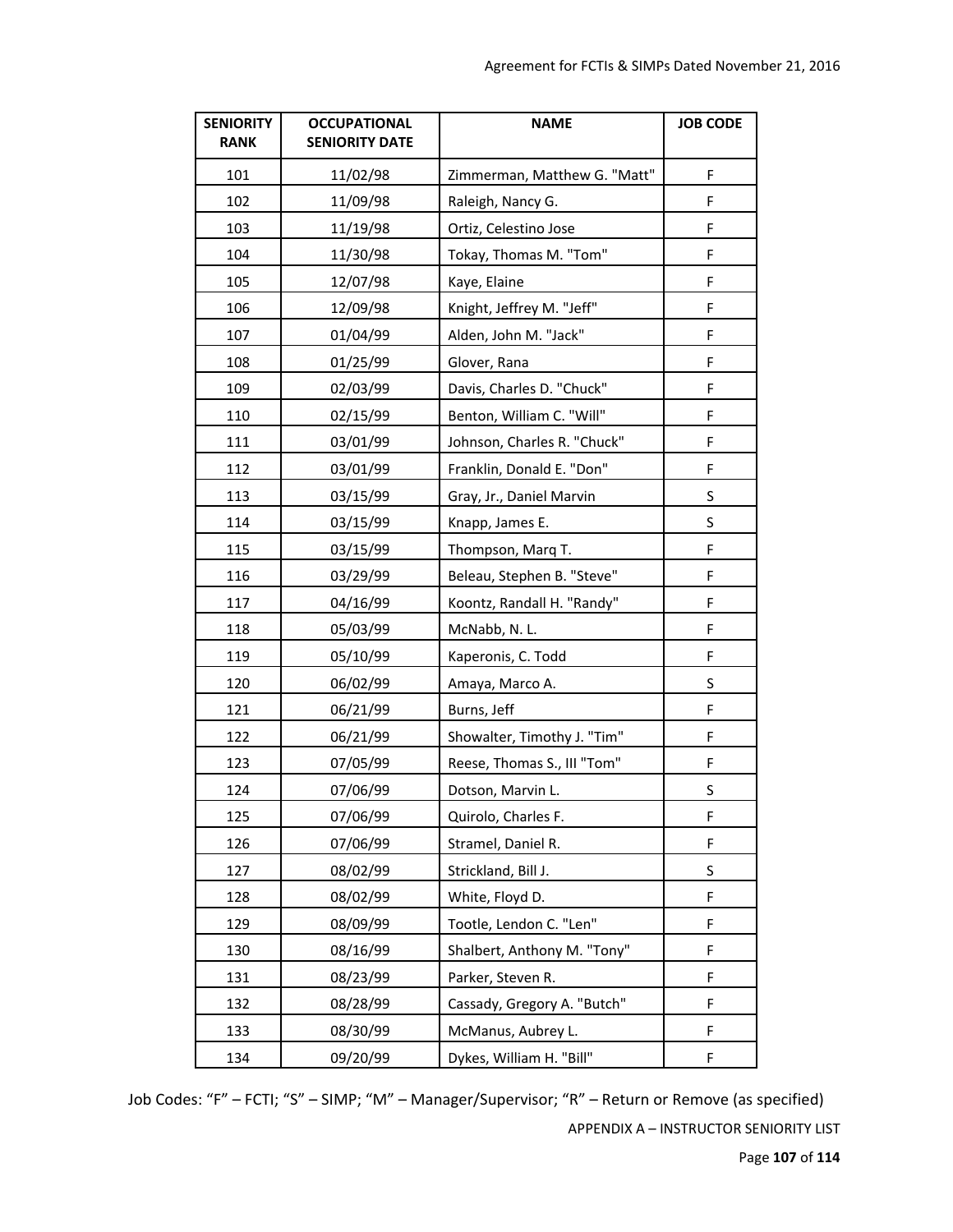| <b>SENIORITY</b><br><b>RANK</b> | <b>OCCUPATIONAL</b><br><b>SENIORITY DATE</b> | <b>NAME</b>                  | <b>JOB CODE</b> |
|---------------------------------|----------------------------------------------|------------------------------|-----------------|
| 135                             | 09/27/99                                     | VanHoltz, Sean J.            | F               |
| 136                             | 10/04/99                                     | Schafenberg, Ronald D. "Ron" | F               |
| 137                             | 12/06/99                                     | Harrod, James S.             | S               |
| 138                             | 12/06/99                                     | Kofoed, Wayne S.             | F               |
| 139                             | 12/06/99                                     | Wherry-Wells, Yvonne O.      | F               |
| 140                             | 02/01/00                                     | Williams, Tom                | F               |
| 141                             | 02/07/00                                     | Welchans, Robert D.          | S               |
| 142                             | 02/14/00                                     | Alexaitis, Jonathan H.       | $\sf S$         |
| 143                             | 03/06/00                                     | Allison, John M.             | S               |
| 144                             | 03/06/00                                     | Jeter, Robert "Bob" D.       | F               |
| 145                             | 03/13/00                                     | Alexander, Victor D.         | F               |
| 146                             | 04/17/00                                     | Rupe, Jim W.                 | S               |
| 147                             | 04/25/00                                     | Szanyi, Georgi               | F               |
| 148                             | 05/01/00                                     | Lowe, W.T.                   | F               |
| 149                             | 05/01/00                                     | Ritchie, Craig P.            | $\sf S$         |
| 150                             | 05/08/00                                     | Wallace, George C.           | $\sf S$         |
| 151                             | 05/08/00                                     | Caps, John                   | S               |
| 152                             | 06/19/00                                     | Clark, Don K.                | F               |
| 153                             | 07/10/00                                     | Haines, Craig L.             | S               |
| 154                             | 08/07/00                                     | Walther, Donald B.           | S               |
| 155                             | 08/08/00                                     | Albrecht, Charlotte A.       | S               |
| 156                             | 08/21/00                                     | Landtroop, L. L.             | F               |
| 157                             | 09/05/00                                     | Gallardo, Michael "Mike"     | F               |
| 158                             | 11/13/00                                     | Plummer, Joe                 | F               |
| 159                             | 11/13/00                                     | Hess, Don R.                 | F               |
| 160                             | 12/04/00                                     | Sansone, Greg D.             | F               |
| 161                             | 03/04/01                                     | Schneider, Daniel W.         | F               |
| 162                             | 04/09/01                                     | Szabo, Laszlo                | S               |
| 163                             | 04/10/01                                     | Blimling, Jan Thomas "JT"    | S               |
| 164                             | 08/22/01                                     | McClellan, Gary C.           | $\sf S$         |
| 165                             | 10/10/02                                     | Smith, Robert J. "Bob"       | M               |
| 166                             | 11/18/02                                     | Haworth, Dennis              | F               |
| 167                             | 03/31/03                                     | Martin, John                 | F               |
| 168                             | 01/26/04                                     | Azurdia, Maurice             | F               |

Job Codes: "F" – FCTI; "S" – SIMP; "M" – Manager/Supervisor; "R" – Return or Remove (as specified)

APPENDIX A – INSTRUCTOR SENIORITY LIST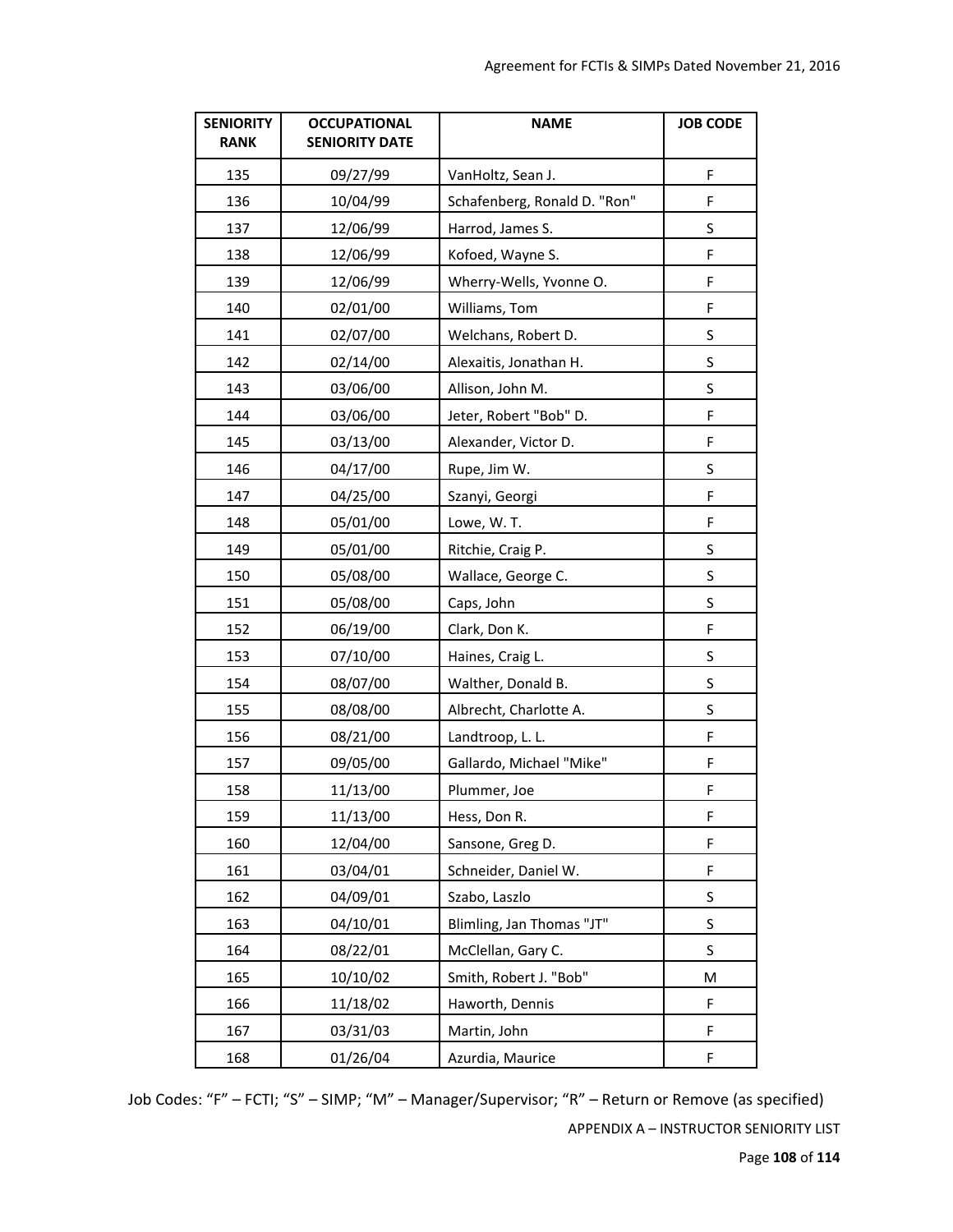| <b>SENIORITY</b><br><b>RANK</b> | <b>OCCUPATIONAL</b><br><b>SENIORITY DATE</b> | <b>NAME</b>                  | <b>JOB CODE</b> |
|---------------------------------|----------------------------------------------|------------------------------|-----------------|
| 169                             | 10/31/04                                     | Bruner, Jeff R.              | F               |
| 170                             | 01/04/05                                     | Klucar, Gerry                | F               |
| 171                             | 11/17/05                                     | Bauckman, Gerry S.           | F               |
| 172                             | 03/29/07                                     | Clay, M. Alan                | R               |
| 173                             | 11/16/07                                     | Yuknavich, A. Rich           | R               |
| 174                             | 12/03/07                                     | Mitchard, Agnes              | F               |
| 175                             | 12/03/07                                     | Hansen, Samuel "Sam"         | F               |
| 176                             | 12/03/07                                     | Claussen, Terry              | F               |
| 177                             | 12/04/07                                     | Cottington, David            | F               |
| 178                             | 12/04/07                                     | Tucker, Ronald "Ron"         | M               |
| 179                             | 12/17/07                                     | Bondurant, Douglas           | F               |
| 180                             | 01/14/08                                     | Leist, Matthew W. "Matt"     | M               |
| 181                             | 01/21/08                                     | Turner, Paul                 | F               |
| 182                             | 02/05/08                                     | Campbell, Russ               | F               |
| 183                             | 02/06/08                                     | Blaine, Alexander "Alex"     | F               |
| 184                             | 02/18/08                                     | Chastain, Charles B. "Brian" | F               |
| 185                             | 02/18/08                                     | Cannon, Patrick "Pat"        | F               |
| 186                             | 02/18/08                                     | Walton, Nicholas "Nick"      | F               |
| 187                             | 02/28/08                                     | Ross, Charles E. "Chuck"     | F               |
| 188                             | 3/17/2008                                    | Patterson, Wayne             | F               |
| 189                             | 04/07/08                                     | Gurunian, Rick               | F               |
| 190                             | 06/02/08                                     | Field, Kathleen D.           | S               |
| 191                             | 06/05/08                                     | Luke, R. P.                  | S               |
| 192                             | 08/14/09                                     | Farrell, Ed P.               | M               |
| 193                             | 10/25/10                                     | Keck, P. W.                  | S               |
| 194                             | 03/06/11                                     | Williams, Thomas J. "Tom"    | F               |
| 195                             | 03/06/11                                     | Lott, James Stanford "Jim"   | F               |
| 196                             | 09/01/11                                     | Cozby, Kevin                 | F               |
| 197                             | 09/07/11                                     | Romack, E.                   | F               |
| 198                             | 09/21/11                                     | Kullberg, W.R.               | S               |
| 199                             | 10/17/11                                     | Riley, B.                    | S               |
| 200                             | 10/17/11                                     | Latson, J.                   | S               |
| 201                             | 10/17/11                                     | Sinclair, C.                 | S               |
| 202                             | 10/17/11                                     | Hughes, C.                   | S               |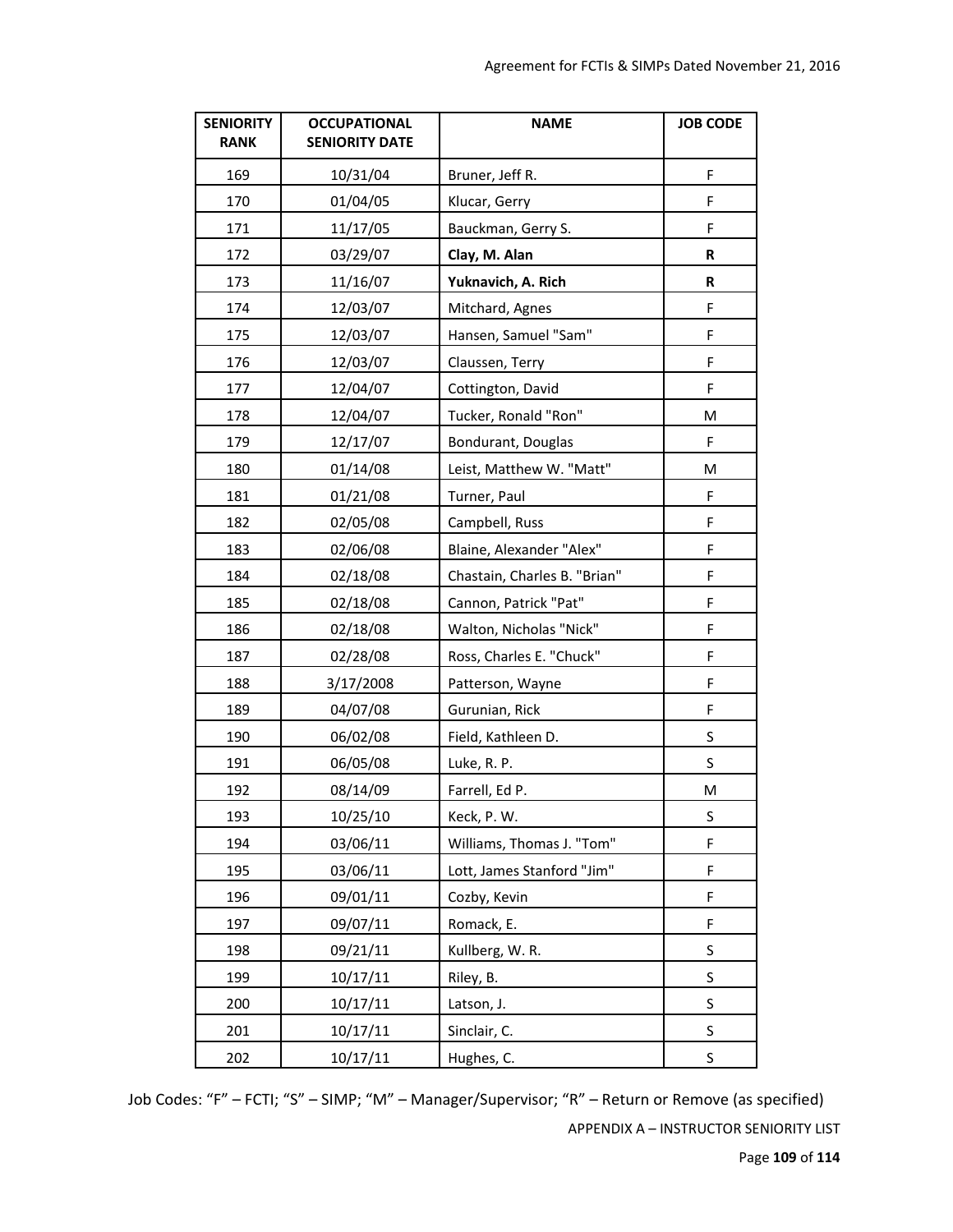| <b>SENIORITY</b><br><b>RANK</b> | <b>OCCUPATIONAL</b><br><b>SENIORITY DATE</b> | <b>NAME</b>                   | <b>JOB CODE</b> |
|---------------------------------|----------------------------------------------|-------------------------------|-----------------|
| 203                             | 11/14/11                                     | Ricotta, M.                   | $\sf S$         |
| 204                             | 11/14/11                                     | Hobbs, M.                     | F               |
| 205                             | 11/14/11                                     | Nunley, Steve                 | F               |
| 206                             | 11/14/11                                     | Hughes, Terry D.              | F               |
| 207                             | 11/14/11                                     | Wiley, David                  | F               |
| 208                             | 11/14/11                                     | Waggoner, Reece               | F               |
| 209                             | 11/14/11                                     | Osborn, Jason                 | M               |
| 210                             | 01/03/12                                     | Allen, S. E.                  | S               |
| 211                             | 01/03/12                                     | Murray, William P.            | F               |
| 212                             | 04/12/12                                     | Russell, Aaron                | M               |
| 213                             | 10/01/12                                     | Krebs, Robert B. "Bob"        | F               |
| 214                             | 10/01/12                                     | Dugan, Patrick "Pat"          | F               |
| 215                             | 10/01/12                                     | Proulx, Mark                  | F               |
| 216                             | 10/01/12                                     | Downey, Thomas "Tommy"        | F               |
| 217                             | 10/15/12                                     | Parker, Todd                  | F               |
| 218                             | 02/18/13                                     | O'Connell, James A. "Jim"     | S               |
| 219                             | 02/18/13                                     | Carter, Gary W.               | F               |
| 220                             | 02/18/13                                     | Campbell, D. C.               | F               |
| 221                             | 02/18/13                                     | Stoneback, Jay A.             | F               |
| 222                             | 03/18/13                                     | Montefusco, Michael T. "Mike" | F               |
| 223                             | 03/18/13                                     | Barstad-Lill, E.              | F               |
| 224                             | 04/03/13                                     | Van Wagner, Gary L.           | S               |
| 225                             | 04/03/13                                     | Bahr, William B.              | F               |
| 226                             | 04/03/13                                     | Moynihan, Brian               | $\sf S$         |
| 227                             | 04/03/13                                     | Lloyd, Jeffrey K. "Kenny"     | F               |
| 228                             | 05/01/13                                     | Mohn, Christopher A.          | F               |
| 229                             | 05/15/13                                     | Braun, Dominic T. "Sid"       | S               |
| 230                             | 06/05/13                                     | La Pierre, Elias              | F               |
| 231                             | 06/19/13                                     | Bray, Steven W.               | S               |
| 232                             | 06/19/13                                     | Neill, Andrew                 | F               |
| 233                             | 06/19/13                                     | Saker, Steven J.              | F               |
| 234                             | 06/19/13                                     | Glass, Ralph                  | F               |
| 235                             | 06/19/13                                     | Mayeux, Sid                   | F               |
| 236                             | 08/21/13                                     | Lasker, Steven Cody           | F               |

Page **110** of **114**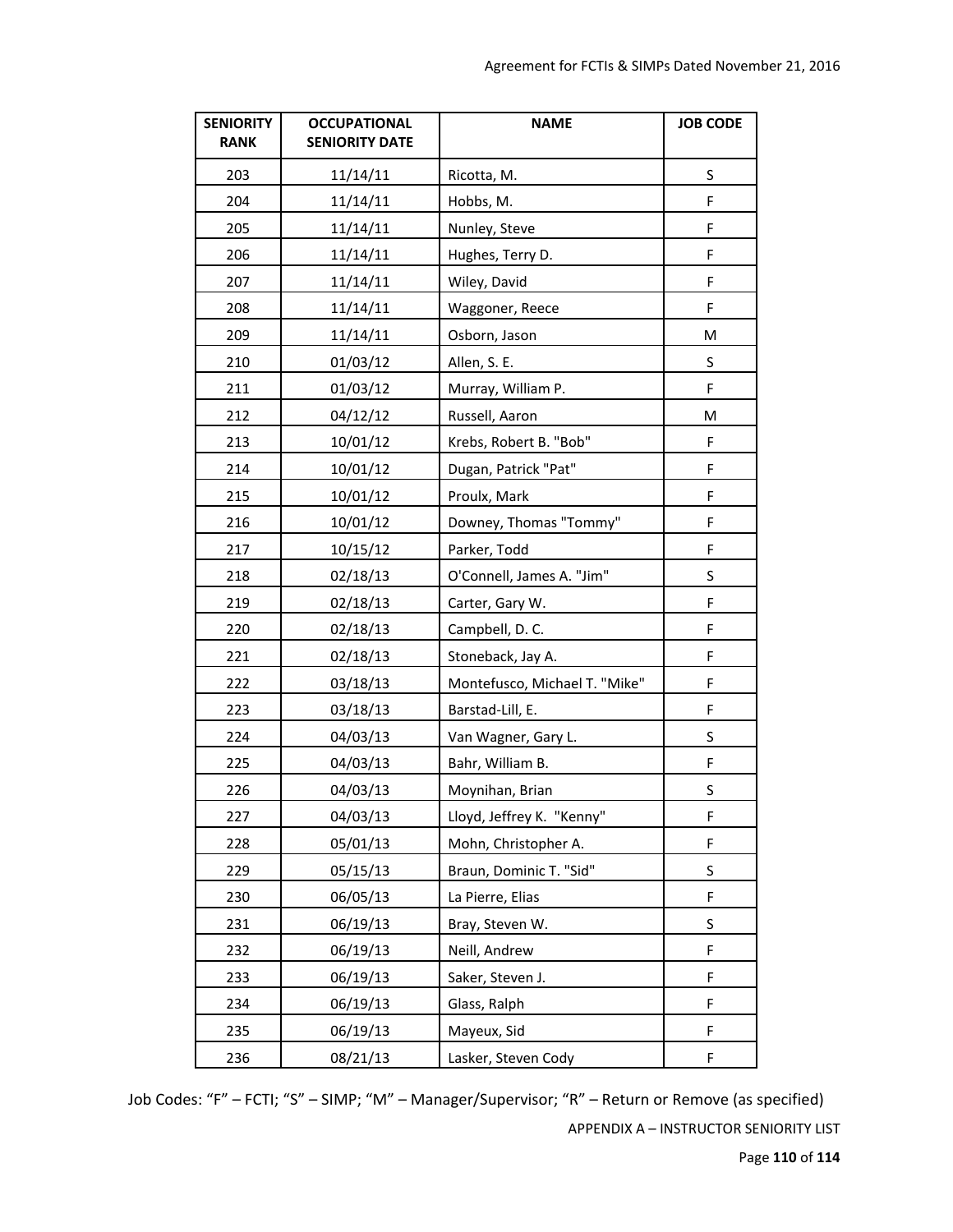| <b>SENIORITY</b><br><b>RANK</b> | <b>OCCUPATIONAL</b><br><b>SENIORITY DATE</b> | <b>NAME</b>                   | <b>JOB CODE</b> |
|---------------------------------|----------------------------------------------|-------------------------------|-----------------|
| 237                             | 09/25/13                                     | Wittkower, Louis D. "Lou"     | F               |
| 238                             | 10/23/13                                     | Casement, William             | F               |
| 239                             | 10/23/13                                     | Bassaline, Jeffrey J.         | F               |
| 240                             | 10/23/13                                     | Barry, J.                     | F               |
| 241                             | 10/23/13                                     | Manning, J.                   | F               |
| 242                             | 10/23/13                                     | Laliberte, Brian J.           | F               |
| 243                             | 11/06/13                                     | Davidson, Derek D.            | M               |
| 244                             | 11/20/13                                     | Ross, Lawrence R. "Larry"     | F               |
| 245                             | 11/20/13                                     | Burba, Alan J.                | F               |
| 246                             | 12/05/13                                     | Refo, Ian B.                  | S               |
| 247                             | 12/05/13                                     | Logue, James                  | F               |
| 248                             | 01/04/14                                     | Vance, Frederick B. "Hobey"   | S               |
| 249                             | 01/04/14                                     | Szesny, Scott F.              | S               |
| 250                             | 01/04/14                                     | Schroeder, Roy                | P               |
| 251                             | 01/04/14                                     | Brunette, Jason M.            | F               |
| 252                             | 03/29/14                                     | Cheek, Brady C.               | M               |
| 253                             | 09/24/14                                     | Vess, C.                      | S               |
| 254                             | 10/08/14                                     | Sherrill, Lawrence A. "Larry" | $\sf S$         |
| 255                             | 11/05/14                                     | Sprinkel, D.                  | S               |
| 256                             | 11/05/14                                     | Bennett, Tim                  | S               |
| 257                             | 11/21/14                                     | Hubbard, Cary G.              | R               |
| 258                             | 12/03/14                                     | Dowgialo, Robert W.           | S               |
| 259                             | 12/03/14                                     | Mastagni, Daniel S.           | S               |
| 260                             | 12/03/14                                     | Shellam, Raymond              | $\sf S$         |
| 261                             | 12/03/14                                     | Lazebnik, Julia               | F               |
| 262                             | 12/03/14                                     | Mee, M.                       | F               |
| 263                             | 01/07/15                                     | Rohloff, Laurence F. "Larry"  | S               |
| 264                             | 01/07/15                                     | Baker, Bradley                | S               |
| 265                             | 01/07/15                                     | Sutherland, Steven            | S               |
| 266                             | 01/07/15                                     | Conoley, John J. "Jim"        | F               |
| 267                             | 01/07/15                                     | Haught, Jack                  | F               |
| 268                             | 01/07/15                                     | Greer, John                   | F               |
| 269                             | 01/07/15                                     | Cushman, Paul J.              | R               |
| 270                             | 01/21/15                                     | Cosse, Harold                 | F               |

Page **111** of **114**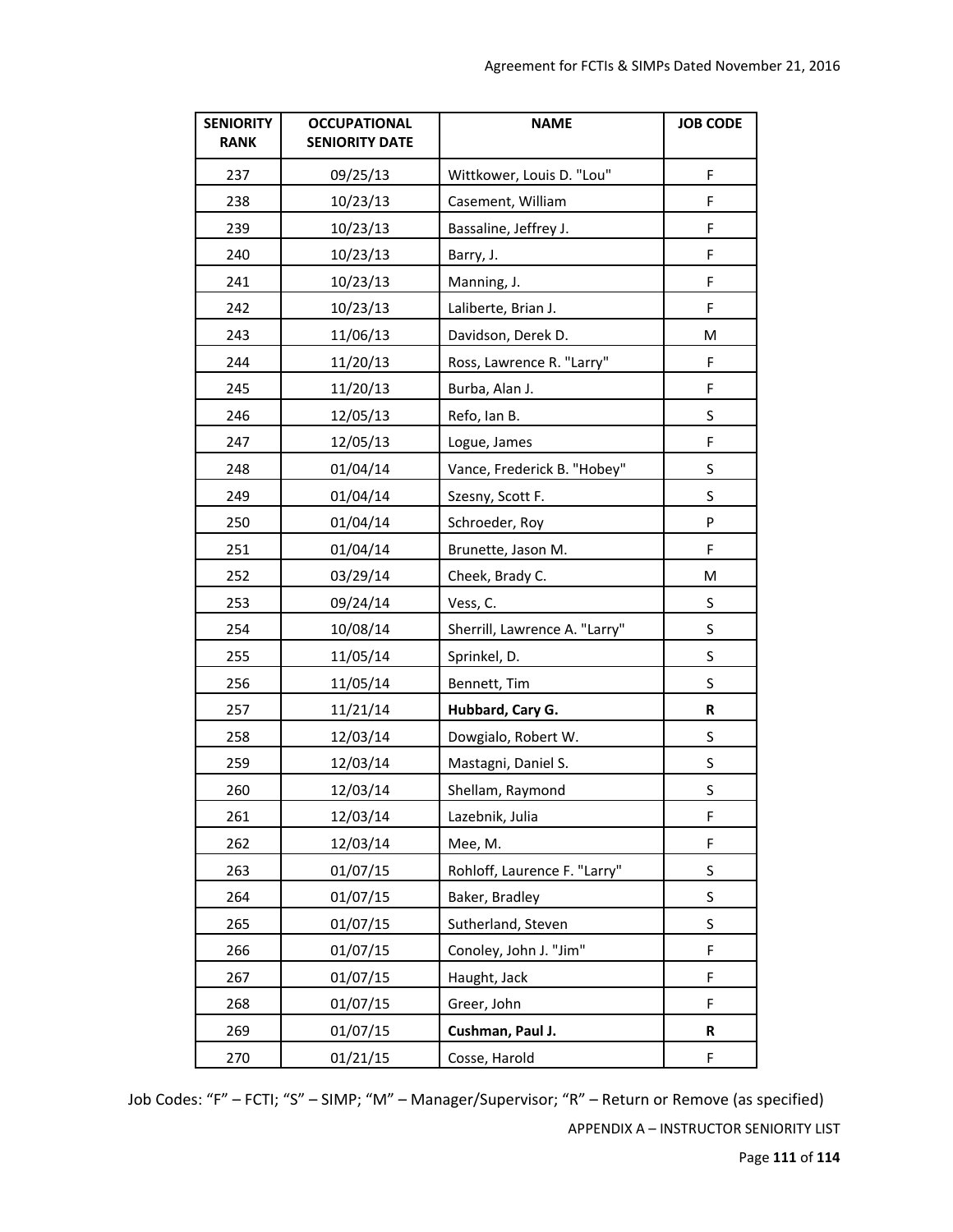| <b>SENIORITY</b><br><b>RANK</b> | <b>OCCUPATIONAL</b><br><b>SENIORITY DATE</b> | <b>NAME</b>                    | <b>JOB CODE</b> |
|---------------------------------|----------------------------------------------|--------------------------------|-----------------|
| 271                             | 01/21/15                                     | Webb, Steven                   | F               |
| 272                             | 02/04/15                                     | Levine, Joseph M.              | F               |
| 273                             | 02/18/15                                     | Rizzotti, Jr., Joseph A. "Joe" | S               |
| 274                             | 02/18/15                                     | Erikson, Charles W.            | S               |
| 275                             | 03/04/15                                     | Grayson, Thomas G. "Tom"       | S               |
| 276                             | 03/04/15                                     | LeMoine, Patrick               | F               |
| 277                             | 03/04/15                                     | Yurkanin, Gregory A.           | F               |
| 278                             | 03/04/15                                     | Travioli, Keith B.             | F               |
| 279                             | 03/18/15                                     | Goodson, Thomas E.             | S               |
| 280                             | 03/18/15                                     | Addison, George I.             | R               |
| 281                             | 03/25/15                                     | <b>Brletich, A</b>             | R               |
| 282                             | 03/27/15                                     | <b>Willis, Dominick</b>        | R               |
| 283                             | 04/08/15                                     | Huey-You, Andre                | S               |
| 284                             | 04/08/15                                     | Lansberry, George P.           | F               |
| 285                             | 04/22/15                                     | de la Piedra, Luis             | $\sf S$         |
| 286                             | 05/06/15                                     | Kuster, Michael                | F               |
| 287                             | 05/06/15                                     | Lyne, James D.                 | F               |
| 288                             | 05/20/15                                     | Restine, Larry                 | S               |
| 289                             | 05/20/15                                     | Elbert, Mark                   | S               |
| 290                             | 05/20/15                                     | Gonzalez, Oscar A.             | S               |
| 291                             | 05/20/15                                     | Pierce, Timothy                | F               |
| 292                             | 05/22/15                                     | Jacobs, John Kenneth "JJ"      | М               |
| 293                             | 06/03/15                                     | Brunelle, Albert               | S               |
| 294                             | 06/03/15                                     | Crist, Steven R.               | F               |
| 295                             | 06/03/15                                     | King, William "Bill"           | F               |
| 296                             | 06/17/15                                     | Salicrup, Juan                 | S               |
| 297                             | 06/17/15                                     | Corkern, William               | S               |
| 298                             | 06/17/15                                     | Karukas, James                 | S               |
| 299                             | 01/04/14                                     | Ast, Jessica                   | R               |
| 300                             | 08/05/15                                     | Post, John                     | $\sf S$         |
| 301                             | 08/05/15                                     | Peet, Roderick                 | $\sf S$         |
| 302                             | 08/19/15                                     | Wilson, Donald L.              | $\sf S$         |
| 303                             | 09/16/15                                     | Umphenour, Donald              | S               |
| 304                             | 09/16/15                                     | Opwonya, David                 | $\sf S$         |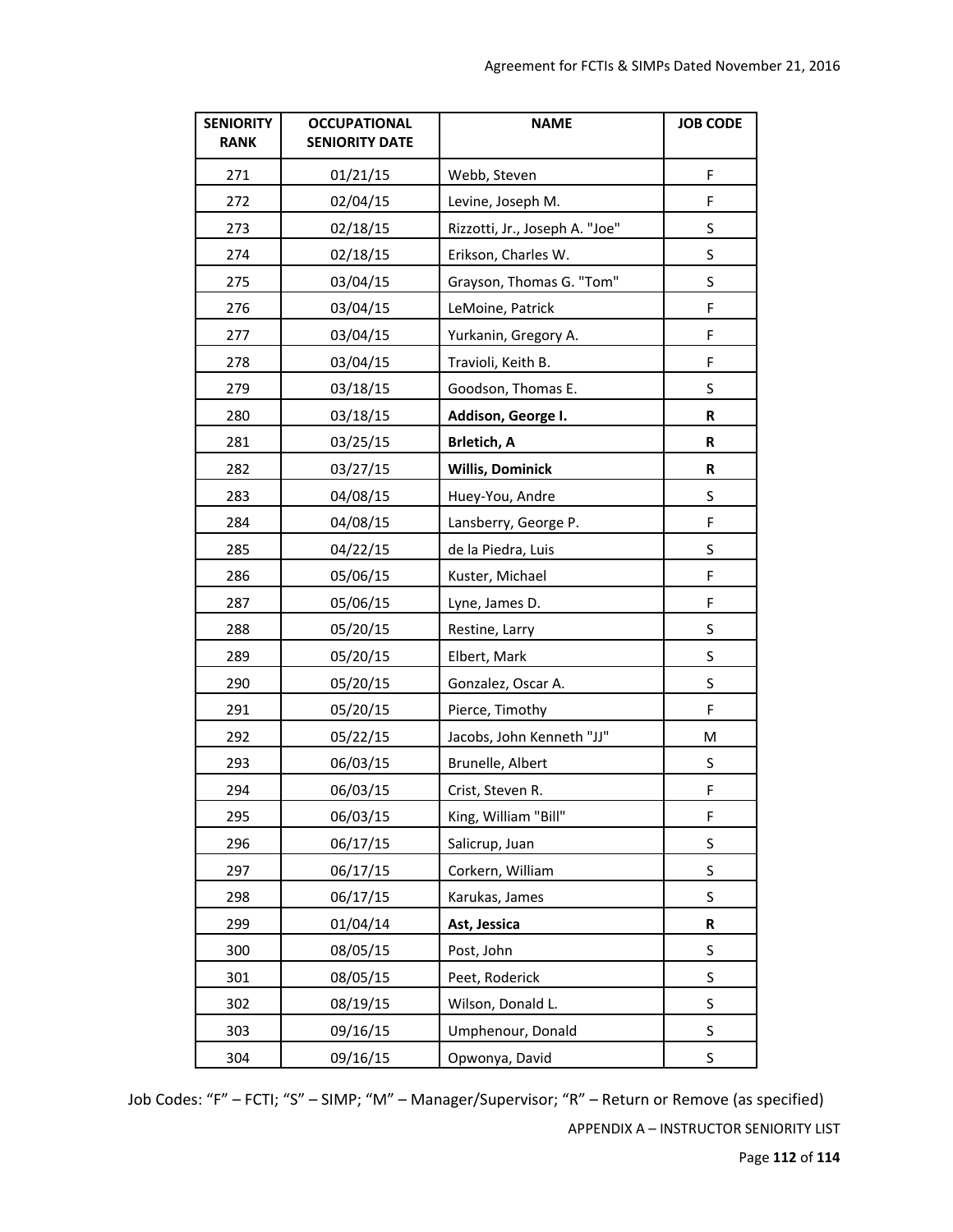| <b>SENIORITY</b><br><b>RANK</b> | <b>OCCUPATIONAL</b><br><b>SENIORITY DATE</b> | <b>NAME</b>              | <b>JOB CODE</b> |
|---------------------------------|----------------------------------------------|--------------------------|-----------------|
| 305                             | 10/07/15                                     | Hester, Gerald "Jerry"   | $\sf S$         |
| 306                             | 10/07/15                                     | Reavie, Earl "Van"       | S               |
| 307                             | 10/07/15                                     | Smith, Kevin             | $\sf S$         |
| 308                             | 10/07/15                                     | Matthews, Jacob          | F               |
| 309                             | 10/07/15                                     | Davidson, Emily          | F               |
| 310                             | 10/21/15                                     | Dunaway, William A.      | S               |
| 311                             | 10/21/15                                     | Wilson, Marty            | F               |
| 312                             | 11/04/15                                     | Hood, Stanley            | $\sf S$         |
| 313                             | 12/02/15                                     | Mann, Jeffrey            | S               |
| 314                             | 02/03/16                                     | Jimenez, C.              | S               |
| 315                             | 02/03/16                                     | Khan, David              | F               |
| 316                             | 02/17/16                                     | Wixom, Michael           | S               |
| 317                             | 02/17/16                                     | Hartman, William         | F               |
| 318                             | 02/17/16                                     | Tayman, Craig            | F               |
| 319                             | 02/17/16                                     | Wilkins, John            | F               |
| 320                             | 03/02/16                                     | Murphy, Edward M. "Mark" | $\sf S$         |
| 321                             | 03/02/16                                     | Boyce, Timothy S.        | F               |
| 322                             | 03/16/16                                     | Gannon, John R.          | F               |
| 323                             | 03/16/16                                     | Bullard, Thomas "Tom"    | $\sf S$         |
| 324                             | 03/16/16                                     | Odell, Mark W.           | F               |
| 325                             | 03/16/16                                     | Gadert, Mark T.          | F               |
| 326                             | 03/16/16                                     | Sallee, Aaron W.         | S               |
| 327                             | 04/06/16                                     | Lochry, Robert G. "Bob"  | $\sf S$         |
| 328                             | 04/06/16                                     | Young, Michael M. "Mike" | $\sf S$         |
| 329                             | 04/06/16                                     | Provost, Jason M.        | $\sf S$         |
| 330                             | 05/04/16                                     | Byers, John              | S               |
| 331                             | 05/04/16                                     | Dickson, Bryan           | F               |
| 332                             | 05/04/16                                     | Deatherage, Hal          | $\sf S$         |
| 333                             | 05/18/16                                     | Tissier, Robert "Rob"    | F               |
| 334                             | 05/18/16                                     | Inoa, Rommel R.          | F               |
| 335                             | 05/18/16                                     | McAsey, Peter G. "Pete"  | F               |
| 336                             | 07/06/16                                     | Ferrea, Javier           | F               |
| 337                             | 07/06/16                                     | Milliman, David          | F               |
| 338                             | 07/27/16                                     | Lounsberry, Nicholas     | $\sf S$         |